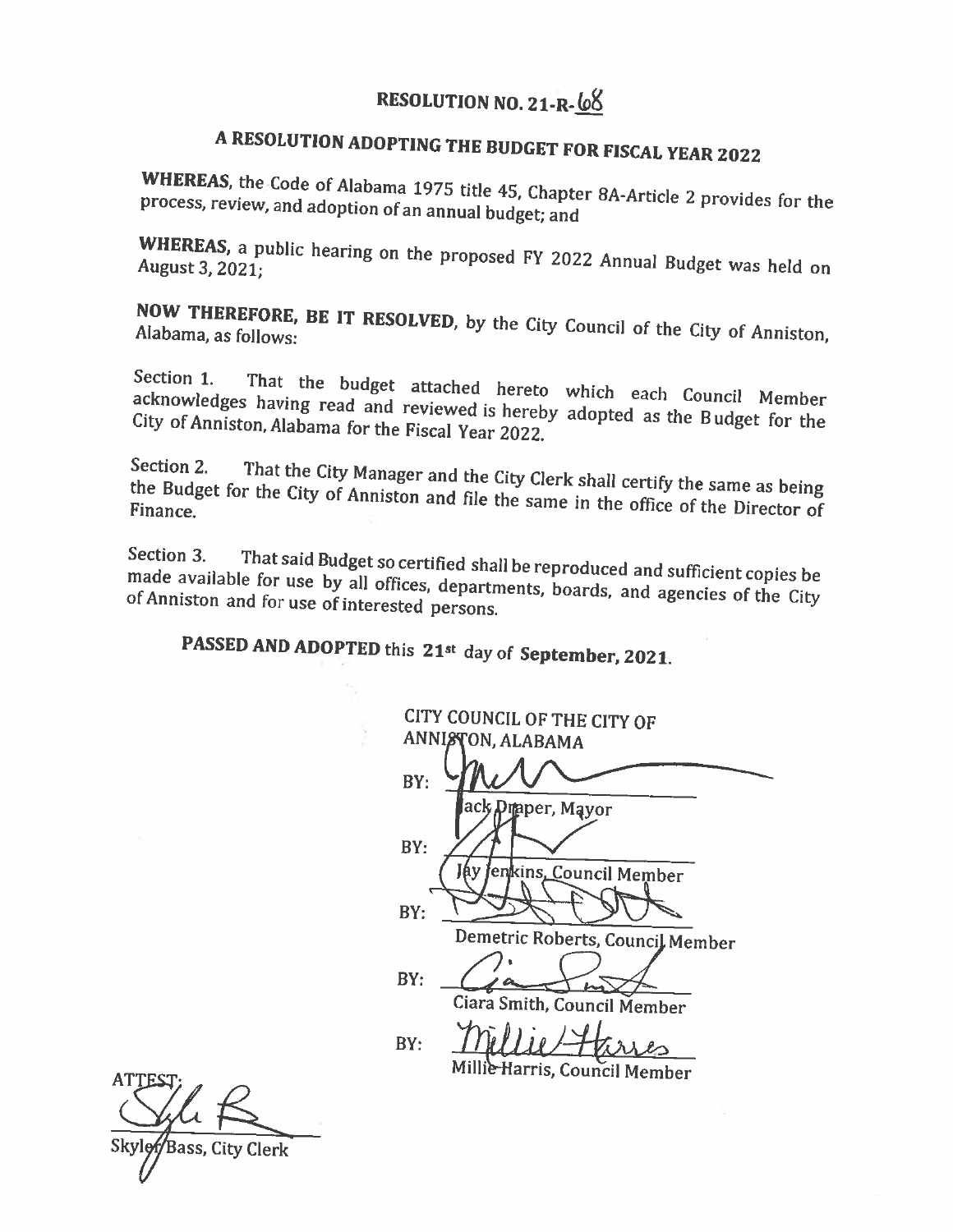

September 21, 2021

In accordance with the Council-Manager Act, we do hereby certify that the attached document is the legal budget of the City of Anniston for the Fiscal Year ending September 30, 2022.

**City Manager** 

City Clet łk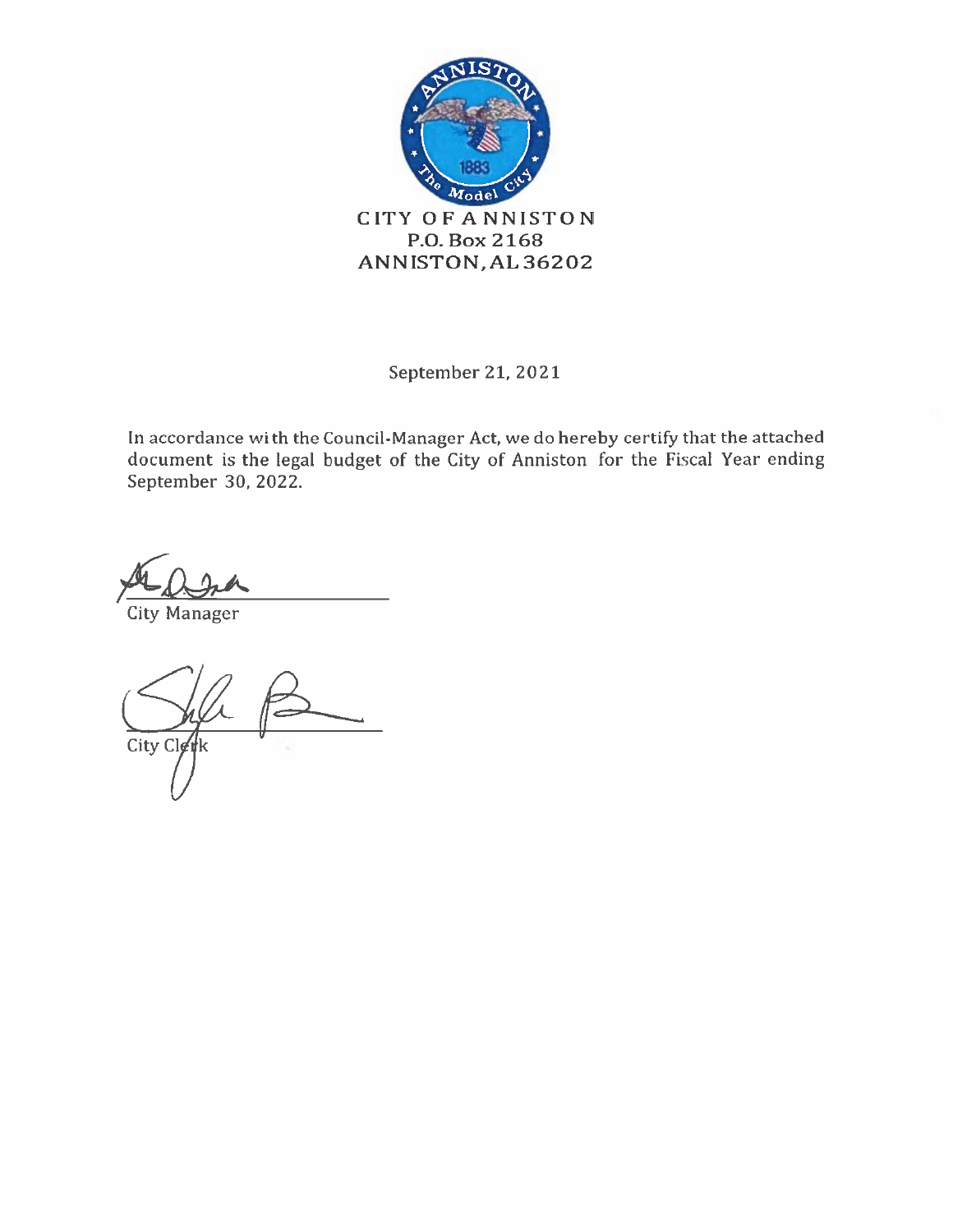|                                   | <b>FY2022 General Fund Budget</b> |                        |                         |                           |
|-----------------------------------|-----------------------------------|------------------------|-------------------------|---------------------------|
|                                   | <b>FY 2021</b><br><b>Approved</b> | 2021<br><b>Amended</b> | 2022<br><b>Proposed</b> | Increase/<br>(Decrease)   |
| <b>Revenues</b>                   |                                   |                        |                         |                           |
| <b>Taxes</b>                      | 30,457,000                        | 31,987,000             | 31,987,000              |                           |
| Licenses, Fees, & Fines           | 5,453,550                         | 5,453,550              | 5,456,750               | 3,200                     |
| <b>Charges for Services</b>       | 2,480,000                         | 2,480,000              | 2,425,000               | (55,000)                  |
| Sale of Assets                    | 27,000                            | 27,000                 | 80,000                  | 53,000                    |
| <b>Intergovernmental Revenues</b> | 1,064,000                         | 1,082,000              | 1,339,000               | 257,000                   |
| <b>Other Revenues</b>             | 1,838,500                         | 1,838,500              | 83,500                  | (1,755,000)               |
| Transfers In                      | 847,700                           | 847,700                | 881,200                 | 33,500                    |
| <b>Appropriated Fund Balance</b>  | 485,000                           | 485,000                | 400,500                 | (84, 500)                 |
| <b>Total Revenues</b>             | 42,167,750                        | 43,715,750             | 42,252,450              | 1,463,300                 |
| <b>Expenditures</b>               |                                   |                        |                         |                           |
| <b>City Council</b>               | 196,850                           | 196,850                | 193,850                 | (3,000)                   |
| Office of the City Manager        | 553,890                           | 553,890                | 534,340                 | (19, 550)                 |
| <b>Main Street</b>                |                                   |                        | 208,725                 | 208,725                   |
| <b>Economic Development</b>       | 254,200                           | 254,200                | 245,525                 | (8, 675)                  |
| Finance                           | 790,650                           | 790,650                | 863,650                 | 73,000                    |
| Food Service & Special Events     | 522,800                           | 522,800                | 593,525                 | 70,725                    |
| Police                            | 7,920,000                         | 7,920,000              | 8,191,375               | 271,375                   |
| Detention                         | 66,000<br>431,750                 | 66,000                 | 66,000<br>406,750       |                           |
| <b>Municipal Court</b><br>Fire    | 6,005,000                         | 431,750<br>6,033,000   | 6,576,795               | (25,000)<br>543,795       |
| <b>Public Works</b>               | 7,465,200                         | 6,592,769              | 6,419,604               |                           |
| <b>Parks and Recreation</b>       | 3,882,875                         | 3,894,699              | 3,886,190               | (173, 165)<br>(8,509)     |
|                                   | 6,795,000                         |                        |                         |                           |
| Non-Departmental<br>Transfers Out | 4,896,035                         | 8,063,216<br>5,888,426 | 6,757,100<br>4,896,521  | (1,306,116)<br>(991, 905) |
| <b>Outside Agencies</b>           | 2,387,500                         | 2,507,500              | 2,412,500               | (95,000)                  |
| <b>Total Expenditures</b>         | \$42,167,750                      | \$<br>43,715,750       | \$<br>42,252,450        | 1,463,300                 |
|                                   |                                   |                        |                         |                           |
| <b>Change in Fund Balance</b>     | \$                                | \$<br>$(0)$ \$         | $\boldsymbol{0}$        |                           |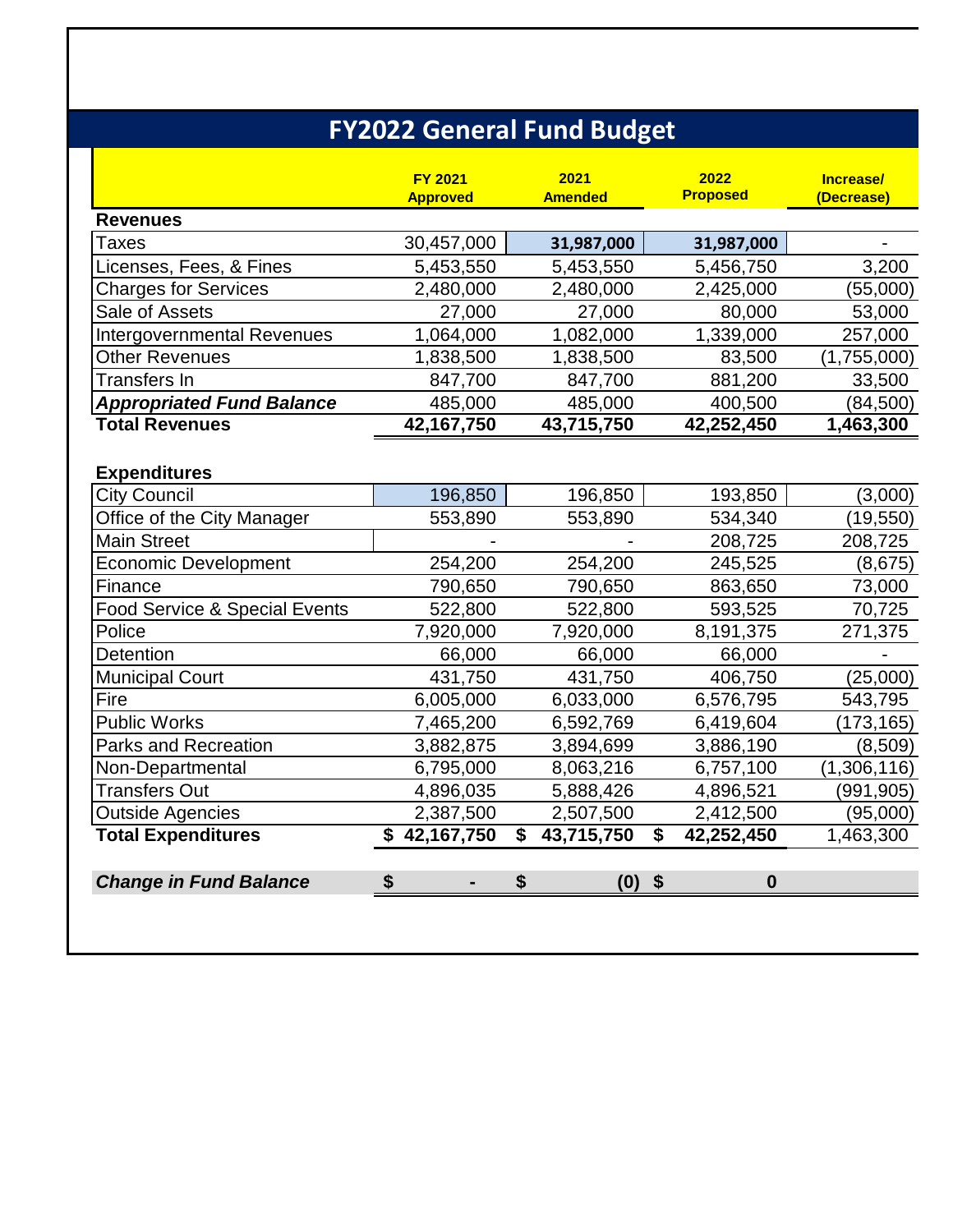#### GENERAL FUND REVENUE SUMMARY

|                                         |             | 2019                      |               | 2021           | 2021 Current at | 2022            | 2022            |
|-----------------------------------------|-------------|---------------------------|---------------|----------------|-----------------|-----------------|-----------------|
| <b>REVENUES</b>                         | 2018 ACTUAL | <b>ACTUAL</b>             | 2020 Actual   | <b>Amended</b> | 6/30/21         | <b>PROPOSED</b> | <b>APPROVED</b> |
| <b>SALES TAX</b>                        | 22,335,011  | ###########               | 23,633,573.11 | 23,000,000     | 17,973,823.64   | 23,000,000      |                 |
| AD VALOREM TAXES 12.7 MILL              |             | 3,200,000.00 3,485,638.71 | 3,425,597.43  | 4,250,000      | 3,052,715.03    | 4,250,000       |                 |
| AD VALOREM-5 MILL SCHOOL                | 1,271,342   | 1,392,661.49              | 1,385,624.06  | 2,000,000      | 1,414,806.82    | 2,000,000       |                 |
| <b>RENTAL TAX</b>                       | 510,852     | 482,329.76                | 507,061.58    | 500,000        | 350,459.88      | 500,000         |                 |
| <b>GASOLINE TAXES</b>                   | 559,513     | 529,622.73                | 495,320.73    | 535,000        | 333,302.04      | 500,000         |                 |
| AD VALOREM TAX-COMM. OF LIC.            | 338,273     | 333,742.44                | 337,291.40    | 575,000        | 636,783.52      | 617,000         |                 |
| <b>CIGARETTE &amp; TOBACCO TAX</b>      | 302,188     | 289,403.31                | 298,813.69    | 290,000        | 211,753.00      | 290,000         |                 |
| SPECIAL 5 MILL SCH TAX-COM LIC          | 131,187     | 130,851.09                | 130,574.34    | 140,000        | 109,556.04      | 140,000         |                 |
| <b>SHARES TAX</b>                       | 123,245     | 124,169.00                | 125,100.63    | 125,000        | 0.00            | 125,000         |                 |
| <b>UNIFORM BEER TAX</b>                 | 65,083      | 65,083.23                 | 65,083.22     | 65,000         | 46,898.83       | 65,000          |                 |
| <b>LODGINGS TAX</b>                     | 171,190     | 142,132.40                | 125,989.23    | 150,000        | 99,680.80       | 140,000         |                 |
| <b>MOTOR VEHICLE TAX</b>                | 70,511      | 70,427.77                 | 50,398.39     | 76,000         | 53,897.38       | 72,000          |                 |
| <b>BINGO TAXES</b>                      | 35,765      | 39,685.54                 | 29,448.57     | 35,000         | 36,370.42       | 40,000          |                 |
| <b>BEVERAGE TAX-RETAIL</b>              | 45,069      | 51,243.27                 | 38,829.66     | 50,000         | 49,644.22       | 55,000          |                 |
| SALES AND USE TAX-CALHOUN               | 151,278     | 106,016.03                | 267,301.48    | 120,000        | 73,170.56       | 110,000         |                 |
| BEVERAGE TAX-WHOLESALE WINE             | 16,208      | 15,797.89                 | 16,276.67     | 16,000         | 12,069.20       | 16,000          |                 |
| BEVERAGE TAX-COUNTY LIQUOR              | 21,886      | 22,679.59                 | 30,515.85     | 23,000         | 29,433.14       | 25,000          |                 |
| STATE AND COUNTY TAXES                  | 19,207      | 23,270.78                 | 22,399.34     | 30,000         | 32,047.64       | 35,000          |                 |
| MOTOR VEHICLE REGISTRATION              | 3,355       | 2,313.62                  | 1,267.96      | 5,000          | 567.65          | 1,000           |                 |
| <b>MANUFACTURED HOMES REG</b>           | 1,079       | 2,372.60                  | 20,060.39     | 2,000          | 6,530.13        | 6,000           |                 |
| <b>TAX - PENALTIES</b>                  | $\sim$      |                           |               |                |                 |                 |                 |
| <b>TAX - INTEREST</b>                   |             |                           |               |                |                 |                 |                 |
| <b>TOTAL TAXES</b>                      | 29,372,242  | 29,947,140                | 31,006,528    | 31,987,000     | 24,523,510      | 31,987,000      |                 |
|                                         |             |                           |               |                |                 |                 |                 |
| <b>BUSINESS LICENSES</b>                | 3,933,930   | 4,047,259                 | 4,174,585.82  | 4,050,000      | 4,012,811.03    | 4,050,000       |                 |
| MUNICIPAL COURT FINES                   | 248,502     | 330,262.73                | 269,534.60    | 325,000        | 243,653.65      | 325,000         |                 |
| <b>FRANCHISE FEES</b>                   | 323,449     | 329,637                   | 283,443.22    | 430,000        | 240,759.45      | 350,000         |                 |
| <b>INSURANCE LICENSES</b>               | 296,417     | 299,095                   | 304,967.49    | 300,000        | 291,271.14      | 300,000         |                 |
| <b>BUILDING PERMIT FEES</b>             | 146,873     | 129,172                   | 72,507.61     | 125,000        | 109,956.22      | 125,000         |                 |
| <b>FINANCIAL INSTITUTION</b>            | 151,835     | 250,056                   | 234,016.47    | 115,000        | 344,728.85      | 200,000         |                 |
| LICENSE-PENALTY                         | 35,850      | 36,098                    | 38,267.65     | 40,000         | 47,922.45       | 45,000          |                 |
| LICENSE-ISSUANCE FEE                    | 43,297      | 48,227                    | 45,315.16     | 50,000         | 47,224.25       | 50,000          |                 |
| <b>FINANCE DIVISION</b>                 | 1,904       | 1,084                     | 642.05        | 2,000          | 588.00          | 1,000           |                 |
| PLANNING DIVISION                       | 75          | 100                       | 50.00         | 500            | 130.00          | 500             |                 |
| <b>NUISANCE FEE</b>                     | 30,947      | 11,886                    | 7,096.08      | 15,000         | 2,763.07        | 5,000           |                 |
| LICENSE-INTEREST                        | 6,526       | 4,069                     | 1,219.81      | $\omega$       | 4,565.40        | 3,000           |                 |
| <b>ELECTRICAL PERMIT FEES</b>           |             |                           |               |                |                 | $\sim$          |                 |
| RENTAL INSPECTIONS FEES                 | 1,615       | 3,130                     | 2,745.00      | 300            | 1,445.00        | 1,500           |                 |
| <b>AMBULANCE PERMIT</b>                 | 35          | 360                       | 400.00        | 500            | 400.00          | 500             |                 |
| PLUMBING PERMIT FEES                    | $\sim$      |                           |               | $\sim$         |                 |                 |                 |
| DOG & CAT LICENSES                      | 30          | 15                        | 217.00        | 50             | 180.00          | 150             |                 |
| ANIMAL CONTROL LODGING                  | 100         |                           |               | 100            | 0.00            | ÷.              |                 |
| TAXI DRIVERS' LICENSES                  | 465         | 205                       | 10.00         | 100            | 75.00           | 100             |                 |
| ELECTRICIAN CERTIFICATES                |             |                           |               |                |                 |                 |                 |
| <b>TOTAL LICENSES, FEES &amp; FINES</b> | 5,221,850   | 5,490,656                 | 5,435,018     | 5,453,550      | 5,348,474       | 5,456,750       |                 |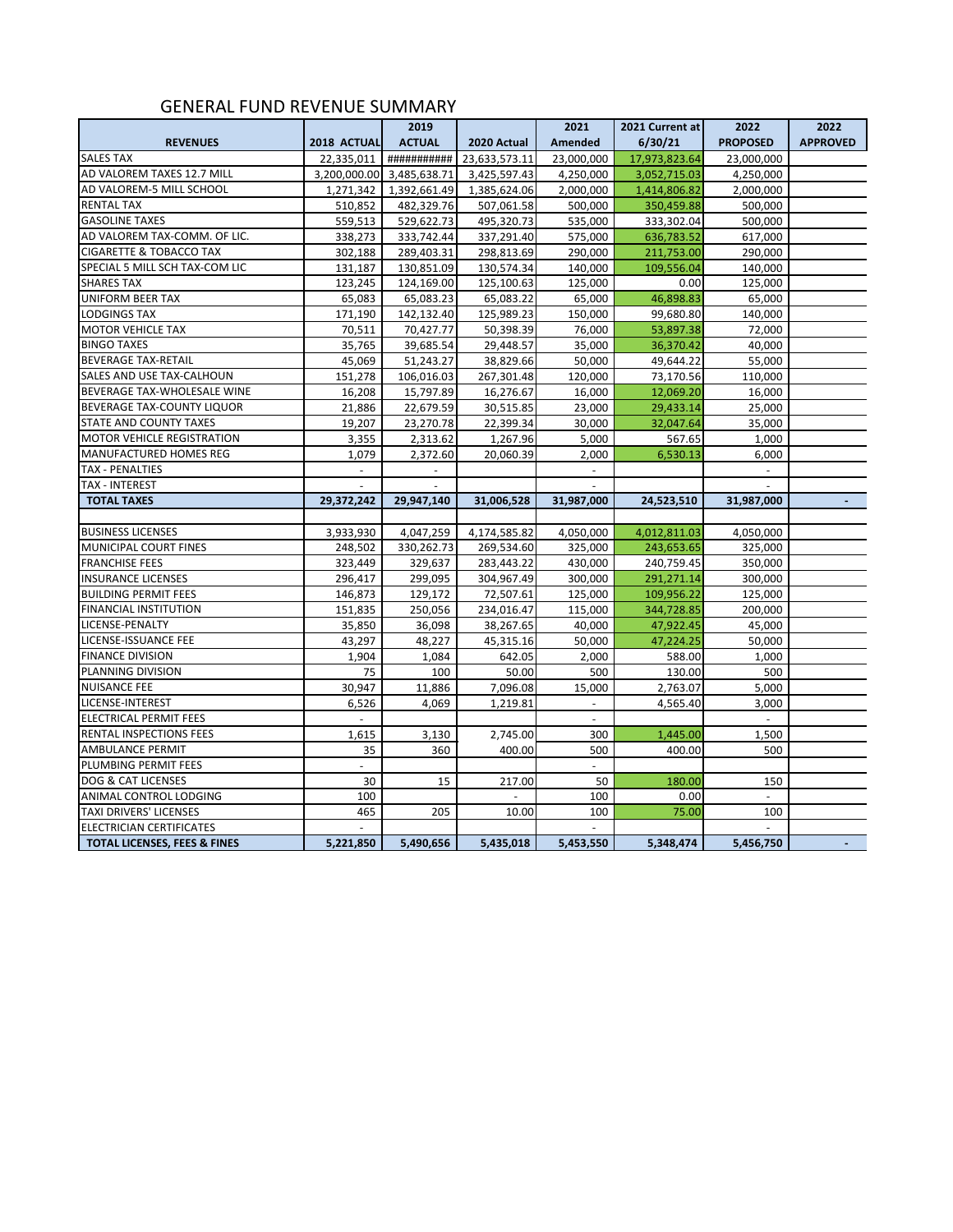|                                          |                | 2019           |               | 2021                     | 2021 Current at  | 2022             | 2022            |
|------------------------------------------|----------------|----------------|---------------|--------------------------|------------------|------------------|-----------------|
| <b>REVENUES</b>                          | 2018 ACTUAL    | <b>ACTUAL</b>  | 2020 Actual   | Amended                  | 6/30/21          | <b>PROPOSED</b>  | <b>APPROVED</b> |
|                                          |                |                |               |                          |                  |                  |                 |
| PARD REVENUE                             | 945,755        | 932,182        | 707,270       | 850,000                  | 520,453.01       | 750,000          |                 |
| <b>GREYHOUND</b>                         |                |                | 13,398.06     |                          | 7,637.78         | 10,000           |                 |
| <b>GARBAGE FEE INCOME</b>                | 841,065        | 961,812        | 1.014.394.00  | 1,030,000                | 453,327.34       | 1.000.000        |                 |
| GARBAGE FEE-HOUSING AUTH.                | 80,800         | 80,799         | 71,825.40     | 80,000                   | 49,779.80        | 72,000           |                 |
| PUBLIC SAFETY REVENUE                    | 151,657        | 120,221        | 114,731.01    | 115,000                  | 143,686.01       | 125,000          |                 |
| <b>RECREATION REVENUE</b>                |                |                |               |                          |                  |                  |                 |
| <b>BURIAL PERMITS</b>                    | 21,900         | 22,725.00      | 26,600.00     | 20,000                   | 16,600.00        | 18,000           |                 |
| <b>EVENT INCOME</b>                      | 21,561         | 18,028         | 2,144.78      | 15,000                   | 6,163            | 10,000           |                 |
| <b>FOOD SERVICE &amp; SPECIAL EVENTS</b> | 331,855        | 328,081        | 283,976.15    | 350,000                  | 239,685.90       | 350,000          |                 |
| PUBLIC WORKS REVENUE                     | 23,955         | 28,317         | 81,395.48     | 20,000                   | 90,579.22        | 90,000           |                 |
| <b>TOTAL CHARGES FOR SERVICES</b>        | 2,418,548      | 2,492,165      | 2,315,734     | 2,480,000                | 1,527,912        | 2,425,000        |                 |
|                                          |                |                |               |                          |                  |                  |                 |
| SALE OF EQUIPMENT                        | 16,295         |                | 6,538.91      | 25,000                   | 68,181.75        | 10,000           |                 |
| SALE OF LAND                             | 10,000         |                |               |                          | 30,000.00        | 50,000           |                 |
| SALE OF BUILDING                         | $\blacksquare$ |                |               | $\overline{\phantom{a}}$ | 7,000.00         | 10,000           |                 |
| SALE OF CEMETERY LOTS                    |                | 10,200         | 10,600.00     | 2,000                    | 10,400.00        | 10,000           |                 |
| <b>TOTAL SALE OF ASSETS</b>              | 26,295         | 10,200         | 17,139        | 27,000                   | 115,582          | 80,000           |                 |
| <b>MDA Donation</b>                      |                |                |               | 18,000                   | 18,000           |                  |                 |
| <b>ANNISTON WATER WORKS</b>              | 689,038        | 726,495        | 747,247.56    | 700,000                  | 572,613.40       | 700,000          |                 |
| <b>FEDERAL FUNDS</b>                     |                |                |               |                          |                  |                  |                 |
| MCCLELLAN COMPACT                        | 50,000         | 50,000         | 50,000.00     | 65,000                   | 50,000.00        | 50,000           |                 |
| <b>FEDERAL SURPLUS</b>                   |                |                |               |                          |                  |                  |                 |
| ANNISTON HOUSING AUTHORITY               | 13,151         | 15,737         | 13,911.09     | 15,000                   | 5,585.57         | 10,000           |                 |
| INTERGOVERNMENTAL REVENUE                | 355,116        | 407,874        | 256,074.80    | 275,000                  | 217,227.09       | 570,000          |                 |
| A.B.C. BOARD                             | 9,220          | 91             | 5,630.57      | 9,000                    | 5,938.92         | 9,000            |                 |
| <b>TOTAL INTERGOVERNMENTAL</b>           | 1,116,525      | 1,200,197      | 1,072,864     | 1,082,000                | 869,365          | 1,339,000        |                 |
| PROCEEDS NEW DEBT                        |                |                |               |                          |                  |                  |                 |
| AIRPORT INCOME                           | 81,097         | 85,399         | 67,149.52     | 68,000                   |                  | 68,000           |                 |
| <b>RENT - OTHER</b>                      |                |                |               |                          |                  | $\sim$           |                 |
| <b>GIFTS AND DONATIONS</b>               | 66,076         | 64,400         | 40,348        | 55,000                   | 17,500           |                  |                 |
| <b>INTEREST INCOME</b>                   | 437            | 30,173         | 4,827.42      | 500                      | 1,382.16         | 500              |                 |
| <b>WEST ANNISTON PLAN</b>                | $\omega$       |                |               | $\omega$                 |                  | $\equiv$         |                 |
| <b>INSURANCE CLAIMS AND R</b>            |                |                |               |                          |                  |                  |                 |
| <b>MISCELLANEOUS</b>                     | 20,008         | 56,936         | 144,131.60    | 1,715,000                | 32,185.75        | 15,000           |                 |
| <b>ANNISTON'S GOT TALENT</b>             |                |                |               |                          |                  | ÷.               |                 |
| THE DOWNTOWN MARKET                      |                |                |               |                          |                  |                  |                 |
| <b>TOTAL OTHER REVENUES</b>              |                |                |               |                          |                  |                  |                 |
|                                          | 167,618        | 236,908        | 256,457       | 1,838,500                | 51,068           | 83,500           |                 |
| TRANSFER OF FUNDS IN                     | 90,000         | 227,884        | 17,200.00     | 167,200                  |                  | 167,200          |                 |
| TRANS IN FROM MISC                       |                | 3,033          | 5,043.32      |                          |                  |                  |                 |
| TRANS IN FROM GAS TAX                    | 145,500        | 145,500        | 145,500.00    | 145,500                  | 145,500          | 263,500          |                 |
| TRANS IN FROM COURT FUND                 | 50,000         | 50,000         | 50,000.00     | 50,000                   | 50,000           | 50,000           |                 |
| TRANS IN FROM PUB SAFETY                 |                |                |               |                          |                  | a.               |                 |
| TRANSFER IN FROM PW FU                   | $\blacksquare$ | $\blacksquare$ |               | $\blacksquare$           |                  |                  |                 |
| APPROPRIATED FUND BALANCE                |                | 300,000        |               | 485,000                  |                  | 400,500          |                 |
| <b>TOTAL TRANSFERS</b>                   | 285,500        | 726,417        | 217,743       | 847,700                  | 195,500          | 881,200          |                 |
|                                          |                |                |               |                          |                  |                  |                 |
| <b>TOTAL GENERAL FUND REVENUES</b>       | 38,608,578     | 40,103,683     | 40,321,483    | 43,715,750               | 32,631,410       | 42,252,450       |                 |
| <b>EXPENDITURES</b>                      | 37,752,377     | 39,497,650     |               | 44,715,750               |                  | 44,715,750       | 44,715,750      |
|                                          | 856,201        | 606,033        | 40,321,483    | (1,000,000)              | 32,631,410       | (2,463,300)      | (44,715,750)    |
|                                          |                |                |               |                          |                  |                  |                 |
| <b>General Fund Revenues</b>             | 2018 ACTUAL    | 2019           | 2020 Actual   | 2021                     | 2021             | 2022             |                 |
|                                          | \$29,372,242   | \$29,947,140   | \$ 31,006,528 | \$31,987,000             | 24,523,510<br>\$ | \$<br>31,987,000 | \$              |
| Taxes<br>Licenses, Fees, & Fines         | 5,221,850      | 5,490,656      | 5,435,018     | 5,453,550                | 5,348,474        | 5,456,750        |                 |
| Charges for Services                     | 2,418,548      | 2,492,165      | 2,315,734     | 2,480,000                | 1,527,912        | 2,425,000        | $\sim$          |
|                                          |                |                |               |                          |                  |                  |                 |

1,116,525 1,200,197 1,072,864 1,082,000 869,365 1,339,000<br>
1,044,700 Other Revenues 273,525 491,339 2,713,200 362,150 1,044,700

**TOTAL OPERATING REVENUES \$ 38,608,578 \$ 40,103,683 \$ 40,321,483 \$ 43,715,750 \$ 32,631,410 \$ 42,252,450 \$ -**

Other Revenues 479,413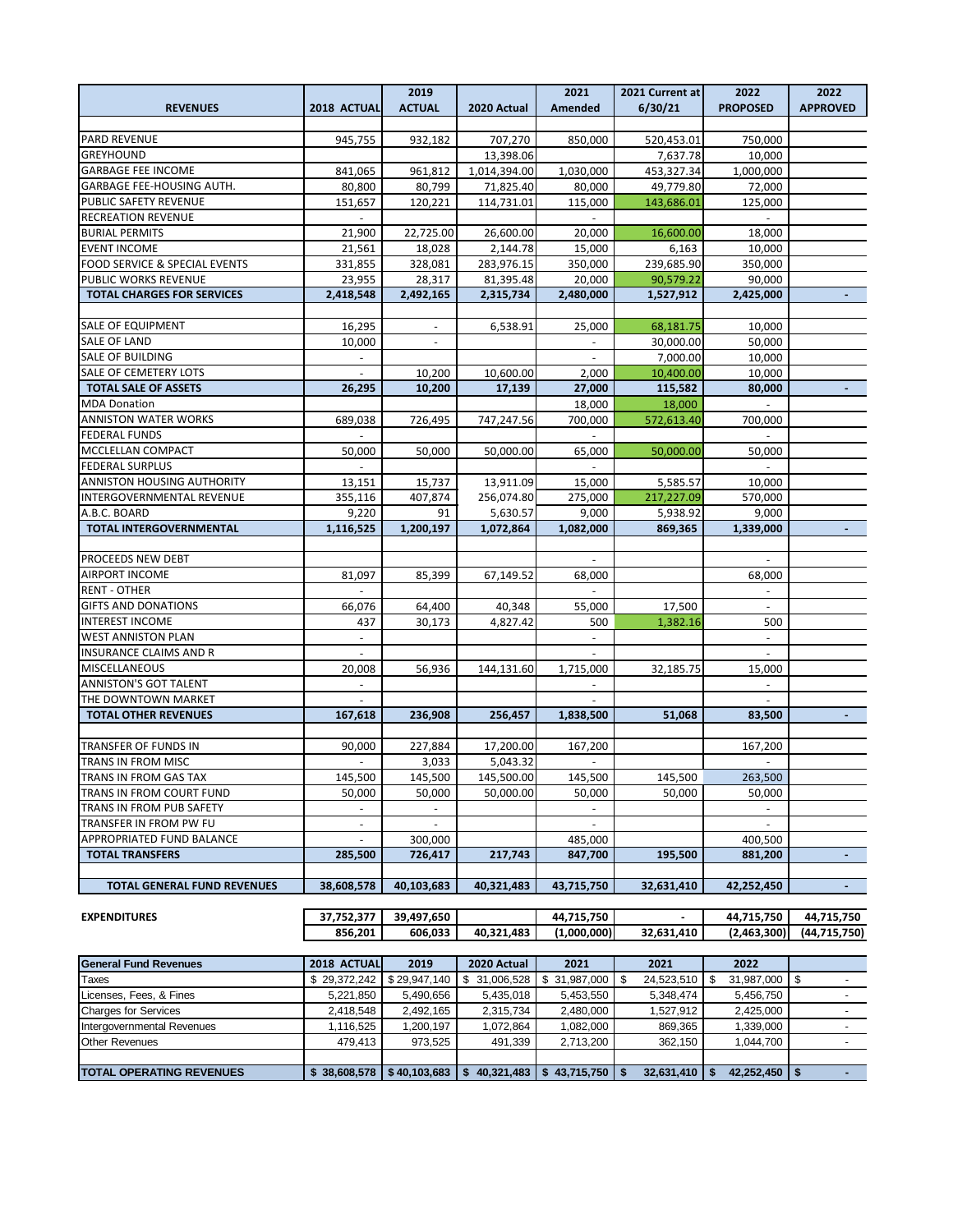|                                          | <b>GENERAL FUND EXPENDITURE SUMMARY</b> |                |              |                |                          |                |                          |
|------------------------------------------|-----------------------------------------|----------------|--------------|----------------|--------------------------|----------------|--------------------------|
|                                          |                                         |                |              |                |                          |                |                          |
| <b>DEPARTMENT</b>                        | 2018 ACTUAL                             | 2019 ACTUAL    | 2020 AMENDED | 2021 Approved  | 2021 AMENDED             | 2022 PROPOSED  | 2022 APPROVED            |
| <b>CITY COUNCIL</b>                      | 156,279                                 | 182,050        | 185,150      | 196,850        | 196,850                  | 193,850        |                          |
|                                          |                                         |                |              |                |                          |                |                          |
| OFFICE OF THE CITY MANAGER               | 416,768                                 | 560,300        | 507,550      | 504,550        | 553,890                  | 534,340        |                          |
|                                          |                                         |                |              |                |                          |                |                          |
| <b>MAIN STREET</b>                       | $\overline{\phantom{a}}$                | $\blacksquare$ |              | $\blacksquare$ | $\overline{\phantom{a}}$ | 208,725        |                          |
|                                          |                                         |                |              |                |                          |                |                          |
| PLANNING & ECONOMIC DEVELOPMENT          | 275,726                                 | 300,500        | 304,000      | 316,000        | 254,200                  | 245,525        | $\overline{a}$           |
|                                          |                                         |                |              |                |                          |                |                          |
| <b>FINANCE</b>                           | 973,105                                 | 979,550        | 876,150      | 905,050        | 790,650                  | 863,650        | $\overline{\phantom{a}}$ |
|                                          |                                         |                |              |                |                          |                |                          |
| <b>FOOD SERVICE &amp; SPECIAL EVENTS</b> | 567,825                                 | 559,000        | 528,300      | 537,300        | 522,800                  | 593,525        | $\overline{\phantom{a}}$ |
|                                          |                                         |                |              |                |                          |                |                          |
| POLICE DEPARTMENT                        |                                         |                |              |                |                          |                |                          |
| <b>ADMINISTRATION</b>                    | 7,737,017                               | 7,942,000      | 8,043,500    | 8,253,630      | 7,920,000                | 8,191,375      |                          |
| <b>DETENTION</b>                         | 360,488                                 | 45,000         | 68,000       | 70,000         | 66,000                   | 66,000         | $\sim$                   |
| <b>TOTAL POLICE DEPARTMENT</b>           | 8,097,505                               | 7,987,000      | 8,111,500    | 8,323,630      | 7,986,000                | 8,257,375      | $\blacksquare$           |
|                                          |                                         |                |              |                |                          |                |                          |
| <b>MUNICIPAL COURT</b>                   | 354,255                                 | 469,650        | 466,650      | 472,150        | 431,750                  | 406,750        | $\overline{\phantom{a}}$ |
|                                          |                                         |                |              |                |                          |                |                          |
| <b>FIRE DEPARTMENT</b>                   | 5,778,373                               | 6,037,000      | 5,990,000    | 6,035,000      | 6,033,000                | 6,576,795      | $\blacksquare$           |
|                                          |                                         |                |              |                |                          |                |                          |
| PUBLIC WORKS DEPARTMENT                  |                                         |                |              |                |                          |                |                          |
| <b>ADMINISTRATION</b>                    | 194,816                                 | 455,400        | 343,500      | 978,400        | 224,900                  | 229,175        | $\mathbf{r}$             |
| CEMETERY                                 | 89,139                                  | 87,300         | 85,200       | 83,200         | 81,800                   | 73,045         | $\overline{\phantom{a}}$ |
| <b>ENGINEERING</b>                       | 308,030                                 | 307,500        | 227,500      | 322,500        | 301.700                  | 275,000        |                          |
| GARAGE                                   | 263,143                                 | 234,200        | 239,269      | 249,200        | 246,269                  | 233,119        | $\overline{\phantom{a}}$ |
| ENVIRONMENTAL                            | 1,160,036                               | 1,181,000      | 1,191,000    | 1,181,000      | 1,191,000                | 1,281,215      | $\overline{\phantom{a}}$ |
| <b>STREET</b>                            | 2,621,122                               | 2,880,100      | 2,843,351    | 2,848,100      | 2,873,200                | 2,835,200      | $\sim$                   |
| <b>AIRPORT</b>                           |                                         |                |              |                |                          |                |                          |
| <b>BUILDING MAINT. &amp; ELECTRICAL</b>  | 1,524,566                               | 1,507,000      | 1,189,000    | 1,520,000      | 1,172,000                | 1,163,950      | $\overline{\phantom{a}}$ |
| CODE ENFORCEMENT & INSPECTION            | 278,292                                 | 278,300        | 346,900      | 282,800        | 501,900                  | 328,900        | $\sim$                   |
| <b>TOTAL PUBLIC WORKS</b>                | 6,439,144                               | 6,930,800      | 6,465,720    | 7,465,200      | 6,592,769                | 6,419,604      | $\overline{a}$           |
|                                          |                                         |                |              |                |                          |                |                          |
| PLANNING & DEVELOPMENT SERVICES          | $\blacksquare$                          | $\blacksquare$ | $\sim$       | $\blacksquare$ | $\sim$                   | $\blacksquare$ | $\overline{\phantom{a}}$ |
|                                          |                                         |                |              |                |                          |                |                          |
| <b>PARKS &amp; RECREATION DEPARTMENT</b> |                                         |                |              |                |                          |                |                          |
| ADMINISTRATION                           | 275,141                                 | 334,000        | 343,950      | 330,450        | 330,950                  | 337,950        |                          |
| <b>PROGRAMS &amp; CENTERS</b>            | 1,803,332                               | 1,755,300      | 1,792,800    | 1,759,250      | 1,809,750                | 1,815,250      | $\overline{\phantom{a}}$ |
| <b>ATHLETICS</b>                         | 417,272                                 | 474,800        | 504,000      | 508,500        | 471,300                  | 456,866        | $\sim$                   |
| GOLF                                     | 723,087                                 | 684,725        | 721,725      | 703,725        | 706,749                  | 697,674        |                          |
| <b>PARK MAINTENANCE</b>                  | 527,504                                 | 574,050        | 568,850      | 580,950        | 575,950                  | 578,450        | $\overline{\phantom{a}}$ |
| <b>TOTAL PARKS &amp; RECREATION</b>      | 3,746,336                               | 3,822,875      | 3,931,325    | 3,882,875      | 3,894,699                | 3,886,190      | $\overline{a}$           |
|                                          |                                         |                |              |                |                          |                |                          |
| <b>NON-DEPARTMENTAL</b>                  | 1,864,913                               | 2,015,000      | 6,728,085    | 6,795,000      | 8,063,216                | 6,757,100      | $\blacksquare$           |
|                                          |                                         |                |              |                |                          |                |                          |
| <b>TRANSFERS OUT</b>                     | 6,876,289                               | 7,391,425      | 2,978,365    | 2,807,450      | 6,888,426                | 4,896,521      | $\blacksquare$           |
|                                          |                                         |                |              |                |                          |                |                          |
| <b>OUTSIDE AGENCIES</b>                  | 2,205,859                               | 2,262,500      | 2,392,950    | 2,387,500      | 2,507,500                | 2,412,500      |                          |
| <b>TOTAL GENERAL FUND EXPENDITURES</b>   | 37,752,377                              | 39,497,650     | 39,465,745   | 40,628,555     | 44,715,750               | 42,252,450     |                          |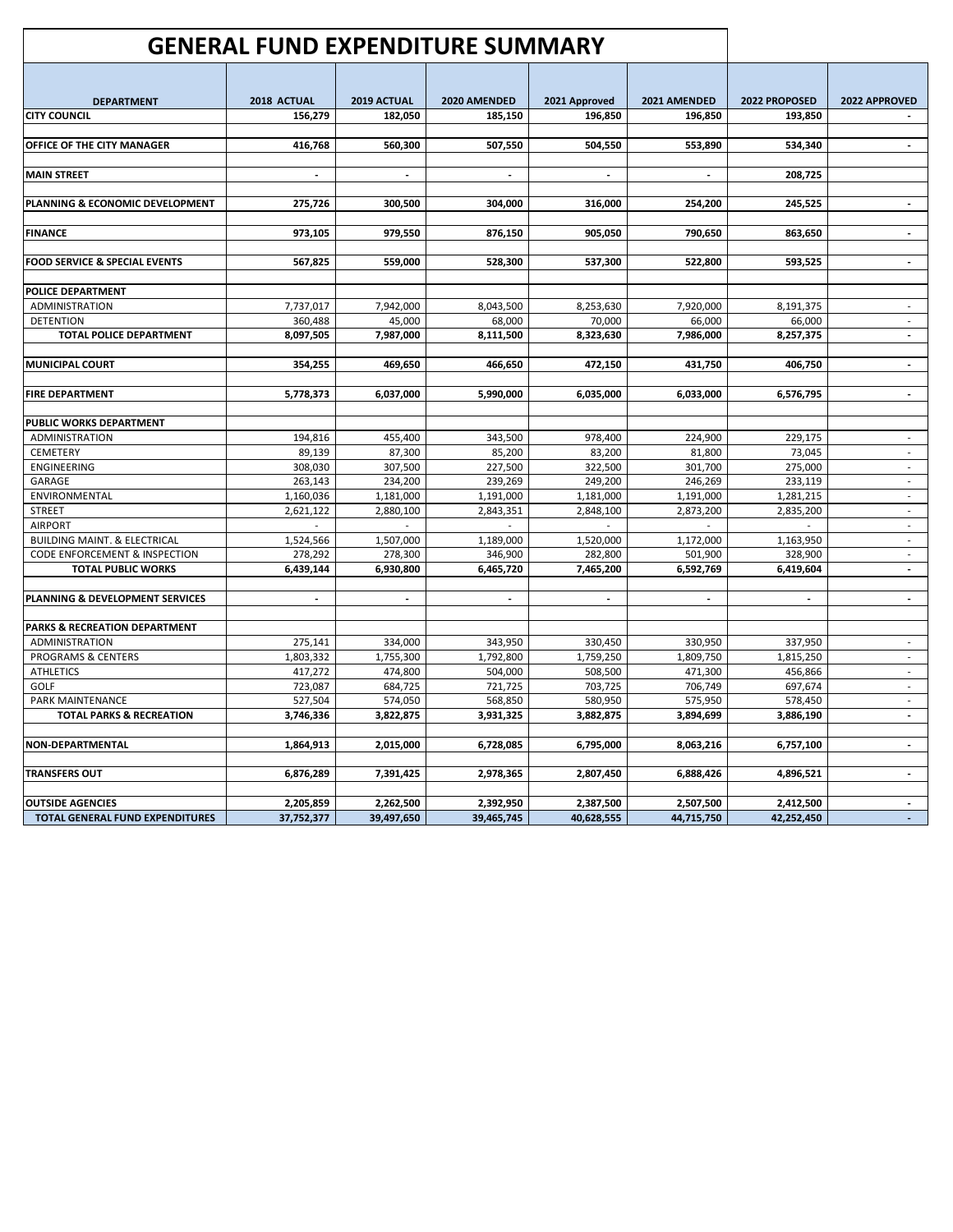| <b>GENERAL FUND SUMMARY</b>           | 2018                     | 2019                     | 2020                     | 2021                     |                          | 6/30/2021                |                          |
|---------------------------------------|--------------------------|--------------------------|--------------------------|--------------------------|--------------------------|--------------------------|--------------------------|
|                                       | <b>AMENDED</b>           | <b>AMENDED</b>           | <b>AMENDED</b>           | <b>Approved</b>          | 2021 Amended             | <b>Actual</b>            | 2022 Proposed            |
| <b>CITY COUNCIL</b>                   |                          |                          |                          |                          |                          |                          |                          |
| 510110 SALARIES AND WAGES             | 132,200                  | 132,200                  | 132,000                  | 132,000                  | 132,000                  | 80,563.64                | 132,000                  |
| 510150 PAYROLL TAXES                  | 10,000                   | 10,000                   | 10,000                   | 10,000                   | 10,000                   | 5,803.17                 | 10,000                   |
| 520210 OFFICE SUPPLIES                | 500                      | 500                      | 500                      | 500                      | 500                      | 87.19                    | 500                      |
| 520220 OPERATING SUPPLIES             | 500                      | 500                      | 500                      | 500                      | 500                      | 0.00                     | 500                      |
| 520240 COMPUTER SUPPLIES              | $\overline{\phantom{a}}$ | $\overline{\phantom{0}}$ | $\overline{\phantom{a}}$ | $\overline{\phantom{a}}$ |                          | $\overline{\phantom{a}}$ |                          |
| 530310 PROFESSIONAL SERVICES          | $\overline{\phantom{a}}$ | $\overline{\phantom{0}}$ | $\overline{\phantom{a}}$ | $\overline{\phantom{a}}$ | $\overline{\phantom{a}}$ | $\overline{a}$           | $\overline{\phantom{a}}$ |
| 530320 COMMUNICATIONS-PHONE & POSTAGE |                          | $\overline{\phantom{0}}$ |                          | $\overline{\phantom{a}}$ |                          |                          | $\overline{\phantom{a}}$ |
| 530321 WARD 1 - PHONE & POSTAGE       | 750                      | 750                      | 750                      | 750                      | 750                      | 156.23                   | $\overline{\phantom{a}}$ |
| 530322 WARD 2 - PHONE & POSTAGE       | 1,400                    | 750                      | 750                      | 750                      | 750                      | 156.23                   | $\overline{\phantom{a}}$ |
| 530323 WARD 3 - PHONE & POSTAGE       | 750                      | 750                      | 750                      | 750                      | 750                      | 158.81                   |                          |
| 530324 WARD 4 - PHONE & POSTAGE       | 750                      | 750                      | 750                      | 750                      | 750                      | 156.23                   | $\overline{\phantom{a}}$ |
| 530325 MAYOR - PHONE & POSTAGE        | 750                      | 750                      | 750                      | 750                      | 750                      | 158.80                   | 750                      |
| 530331 WARD 1 - TRAVEL                | 5.000                    | 5.000                    | 2.000                    | 6.000                    | 6.000                    | 0.00                     | 6.000                    |
| 530332 WARD 2 - TRAVEL                | 5.000                    | 5,000                    | 6.000                    | 6,000                    | 6.000                    | 0.00                     | 6,000                    |
| 530333 WARD 3 - TRAVEL                | 5,000                    | 5,000                    | 6,000                    | 6,000                    | 6.000                    | 0.00                     | 6,000                    |
| 530334 WARD 4 - TRAVEL                | 5,000                    | 5,000                    | 2,000                    | 6,000                    | 6.000                    | 0.00                     | 6,000                    |
| 530335 MAYOR - TRAVEL                 | 5,000                    | 5,000                    | 6,000                    | 6,000                    | 6,000                    | 0.00                     | 6,000                    |
| YOUTH TRAVEL                          |                          | 10,000                   | 16,300                   | 20,000                   | 20,000                   | 0.00                     | 20,000                   |
| 530350 PRINTING                       |                          | $\overline{\phantom{0}}$ |                          |                          |                          | $\overline{\phantom{a}}$ |                          |
| 530390 MISCELLANEOUS SERVICES         | $\overline{\phantom{a}}$ | $\overline{\phantom{a}}$ | $\overline{\phantom{a}}$ | $\overline{\phantom{a}}$ | $\overline{\phantom{0}}$ |                          | $\overline{\phantom{a}}$ |
| 540420 AUTOMOTIVE REPAIRS             |                          | $\overline{\phantom{0}}$ |                          | $\blacksquare$           | $\overline{\phantom{a}}$ | 3,069.71                 | $\overline{a}$           |
| 550575 DUES & SUBSCRIPTIONS           | 100                      | 100                      | 100                      | 100                      | 100                      |                          | 100                      |
| <b>TOTAL CITY COUNCIL</b>             | 172,700                  | 182,050                  | 185,150                  | 196,850                  | 196,850                  | 90.310                   | 193,850                  |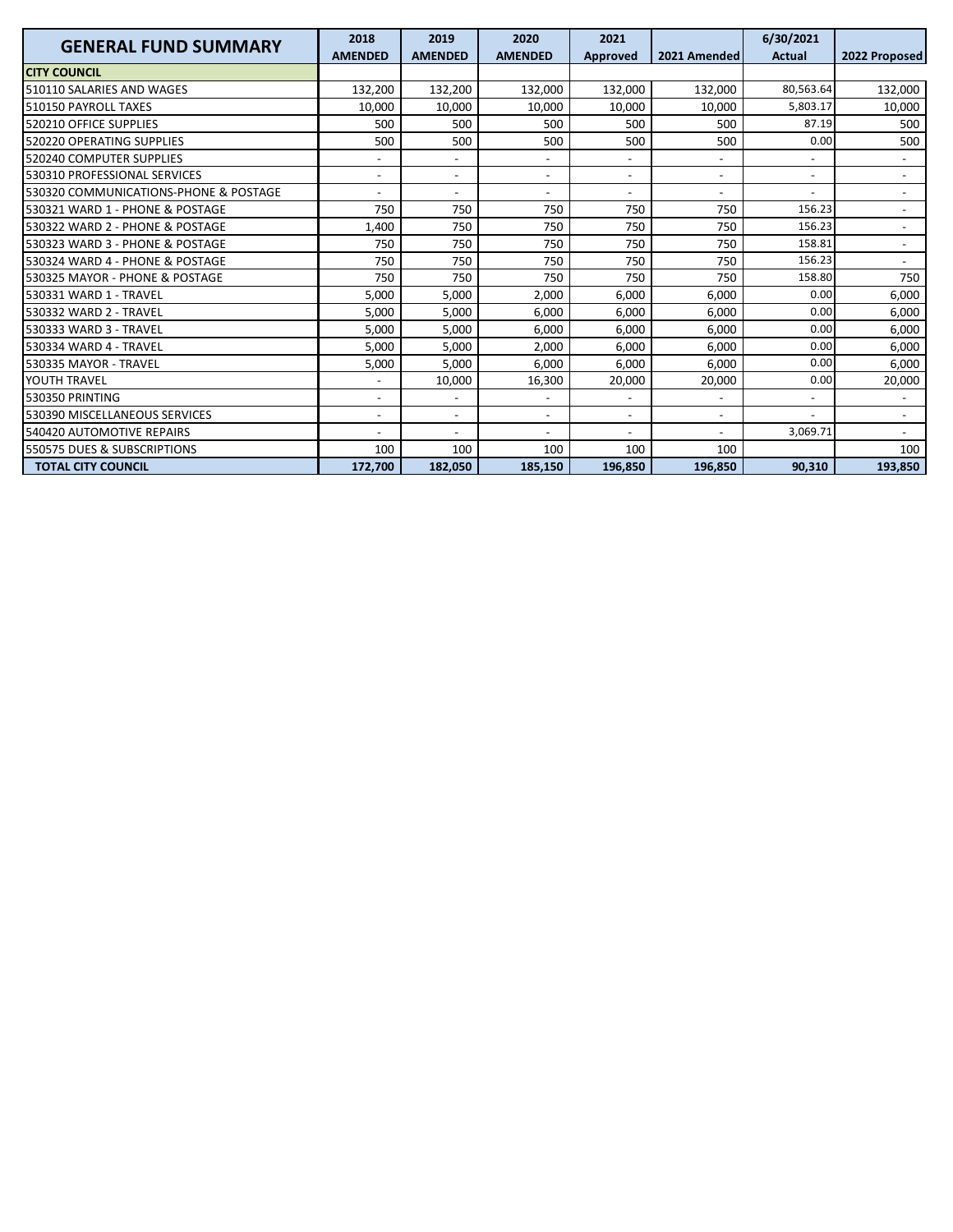| <b>GENERAL FUND SUMMARY</b>           | 2018                     | 2019                     | 2020                     | 2021                     |                          | 6/30/2021     |               |
|---------------------------------------|--------------------------|--------------------------|--------------------------|--------------------------|--------------------------|---------------|---------------|
|                                       | <b>AMENDED</b>           | <b>AMENDED</b>           | <b>AMENDED</b>           | Approved                 | 2021 Amended             | <b>Actual</b> | 2022 Proposed |
|                                       | 2018                     | 2019                     | 2020                     | 2021                     |                          | 6/30/2021     |               |
| <b>OFFICE OF THE CITY MANAGER</b>     | <b>AMENDED</b>           | <b>AMENDED</b>           | <b>AMENDED</b>           | Approved                 | 2021 Amended             | <b>Actual</b> | 2022 Proposed |
| 510110 SALARIES AND WAGES             | 320,000                  | 389,000                  | 396,000                  | 446,000                  | 446,000                  | 336,182.00    | 409,150       |
| 510112 ANNUAL LEAVE WAGES             | 2,100                    |                          |                          |                          |                          |               |               |
| 510113 SICK LEAVE WAGES               | 15,500                   | $\overline{a}$           | $\overline{a}$           |                          |                          |               |               |
| 510114 PTO PAYOUTS                    |                          | $\overline{a}$           |                          |                          |                          |               |               |
| 510120 OVERTIME                       | 500                      | 500                      | 500                      | 500                      | 500                      | 0.00          | 500           |
| 510140 LIFE INSURANCE                 | 800                      | 800                      | 800                      | 800                      | 800                      | 224.85        | 800           |
| 510150 PAYROLL TAXES                  | 18.000                   | 32.000                   | 32,000                   | 20,000                   | 20,000                   | 29,757.38     | 35,000        |
| 510170 RETIREMENT EXPENSES            | 30,000                   | 35,000                   | 35,000                   | 25,000                   | 25,000                   | 26,793.40     | 30,000        |
| 520210 OFFICE SUPPLIES                | 4,000                    | 7,500                    | 3,000                    | 7,590                    | 7,590                    | 4,237.44      | 7,590         |
| 520220 OPERATING SUPPLIES             | 4,000                    |                          |                          |                          |                          |               |               |
| 520230 REPAIR & MAINTENANCE SUPPLIES  |                          |                          |                          |                          |                          |               |               |
| 520240 COMPUTER SUPPLIES              | 500                      | 500                      | 500                      | 500                      | 500                      | 0.00          | 500           |
| 520300 CONTRACTS AND AGREEMENTS       | 3,310                    | 15,000                   | 15,000                   | 12,000                   | 12,000                   | 11,742.82     | 12,000        |
| 530310 PROFESSIONAL SERVICES          | 15,000                   | 5,000                    | 1,000                    | 5,000                    | 5.000                    | 1,236.00      | 5,000         |
| 530320 COMMUNICATIONS-PHONE & POSTAGE | 9,000                    | 9,000                    | 8,000                    | 8,000                    | 8,000                    | 1,906.47      | 8,000         |
| 530330 TRAVEL EXPENSE                 | 8,000                    | 15,500                   | 8,000                    | 15,500                   | 15,500                   | 351.31        | 15,500        |
| 530340 CONVENTIONS AND SEMINARS       | 2,000                    | 3,000                    |                          |                          |                          | 805.00        |               |
| 530350 PRINTING                       | 500                      | 500                      | 500                      | 500                      | 500                      | 0.00          | 500           |
| 530367 HARTFORD EXPENSE               |                          |                          |                          |                          |                          |               |               |
| 530370 UTILITIES                      |                          |                          |                          |                          |                          |               |               |
| 530390 MISCELLANEOUS SERVICES         | 500                      | 500                      | 500                      | 500                      | 500                      |               | 500           |
| 540410 GAS AND OIL                    | $\overline{\phantom{a}}$ | $\overline{\phantom{a}}$ | $\overline{\phantom{a}}$ | $\overline{\phantom{a}}$ | $\overline{\phantom{a}}$ | 315.51        | 300           |
| 540420 AUTOMOTIVE REPAIRS             | $\overline{a}$           | $\overline{a}$           | $\overline{a}$           |                          |                          |               |               |
| 550510 ADVERTISING                    | L,                       | 750                      | 750                      | 6,000                    | 6.000                    | 0.00          | 3,000         |
| <b>550560 RENTALS</b>                 |                          |                          |                          |                          |                          |               |               |
| 550570 TRAINING EXPENSE               |                          |                          | 3,000                    | 3,000                    | 3,000                    | 2,039.65      | 3,000         |
| 550575 DUES & SUBSCRIPTIONS           | 3,000                    | 3,000                    | 3,000                    | 3,000                    | 3,000                    | 0.00          | 3,000         |
| 570740 MACHINERY AND EQUIPMENT        |                          |                          |                          |                          |                          |               |               |
| 570780 COMPUTER EQUIPMENT             | $\overline{\phantom{a}}$ |                          | $\overline{\phantom{a}}$ |                          |                          |               |               |
| 580823 TRANSFER TO CAP PROJECT        |                          | 25,000                   |                          |                          |                          |               |               |
| <b>TOTAL CITY MANAGER</b>             | 436,710                  | 542,550                  | 507,550                  | 553,890                  | 553,890                  | 415,592       | 534,340       |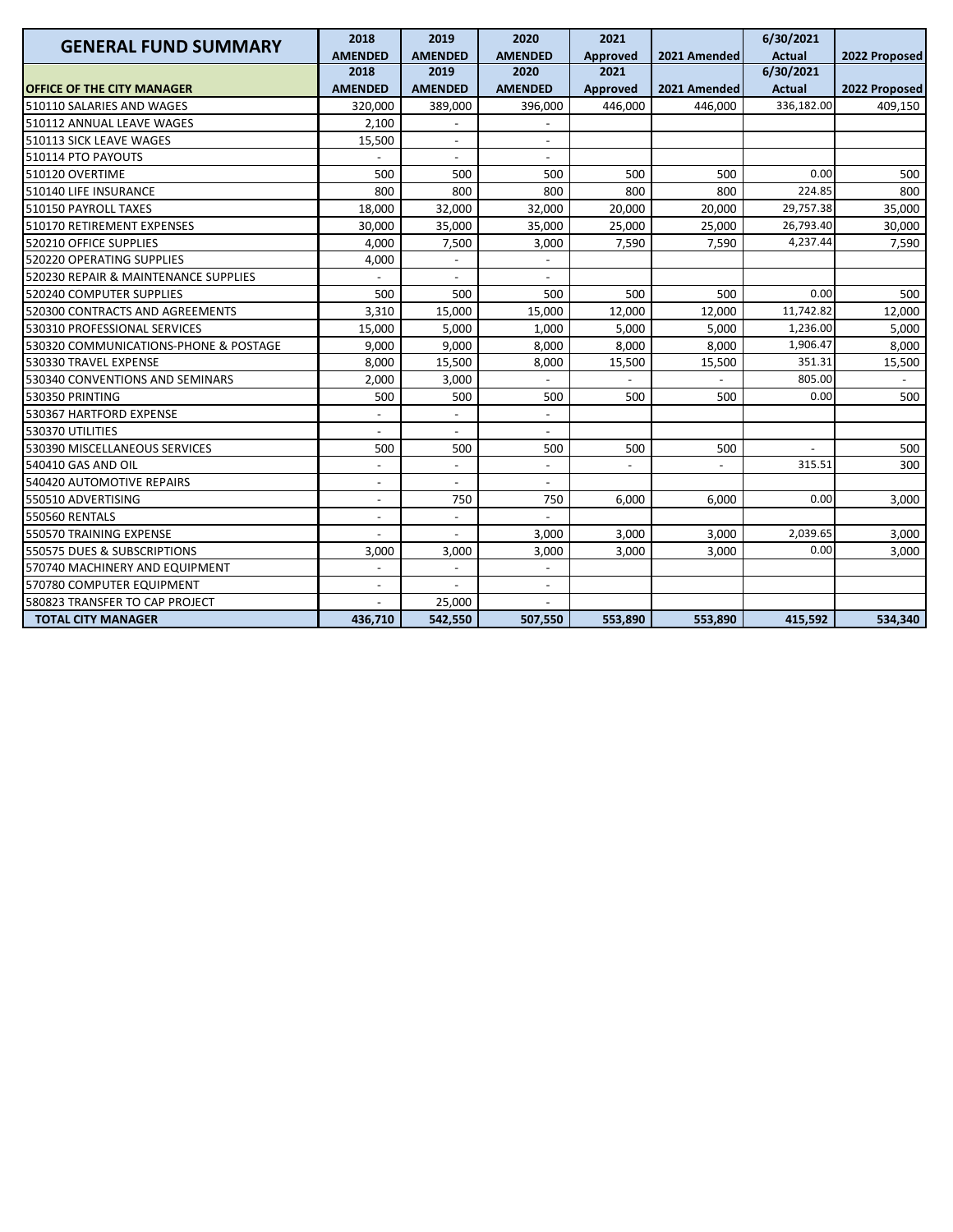| <b>GENERAL FUND SUMMARY</b>     | 2018           | 2019           | 2020           | 2021                     |                          | 6/30/2021     |               |
|---------------------------------|----------------|----------------|----------------|--------------------------|--------------------------|---------------|---------------|
|                                 | <b>AMENDED</b> | <b>AMENDED</b> | <b>AMENDED</b> | Approved                 | 2021 Amended             | <b>Actual</b> | 2022 Proposed |
|                                 |                |                |                |                          |                          |               |               |
|                                 | 2018           | 2019           | 2020           | 2021                     |                          | 6/30/2021     |               |
| <b>MAINSTREET</b>               | <b>AMENDED</b> | <b>AMENDED</b> | <b>AMENDED</b> | Approved                 | 2021 Amended             | Actual        | 2022 Proposed |
| 510110 SALARIES AND WAGES       |                |                |                |                          |                          |               | 115,000       |
| 510114 PTO PAYOUT               |                |                |                |                          |                          |               |               |
| 510120 OVERTIME                 |                |                |                |                          |                          |               | 600           |
| 510140 LIFE INSURANCE           |                |                |                |                          |                          |               | 500           |
| 510150 PAYROLL TAXES            |                |                |                |                          |                          |               | 10,000        |
| 510170 RETIREMENT EXPENSES      |                |                |                |                          |                          |               | 8,000         |
| 520210 OFFICE SUPPLIES          |                |                |                |                          |                          |               | 500           |
| 530330 TRAVEL EXPENSE           |                |                |                |                          |                          |               | 1,425         |
| 530340 CONVENTIONS AND SEMINARS |                |                |                |                          |                          |               | 1000          |
| 530350 PRINTING                 |                |                |                |                          |                          |               | 750           |
| 550510 ADVERTISING              |                |                |                |                          |                          |               | 7250          |
| 550575 DUES & SUBSCRIPTIONS     |                |                |                |                          |                          |               | 1500          |
| 570765 SPECIAL EVENTS           |                |                |                |                          |                          |               | 62200         |
| <b>TOTAL Main Street</b>        |                | -              | -              | $\overline{\phantom{0}}$ | $\overline{\phantom{0}}$ |               | 208,725       |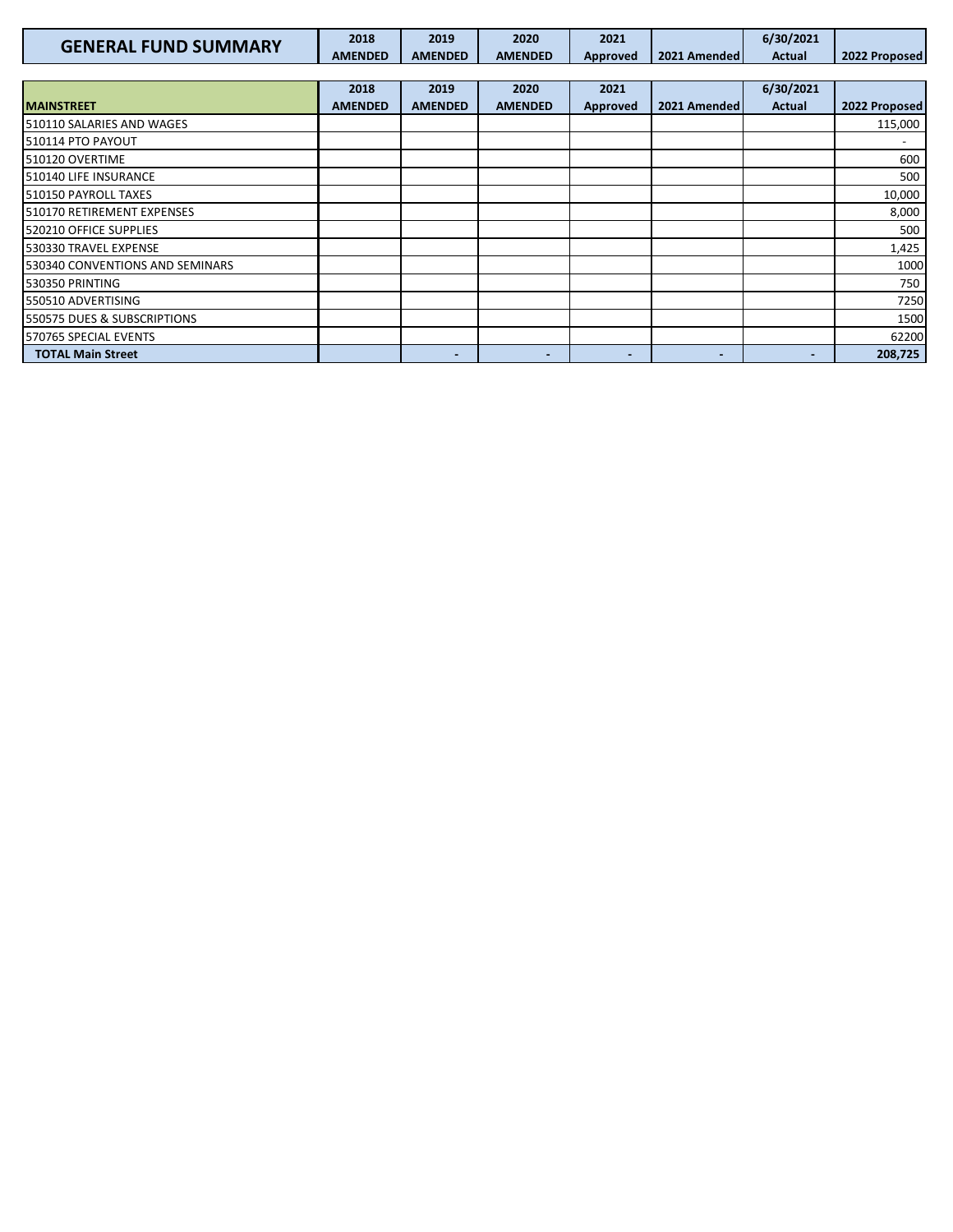| <b>GENERAL FUND SUMMARY</b>                      | 2018<br><b>AMENDED</b> | 2019<br><b>AMENDED</b> | 2020<br><b>AMENDED</b> | 2021<br>Approved | 2021 Amended | 6/30/2021<br><b>Actual</b> | 2022 Proposed |
|--------------------------------------------------|------------------------|------------------------|------------------------|------------------|--------------|----------------------------|---------------|
|                                                  |                        |                        |                        |                  |              |                            |               |
|                                                  | 2018                   | 2019                   | 2020                   | 2021             |              | 6/30/2021                  |               |
| <b>PLANNING &amp; ECONOMIC DEVELOPMENT</b>       | <b>AMENDED</b>         | <b>AMENDED</b>         | <b>AMENDED</b>         | Approved         | 2021 Amended | <b>Actual</b>              | 2022 Proposed |
| 510110 SALARIES AND WAGES                        | 165,000                | 174,000                | 179000                 | 137,000          | 137,000      | 123,376.47                 | 140,425       |
| 510114 PTO PAYOUT                                |                        |                        |                        |                  |              | 2,745.36                   |               |
| 510120 OVERTIME                                  |                        | 1,200                  | 1200                   | 1,200            | 1,200        | 200.52                     | 600           |
| 510140 LIFE INSURANCE                            | 400                    | 500                    | 500                    | 500              | 500          | 199.17                     | 500           |
| 510150 PAYROLL TAXES                             | 14,200                 | 13,500                 | 13800                  | 11,000           | 11,000       | 9,284.48                   | 12,000        |
| 510170 RETIREMENT EXPENSES                       | 14,400                 | 14,000                 | 15000                  | 12,000           | 12,000       | 10,858.10                  | 14,000        |
| 520210 OFFICE SUPPLIES                           | 1,500                  | 1,000                  | 1000                   | 1,000            | 1,000        | 32.17                      | 1,000         |
| 520300 CONTRACTS AND AGREEMENTS                  | 6,000                  | 6,000                  | 2500                   | 5,000            | 5,000        | 293.20                     | 5,000         |
| 530310 PROFESSIONAL SERVICES                     | 55,000                 | 60,000                 | 60000                  | 50,000           | 50,000       | 23,500.00                  | 50,000        |
| 530320 COMMUNICATIONS-PHONE & POSTAGE            | 3,000                  | 2,500                  | 2500                   | 2,500            | 2,500        | 1,210.62                   | 2,500         |
| 530330 TRAVEL EXPENSE                            | 5,000                  | 6,000                  | 5000                   | 6,000            | 6,000        | 7.99                       | 6,000         |
| 530338 BUSINESS DEVELOPMENT                      | 1,000                  | 1,000                  | 1000                   | 1,000            | 1,000        | 33.23                      | 500           |
| 530350 PRINTING                                  | 1,000                  | 1,000                  | 2500                   | 2,500            | 2,500        | 312.00                     | 2,500         |
| 530370 UTILITIES                                 |                        |                        |                        |                  |              | 838.83                     |               |
| 540410 GAS AND OIL                               | 1,000                  | 1,000                  | 1000                   | 1,000            | 1,000        | 0.00                       | 1,000         |
| 540420 AUTOMOTIVE REPAIRS                        | 500                    | 1,000                  | 1000                   | 1,000            | 1,000        | 301.25                     | 1,000         |
| 550510 ADVERTISING                               | 2,000                  | 1,500                  | 1500                   | 1,500            | 1,500        | 2,245.00                   | 2,500         |
| 550570 TRAINING EXPENSE                          | 2,000                  | 8,000                  | 2500                   | 8,000            | 8.000        | 720.00                     | 4,000         |
| 550571 TRAINING BOARDS/COMMISSIONS               | 3,000                  | 2,000                  |                        |                  |              | 217.00                     |               |
| 550575 DUES & SUBSCRIPTIONS                      | 3,000                  | 3,000                  | 2000                   | 3,000            | 3,000        | 964.30                     | 2,000         |
| 570765 SPECIAL EVENTS                            | 15,000                 | 10,000                 | 12000                  | 10,000           | 10,000       | 16,567                     |               |
| <b>TOTAL PLANNING &amp; ECONOMIC DEVELOPMENT</b> | 293,000                | 307,200                | 304000                 | 254,200          | 254,200      | 193,907                    | 245,525       |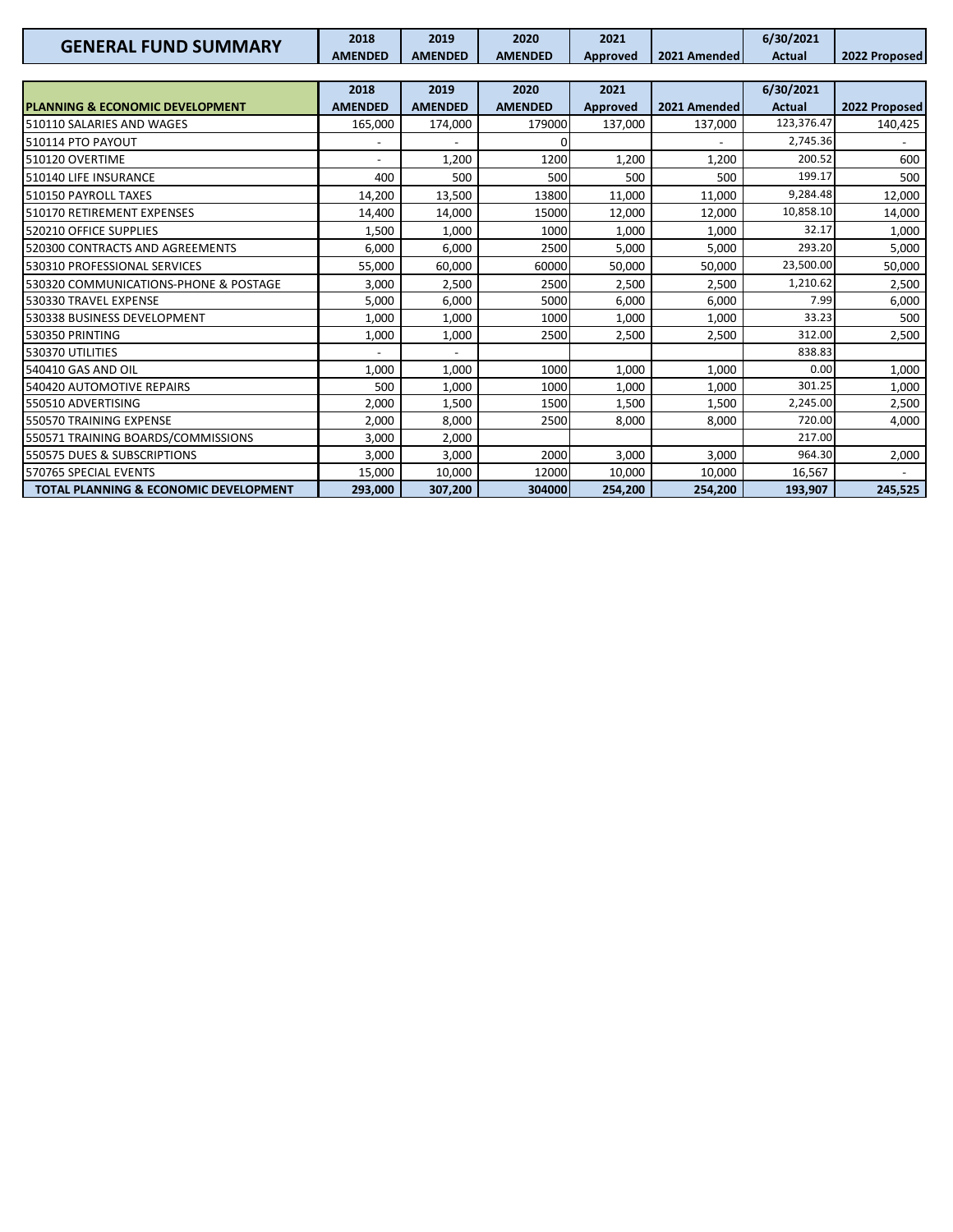| <b>GENERAL FUND SUMMARY</b>           | 2018           | 2019           | 2020                     | 2021     |              | 6/30/2021      |               |
|---------------------------------------|----------------|----------------|--------------------------|----------|--------------|----------------|---------------|
|                                       | <b>AMENDED</b> | <b>AMENDED</b> | <b>AMENDED</b>           | Approved | 2021 Amended | <b>Actual</b>  | 2022 Proposed |
|                                       | 2018           | 2019           | 2020                     | 2021     |              | 6/30/2021      |               |
| <b>FINANCE DEPARTMENT</b>             | <b>AMENDED</b> | <b>AMENDED</b> | <b>AMENDED</b>           | Approved | 2021 Amended | <b>Actual</b>  | 2022 Proposed |
| 510110 SALARIES AND WAGES             | 440,000        | 405,000        | 388,000                  | 342,000  | 342,000      | 231,787.80     | 415,000       |
| 510112 ANNUAL LEAVE WAGES             | 3,500          | 3,110          |                          |          |              |                |               |
| 510113 SICK LEAVE WAGES               | 8,000          | 3,500          | $\overline{\phantom{a}}$ |          |              |                |               |
| 510114 PTO PAYOUTS                    |                |                |                          |          |              |                |               |
| 510120 OVERTIME                       | 5,000          | 5,000          | 5,000                    | 5,000    | 5,000        | 1,717.79       | 5,000         |
| 510140 LIFE INSURANCE                 | 800            | 800            | 800                      | 800      | 800          | 416.27         | 800           |
| 510150 PAYROLL TAXES                  | 34,000         | 34,000         | 31,000                   | 31,000   | 31,000       | 17,005.64      | 31,000        |
| 510170 RETIREMENT EXPENSES            | 37,000         | 37,000         | 35,000                   | 31,000   | 31,000       | 19,337.46      | 31,000        |
| 520200 BANK AND CREDIT CARD FEES      | 30,000         | 30,000         | 25,000                   | 25,000   | 25,000       | 21,104.76      | 25,000        |
| 520210 OFFICE SUPPLIES                | 12,000         | 12,000         | 3,000                    | 8,000    | 8.000        | 4,295.48       | 8,000         |
| 520220 OPERATING SUPPLIES             | 3,000          | 3,000          | 3,000                    | 3,000    | 3,000        | 179.00         | 3,000         |
| 520240 COMPUTER SUPPLIES              |                |                | $\overline{a}$           |          |              | $\overline{a}$ |               |
| 520300 CONTRACTS AND AGREEMENTS       | 25,000         | 25,000         | 25,000                   | 20,000   | 20,000       | 13,919.77      | 20,000        |
| 530310 PROFESSIONAL SERVICES          | 360,000        | 355,000        | 325,000                  | 300,000  | 300,000      | 240,397.20     | 300,000       |
| 530320 COMMUNICATIONS-PHONE & POSTAGE | 8,000          | 7,000          | 7,000                    | 7,000    | 7,000        | 3,742.11       | 7,000         |
| 530330 TRAVEL EXPENSE                 | 4,000          | 4,500          | 2,000                    | 5,000    | 5,000        | 1,559.22       | 5,000         |
| 530340 CONVENTIONS AND SEMINARS       |                |                |                          |          |              |                |               |
| 530350 PRINTING                       | 8,400          | 8,400          | 2,500                    | 7,000    | 7,000        | 3,232.96       | 7,000         |
| 530360 INSURANCE AND BONDING          |                |                |                          |          |              |                |               |
| 550510 ADVERTISING                    | 850            | 850            | 850                      | 850      | 850          | 850            | 850           |
| <b>550560 RENTALS</b>                 |                | $\overline{a}$ |                          |          |              |                |               |
| 550570 TRAINING EXPENSE               | 4,000          | 4,000          | 2,000                    | 4,000    | 4,000        | 5,072.95       | 4,000         |
| 550575 DUES & SUBSCRIPTIONS           | 1,000          | 1,000          | 1,000                    | 1,000    | 1,000        | 2,272.00       | 1,000         |
| 570780 COMPUTER EQUIPMENT             | 15,000         | 20,000         | 20,000                   | PW       | PW           | PW             | PW            |
| 580823 TRANSFER TO CAP PROJECT        |                |                |                          |          |              |                |               |
| <b>TOTAL FINANCE</b>                  | 999,550        | 959.160        | 876,150                  | 790,650  | 790,650      | 566,890        | 863,650       |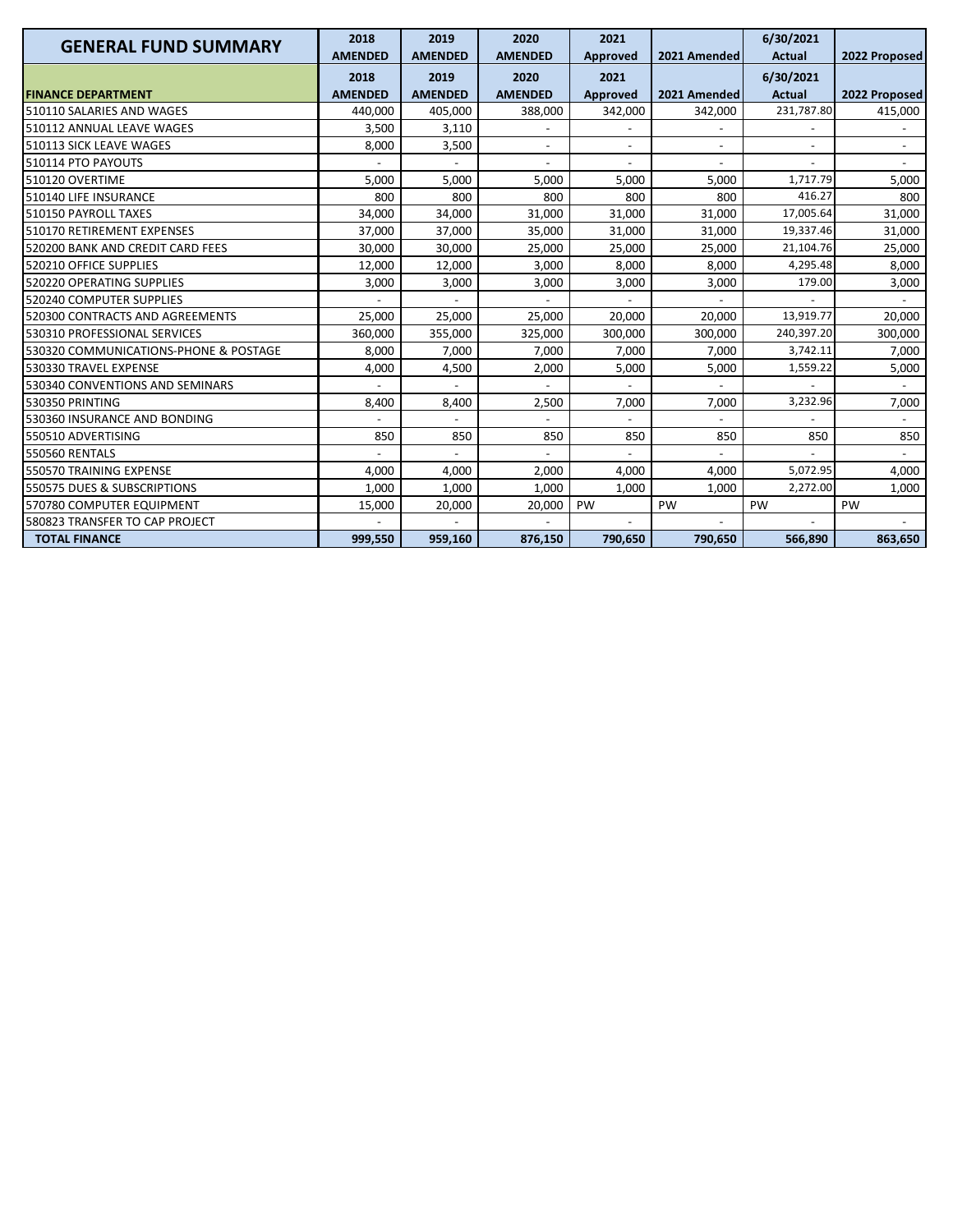| <b>GENERAL FUND SUMMARY</b>                    | 2018                     | 2019                     | 2020                     | 2021                     |                          | 6/30/2021                |                          |
|------------------------------------------------|--------------------------|--------------------------|--------------------------|--------------------------|--------------------------|--------------------------|--------------------------|
|                                                | <b>AMENDED</b>           | <b>AMENDED</b>           | <b>AMENDED</b>           | Approved                 | 2021 Amended             | <b>Actual</b>            | 2022 Proposed            |
|                                                | 2018                     | 2019                     | 2020                     | 2021                     |                          | 6/30/2021                |                          |
| <b>FOOD SERVICE AND SPECIAL EVENTS</b>         | <b>AMENDED</b>           | <b>AMENDED</b>           | <b>AMENDED</b>           | Approved                 | 2021 Amended             | <b>Actual</b>            | 2022 Proposed            |
| 510110 SALARIES AND WAGES                      | 310,000                  | 305,000                  | 275,000                  | 269,000                  | 269,000                  | 167,622.14               | 275,725                  |
| 510112 ANNUAL LEAVE WAGES                      | 500                      |                          |                          |                          |                          |                          |                          |
| 510113 SICK LEAVE WAGES                        | 1,000                    |                          |                          |                          |                          |                          |                          |
| 510114 PTO PAYOUT                              | 510                      | $\overline{\phantom{a}}$ | $\overline{\phantom{a}}$ | $\overline{\phantom{a}}$ | $\overline{\phantom{a}}$ | $\overline{\phantom{a}}$ | $\overline{\phantom{a}}$ |
| 510116 TIPS EXPENSE                            |                          |                          |                          |                          |                          |                          |                          |
| 510120 OVERTIME                                | 4,000                    | 5,000                    | 5,000                    | 5,000                    | 5,000                    | 3,972.99                 | 5,000                    |
| 510140 LIFE INSURANCE                          | 500                      | 500                      | 500                      | 500                      | 500                      | 228.61                   | 500                      |
| 510150 PAYROLL TAXES                           | 25,000                   | 25,000                   | 21,000                   | 21,000                   | 21,000                   | 13,720.52                | 21,000                   |
| 510170 RETIREMENT EXPENSES                     | 24,000                   | 24,000                   | 19,000                   | 19,000                   | 19,000                   | 13,277.50                | 19,000                   |
| 520200 BANK AND CREDIT CARD FEES               | 5,500                    | 5,500                    | 5,800                    | 5,800                    | 5,800                    | 4,623.23                 | 5,800                    |
| 520210 OFFICE SUPPLIES                         | 1,000                    | 1,000                    | 1,000                    | 1,000                    | 1,000                    | 163.56                   | 1,000                    |
| 520220 OPERATING SUPPLIES                      | 15,000                   | 15,000                   | 16,000                   | 15,000                   | 15,000                   | 3,416.10                 | 15,000                   |
| 520240 COMPUTER SUPPLIES                       |                          |                          |                          |                          |                          | 373.72                   |                          |
| 520280 CONCESSIONS                             | 7,000                    | 7,000                    | 7,000                    | 7,000                    | 7,000                    | 10,778.71                | 10,000                   |
| 520300 CONTRACTS AND AGREEMENTS                | 4,000                    | 4,000                    | 10,000                   | 9,000                    | 9,000                    | 6,551.20                 | 53,500                   |
| 530310 PROFESSIONAL SERVICES                   |                          |                          |                          |                          |                          |                          |                          |
| 530312 EXTRA LABOR                             | 1,000                    | 1,000                    | 1,000                    | 1,000                    | 1,000                    | 256.00                   | 1,000                    |
| 530320 COMMUNICATIONS-PHONE & POSTAGE          | 3,000                    | 3,000                    | 3,000                    | 2,500                    | 2,500                    | 1,970.27                 | 2,500                    |
| 530327 COST OF SALES - FOOD                    | 100,000                  | 100,000                  | 95,000                   | 98,000                   | 98,000                   | 66,531.15                | 113,000                  |
| 530330 TRAVEL EXPENSE                          |                          |                          |                          |                          |                          |                          |                          |
| 530370 UTILITIES                               | 3,500                    | 3,500                    | 3,500                    | 3,500                    | 3,500                    | 2,939.20                 | 3,500                    |
| 530380 REPAIR & MAINT BLDGS &                  | 6,000                    | 6,000                    | 6,000                    | 6,000                    | 6,000                    | 4,387.81                 | 6,000                    |
| 540410 GAS AND OIL                             | 1,500                    | 1,500                    | 2,500                    | 2,500                    | 2,500                    | 985.60                   | 2,500                    |
| 540420 AUTOMOTIVE REPAIRS                      | 500                      | 500                      | 500                      | 500                      | 500                      | 0.00                     | 500                      |
| 550510 ADVERTISING                             | $\overline{\phantom{a}}$ | $\overline{\phantom{a}}$ | $\overline{\phantom{a}}$ | $\overline{\phantom{a}}$ | $\overline{\phantom{a}}$ | $\overline{a}$           | 1,500                    |
| 550560 RENTALS                                 |                          | $\overline{a}$           |                          |                          |                          | $\overline{a}$           |                          |
| 550575 DUES & SUBSCRIPTIONS                    | 1,500                    | 1,500                    | 1,500                    | 1,500                    | 1,500                    | 30.00                    | 1,500                    |
| 550578 PARD ALCOHOL EXPENDITURES               | 48,000                   | 45,000                   | 50,000                   | 45,000                   | 45,000                   | 23,257.32                | 45,000                   |
| 570740 MACHINERY AND EQUIPMENT                 | 2,000                    | 5,000                    | 5,000                    | 10,000                   | 10,000                   | 4,686.77                 | 10,000                   |
| <b>TOTAL FOOD SERVICE &amp; SPECIAL EVENTS</b> | 565,010                  | 559,000                  | 528,300                  | 522,800                  | 522,800                  | 329,772                  | 593,525                  |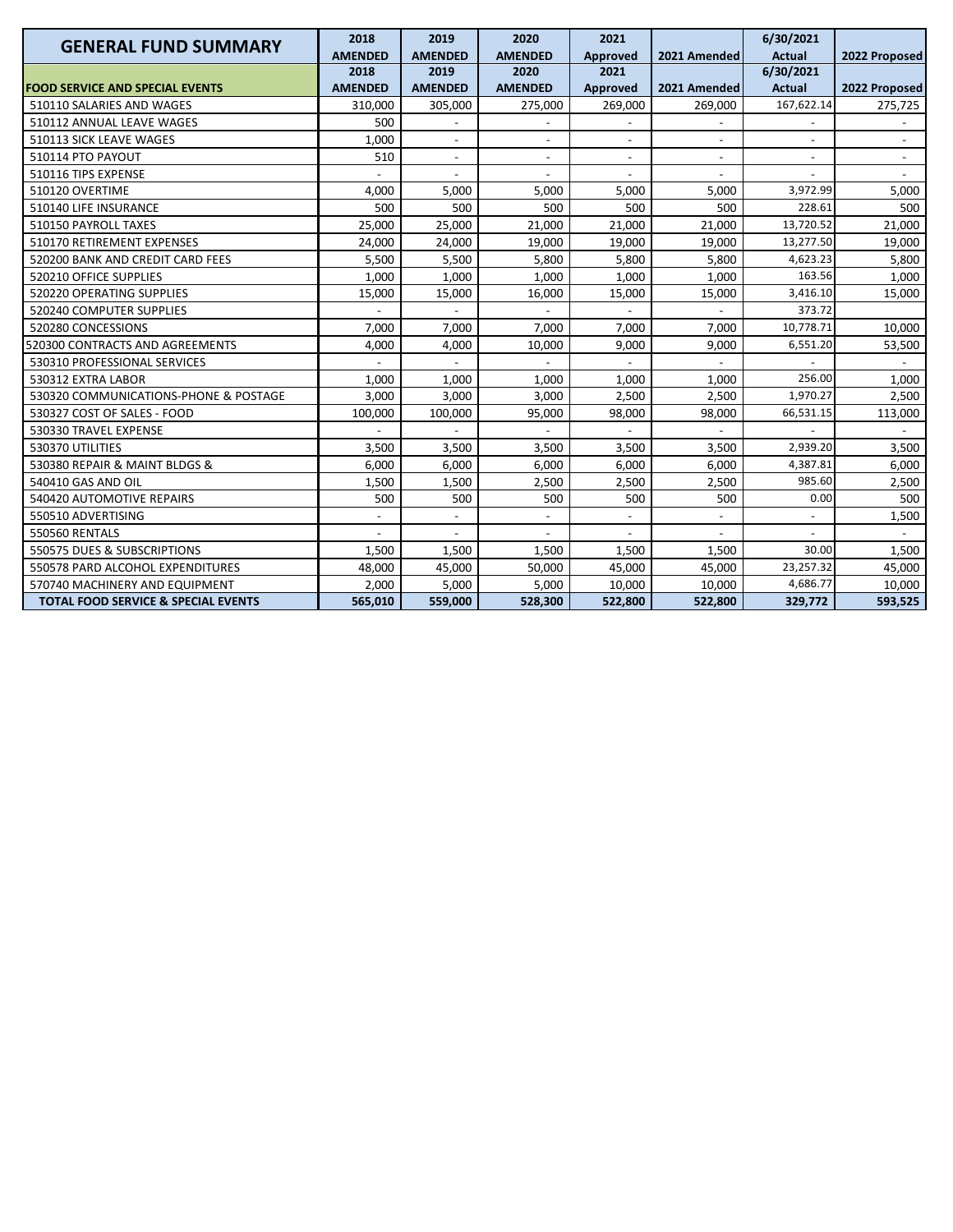| <b>GENERAL FUND SUMMARY</b>           | 2018                     | 2019                     | 2020           | 2021            |              | 6/30/2021                |                |
|---------------------------------------|--------------------------|--------------------------|----------------|-----------------|--------------|--------------------------|----------------|
|                                       | <b>AMENDED</b>           | <b>AMENDED</b>           | <b>AMENDED</b> | <b>Approved</b> | 2021 Amended | <b>Actual</b>            | 2022 Proposed  |
|                                       | 2018                     | 2019                     | 2020           | 2021            |              | 6/30/2021                |                |
| <b>POLICE ADMINISTRATION</b>          | <b>AMENDED</b>           | <b>AMENDED</b>           | <b>AMENDED</b> | <b>Approved</b> | 2021 Amended | <b>Actual</b>            | 2022 Proposed  |
| 510110 SALARIES AND WAGES             | 4,460,000                | 4,550,000                | 4,570,000      | 4,550,000       | 4,550,000    | 2,732,763.69             | 4,673,750      |
| 510112 ANNUAL LEAVE WAGES             | 15,000                   | 25,000                   | 10,000         | 25,000          | 25,000       | 11,954.36                | 25,000         |
| 510113 SICK LEAVE WAGES               | 40,000                   | 55,000                   | 35,000         | 45,000          | 45,000       | 37,405.87                | 45,000         |
| 510120 OVERTIME                       | 40,000                   | 30,000                   | 30,000         | 30,000          | 30,000       | 14,112.88                | 30,000         |
| 510140 LIFE INSURANCE                 | 7,500                    | 9,000                    | 9,000          | 9,000           | 9,000        | 3,391.75                 | 8,200          |
| 510150 PAYROLL TAXES                  | 82,000                   | 95,000                   | 85,000         | 80,000          | 80,000       | 50,224.32                | 78,000         |
| 510160 UNIFORMS AND ALLOWANCES        | 55,000                   | 60,000                   | 60,000         | 60,000          | 60,000       | 55,021.89                | 60,000         |
| 510170 RETIREMENT EXPENSES            | 1,990,000                | 2,125,000                | 2,125,000      | 2,125,000       | 2,125,000    | 1,560,850.14             | 2,225,000      |
| 520210 OFFICE SUPPLIES                | 7,000                    | 7,000                    | 6,000          | 6,000           | 6,000        | 3,052.66                 | 5,925          |
| 520220 OPERATING SUPPLIES             | 10,000                   | 10,000                   | 8,000          | 8,000           | 8,000        | 6,274.48                 | 8,000          |
| 520240 COMPUTER SUPPLIES              | 1,500                    | 1,500                    | 35,000         | 1,500           | 1,500        | 628.56                   | 1,500          |
| 520250 RADIO SUPPLIES                 | 2,000                    | 2,000                    | 2,000          | 2,000           | 2,000        | 630.72                   | 2,000          |
| 520300 CONTRACTS AND AGREEMENTS       | 100,000                  | 120,000                  | 140,000        | 110,000         | 110,000      | 88,363.19                | 110,000        |
| 530310 PROFESSIONAL SERVICES          | 427,000                  | 425,000                  | 440,000        | 430,000         | 430,000      | 287,982.65               | 450,000        |
| 530320 COMMUNICATIONS-PHONE & POSTAGE | 35,000                   | 35,000                   | 35,000         | 35,000          | 35,000       | 25,467.15                | 35,000         |
| 530330 TRAVEL EXPENSE                 | 1,000                    | 1,000                    | 1,000          | 1,000           | 1,000        | 373.85                   | 1,000          |
| 530340 CONVENTIONS AND SEMINARS       | 1,000                    | 1,000                    |                | 1,000           | 1,000        | 0.00                     | 1,000          |
| 530350 PRINTING                       | 3,000                    | 3,000                    | 3,000          | 2,500           | 2,500        | 2,759.62                 | 3,000          |
| 530360 INSURANCE AND BONDING          |                          |                          |                |                 |              |                          |                |
| 530370 UTILITIES                      | 70,000                   | 70,000                   | 73,000         | 70,000          | 70,000       | 54,110.30                | 70,000         |
| 530380 REPAIR & MAINT BLDGS & EQUIPMT | 40,000                   | 40,000                   | 40,000         | 30,000          | 30,000       | 11,923.38                | 25,000         |
| 530388 POLICE APPRECIATION EXP        | 26,000                   | 5,000                    |                | 5,000           | 5,000        | 0.00                     | 5,000          |
| 530390 MISCELLANEOUS SERVICES         | 1,000                    | 1,000                    | 1,000          | 1,000           | 1,000        | 608.83                   | 1,000          |
| 530395 EMPLOYEE COMPLIANCE TESTING    |                          |                          |                |                 |              |                          |                |
| 540410 GAS AND OIL                    | 116,000                  | 130,000                  | 125,000        | 120,000         | 120,000      | 85,959.19                | 120,000        |
| 540420 AUTOMOTIVE REPAIRS             | 70,000                   | 67,000                   | 80,000         | 80,000          | 80,000       | 56,493.29                | 80,000         |
| 540440 WRECKER FEES                   | 1,500                    | 1,500                    | 1,500          | 1,500           | 1,500        | 675.00                   | 1,500          |
| 550510 ADVERTISING                    | 2,000                    | 2,000                    | 500            | 2,000           | 2,000        | 960.83                   | 2,000          |
| 550530 INFORMER FEES                  | $\overline{\phantom{a}}$ | $\overline{\phantom{a}}$ |                | $\blacksquare$  |              | $\overline{\phantom{a}}$ | $\overline{a}$ |
| <b>550560 RENTALS</b>                 |                          |                          |                |                 |              |                          |                |
| 550570 TRAINING EXPENSE               | 50,000                   | 50,000                   | 50,000         | 40,000          | 40,000       | 51,689.02                | 75,000         |
| 550575 DUES & SUBSCRIPTIONS           | 2,500                    | 2,500                    | 2,500          | 2,500           | 2,500        | 1,200.00                 | 2,500          |
| 570740 MACHINERY AND EQUIPMENT        | 35,000                   | 35,000                   | 61,000         | 35,000          | 35,000       | 30,444.82                | 35,000         |
| 570745 POLICE CARS                    |                          |                          |                |                 |              |                          |                |
| 570780 COMPUTER EQUIPMENT             |                          | 15,000                   | 15,000         | 12,000          | 12,000       | 8,162.41                 | 12,000         |
| 580823 TRANSFER TO CAP PROJECT        |                          |                          |                |                 |              |                          |                |
| <b>TOTAL POLICE ADMINISTRATION</b>    | 7,691,000                | 7,973,500                | 8,043,500      | 7,920,000       | 7,920,000    | 5,183,485                | 8,191,375      |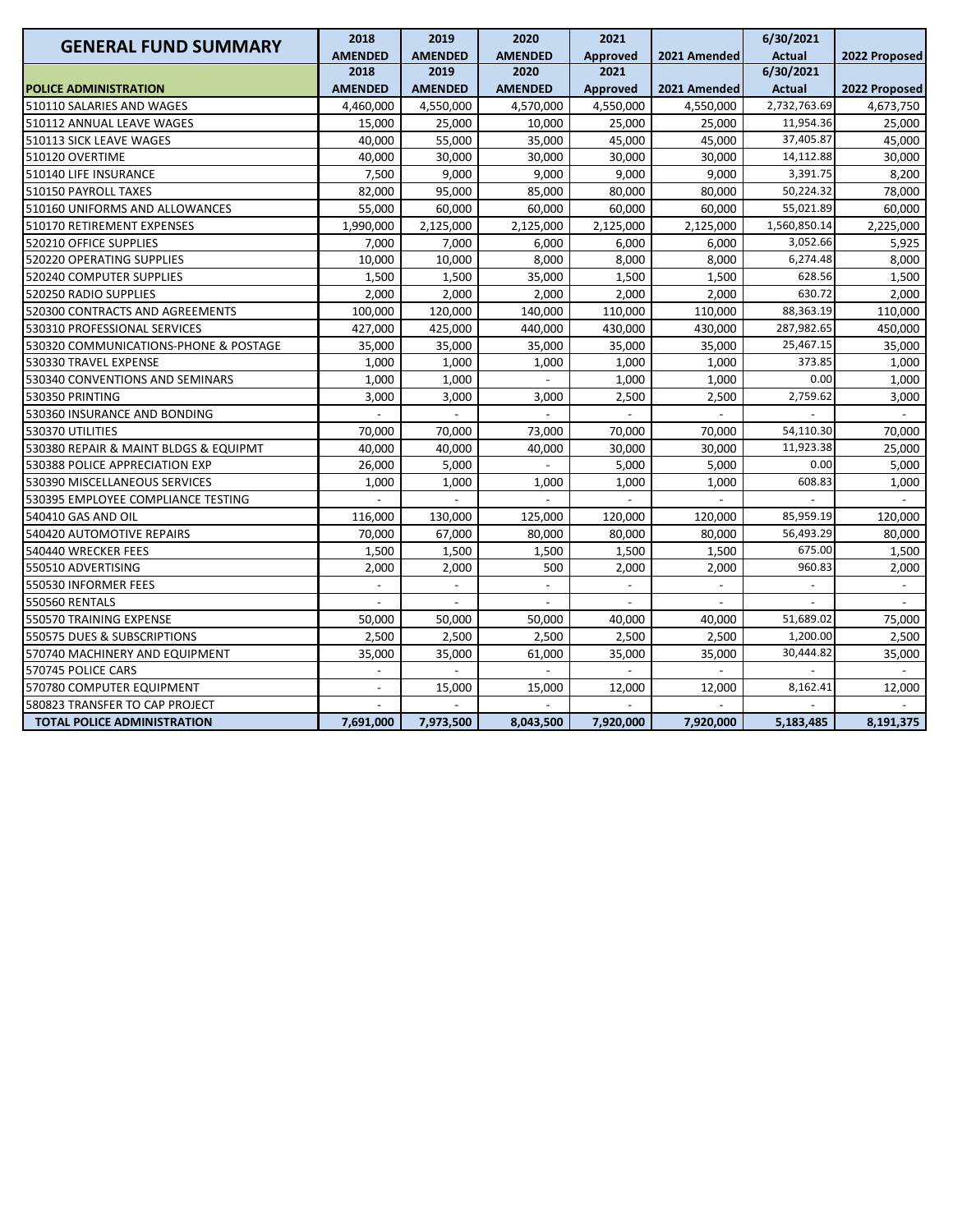| <b>GENERAL FUND SUMMARY</b>           | 2018<br><b>AMENDED</b>   | 2019<br><b>AMENDED</b>       | 2020<br><b>AMENDED</b>   | 2021<br>Approved        | 2021 Amended | 6/30/2021<br><b>Actual</b> | 2022 Proposed |
|---------------------------------------|--------------------------|------------------------------|--------------------------|-------------------------|--------------|----------------------------|---------------|
| <b>POLICE DETENTION</b>               | 2018<br><b>AMENDED</b>   | 2019<br><b>AMENDED</b>       | 2020<br><b>AMENDED</b>   | 2021<br><b>Approved</b> | 2021 Amended | 6/30/2021<br><b>Actual</b> | 2022 Proposed |
| 510110 SALARIES AND WAGES             | 230,000                  |                              |                          |                         |              |                            |               |
| 510112 ANNUAL LEAVE WAGES             | 6,000                    | ٠                            |                          |                         |              |                            |               |
| 510113 SICK LEAVE WAGES               | 15,000                   |                              |                          |                         |              |                            |               |
| 510120 OVERTIME                       | 6,000                    | ٠                            |                          |                         |              |                            |               |
| 510140 LIFE INSURANCE                 | 800                      | ٠                            | $\overline{\phantom{0}}$ |                         |              |                            |               |
| 510150 PAYROLL TAXES                  | 17.000                   | ٠                            |                          |                         |              |                            |               |
| 510160 UNIFORMS AND ALLOWANCES        | 7.000                    | ٠                            |                          |                         |              |                            |               |
| 510170 RETIREMENT EXPENSES            | 19,000                   | ٠                            |                          |                         |              |                            |               |
| 520210 OFFICE SUPPLIES                | 3,500                    | ۰                            |                          |                         |              |                            |               |
| 520220 OPERATING SUPPLIES             | 7,000                    |                              |                          |                         |              |                            |               |
| 520230 REPAIR & MAINTENANCE SUPPLIES  |                          |                              |                          |                         |              |                            |               |
| 520240 COMPUTER SUPPLIES              | $\overline{\phantom{a}}$ |                              |                          |                         |              |                            |               |
| 520300 CONTRACTS AND AGREEMENTS       |                          | $\overline{\phantom{a}}$     | 10,000                   | 8,000                   | 8,000        | 26,563.97                  | 11,000        |
| 530310 PROFESSIONAL SERVICES          | 8,000                    | $\overline{\phantom{a}}$     | 3,000                    | 5,000                   | 5.000        | $\overline{\phantom{a}}$   | 2,000         |
| 530330 TRAVEL EXPENSE                 |                          | $\overline{\phantom{a}}$     |                          |                         |              |                            |               |
| 530350 PRINTING                       |                          | $\overline{\phantom{0}}$     |                          |                         |              |                            |               |
| 530370 UTILITIES                      | 44,000                   | 45,000                       | 45,000                   | 45,000                  | 45,000       | 38,847.10                  | 45,000        |
| 530380 REPAIR & MAINT BLDGS & EQUIPMT | 10,000                   | 15,000                       | 10,000                   | 8,000                   | 8,000        | $\overline{a}$             | 8,000         |
| 550570 TRAINING EXPENSE               | 1,500                    | $\qquad \qquad \blacksquare$ |                          |                         |              |                            |               |
| 550580 PROVISIONS                     | 25,000                   | $\overline{\phantom{0}}$     |                          |                         |              |                            |               |
| <b>TOTAL POLICE DETENTION</b>         | 399.800                  | 60.000                       | 68.000                   | 66.000                  | 66.000       | 65.411                     | 66.000        |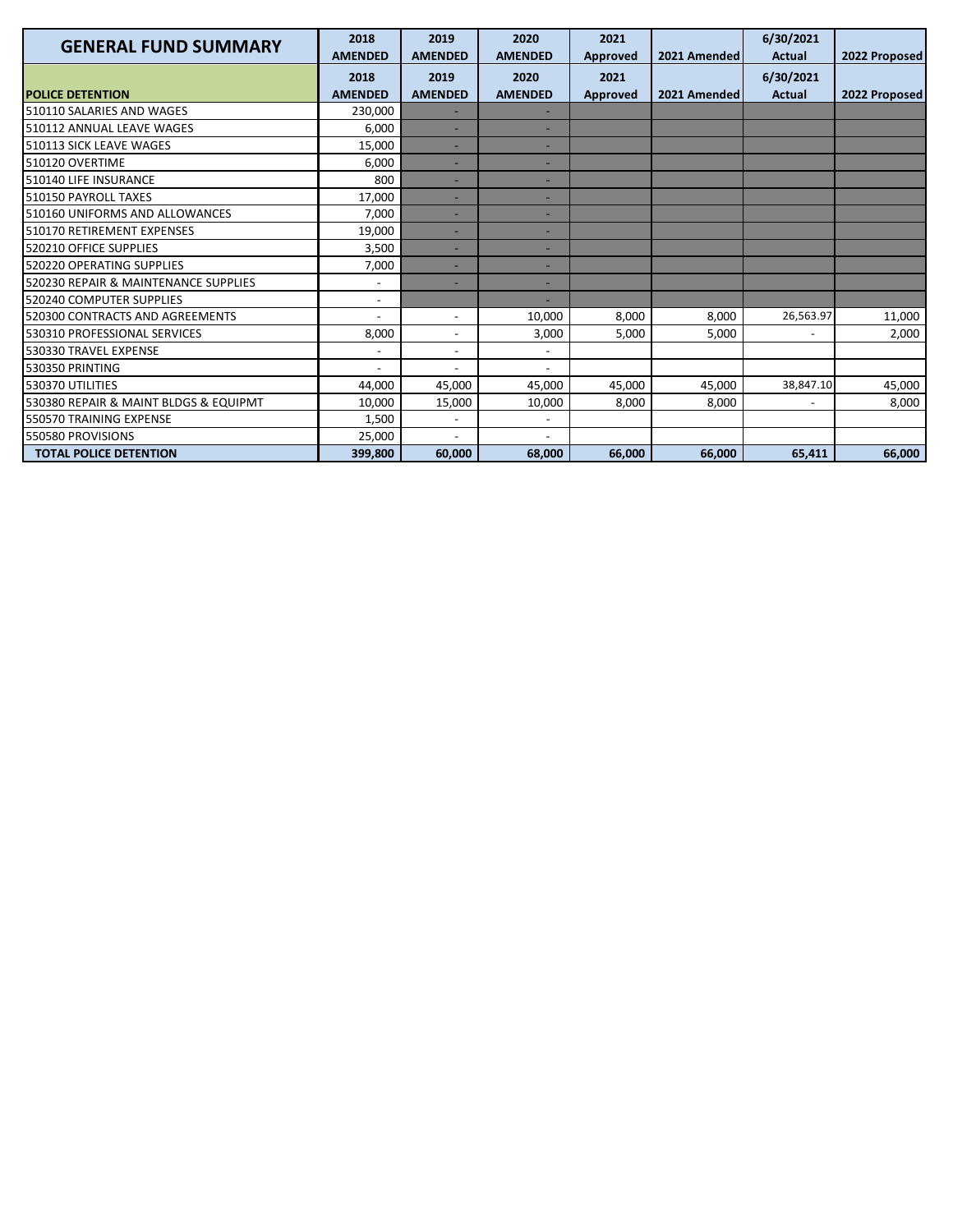| <b>GENERAL FUND SUMMARY</b>           | 2018           | 2019                     | 2020                     | 2021            |                          | 6/30/2021     |                          |
|---------------------------------------|----------------|--------------------------|--------------------------|-----------------|--------------------------|---------------|--------------------------|
|                                       | <b>AMENDED</b> | <b>AMENDED</b>           | <b>AMENDED</b>           | <b>Approved</b> | 2021 Amended             | <b>Actual</b> | 2022 Proposed            |
|                                       | 2018           | 2019                     | 2020                     | 2021            |                          | 6/30/2021     |                          |
| <b>MUNICIPAL COURT</b>                | <b>AMENDED</b> | <b>AMENDED</b>           | <b>AMENDED</b>           | Approved        | 2021 Amended             | <b>Actual</b> | 2022 Proposed            |
| 510110 SALARIES AND WAGES             | 139,500        | 227,000                  | 235,000                  | 200,000         | 200,000                  | 136,413.56    | 185,000                  |
| 510112 ANNUAL LEAVE WAGES             |                | 2,500                    |                          |                 |                          |               |                          |
| 510113 SICK LEAVE WAGES               |                | 6,000                    | $\overline{a}$           | $\blacksquare$  | $\overline{\phantom{a}}$ |               | $\blacksquare$           |
| 510120 OVERTIME                       | 3,000          | 3.000                    | 3,000                    | 2,500           | 2,500                    | 2,002.42      | 2,500                    |
| 510140 LIFE INSURANCE                 | 400            | 16,500                   | 500                      | 500             | 500                      | 193.30        | 500                      |
| 510150 PAYROLL TAXES                  | 11,000         | 18,000                   | 15,000                   | 15,000          | 15.000                   | 9,714.72      | 15,000                   |
| 510170 RETIREMENT EXPENSES            | 11,800         | 19,000                   | 18,000                   | 21,000          | 21,000                   | 11,393.09     | 21,000                   |
| 510800 OVER/SHORT                     |                | $\overline{\phantom{a}}$ | $\overline{\phantom{a}}$ |                 |                          |               | $\overline{\phantom{a}}$ |
| 520210 OFFICE SUPPLIES                | 1,800          | 1,800                    | 1,800                    | 1,800           | 1,800                    | 781.60        | 1,800                    |
| 520220 OPERATING SUPPLIES             |                | $\overline{\phantom{a}}$ |                          |                 |                          | 1,697.00      |                          |
| 520240 COMPUTER SUPPLIES              |                | $\overline{a}$           | $\overline{\phantom{a}}$ |                 |                          |               |                          |
| 520300 CONTRACTS AND AGREEMENTS       | 1,700          | 1,700                    | 1,800                    | 1,800           | 1,800                    | 1,261.61      | 1,800                    |
| 530310 PROFESSIONAL SERVICES          | 145,000        | 145,000                  | 157,400                  | 155,000         | 155,000                  | 105,216.63    | 145,000                  |
| 530320 COMMUNICATIONS-PHONE & POSTAGE | 500            | 500                      | 500                      | 500             | 500                      | 94.94         | 500                      |
| 530330 TRAVEL EXPENSE                 | 500            | 500                      | 500                      | 500             | 500                      | 0.00          | 500                      |
| 530340 CONVENTIONS AND SEMINARS       | 750            | 750                      | 750                      | 750             | 750                      | 0.00          | 750                      |
| 530350 PRINTING                       | 400            | 400                      | 400                      | 400             | 400                      | 0.00          | 400                      |
| 530360 INSURANCE & BONDING            |                |                          |                          |                 |                          |               |                          |
| 530370 UTILITIES                      | 27,000         | 27,000                   | 32,000                   | 32,000          | 32,000                   | 22,198.35     | 32,000                   |
| 530390 MISCELLANEOUS SERVICES         |                | $\overline{a}$           |                          |                 |                          |               |                          |
| <b>550560 RENTALS</b>                 |                | $\overline{\phantom{0}}$ |                          |                 |                          |               |                          |
| <b>TOTAL MUNICIPAL COURT</b>          | 343,350        | 469,650                  | 466,650                  | 431,750         | 431,750                  | 290,967       | 406,750                  |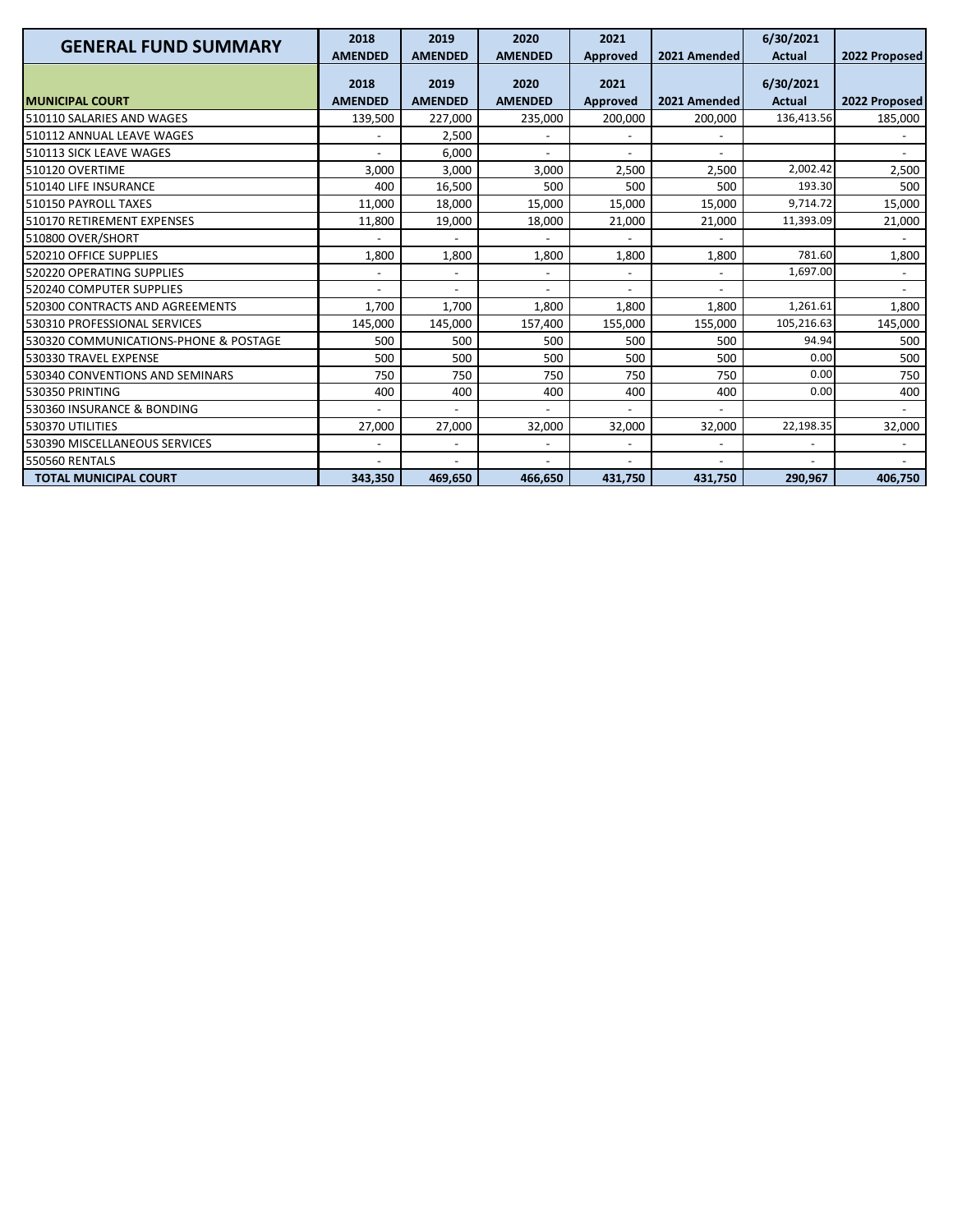| <b>GENERAL FUND SUMMARY</b>        | 2018           | 2019           | 2020           | 2021      |              | 6/30/2021     |               |
|------------------------------------|----------------|----------------|----------------|-----------|--------------|---------------|---------------|
|                                    | <b>AMENDED</b> | <b>AMENDED</b> | <b>AMENDED</b> | Approved  | 2021 Amended | Actual        | 2022 Proposed |
|                                    | 2018           | 2019           | 2020           | 2021      |              | 6/30/2021     |               |
| <b>FIRE DEPARTMENT</b>             | <b>AMENDED</b> | <b>AMENDED</b> | <b>AMENDED</b> | Approved  | 2021 Amended | <b>Actual</b> | 2022 Proposed |
| 510110 SALARIES AND WAGES          | 3,574,000      | 3,580,000      | 3,640,000      | 3,640,000 | 3,640,000    | 2,309,697.07  | 3,731,000     |
| 510112 ANNUAL LEAVE WAGES          | 20,000         | 20,000         | 10,000         | 10,000    | 10,000       | 4,373.66      | 10,000        |
| 510113 SICK LEAVE WAGES            | 60,000         | 60,000         | 30,000         | 25,000    | 35,000       | 36,275.13     | 35,000        |
| 510120 OVERTIME                    | 150,000        | 125,000        | 70,000         | 90,000    | 90,000       | 56,719.39     | 90,000        |
| 510140 LIFE INSURANCE              | 5,000          | 5,000          | 5,000          | 5,000     | 5,000        | 2,998.20      | 5,000         |
| 510150 PAYROLL TAXES               | 57,000         | 57,000         | 55,000         | 55,000    | 55,000       | 35,288.75     | 55,000        |
| 510160 UNIFORMS AND ALLOWANCES     | 54,000         | 55,000         | 55,000         | 55,000    | 55,000       | 49,106.50     | 55,000        |
| 510170 RETIREMENT EXPENSES         | 1,975,000      | 2,075,000      | 2,125,000      | 2,125,000 | 2,125,000    | 1,596,327.65  | 2,325,000     |
| 520300 CONTRACTS AND AGREEMENTS    |                |                |                |           |              |               | 40,000        |
| 530310 PROFESSIONAL SERVICES       |                |                |                |           |              |               |               |
| 530320 COMMUNICATIONS-PHONE &      |                |                |                |           |              |               | 117,000       |
| 530350 PRINTING                    |                |                |                |           |              |               |               |
| 530370 UTILITIES                   |                |                |                |           |              |               | 110,000       |
| 530390 MISCELLANEOUS SERVICES      |                |                |                |           | 18,000       |               |               |
| 530395 EMPLOYEE COMPLIANCE TESTING |                |                |                |           |              |               |               |
| 540440 WRECKER FEES                |                |                |                |           |              |               |               |
| 570780 COMPUTER EQUIPMENT          |                |                |                |           |              |               | 3,795         |
| <b>TOTAL FIRE</b>                  | 5,895,000      | 5,977,000      | 5,990,000      | 6,005,000 | 6,033,000    | 4,090,786     | 6,576,795     |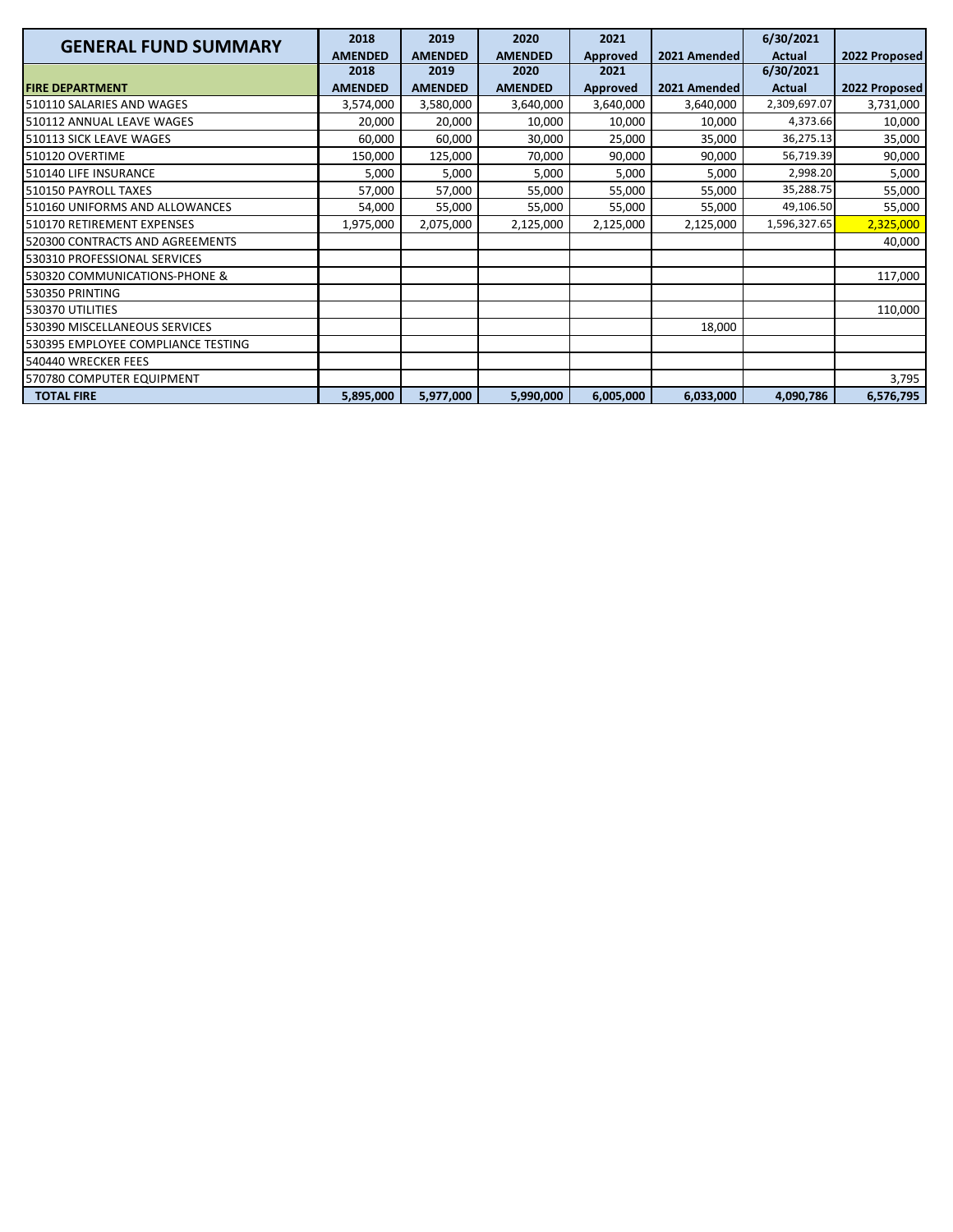| <b>GENERAL FUND SUMMARY</b>           | 2018<br><b>AMENDED</b>   | 2019<br><b>AMENDED</b>   | 2020<br><b>AMENDED</b>   | 2021<br>Approved         | 2021 Amended | 6/30/2021<br><b>Actual</b> | 2022 Proposed            |
|---------------------------------------|--------------------------|--------------------------|--------------------------|--------------------------|--------------|----------------------------|--------------------------|
| <b>PUBLIC WORKS ADMINISTRATION</b>    | 2018<br><b>AMENDED</b>   | 2019<br><b>AMENDED</b>   | 2020<br><b>AMENDED</b>   | 2021<br>Approved         | 2021 Amended | 6/30/2021<br><b>Actual</b> | 2022 Proposed            |
| 510110 SALARIES AND WAGES             | 115,000                  | 120,000                  | 170,000                  | 163,000                  | 163,000      | 118,020.64                 | 167,075                  |
| 510112 ANNUAL LEAVE WAGES             |                          |                          |                          |                          |              |                            |                          |
| 510113 SICK LEAVE WAGES               | 6,300                    | $\overline{a}$           |                          |                          |              |                            |                          |
| 510120 OVERTIME                       | 1,000                    | 1,000                    | 1,000                    | 1,000                    | 1,000        | 488.31                     | 1,000                    |
| 510140 LIFE INSURANCE                 | 500                      | 500                      | 500                      | 500                      | 500          | 64.55                      | 500                      |
| 510150 PAYROLL TAXES                  | 13,100                   | 14,000                   | 14,000                   | 14,000                   | 14,000       | 8,651.89                   | 13,000                   |
| 510170 RETIREMENT EXPENSES            | 14,000                   | 14,000                   | 15,500                   | 14,000                   | 14,000       | 9,960.77                   | 13,000                   |
| 520210 OFFICE SUPPLIES                | 1,000                    | 1,000                    | 1,000                    | 1,000                    | 1,000        | 52.19                      | 1,000                    |
| 520220 OPERATING SUPPLIES             |                          |                          |                          |                          |              |                            |                          |
| 520240 COMPUTER SUPPLIES              |                          |                          |                          |                          |              |                            |                          |
| 520300 CONTRACTS AND AGREEMENTS       | 3,500                    | 3,500                    | 3,500                    | 3,500                    | 3,500        | 4,214.18                   | 3,500                    |
| 530310 PROFESSIONAL SERVICES          | 1,000                    | 1,000                    | 1,000                    | 1,000                    | 1,000        | 0.00                       | 1,000                    |
| 530320 COMMUNICATIONS-PHONE & POSTAGE | 2,800                    | 2,800                    | 2,900                    | 2,800                    | 2,800        | 4,453.63                   | 5,000                    |
| 530330 TRAVEL EXPENSE                 | 750                      | 750                      | 750                      | 750                      | 750          | 1,173.67                   | 750                      |
| 530340 CONVENTIONS AND SEMINARS       | 750                      | 750                      | 750                      | 750                      | 750          | 270.00                     | 750                      |
| 530337 ARMORY MOVING EXPENSES         |                          | $\overline{\phantom{a}}$ | $\overline{\phantom{a}}$ | $\overline{\phantom{a}}$ |              |                            | $\overline{\phantom{a}}$ |
| 530350 PRINTING                       | 500                      | 500                      | 500                      | 500                      | 500          | 357.00                     | 500                      |
| 530360 INSURANCE AND BONDING          |                          |                          |                          |                          |              | 0.00                       |                          |
| 530390 MISCELLANEOUS SERVICES         | $\blacksquare$           | $\overline{a}$           | $\overline{a}$           | $\blacksquare$           |              | 0.00                       | $\overline{a}$           |
| 530395 EMPLOYEE COMPLIANCE TESTING    |                          |                          |                          |                          |              |                            |                          |
| 540410 GAS AND OIL                    | 1,000                    | 1,000                    | 1,000                    | 1,000                    | 1,000        | 1,443.29                   | 1,000                    |
| 540420 AUTOMOTIVE REPAIRS             | 100                      | 100                      | 100                      | 100                      | 100          |                            | 100                      |
| <b>550560 RENTALS</b>                 |                          |                          |                          |                          |              |                            |                          |
| 550575 DUES & SUBSCRIPTIONS           | 1,000                    | 1,000                    | 1,000                    | 1,000                    | 1,000        |                            | 1,000                    |
| 570740 MACHINERY AND EQUIPMENT        | $\overline{\phantom{m}}$ | $\overline{\phantom{a}}$ | $\overline{\phantom{a}}$ |                          |              |                            | $\overline{\phantom{a}}$ |
| 570760 PROJECTS                       | $\overline{a}$           | $\overline{a}$           | $\overline{\phantom{a}}$ |                          |              |                            |                          |
| 570780 COMPUTER EQUIPMENT             |                          |                          |                          | 20,000                   | 20,000       | 89,042.00                  | 20,000                   |
| TRANSFER OUT - CAPITAL PROJECTS FUND  | 69,000                   | 110,500                  | 130,000                  |                          |              |                            |                          |
| TOTAL PUBLIC WORKS ADMINISTRATION     | 231,300                  | 272,400                  | 343,500                  | 224,900                  | 224,900      | 238,192                    | 229,175                  |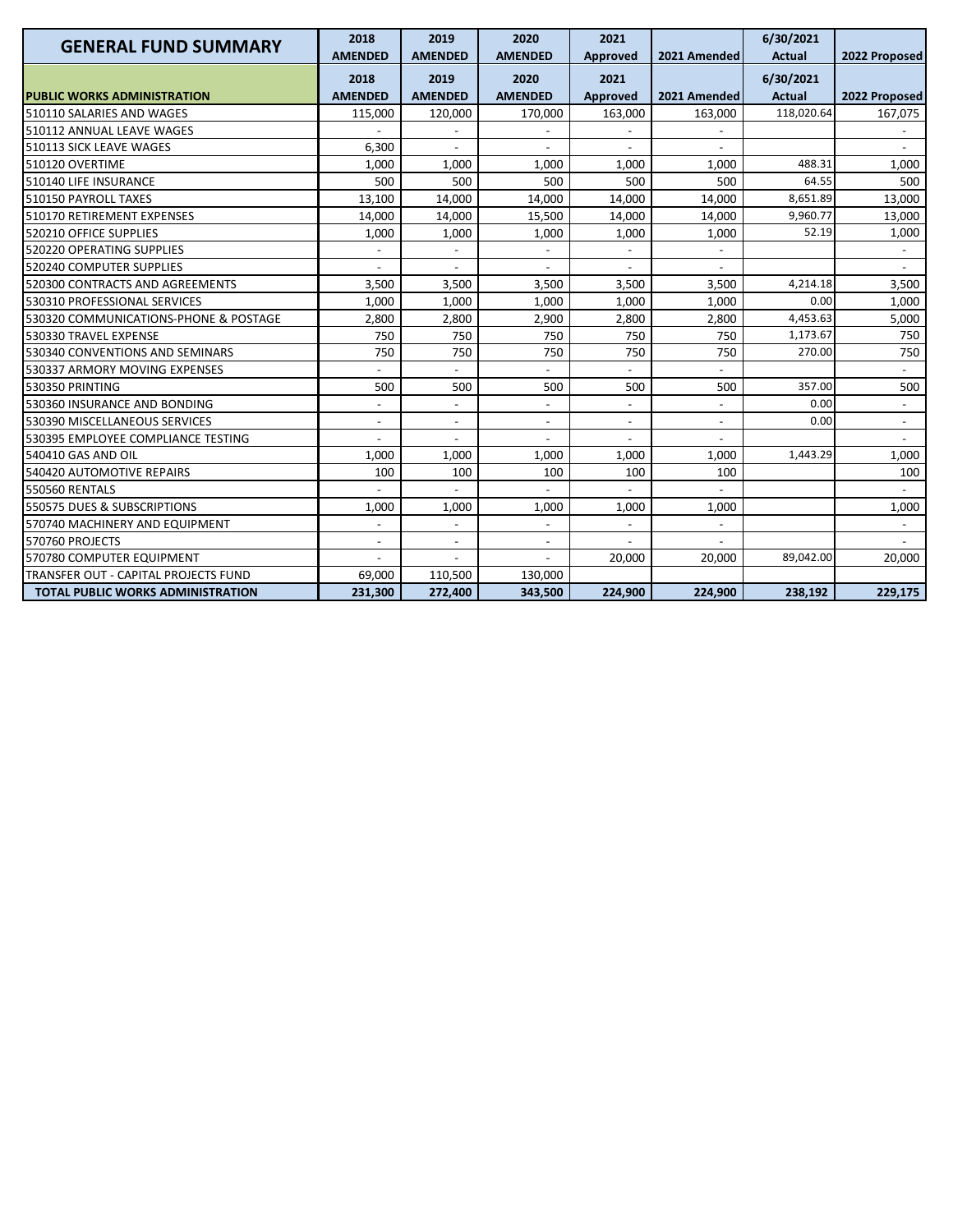| <b>GENERAL FUND SUMMARY</b>          | 2018                   | 2019                   | 2020                   | 2021             |              | 6/30/2021                  |               |
|--------------------------------------|------------------------|------------------------|------------------------|------------------|--------------|----------------------------|---------------|
|                                      | <b>AMENDED</b><br>2018 | <b>AMENDED</b><br>2019 | <b>AMENDED</b><br>2020 | Approved<br>2021 | 2021 Amended | <b>Actual</b><br>6/30/2021 | 2022 Proposed |
| <b>PUBLIC WORKS CEMETERY</b>         | <b>AMENDED</b>         | <b>AMENDED</b>         | <b>AMENDED</b>         | <b>Approved</b>  | 2021 Amended | <b>Actual</b>              | 2022 Proposed |
| 510110 SALARIES AND WAGES            | 49,000                 | 49,800                 | 51,500                 | 49,800           | 49,800       | 34,419.02                  | 51,045        |
| 510120 OVERTIME                      | 8,000                  | 8,000                  | 4,000                  | 2,500            | 2,500        | 411.03                     | 2,500         |
| 510140 LIFE INSURANCE                | 100                    | 100                    | 100                    | 100              | 100          | 27.86                      | 100           |
| 510150 PAYROLL TAXES                 | 4,050                  | 4,500                  | 4,500                  | 4,500            | 4,500        | 2,574.37                   | 4,500         |
| 510160 UNIFORMS AND ALLOWANCES       | 200                    | 200                    | 200                    | 200              | 200          | 0.00                       | 200           |
| 510170 RETIREMENT EXPENSES           | 4,700                  | 4,700                  | 4,900                  | 4,700            | 4,700        | 2,912.17                   | 4,700         |
| 520210 OFFICE SUPPLIES               |                        | $\overline{a}$         |                        |                  |              |                            |               |
| 520220 OPERATING SUPPLIES            | 2.000                  | 2,000                  | 1,000                  | 2,000            | 2,000        | 65.64                      | 2,000         |
| 520230 REPAIR & MAINTENANCE SUPPLIES |                        |                        |                        |                  |              | 4,681.80                   |               |
| 520300 CONTRACTS AND AGREEMENTS      |                        |                        | 7,000                  |                  |              | 12,625.00                  |               |
| 530310 PROFESSIONAL SERVICES         | 13,000                 | 15,000                 | 10,000                 | 15,000           | 15,000       | 442.90                     | 5,000         |
| 530370 UTILITIES                     |                        |                        |                        |                  |              | 0.00                       |               |
| 540410 GAS AND OIL                   | 2,000                  | 2,000                  | 1,000                  | 2,000            | 2,000        |                            | 2,000         |
| 540420 AUTOMOTIVE REPAIRS            | 1,500                  | 1,000                  | 1,000                  | 1,000            | 1,000        | ٠                          | 1,000         |
| <b>TOTAL CEMETERY</b>                | 84,550                 | 87,300                 | 85,200                 | 81,800           | 81,800       | 58,160                     | 73,045        |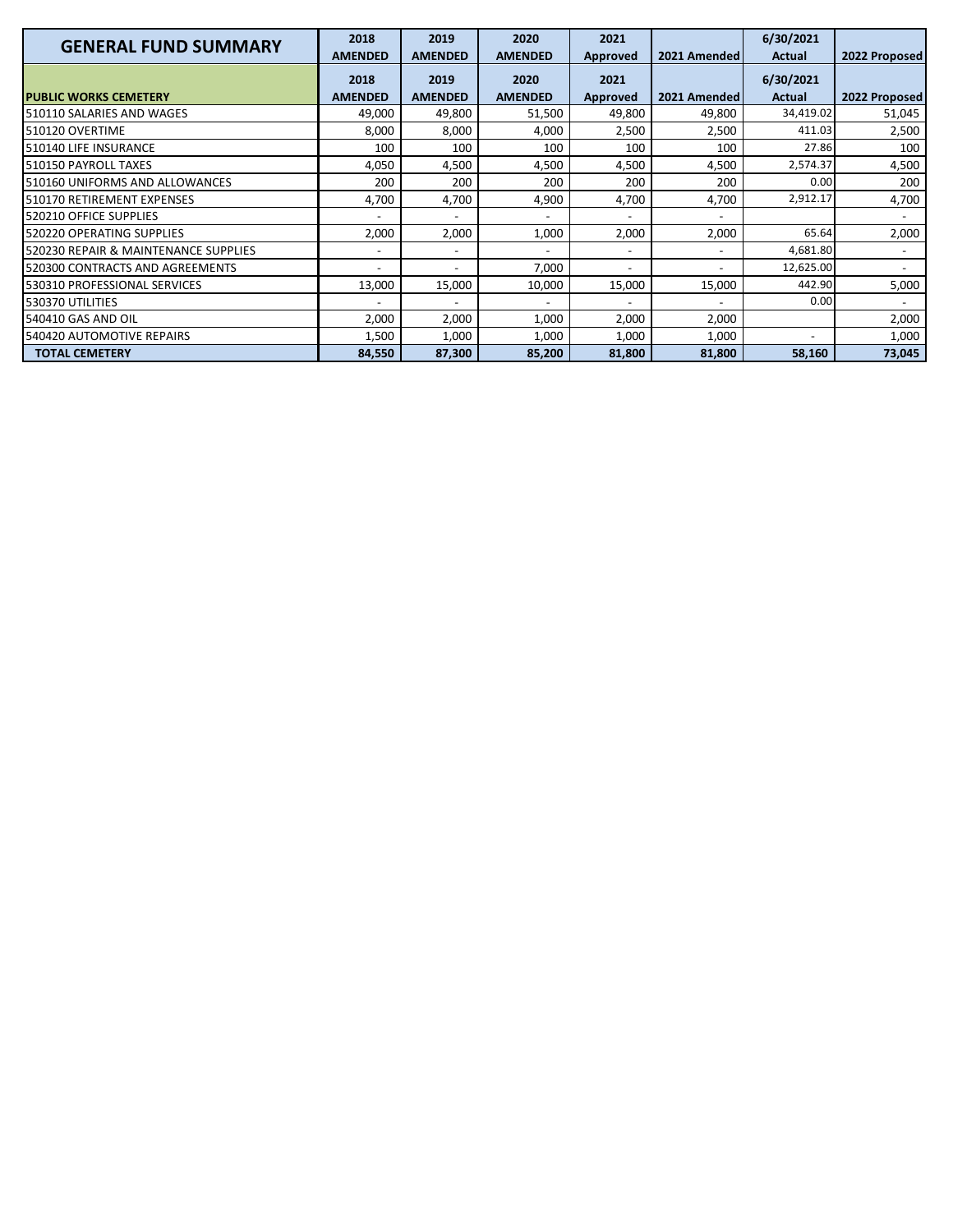| <b>GENERAL FUND SUMMARY</b>           | 2018                     | 2019                     | 2020                     | 2021            |              | 6/30/2021     |               |
|---------------------------------------|--------------------------|--------------------------|--------------------------|-----------------|--------------|---------------|---------------|
|                                       | <b>AMENDED</b>           | <b>AMENDED</b>           | <b>AMENDED</b>           | Approved        | 2021 Amended | Actual        | 2022 Proposed |
|                                       | 2018                     | 2019                     | 2020                     | 2021            |              | 6/30/2021     |               |
| <b>PUBLIC WORKS ENGINEERING</b>       | <b>AMENDED</b>           | <b>AMENDED</b>           | <b>AMENDED</b>           | <b>Approved</b> | 2021 Amended | <b>Actual</b> | 2022 Proposed |
| 510110 SALARIES AND WAGES             |                          |                          |                          | 40,000          | 40.000       | 3,084.07      | 120,000       |
| 510112 ANNUAL LEAVE WAGES             |                          | $\overline{\phantom{0}}$ |                          | 3,000           | 3,000        | 0.00          | 3,000         |
| 510113 SICK LEAVE WAGES               | $\overline{\phantom{a}}$ | $\overline{\phantom{a}}$ | $\overline{\phantom{a}}$ | 1,200           | 1,200        | 0.00          | 1,200         |
| 510120 OVERTIME                       |                          | $\overline{\phantom{a}}$ | $\overline{\phantom{a}}$ |                 |              | 3.59          |               |
| 510140 LIFE INSURANCE                 | $\overline{\phantom{a}}$ | $\overline{\phantom{0}}$ | $\overline{\phantom{a}}$ |                 |              |               |               |
| 510150 PAYROLL TAXES                  |                          | $\overline{\phantom{a}}$ | $\overline{a}$           | 5,000           | 5,000        |               | 5,000         |
| 510160 UNIFORMS AND ALLOWANCES        |                          | $\overline{\phantom{a}}$ | $\overline{\phantom{a}}$ |                 |              |               |               |
| 510170 RETIREMENT EXPENSES            |                          | $\overline{\phantom{a}}$ |                          |                 |              |               |               |
| 520210 OFFICE SUPPLIES                | 1,000                    | 1,000                    | 1,000                    | 1,000           | 1,000        | 217.36        | 1,000         |
| 520220 OPERATING SUPPLIES             | $\blacksquare$           | $\overline{\phantom{a}}$ | $\overline{\phantom{a}}$ |                 |              | 275.40        |               |
| 520240 COMPUTER SUPPLIES              |                          | $\overline{\phantom{0}}$ |                          |                 |              | 382.67        |               |
| 530310 PROFESSIONAL SERVICES          | 300,000                  | 320,000                  | 225,000                  | 250,000         | 250,000      | 164,596.73    | 143,300       |
| 530320 COMMUNICATIONS-PHONE & POSTAGE |                          | $\overline{\phantom{a}}$ |                          |                 |              |               |               |
| 530330 TRAVEL EXPENSE                 | $\overline{\phantom{a}}$ | $\overline{\phantom{a}}$ | $\overline{\phantom{a}}$ |                 |              |               |               |
| 530340 CONVENTIONS AND SEMINARS       |                          | $\overline{\phantom{a}}$ | $\overline{\phantom{a}}$ |                 |              |               |               |
| 540410 GAS AND OIL                    | 1,000                    | 1,000                    | 1,000                    | 1,000           | 1,000        | 118.41        | 1,000         |
| 540420 AUTOMOTIVE REPAIRS             | 500                      | 500                      | 500                      | 500             | 500          | 118.73        | 500           |
| 550560 RENTALS                        |                          | $\overline{\phantom{a}}$ |                          |                 |              |               |               |
| 570780 COMPUTER EQUIPMENT             | $\overline{\phantom{a}}$ | $\overline{\phantom{a}}$ | $\overline{\phantom{a}}$ |                 |              |               |               |
| <b>TOTAL ENGINEERING</b>              | 302,500                  | 322,500                  | 227,500                  | 301,700         | 301,700      | 168,797       | 275,000       |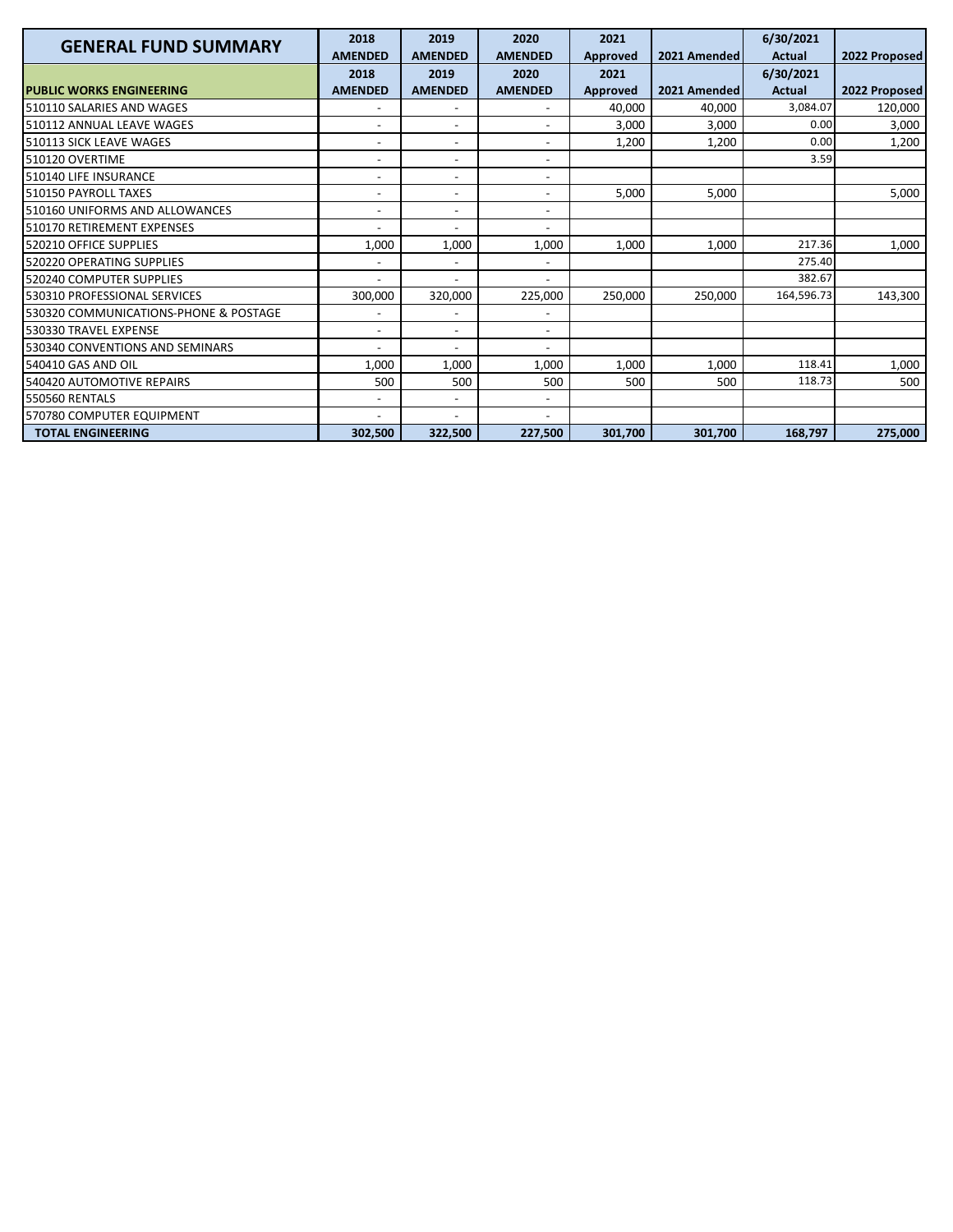| <b>GENERAL FUND SUMMARY</b>           | 2018           | 2019                     | 2020           | 2021     |              | 6/30/2021     |                          |
|---------------------------------------|----------------|--------------------------|----------------|----------|--------------|---------------|--------------------------|
|                                       | <b>AMENDED</b> | <b>AMENDED</b>           | <b>AMENDED</b> | Approved | 2021 Amended | <b>Actual</b> | 2022 Proposed            |
|                                       | 2018           | 2019                     | 2020           | 2021     |              | 6/30/2021     |                          |
| <b>PUBLIC WORKS GARAGE</b>            | <b>AMENDED</b> | <b>AMENDED</b>           | <b>AMENDED</b> | Approved | 2021 Amended | <b>Actual</b> | 2022 Proposed            |
| 510110 SALARIES AND WAGES             | 143,000        | 134,000                  | 134,000        | 137,000  | 137,000      | 81.391.87     | 130,000                  |
| 510112 ANNUAL LEAVE WAGES             |                |                          |                |          |              |               |                          |
| 510113 SICK LEAVE WAGES               |                |                          |                |          |              |               |                          |
| 510120 OVERTIME                       | 25,000         | 15,000                   | 10,000         | 7,500    | 7,500        | 1,182.62      | 3,500                    |
| 510140 LIFE INSURANCE                 | 250            | 250                      | 275            | 275      | 275          | 54.52         | 275                      |
| 510150 PAYROLL TAXES                  | 12,500         | 14,150                   | 14,150         | 14,150   | 14,150       | 5,822.70      | 12,000                   |
| 510160 UNIFORMS AND ALLOWANCES        | 1,600          | 1,800                    | 1,800          | 1,800    | 1,800        | 892.00        | 1,800                    |
| 510170 RETIREMENT EXPENSES            | 13,000         | 14,500                   | 14,500         | 14,500   | 14,500       | 6,848.13      | 14,500                   |
| 520210 OFFICE SUPPLIES                |                |                          |                |          |              | 497.74        |                          |
| 520220 OPERATING SUPPLIES             | 25,000         | 15.000                   | 15,044         | 15,044   | 15.044       | 7,372.00      | 15,044                   |
| 520230 REPAIR & MAINT SUPPLIES        |                |                          |                |          |              | 22.77         |                          |
| 520240 COMPUTER SUPPLIES              |                | $\overline{\phantom{a}}$ |                |          |              |               |                          |
| 520300 CONTRACTS AND AGREEMENTS       | 4,000          | 4,000                    | 5,000          | 5,000    | 5,000        | 2,539.75      | 5,000                    |
| 530310 PROFESSIONAL SERVICES          | $\blacksquare$ | $\overline{a}$           | $\overline{a}$ |          |              | 770.00        | $\overline{\phantom{a}}$ |
| 530320 COMMUNICATIONS-PHONE & POSTAGE | 4,000          | 4,000                    | 3,000          | 3,000    | 3,000        | 392.72        | 3,000                    |
| 530350 PRINTING                       |                |                          |                |          |              | 21,921.19     |                          |
| 530370 UTILITIES                      | 22,000         | 22,000                   | 22,000         | 22,000   | 22,000       | 5,463.83      | 22,000                   |
| 530380 REPAIR & MAINT BLDGS & EQUIPMT | 1,500          | 1,500                    | 3,000          | 3,000    | 3,000        | 66.64         | 3,000                    |
| 540410 GAS AND OIL                    | 5,000          | 5,000                    | 2,500          | 5,000    | 5,000        | 838.55        | 5,000                    |
| 540420 AUTOMOTIVE REPAIRS             | 7,000          | 7,000                    | 3,000          | 7,000    | 7,000        | 385.00        | 7,000                    |
| 570740 MACHINERY AND EQUIPMENT        | 4,000          | 11,000                   | 11,000         | 11,000   | 11,000       | 999.00        | 11,000                   |
| 570781 COMPUTER SOFTWARE              |                |                          |                |          |              |               |                          |
| 580840 LABOR DISTRIBUTION             | (15,000)       | (15,000)                 |                |          |              | $-1,206.50$   |                          |
| <b>TOTAL GARAGE</b>                   | 252,850        | 234,200                  | 239,269        | 246,269  | 246,269      | 136,255       | 233,119                  |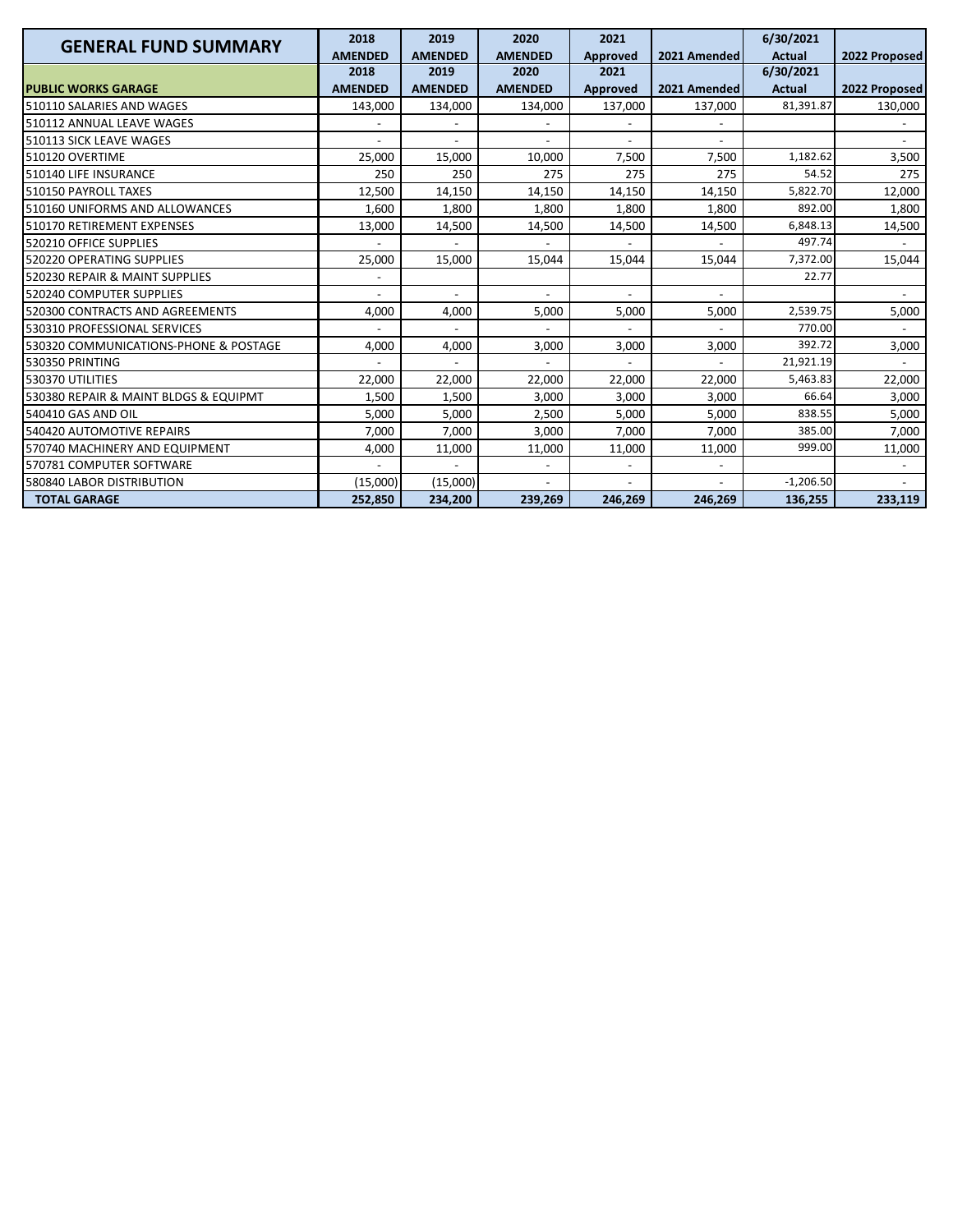| <b>GENERAL FUND SUMMARY</b>           | 2018                     | 2019                     | 2020                         | 2021                     |                          | 6/30/2021     |                          |
|---------------------------------------|--------------------------|--------------------------|------------------------------|--------------------------|--------------------------|---------------|--------------------------|
|                                       | <b>AMENDED</b>           | <b>AMENDED</b>           | <b>AMENDED</b>               | Approved                 | 2021 Amended             | <b>Actual</b> | 2022 Proposed            |
|                                       | 2018                     | 2019                     | 2020                         | 2021                     |                          | 6/30/2021     |                          |
| <b>PUBLIC WORKS ENVIRONMENTAL</b>     | <b>AMENDED</b>           | <b>AMENDED</b>           | <b>AMENDED</b>               | <b>Approved</b>          | 2021 Amended             | <b>Actual</b> | 2022 Proposed            |
| 510110 SALARIES AND WAGES             |                          |                          |                              |                          |                          |               |                          |
| 510113 SICK LEAVE WAGES               | $\overline{\phantom{a}}$ | $\overline{\phantom{a}}$ | $\overline{\phantom{a}}$     |                          |                          |               |                          |
| 510140 LIFE INSURANCE                 |                          | $\overline{\phantom{0}}$ |                              |                          |                          |               |                          |
| 510150 PAYROLL TAXES                  |                          | $\overline{\phantom{a}}$ | $\qquad \qquad \blacksquare$ |                          |                          |               |                          |
| 510160 UNIFORMS AND ALLOWANCES        |                          | $\overline{\phantom{a}}$ | $\overline{\phantom{a}}$     |                          |                          |               |                          |
| 510170 RETIREMENT EXPENSES            |                          | $\overline{\phantom{a}}$ | $\overline{\phantom{a}}$     |                          |                          |               |                          |
| 520210 OFFICE SUPPLIES                |                          | $\overline{\phantom{0}}$ |                              |                          |                          |               |                          |
| 520220 OPERATING SUPPLIES             |                          | $\overline{\phantom{a}}$ | $\overline{a}$               |                          |                          |               |                          |
| 520300 CONTRACTS AND AGREEMENTS       | 80,000                   | 80,000                   | 80,000                       | 80,000                   | 80,000                   | 39,961.86     | 80,000                   |
| 530310 PROFESSIONAL SERVICES          |                          |                          |                              |                          |                          |               |                          |
| 530315 LANDFILL EXPENSE               | 80,000                   | 80,000                   | 80,000                       | 80,000                   | 80,000                   | 75,864.68     | 80,000                   |
| 530317 GARBAGE COLLECTION EXPENSE     | 875,000                  | 875,000                  | 885,000                      | 885,000                  | 885,000                  | 624,967.00    | 899,000                  |
| 530318 HOUSING AUTH GARBAGE COLL EXP  | 81,000                   | 81,000                   | 81,000                       | 81,000                   | 81,000                   | 56,860.92     | 82,215                   |
| 530320 COMMUNICATIONS-PHONE & POSTAGE |                          | $\overline{\phantom{a}}$ | $\overline{\phantom{a}}$     |                          |                          |               | $\overline{\phantom{a}}$ |
| 530390 MISCELLANEOUS SERVICES         |                          | $\overline{\phantom{a}}$ |                              |                          |                          |               |                          |
| 540410 GAS AND OIL                    |                          | $\overline{\phantom{a}}$ | $\qquad \qquad \blacksquare$ | $\overline{\phantom{a}}$ | $\overline{\phantom{a}}$ |               |                          |
| 550575 DUES & SUBSCRIPTIONS           |                          |                          |                              |                          |                          |               |                          |
| 570760 PROJECTS                       | 5,000                    | 5,000                    | 5.000                        | 5,000                    | 5,000                    | 1,141.65      | 5,000                    |
| 570769 NUISANCE PROPERTY/VEHICLE      | 60,000                   | 84,000                   | 60,000                       | 60,000                   | 60,000                   | 27,689.38     | 135,000                  |
| 570770 LOT NUISANCE ABATEMENT         |                          |                          |                              | $\overline{\phantom{a}}$ |                          |               |                          |
| <b>TOTAL ENVIRONMENTAL</b>            | 1,181,000                | 1,205,000                | 1,191,000                    | 1,191,000                | 1,191,000                | 826,485       | 1,281,215                |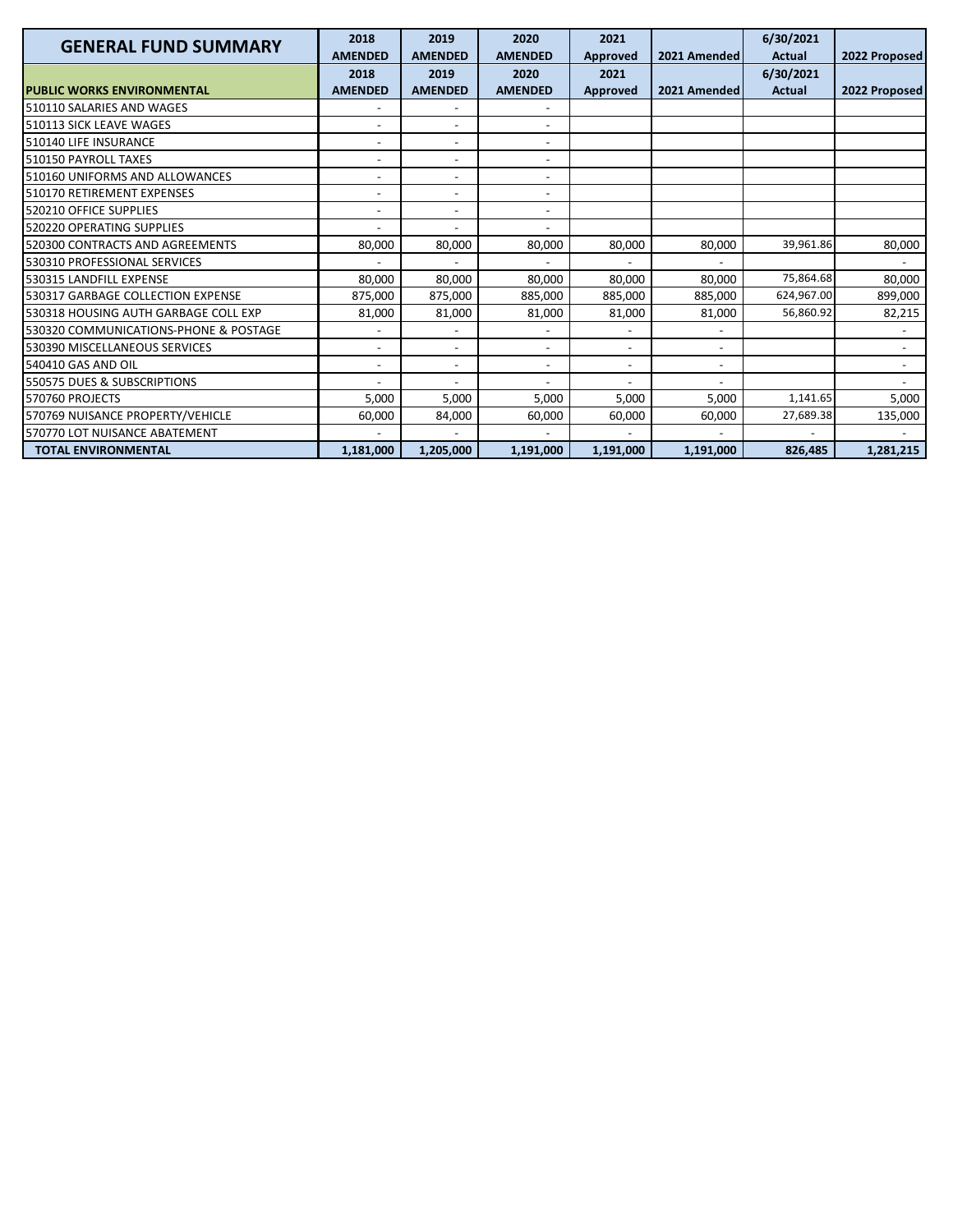| <b>GENERAL FUND SUMMARY</b>           | 2018<br><b>AMENDED</b> | 2019<br><b>AMENDED</b> | 2020<br><b>AMENDED</b> | 2021<br>Approved | 2021 Amended | 6/30/2021<br><b>Actual</b> | 2022 Proposed |
|---------------------------------------|------------------------|------------------------|------------------------|------------------|--------------|----------------------------|---------------|
| <b>PUBLIC WORKS STREET</b>            | 2018<br><b>AMENDED</b> | 2019<br><b>AMENDED</b> | 2020<br><b>AMENDED</b> | 2021<br>Approved | 2021 Amended | 6/30/2021<br><b>Actual</b> | 2022 Proposed |
| 510110 SALARIES AND WAGES             | 1,570,000              | 1,600,000              | 1,640,000              | 1,680,000        | 1,680,000    | 1,011,337.51               | 1,722,000     |
| 510112 ANNUAL LEAVE WAGES             | 10,000                 | 5,000                  | 10,000                 | 10,000           | 10,000       | 6,035.47                   | 10,000        |
| 510113 SICK LEAVE WAGES               | 20,000                 | 15,000                 | 15,000                 | 15,000           | 15,000       | 21,859.30                  | 15,000        |
| 510114 PTO PAYOUTS                    |                        |                        |                        |                  |              | 4,493.54                   |               |
| 510120 OVERTIME                       | 160,000                | 170,000                | 140,000                | 145,000          | 145,000      | 38,451.09                  | 75,000        |
| 510140 LIFE INSURANCE                 | 3,000                  | 4,000                  | 4,000                  | 4,000            | 4,000        | 1,076.28                   | 4,000         |
| 510150 PAYROLL TAXES                  | 143,000                | 145,000                | 125,000                | 125,000          | 125,000      | 78,242.30                  | 125,000       |
| 510160 UNIFORMS AND ALLOWANCES        | 11,000                 | 13,000                 | 13,000                 | 13,000           | 13,000       | 14,430.25                  | 13,000        |
| 510170 RETIREMENT EXPENSES            | 150,000                | 150,000                | 135,000                | 135,000          | 135,000      | 84,628.17                  | 135,000       |
| 520210 OFFICE SUPPLIES                |                        |                        |                        |                  |              |                            |               |
| 520220 OPERATING SUPPLIES             | 200,000                | 200,000                | 195,151                | 190,000          | 190,000      | 84,535.24                  | 180,000       |
| 520230 REPAIR & MAINTENANCE SUPPLIES  |                        | $\overline{a}$         |                        |                  |              |                            |               |
| 520260 STREET SUPPLIES                |                        | $\overline{a}$         |                        |                  |              |                            |               |
| 520261 SIDEWALK/CONCRETE              |                        |                        |                        |                  |              |                            |               |
| 520300 CONTRACTS AND AGREEMENTS       | 12,600                 | 12,600                 | 12,700                 | 12,700           | 12,700       | 10,900.00                  | 12,700        |
| 530310 PROFESSIONAL SERVICES          |                        |                        |                        |                  |              |                            |               |
| 530320 COMMUNICATIONS-PHONE & POSTAGE | 8,500                  | 8,500                  | 8,500                  | 8,500            | 8,500        | 9,403.08                   | 8,500         |
| 530330 TRAVEL EXPENSE                 | 1,500                  | 1,500                  | 1,500                  | 1,500            | 1,500        | 0.00                       | 1,500         |
| 530340 CONVENTIONS AND SEMINARS       | 3,500                  | 3,500                  | 3,500                  | 3,500            | 3,500        | 249.00                     | 3,500         |
| 530360 INSURANCE AND BONDING          |                        |                        |                        |                  |              |                            |               |
| 530370 UTILITIES                      | 22,000                 | 25,000                 | 25,000                 | 25,000           | 25,000       | 16,540.70                  | 25,000        |
| 530380 REPAIR & MAINT BLDGS & EQUIPMT |                        |                        |                        |                  |              | 110,484.83                 |               |
| 540410 GAS AND OIL                    | 116,000                | 120,000                | 120,000                | 120,000          | 120,000      | 185,079.82                 | 120,000       |
| 540420 AUTOMOTIVE REPAIRS             | 200,000                | 150,000                | 150,000                | 150,000          | 150,000      | 243.75                     | 150,000       |
| <b>550560 RENTALS</b>                 |                        |                        |                        |                  |              |                            |               |
| 560610 STREET MARKINGS AND SIGNS      | 35,000                 | 35,000                 | 35,000                 | 35,000           | 35,000       | 13,277.03                  | 35,000        |
| 570740 MACHINERY AND EQUIPMENT        |                        |                        |                        |                  |              |                            |               |
| 570760 PROJECTS                       | 30,000                 | 210,000                | 210,000                | 3,876            | 200,000      | 86,272.00                  | 200,000       |
| <b>TOTAL STREET</b>                   | 2,696,100              | 2,868,100              | 2,843,351              | 2,677,076        | 2,873,200    | 1,777,539                  | 2,835,200     |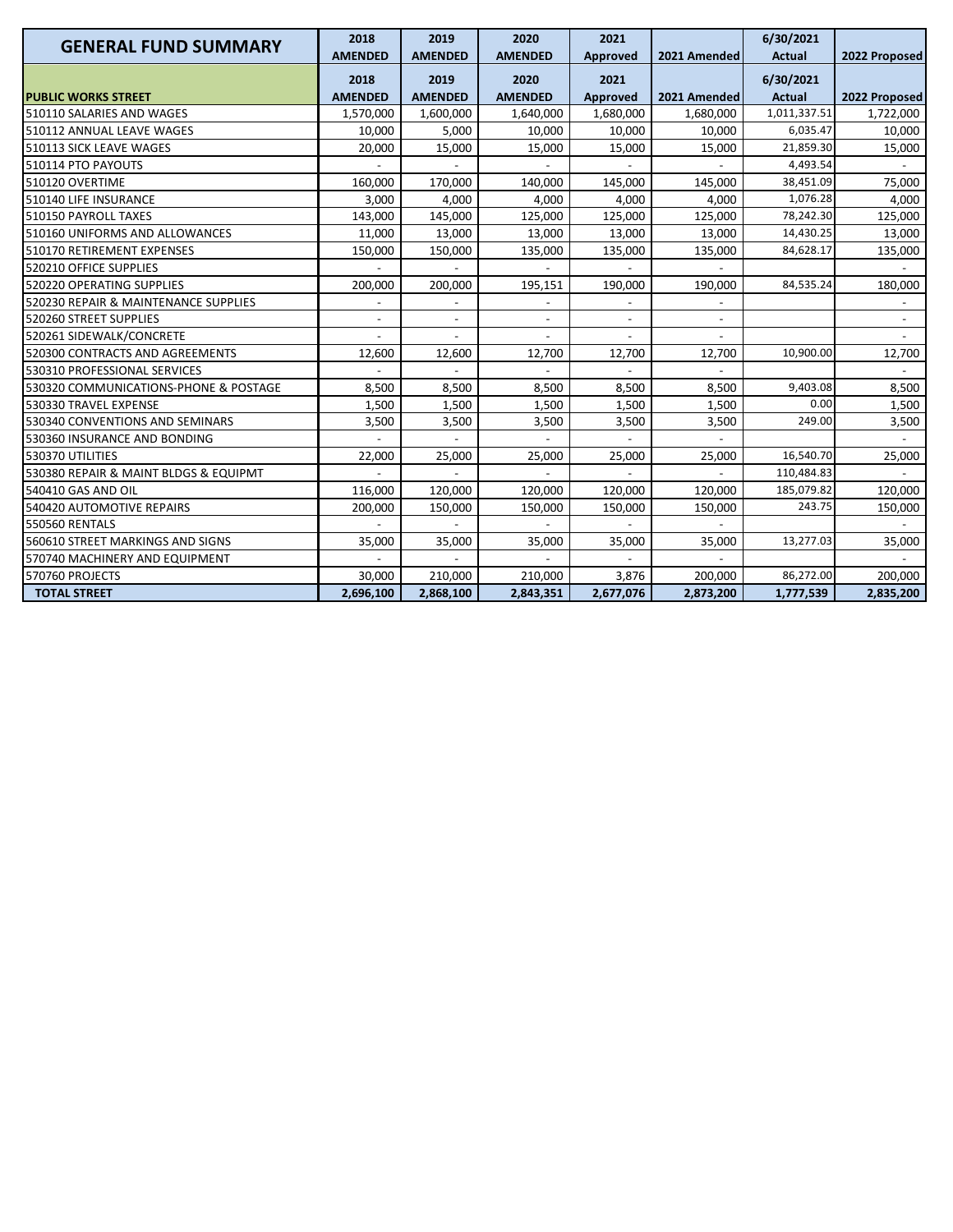| <b>GENERAL FUND SUMMARY</b>                  | 2018           | 2019           | 2020                     | 2021                     |              | 6/30/2021     |                          |
|----------------------------------------------|----------------|----------------|--------------------------|--------------------------|--------------|---------------|--------------------------|
|                                              | <b>AMENDED</b> | <b>AMENDED</b> | <b>AMENDED</b>           | Approved                 | 2021 Amended | <b>Actual</b> | 2022 Proposed            |
|                                              |                |                |                          |                          |              |               |                          |
|                                              | 2018           | 2019           | 2020                     | 2021                     |              | 6/30/2021     |                          |
| <b>BUILDING MAINTENANCE &amp; ELECTRICAL</b> | <b>AMENDED</b> | <b>AMENDED</b> | <b>AMENDED</b>           | Approved                 | 2021 Amended | <b>Actual</b> | 2022 Proposed            |
| 510110 SALARIES AND WAGES                    | 385,000        | 380,000        | 390,000                  | 398,000                  | 398,000      | 216,063.62    | 407,950                  |
| 510112 ANNUAL LEAVE WAGES                    | 1,000          | 1,000          | 1,000                    | 1,000                    | 1,000        | 12,407.26     | 1,000                    |
| 510113 SICK LEAVE WAGES                      | 1,000          | 1,000          | 1,000                    | 1,000                    | 1,000        | 36,404.45     | 1,000                    |
| 510114 PTO PAYOUT                            |                |                | $\overline{a}$           | $\overline{a}$           |              |               |                          |
| 510120 OVERTIME                              | 35,000         | 20,000         | 12,000                   | 10,000                   | 10,000       | 2,547.91      | 5,000                    |
| 510140 LIFE INSURANCE                        | 500            | 500            | 500                      | 500                      | 500          | 289.96        | 500                      |
| 510150 PAYROLL TAXES                         | 30,600         | 31,000         | 32,000                   | 32,000                   | 32,000       | 19,606.65     | 32,000                   |
| 510160 UNIFORMS AND ALLOWANCES               | 2,000          | 2,500          | 2,500                    | 2,500                    | 2,500        | 1,453.23      | 2,500                    |
| 510170 RETIREMENT EXPENSES                   | 33,000         | 34,000         | 36,000                   | 36,000                   | 36,000       | 17,976.49     | 36,000                   |
| 520210 OFFICE SUPPLIES                       |                |                |                          |                          |              |               |                          |
| 520220 OPERATING SUPPLIES                    | 20,000         | 20,000         | 11,000                   | 11,000                   | 11,000       | 5,690.48      | 8,000                    |
| 520230 REPAIR & MAINTENANCE SUPPLIES         | 30,000         | 30,000         | 5,000                    | 5,000                    | 5,000        | 1,882.89      | 5,000                    |
| 520250 RADIO SUPPLIES                        |                |                |                          |                          |              |               |                          |
| 520300 CONTRACTS AND AGREEMENTS              | 70.000         | 70,000         | 75,000                   | 70,000                   | 70,000       | 3,839.30      | 60.000                   |
| 530310 PROFESSIONAL SERVICES                 | 27,000         | 27,000         | 5.000                    | 5,000                    | 5,000        | 292.23        | 5,000                    |
| 530320 COMMUNICATIONS-PHONE & POSTAGE        | 8,000          | 8,000          | 8,000                    | 8,000                    | 8,000        | 1,560.80      | 8,000                    |
| 530340 CONVENTIONS AND SEMINARS              | 3,000          | 3,000          | 3,000                    | 3,000                    | 3,000        | 0.00          | 3,000                    |
| 530370 UTILITIES                             | 315,000        | 315,000        | 35,000                   | 35,000                   | 35,000       | 6,925.14      | 35,000                   |
| 530380 REPAIR & MAINT BLDGS & EQUIPMENT      |                |                |                          |                          |              |               |                          |
| 540410 GAS AND OIL                           | 7,000          | 7,000          | 7,000                    | 7,000                    | 7,000        | 5,606.70      | 7,000                    |
| 540420 AUTOMOTIVE REPAIRS                    | 7,000          | 7,000          | 15,000                   | 12,000                   | 12,000       | 2,772.33      | 12,000                   |
| <b>550560 RENTALS</b>                        |                |                |                          |                          |              |               |                          |
| 560620 STREET LIGHTING                       | 490.000        | 500.000        | 500.000                  | 485.000                  | 485.000      | 348,939.19    | 485.000                  |
| 560640 TRAFFIC LIGHT MAINTENANCE             | 15,000         | 15,000         | 15,000                   | 15,000                   | 15,000       | 1,791.10      | 15,000                   |
| 560650 UTILITIES - TRAFFIC LIGHTS            | 30,000         | 30,000         | 30,000                   | 30,000                   | 30,000       | 15,117.10     | 30,000                   |
| 560660 STREET LIGHT MAINTENANCE              | 5,000          | 5,000          | 5,000                    | 5,000                    | 5,000        | 4,772.05      | 5,000                    |
| 570740 MACHINERY AND EQUIPMENT               | $\overline{a}$ | $\overline{a}$ | $\overline{\phantom{a}}$ | $\overline{\phantom{a}}$ |              |               | $\overline{\phantom{a}}$ |
| 570760 PROJECTS                              |                |                |                          |                          |              |               |                          |
| <b>TOTAL BUILDING MAINT &amp; ELECTRICAL</b> | 1,515,100      | 1,507,000      | 1,189,000                | 1,172,000                | 1,172,000    | 705,939       | 1,163,950                |
|                                              |                |                |                          |                          |              |               |                          |
|                                              | 2018           | 2019           | 2020                     | 2021                     |              | 6/30/2021     |                          |

**AMENDED** 

**AMENDED** 

**AMENDED** 

**Approved 2021 Amended** 

**Actual 2022 Proposed**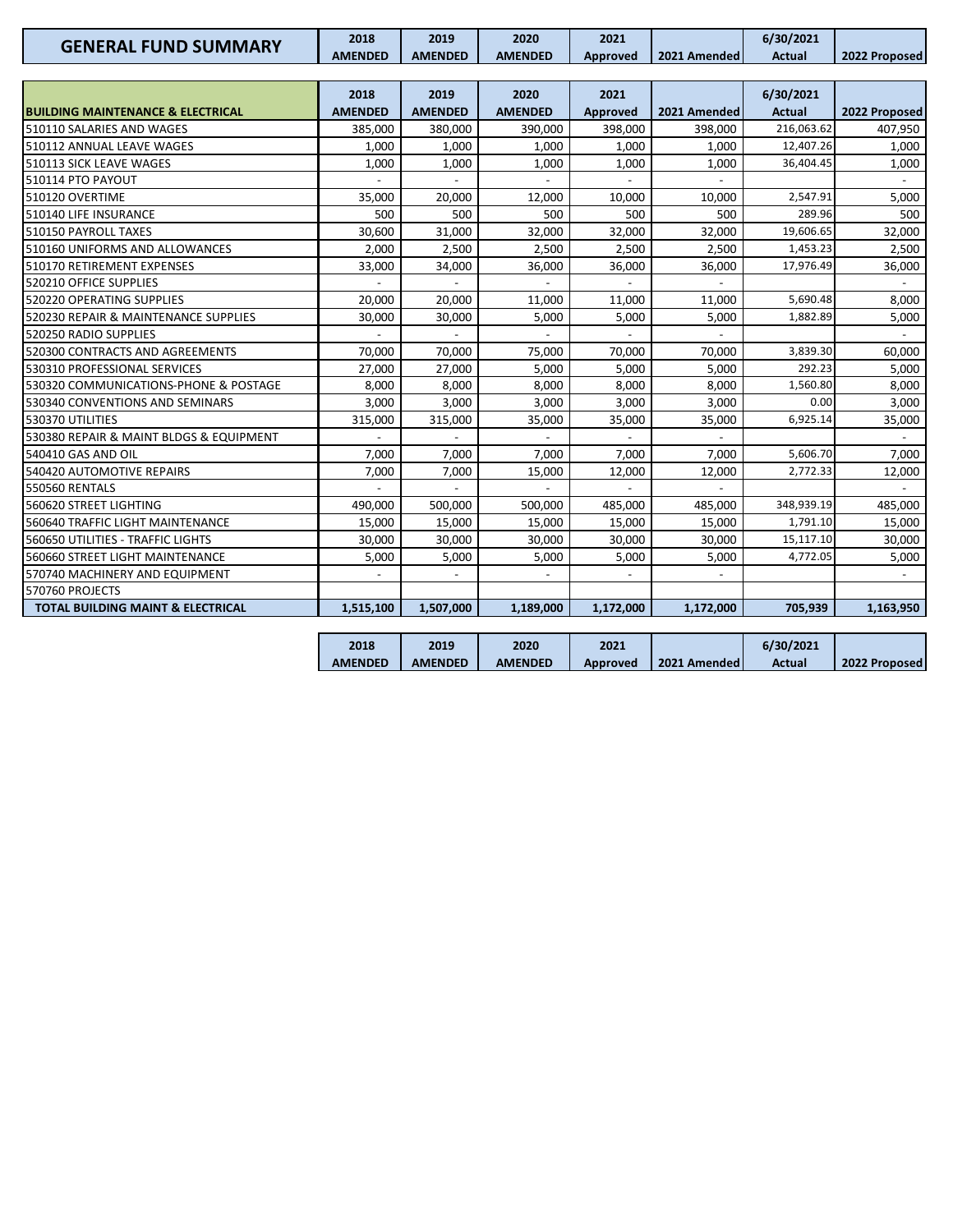| <b>GENERAL FUND SUMMARY</b>                     | 2018                     | 2019                     | 2020                     | 2021              |                     | 6/30/2021           |                          |
|-------------------------------------------------|--------------------------|--------------------------|--------------------------|-------------------|---------------------|---------------------|--------------------------|
|                                                 | <b>AMENDED</b>           | <b>AMENDED</b>           | <b>AMENDED</b>           | Approved          | 2021 Amended        | <b>Actual</b>       | 2022 Proposed            |
|                                                 |                          |                          |                          | <b>BUILDING</b>   | <b>BUILDING AND</b> | <b>BUILDING AND</b> | <b>BUILDING AND</b>      |
| <b>CODE ENFORCEMENT &amp; INSPECTIONS</b>       |                          | <b>UNDER P/W</b>         |                          | <b>AND SAFETY</b> | <b>SAFETY</b>       | <b>SAFETY</b>       | <b>SAFETY</b>            |
| 510110 SALARIES AND WAGES                       | 218,500                  | 218,000                  | 225,000                  | 261,000           | 261.000             | 141,360.56          | 250,000                  |
| 510114 PTO PAYOUTS                              |                          |                          |                          |                   |                     |                     |                          |
| 510140 LIFE INSURANCE                           | 500                      | 500                      | 500                      | 500               | 500                 | 158.57              | 500                      |
| 510150 PAYROLL TAXES                            | 19,000                   | 19,500                   | 16,000                   | 18,000            | 18.000              | 10,344.33           | 15,000                   |
| 510160 UNIFORMS AND ALLOWANCES                  | 600                      | 600                      | 600                      | 600               | 600                 | 0.00                | 600                      |
| 510170 RETIREMENT EXPENSES                      | 20,000                   | 21,000                   | 16,000                   | 20,000            | 20,000              | 11,909.06           | 20,000                   |
| 520210 OFFICE SUPPLIES                          | 2,000                    | 2,000                    | 500                      | 2,000             | 2,000               | 624.13              | 2,000                    |
| 520220 OPERATING SUPPLIES                       |                          | $\overline{a}$           | $\overline{a}$           | 4,000             | 4,000               | 219.00              | 4,000                    |
| 520240 COMPUTER SUPPLIES                        |                          | $\overline{\phantom{a}}$ |                          |                   |                     | 17.12               |                          |
| 530310 PROFESSIONAL SERVICES                    | 2,000                    | 2,000                    | 1,000                    | 2,000             | 2,000               | 1,755.00            | 2,000                    |
| 530320 COMMUNICATIONS-PHONE & POSTAGE           | 4,000                    | 4,000                    | 3,000                    | 4,000             | 4,000               | 4,547.70            | 4,000                    |
| 530330 TRAVEL EXPENSE                           |                          |                          |                          |                   |                     |                     |                          |
| 530340 CONVENTIONS AND SEMINARS                 | 2,000                    | 2,000                    | 500                      | 2,000             | 2,000               | 415.00              | 2,000                    |
| 530350 PRINTING                                 |                          | $\overline{a}$           | $\overline{\phantom{a}}$ |                   |                     |                     | $\sim$                   |
| 540410 GAS AND OIL                              | 2,000                    | 2,000                    | 2,000                    | 2,000             | 2,000               | 2,209.19            | 2,000                    |
| 540420 AUTOMOTIVE REPAIRS                       | 2,000                    | 2,000                    | 2,000                    | 2,000             | 2,000               | 912.64              | 2,000                    |
| 550510 ADVERTISING                              |                          |                          |                          |                   |                     |                     | $\overline{\phantom{0}}$ |
| <b>550560 RENTALS</b>                           | $\overline{\phantom{a}}$ | $\overline{\phantom{a}}$ | $\overline{a}$           |                   |                     |                     |                          |
| 550570 TRAINING EXPENSE                         |                          | $\overline{\phantom{0}}$ |                          | 4,000             | 4,000               | 807.00              | 4,000                    |
| 550575 DUES & SUBSCRIPTIONS                     | 700                      | 700                      | 800                      | 800               | 800                 | 615.00              | 800                      |
| 570769 NUISANCE PROPERTY/VEHICLE(demo)          |                          | $\overline{\phantom{0}}$ | 75,000                   | 175,000           | 175,000             | 0.00                |                          |
| 570780 COMPUTER EQUIPMENT                       |                          | $\overline{a}$           |                          |                   |                     | 32,050.00           | $\overline{a}$           |
| 570781 COMPUTER SOFTWARE                        | 4,000                    | 4,000                    | 4,000                    | 4,000             | 4,000               |                     | 20,000                   |
| <b>TOTAL CODE ENFORCEMENT &amp; INSPECTIONS</b> | 277,300                  | 278,300                  | 346,900                  | 501,900           | 501,900             | 207,944             | 328,900                  |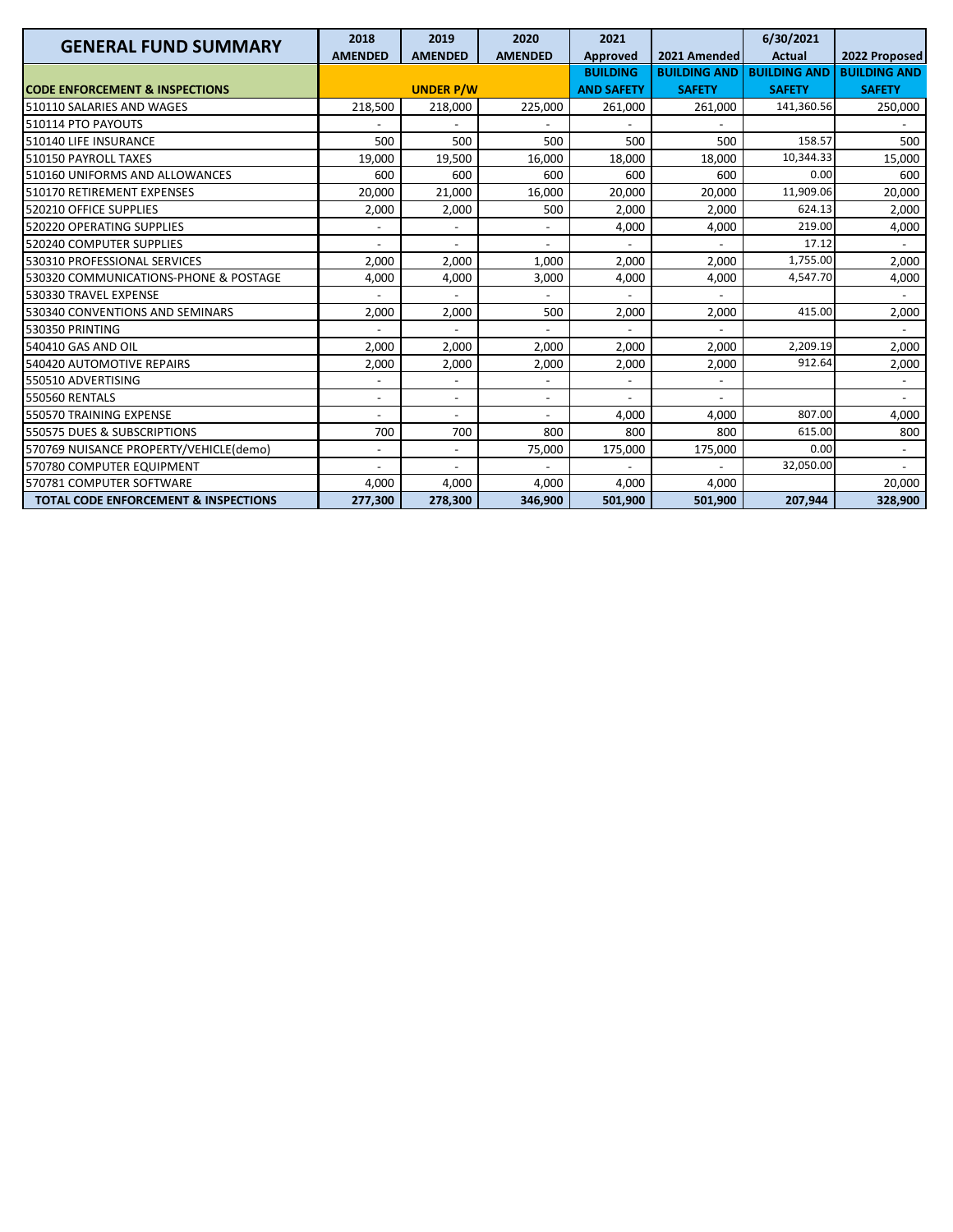| <b>GENERAL FUND SUMMARY</b> | 2018           | 2019           | 2020           | 2021     |              | 6/30/2021 |               |
|-----------------------------|----------------|----------------|----------------|----------|--------------|-----------|---------------|
|                             | <b>AMENDED</b> | <b>AMENDED</b> | <b>AMENDED</b> | Approved | 2021 Amended | Actual    | 2022 Proposed |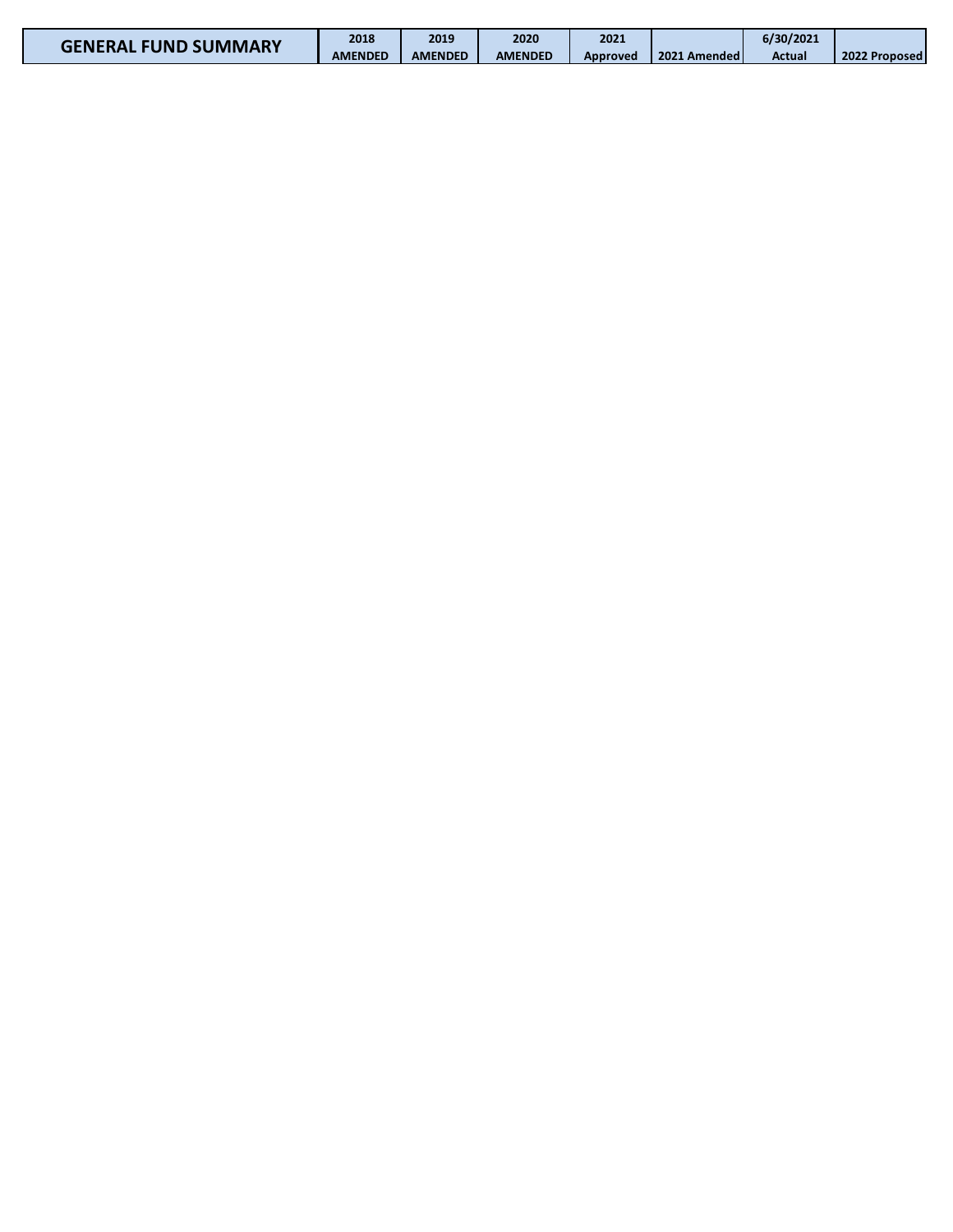| <b>GENERAL FUND SUMMARY</b>                | 2018           | 2019           | 2020                     | 2021     |              | 6/30/2021     |                |
|--------------------------------------------|----------------|----------------|--------------------------|----------|--------------|---------------|----------------|
|                                            | <b>AMENDED</b> | <b>AMENDED</b> | <b>AMENDED</b>           | Approved | 2021 Amended | <b>Actual</b> | 2022 Proposed  |
|                                            | 2018           | 2019           | 2020                     | 2021     |              | 6/30/2021     |                |
| <b>PARKS AND RECREATION ADMINISTRATION</b> | <b>AMENDED</b> | <b>AMENDED</b> | <b>AMENDED</b>           | Approved | 2021 Amended | <b>Actual</b> | 2022 Proposed  |
| 510110 SALARIES AND WAGES                  | 169.000        | 229,000        | 254,000                  | 246,000  | 246,000      | 59,704.31     | 252,150        |
| 510112 ANNUAL LEAVE WAGES                  | 3,500          |                |                          |          |              |               |                |
| 510113 SICK LEAVE WAGES                    | 16,100         | $\overline{a}$ |                          |          |              |               |                |
| 510120 OVERTIME                            | 1,000          | 1,000          | 1,500                    | 1,500    | 1,500        | 152.12        | 1,500          |
| 510140 LIFE INSURANCE                      | 500            | 500            | 500                      | 500      | 500          | 32.63         | 500            |
| 510150 PAYROLL TAXES                       | 14,200         | 17,600         | 21,000                   | 21,000   | 21,000       | 4,357.62      | 21,000         |
| 510170 RETIREMENT EXPENSES                 | 16,000         | 18,000         | 22,000                   | 22,000   | 22,000       | 4,932.92      | 22,000         |
| 520200 BANK AND CREDIT CARD FEES           | 700            | 700            | 700                      | 700      | 700          | 708.44        | 800            |
| 520210 OFFICE SUPPLIES                     | 2,500          | 2,500          | 2,000                    | 2,000    | 2,000        | 630.41        | 2,000          |
| 520220 OPERATING SUPPLIES                  | $\overline{a}$ | $\overline{a}$ | $\overline{a}$           |          |              | 237.94        | $\overline{a}$ |
| 520240 COMPUTER SUPPLIES                   |                | 1,000          | 750                      | 750      | 750          | 0.00          | 1,500          |
| 520300 CONTRACTS AND AGREEMENTS            | 4,000          | 3,200          | 3,000                    | 3,000    | 3,000        | 2,394.28      | 3,000          |
| 530310 PROFESSIONAL SERVICES               | 500            | 500            | 500                      | 500      | 500          | 0.00          | 500            |
| 530312 EXTRA LABOR                         |                |                |                          |          |              |               |                |
| 530320 COMMUNICATIONS-PHONE & POSTAGE      | 6,500          | 6.000          | 5,000                    | 5,000    | 5.000        | 3,357.16      | 5,000          |
| 530330 TRAVEL EXPENSE                      | 500            | 500            | 500                      | 500      | 500          | 0.00          | 500            |
| 530340 CONVENTIONS AND SEMINARS            | 3,000          | 5,000          | 5,000                    | 5,000    | 5,000        | 3,006.76      | 5,000          |
| 530360 INSURANCE AND BONDING               |                |                |                          |          |              | 0.00          |                |
| 530390 MISCELLANEOUS SERVICES              | 500            | 500            | 500                      | 500      | 500          |               | 500            |
| 530395 EMPLOYEE COMPLIANCE TESTING         |                |                |                          |          |              |               |                |
| 540410 GAS AND OIL                         | 3,500          | 7,500          | 2,000                    | 2,000    | 2,000        | 2,186.61      | 2,000          |
| 540420 AUTOMOTIVE REPAIRS                  | 3,500          | 4,500          | 7,000                    | 7.000    | 7.000        | 2,170.85      | 7,000          |
| 550515 REFUNDS                             | 6,000          | 6,000          | 11,000                   | 6,000    | 6.000        | 4,380.03      | 6,000          |
| 550560 RENTALS                             |                |                |                          |          |              | 70.00         |                |
| 550575 DUES & SUBSCRIPTIONS                | 1,500          | 1,500          | 2,000                    | 2,000    | 2,000        | 2,522.00      | 2,000          |
| 570740 MACHINERY AND EQUIPMENT             |                |                |                          |          |              | 0.00          |                |
| 570760 PROJECTS                            | 7,500          | 7,500          | 5,000                    | 5,000    | 5,000        |               | 5,000          |
| 570788 ANNISTON CIVIL JUSTICE FUND         | $\overline{a}$ |                | $\overline{\phantom{a}}$ |          |              |               |                |
| 580823 TRANSFER TO CAPITAL PROJECTS        |                | 21,000         |                          |          |              |               |                |
| <b>TOTAL PARD ADMINISTRATION</b>           | 260,500        | 334,000        | 343,950                  | 330,950  | 330,950      | 90,844        | 337,950        |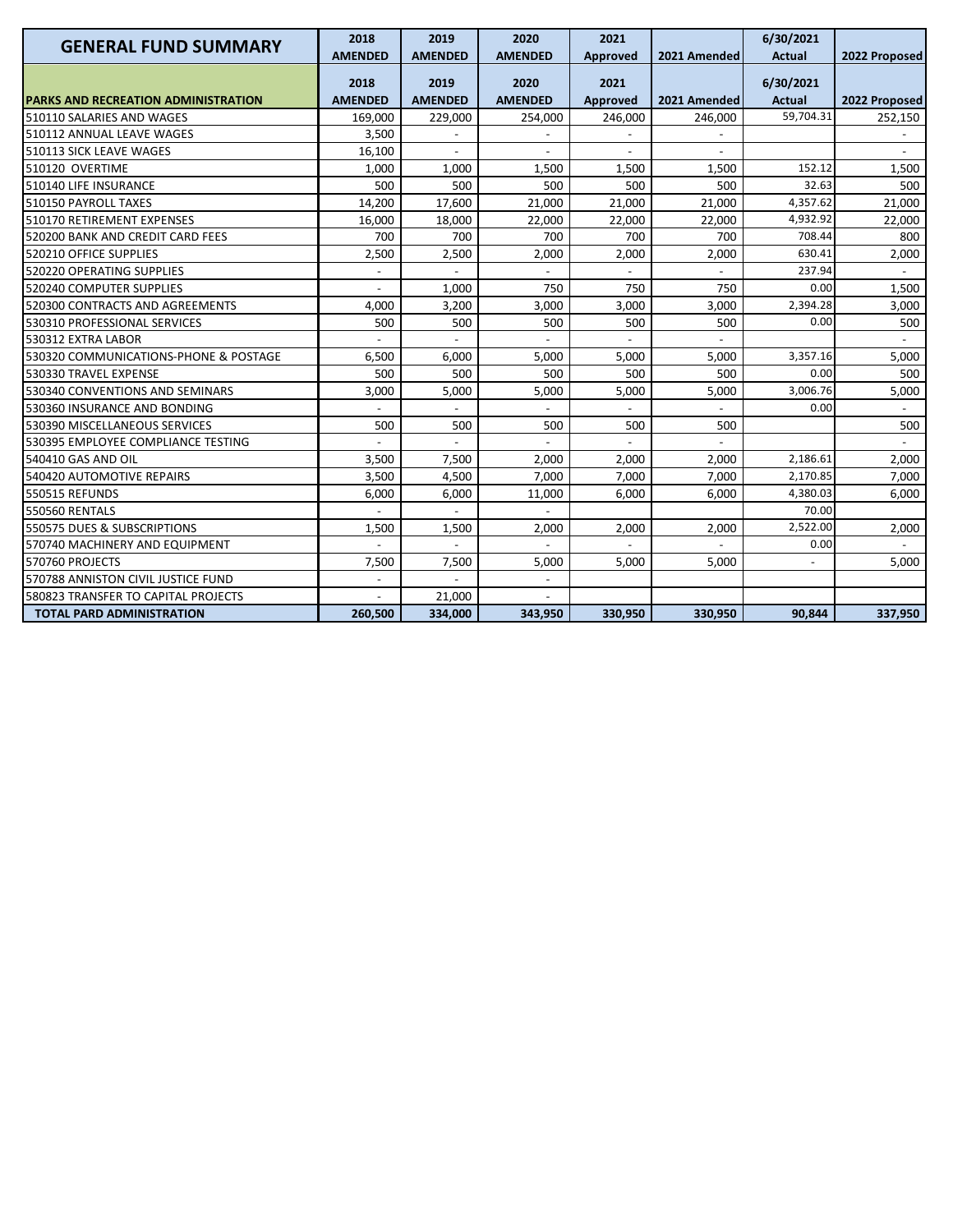| <b>GENERAL FUND SUMMARY</b>              | 2018<br><b>AMENDED</b>   | 2019<br><b>AMENDED</b>   | 2020<br><b>AMENDED</b>   | 2021<br><b>Approved</b>  | 2021 Amended             | 6/30/2021<br><b>Actual</b> | 2022 Proposed            |
|------------------------------------------|--------------------------|--------------------------|--------------------------|--------------------------|--------------------------|----------------------------|--------------------------|
|                                          |                          |                          |                          |                          |                          |                            |                          |
| <b>PARD PROGRAMS AND CENTERS</b>         | 2018<br><b>AMENDED</b>   | 2019<br><b>AMENDED</b>   | 2020<br><b>AMENDED</b>   | 2021<br><b>Approved</b>  | 2021 Amended             | 6/30/2021<br><b>Actual</b> | 2022 Proposed            |
| 510110 SALARIES AND WAGES                | 1,052,000                | 990,000                  | 1,035,000                | 1,050,000                | 1,050,000                | 587,904.72                 | 1,076,250                |
| 510112 ANNUAL LEAVE WAGES                | 1,775                    | 2,000                    | 2,000                    | 2,000                    | 2,000                    | 0.00                       | 2,000                    |
| 510113 SICK LEAVE WAGES                  | 8,000                    | 5,000                    | 5,000                    | 5,000                    | 5,000                    | 0.00                       | 5,000                    |
| 510114 PTO PAYOUTS                       | 200                      | 500                      | 500                      | 500                      | 500                      | 395.19                     | 500                      |
| 510120 OVERTIME                          | 20,000                   | 22,250                   | 11,000                   | 15,250                   | 15,250                   | 2,820.50                   | 8,000                    |
| 510140 LIFE INSURANCE                    | 1,380                    | 1,300                    | 1,600                    | 1,600                    | 1,600                    | 653.96                     | 1,600                    |
| 510150 PAYROLL TAXES                     | 83,900                   | 78,000                   | 80,000                   | 75,000                   | 75,000                   | 42,935.55                  | 75,000                   |
| 510160 UNIFORMS AND ALLOWANCES           | 750                      | 750                      | 750                      | 750                      | 750                      | 750.00                     | 750                      |
| 510170 RETIREMENT EXPENSES               | 68,500                   | 65,000                   | 67,000                   | 67,000                   | 67,000                   | 38,645.22                  | 67,000                   |
| 520200 BANK AND CREDIT CARD FEES         | 6,200                    | 6,200                    | 6,500                    | 6,500                    | 6,500                    | 3,494.49                   | 6,500                    |
| 520210 OFFICE SUPPLIES                   | 250                      | 250                      | 750                      | 750                      | 750                      | 165.72                     | 750                      |
| 520220 OPERATING SUPPLIES                | 103,500                  | 107,500                  | 95,000                   | 108,500                  | 108,500                  | 43,232.47                  | 95,000                   |
| 520230 REPAIR & MAINTENANCE SUPPLIES     | 10,200                   | 11,300                   | 13,300                   | 13,300                   | 13,300                   | 8,178.11                   | 13,300                   |
| 520240 COMPUTER SUPPLIES                 |                          |                          | $\overline{a}$           | $\overline{a}$           |                          |                            |                          |
| 520275 POOL SUPPLIES                     | 10,000                   | 10,000                   | 10,000                   | 10,000                   | 10,000                   | 6,502.80                   | 10,000                   |
| 520280 CONCESSIONS                       | 3,000                    | 2,000                    | 1,200                    | 1,200                    | 1,200                    | 805.16                     | 1,200                    |
| 520290 INVENTORY PURCHASES               | 800                      | 500                      | 500                      | 500                      | 500                      | 0.00                       | 500                      |
| 520300 CONTRACTS AND AGREEMENTS          | 26,300                   | 26,400                   | 45,000                   | 32,200                   | 32,200                   | 26,056.76                  | 32,200                   |
| 530310 PROFESSIONAL SERVICES             |                          |                          | $\Omega$                 | $\Omega$                 | $\mathbf 0$              |                            | $\Omega$                 |
| 530312 EXTRA LABOR                       | 69,500                   | 54,000                   | 56,000                   | 56,000                   | 56,000                   | 34,886.59                  | 56,000                   |
| 530320 COMMUNICATIONS-PHONE & POSTAGE    | 15,300                   | 17,350                   | 13,200                   | 13,200                   | 13,200                   | 7,945.29                   | 13,200                   |
| 530330 TRAVEL EXPENSE                    | 1,500                    | 1,500                    | 1,500                    | 1,500                    | 1,500                    | 0.00                       | 1,500                    |
| 530340 CONVENTIONS AND SEMINAR           | 500                      | 500                      | 500                      | 500                      | 500                      | 0.00                       | 500                      |
| 530350 PRINTING                          | 1,000                    | 1,000                    | 1,000                    | 1,000                    | 1,000                    |                            | 1,000                    |
| 530370 UTILITIES                         | 243,500                  | 240,500                  | 255,000                  | 255,000                  | 255,000                  | 143,038.51                 | 255,000                  |
| 530380 REPAIR & MAINT BLDGS & EQUIPMT    | 15,000                   | 10,000                   | 10,000                   | 10,000                   | 10,000                   | 5,922.60                   | 10,000                   |
| 530390 MISCELLANEOUS SERVICES            |                          |                          |                          |                          |                          |                            |                          |
| 540410 GAS AND OIL                       | 18,000                   | 18,000                   | 15,000                   | 20,000                   | 20,000                   | 5,566.55                   | 20,000                   |
| 540420 AUTOMOTIVE REPAIRS                | 3,000                    | 4,000                    | 5,000                    | 5,000                    | 5,000                    | 2,264.30                   | 5,000                    |
| 550510 ADVERTISING                       | 7,500                    | 7,500                    | 7,500                    | 7,500                    | 7,500                    | 0.00                       | 7,500                    |
| 550515 REFUNDS                           |                          |                          | $\overline{a}$           |                          |                          |                            |                          |
| 550560 RENTALS                           | 9,150                    | 9,000                    | 8,500                    | 8,500                    | 8,500                    | 1,206.28                   | 8,500                    |
| 550570 TRAINING EXPENSE                  | 1,000                    | 1,000                    | 1,000                    | 1,000                    | 1,000                    | 512.00                     | 1,000                    |
| 550575 DUES & SUBSCRIPTIONS              |                          | $\blacksquare$           | $\overline{\phantom{a}}$ | $\overline{\phantom{a}}$ | $\blacksquare$           | 0.00                       | $\overline{\phantom{a}}$ |
| 550576 AOA EXPENSES                      | 500                      | 500                      | 500                      | 500                      | 500                      | 0.00                       | 500                      |
| 550578 PARD ALCOHOL EXPENDITURES         | $\overline{a}$           | $\overline{\phantom{a}}$ | $\overline{a}$           | $\overline{a}$           | $\mathbf{r}$             |                            | $\overline{a}$           |
| 570740 MACHINERY AND EQUIPMENT           | $\overline{a}$           | 20,000                   | 10,000                   | 10,000                   | 10,000                   |                            | 10,000                   |
| 570760 PROJECTS                          |                          |                          |                          |                          |                          |                            |                          |
| 570780 COMPUTER EQUIPMENT                | $\overline{\phantom{a}}$ | $\overline{\phantom{a}}$ | $\overline{\phantom{a}}$ | $\overline{a}$           | $\overline{\phantom{a}}$ |                            |                          |
| 570795 PROGRAMS                          | 30,000                   | 41,500                   | 33,000                   | 30,000                   | 30,000                   | 24,566.35                  | 30,000                   |
| <b>TOTAL PARD PROGRAMS &amp; CENTERS</b> | 1,812,205                | 1,755,300                | 1,792,800                | 1,809,750                | 1,809,750                | 988,449                    | 1,815,250                |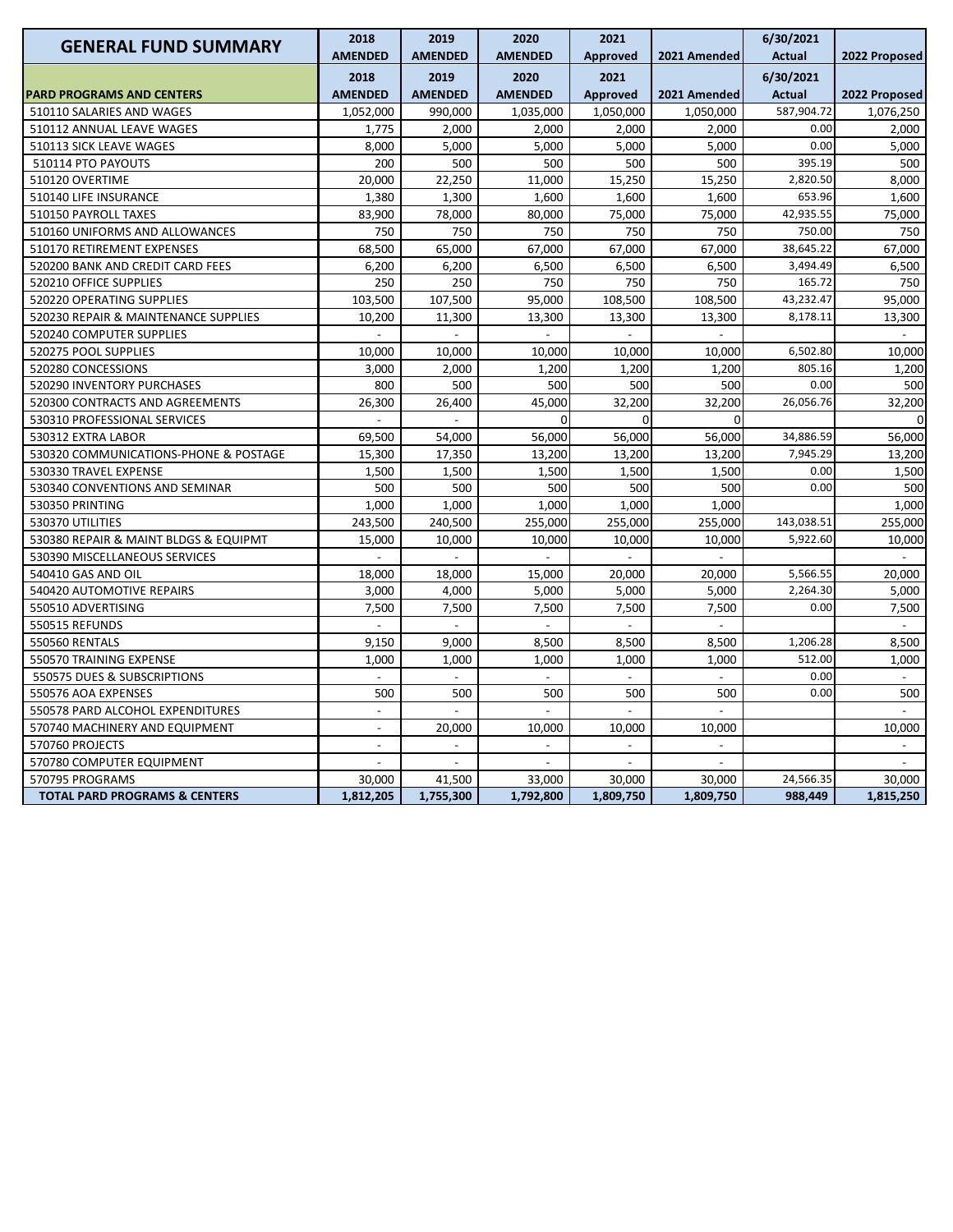| <b>GENERAL FUND SUMMARY</b>           | 2018                     | 2019                         | 2020                         | 2021                     |                          | 6/30/2021     |                          |
|---------------------------------------|--------------------------|------------------------------|------------------------------|--------------------------|--------------------------|---------------|--------------------------|
|                                       | <b>AMENDED</b>           | <b>AMENDED</b>               | <b>AMENDED</b>               | <b>Approved</b>          | 2021 Amended             | <b>Actual</b> | 2022 Proposed            |
|                                       | 2018                     | 2019                         | 2020                         | 2021                     |                          | 6/30/2021     |                          |
| <b>PARKS AND RECREATION ATHLETICS</b> | <b>AMENDED</b>           | <b>AMENDED</b>               | <b>AMENDED</b>               | Approved                 | 2021 Amended             | <b>Actual</b> | 2022 Proposed            |
| 510110 SALARIES AND WAGES             | 210,000                  | 243,000                      | 249,000                      | 243,000                  | 243,000                  | 79,890.00     | 234,066                  |
| 510112 ANNUAL LEAVE WAGES             |                          |                              |                              |                          |                          |               |                          |
| 510113 SICK LEAVE WAGES               |                          | $\overline{\phantom{a}}$     |                              |                          |                          |               |                          |
| <b>510114 PTO PAYOUT</b>              |                          |                              |                              |                          |                          |               |                          |
| 510120 OVERTIME                       | 2,000                    | 2,500                        | 2,500                        | 1,500                    | 1,500                    | 1,284.75      | 1,500                    |
| 510140 LIFE INSURANCE                 | 500                      | 500                          | 500                          | 500                      | 500                      | 67.88         | 500                      |
| 510150 PAYROLL TAXES                  | 15,000                   | 16,500                       | 18,000                       | 15,500                   | 15,500                   | 5,690.90      | 10,000                   |
| 510160 UNIFORMS AND ALLOWANCES        | 1,000                    | 1,000                        | 1,000                        | 1,000                    | 1,000                    | 1,000.00      | 1,000                    |
| 510170 RETIREMENT EXPENSES            | 17,500                   | 18,000                       | 19,000                       | 17,500                   | 17,500                   | 5,779.99      | 17,500                   |
| 520220 OPERATING SUPPLIES             | 76,000                   | 83,300                       | 97,000                       | 85,000                   | 85,000                   | 43,850.78     | 85,000                   |
| 520230 REPAIR & MAINTENANCE SUPPLIES  | 30,000                   | 30,000                       | 35,000                       | 30,000                   | 30,000                   | 21,594.01     | 30,000                   |
| 520280 CONCESSIONS                    |                          |                              |                              |                          |                          |               |                          |
| 530310 PROFESSIONAL SERVICES          |                          |                              |                              |                          |                          |               |                          |
| 530312 EXTRA LABOR                    | 18,000                   | 19,000                       | 20,000                       | 19,000                   | 19,000                   | 8,998.90      | 19,000                   |
| 530320 COMMUNICATIONS-PHONE & POSTAGE | 5,000                    | 3,500                        | 3,500                        | 3,000                    | 3,000                    | 1,671.56      | 3,000                    |
| 530360 INSURANCE AND BONDING          |                          |                              |                              |                          |                          |               |                          |
| 530370 UTILITIES                      | 26,000                   | 25.000                       | 25,000                       | 25,000                   | 25.000                   | 13,307.56     | 25.000                   |
| 530371 UTILITIES SOCCER               | 27,000                   | 25,000                       | 25,000                       | 23,000                   | 23,000                   | 12,525.05     | 23,000                   |
| 530372 UTILITIES TRACK                | 3,500                    | 3,500                        | 3,500                        | 3,300                    | 3,300                    | 852.55        | 3,300                    |
| 530380 REPAIR & MAINT BLDGS &         |                          |                              |                              |                          |                          | 39.49         |                          |
| 540410 GAS AND OIL                    | 4,000                    | 4,000                        | 5,000                        | 4,000                    | 4,000                    | 0.00          | 4,000                    |
| 540420 AUTOMOTIVE REPAIRS             | $\overline{\phantom{a}}$ | $\qquad \qquad \blacksquare$ | $\qquad \qquad \blacksquare$ |                          | $\overline{\phantom{a}}$ |               | $\blacksquare$           |
| 550510 ADVERTISING                    | $\overline{\phantom{a}}$ | $\overline{\phantom{a}}$     | $\overline{\phantom{a}}$     | $\overline{\phantom{a}}$ | $\overline{\phantom{a}}$ |               | $\overline{\phantom{a}}$ |
| <b>550515 REFUNDS</b>                 |                          | $\overline{a}$               | $\overline{\phantom{a}}$     | $\overline{\phantom{a}}$ | $\overline{a}$           |               |                          |
| <b>550560 RENTALS</b>                 |                          | $\overline{\phantom{a}}$     | $\overline{\phantom{a}}$     | $\blacksquare$           |                          |               |                          |
| 550575 DUES & SUBSCRIPTIONS           |                          | $\overline{a}$               |                              |                          |                          |               |                          |
| 570700 PROGRAMMED EXPENSE             |                          | $\overline{\phantom{a}}$     | $\overline{\phantom{a}}$     |                          |                          |               |                          |
| 570760 PROJECTS                       |                          |                              |                              |                          |                          |               |                          |
| <b>TOTAL PARD ATHLETICS</b>           | 435,500                  | 474,800                      | 504,000                      | 471,300                  | 471,300                  | 196,553       | 456,866                  |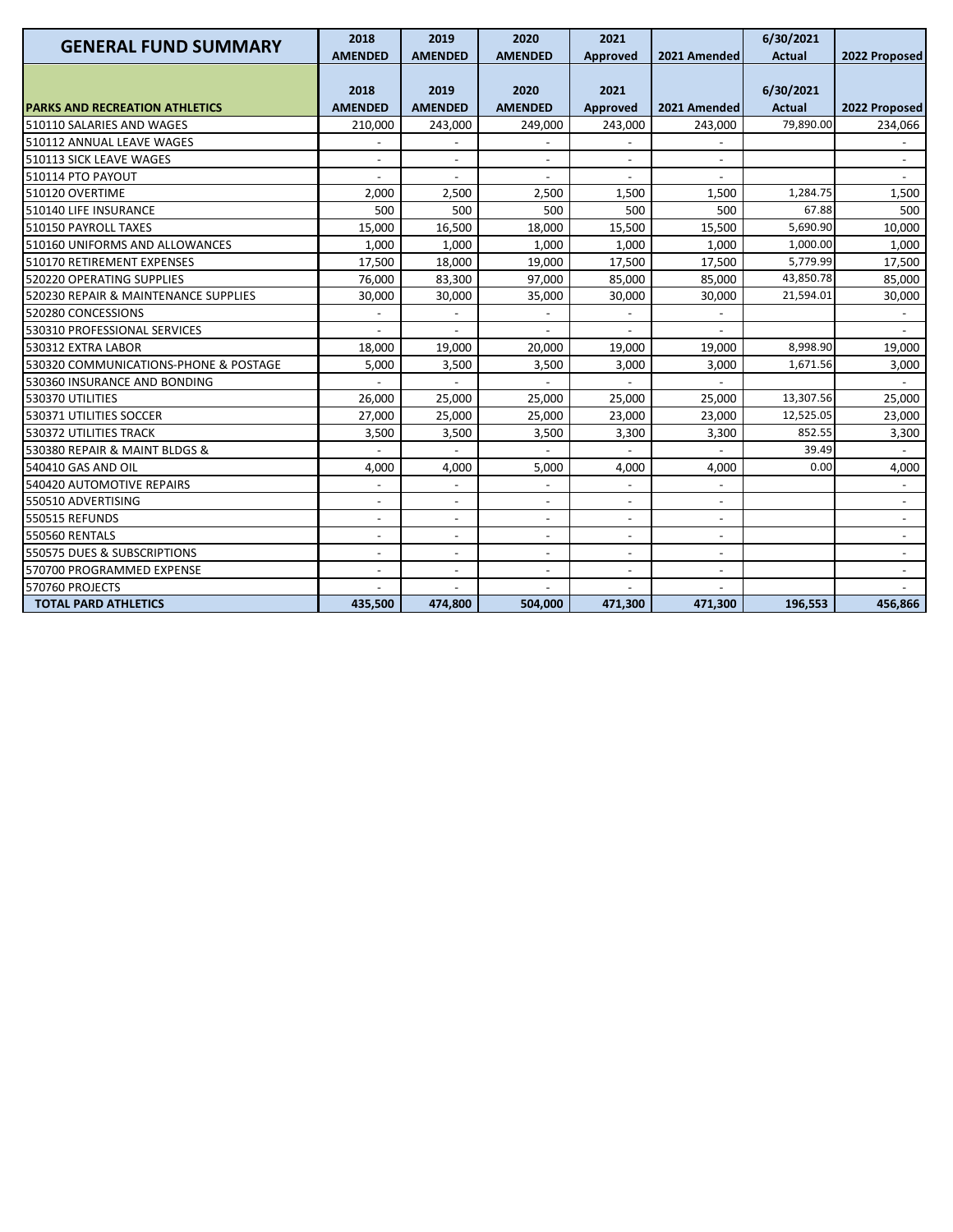| <b>GENERAL FUND SUMMARY</b>               | 2018<br><b>AMENDED</b> | 2019<br><b>AMENDED</b> | 2020<br><b>AMENDED</b> | 2021<br>Approved | 2021 Amended | 6/30/2021<br><b>Actual</b> | 2022 Proposed |
|-------------------------------------------|------------------------|------------------------|------------------------|------------------|--------------|----------------------------|---------------|
|                                           | 2018                   | 2019                   | 2020                   | 2021             |              | 6/30/2021                  |               |
| <b>PARKS AND RECREATION GOLF</b>          | <b>AMENDED</b>         | <b>AMENDED</b>         | <b>AMENDED</b>         | Approved         | 2021 Amended | <b>Actual</b>              | 2022 Proposed |
| 510110 SALARIES AND WAGES                 | 350.000                | 346,000                | 369.000                | 369.000          | 369.000      | 235,360.74                 | 325,000       |
| 510112 ANNUAL LEAVE WAGES                 | 1,600                  | 1,000                  | 1,000                  | 1,000            | 1,000        | 0.00                       | 1,000         |
| 510113 SICK LEAVE WAGES                   | 1,200                  | 1,000                  | 1,000                  | 1,000            | 1,000        | 0.00                       | 1,000         |
| 510120 OVERTIME                           | 3,000                  | 3,500                  | 5,500                  | 5,500            | 5,500        | 6,476.92                   | 5,500         |
| 510140 LIFE INSURANCE                     | 500                    | 750                    | 750                    | 750              | 750          | 181.40                     | 750           |
| 510150 PAYROLL TAXES                      | 32,500                 | 28,000                 | 29,000                 | 29,000           | 29,000       | 17,468.25                  | 29,000        |
| 510160 UNIFORMS AND ALLOWANCES            | 2,250                  | 1,950                  | 1,950                  | 1,950            | 1,950        | 1,950.00                   | 1,950         |
| 510170 RETIREMENT EXPENSES                | 25.000                 | 28.000                 | 24,000                 | 24,000           | 24.000       | 14,903.87                  | 24,000        |
| 520200 BANK AND CREDIT CARD FEES          | 4,900                  | 4.800                  | 6,500                  | 6,500            | 6,500        | 4,616.43                   | 6,500         |
| 520210 OFFICE SUPPLIES                    | 500                    | 750                    | 750                    | 750              | 750          | 298.28                     | 750           |
| 520220 OPERATING SUPPLIES                 | 11,500                 | 13,000                 | 12,500                 | 12,500           | 12,500       | 15,292.51                  | 12,500        |
| 520230 REPAIR & MAINTENANCE SUPPLIES      | 63,500                 | 73,000                 | 60,000                 | 70.024           | 70.024       | 64,163.92                  | 70,024        |
| 520280 CONCESSIONS                        | 2,500                  | 14,500                 | 3,000                  | 3,000            | 3,000        | 1,166.66                   | 3,000         |
| 520300 CONTRACTS AND AGREEMENTS           | 4,000                  | 3,000                  | 8,000                  | 3,000            | 3,000        | 45,085.25                  | 48,000        |
| 530310 PROFESSIONAL SERVICES              | 2,500                  | 4,000                  | 5,000                  | 5,000            | 5,000        | 34,169.99                  | 5,000         |
| 530320 COMMUNICATIONS-PHONE & POSTAGE     | 2,700                  | 3,200                  | 2,700                  | 2,700            | 2,700        | 1,433.40                   | 2,700         |
| 530340 CONVENTIONS AND SEMINARS           |                        | 1,500                  | 500                    | 1,500            | 1,500        | 0.00                       | 1,500         |
| 530370 UTILITIES                          | 78,200                 | 78,200                 | 92,000                 | 92,000           | 92,000       | 59,534.09                  | 75,000        |
| 530380 REPAIR & MAINTENANCE BLDGS & EQUIP | 50                     | 75                     | 75                     | 75               | 75           | 0.00                       | 2,500         |
| 540410 GAS AND OIL                        | 17,500                 | 17,500                 | 18,000                 | 18.000           | 18,000       | 13,100.27                  | 18,000        |
| 540420 AUTOMOTIVE REPAIRS                 | 1,000                  | 3,500                  | 2,500                  | 2,500            | 2,500        | 618.32                     | 2,500         |
| <b>550560 RENTALS</b>                     | 49,500                 | 46,500                 | 46,000                 | 46,000           | 46,000       | $-10,527.08$               | 45,000        |
| 550575 DUES & SUBSCRIPTIONS               | 1,200                  | 500                    | 500                    | 500              | 500          | 995.00                     | 1,000         |
| 550577 DRIVING RANGE                      | 1,500                  | 1,500                  | 1,500                  | 1,500            | 1,500        | 0.00                       | 1,500         |
| 570740 MACHINERY AND EQUIPMENT            | 4,500                  | 5,000                  | 5,000                  | 5,000            | 5,000        | 0.00                       | 5,000         |
| 570760 PROJECTS                           | 4,000                  | 4,000                  | 25,000                 | 4,000            | 4,000        | 10,276.34                  | 9,000         |
| TRANSFER OUT - CAPITAL PROJECTS FUND      |                        |                        |                        |                  |              |                            |               |
| <b>TOTAL PARD GOLF</b>                    | 665,600                | 684,725                | 721,725                | 706,749          | 706,749      | 516,565                    | 697,674       |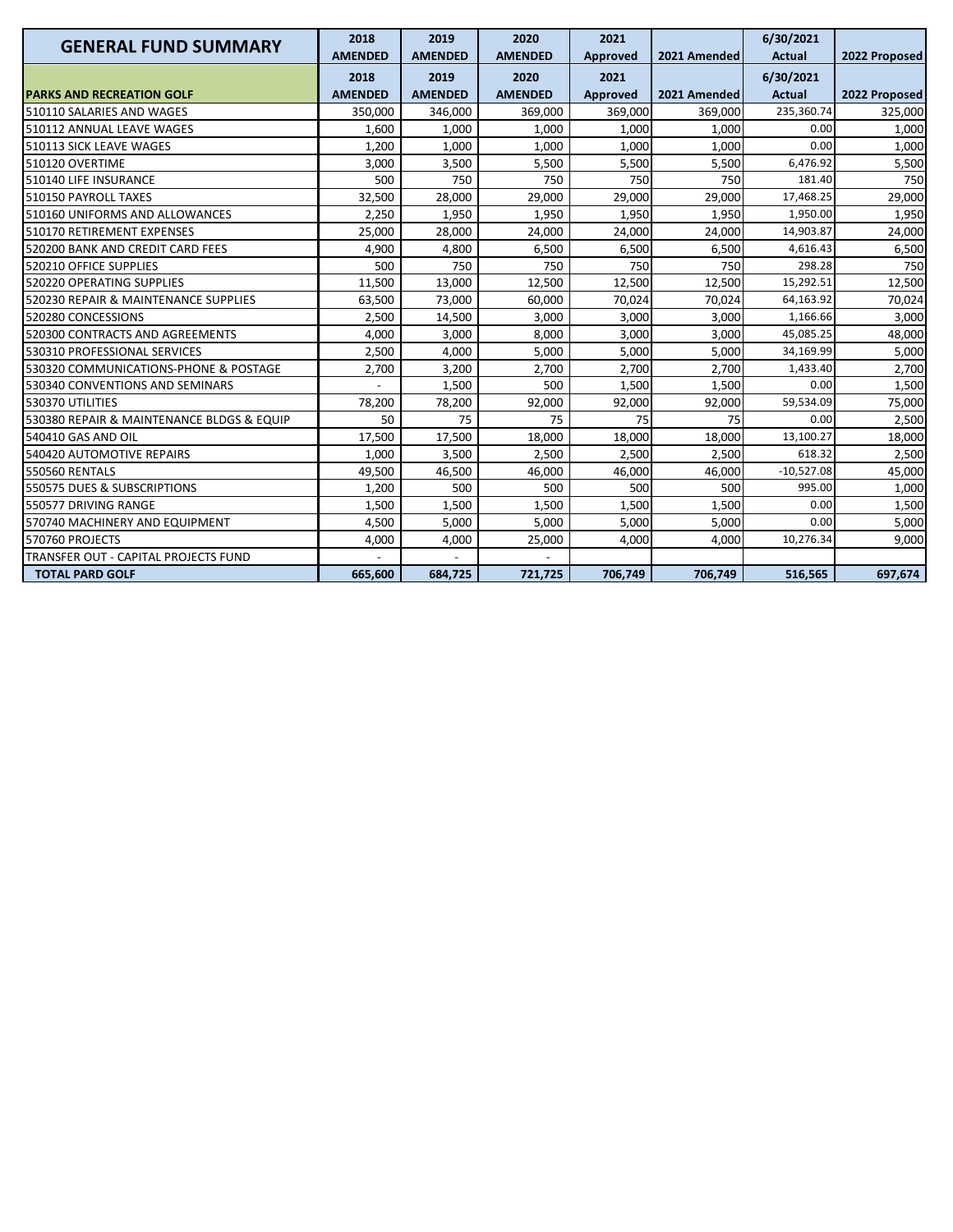| <b>GENERAL FUND SUMMARY</b>          | 2018           | 2019                     | 2020           | 2021            |              | 6/30/2021     |               |
|--------------------------------------|----------------|--------------------------|----------------|-----------------|--------------|---------------|---------------|
|                                      | <b>AMENDED</b> | <b>AMENDED</b>           | <b>AMENDED</b> | <b>Approved</b> | 2021 Amended | <b>Actual</b> | 2022 Proposed |
|                                      | 2018           | 2019                     | 2020           | 2021            |              | 6/30/2021     |               |
| <b>PARD PARK MAINTENANCE</b>         | <b>AMENDED</b> | <b>AMENDED</b>           | <b>AMENDED</b> | Approved        | 2021 Amended | Actual        | 2022 Proposed |
| 510110 SALARIES AND WAGES            | 350,000        | 366,000                  | 370,000        | 375,000         | 375,000      | 233,220.30    | 362,000       |
| 510112 ANNUAL LEAVE WAGES            |                |                          |                |                 |              | 5,375.48      | 8,000         |
| 510113 SICK LEAVE WAGES              |                | $\overline{\phantom{0}}$ |                | U               |              | 18,325.50     | 10,000        |
| 510120 OVERTIME                      | 7,000          | 5,000                    | 4,000          | 5,000           | 5,000        | 2,900.09      | 5,000         |
| 510140 LIFE INSURANCE                | 600            | 750                      | 750            | 750             | 750          | 309.79        | 750           |
| 510150 PAYROLL TAXES                 | 29,000         | 29,000                   | 29,000         | 29,000          | 29,000       | 18,915.68     | 25,000        |
| 510160 UNIFORMS AND ALLOWANCES       | 2,000          | 2,000                    | 2,000          | 2,000           | 2,000        | 2,000.00      | 2,000         |
| 510170 RETIREMENT EXPENSES           | 32,000         | 30,000                   | 31,000         | 31,000          | 31,000       | 19,372.81     | 31,000        |
| 520220 OPERATING SUPPLIES            | 50,000         | 55,000                   | 54,500         | 54,500          | 54,500       | 20,580.99     | 35,000        |
| 520230 REPAIR & MAINTENANCE SUPPLIES | 1,100          | 1,100                    | 6,100          | 6,100           | 6,100        | 3,913.72      | 6,100         |
| 520300 Contracts and Agreements      |                |                          |                |                 |              |               | 40,000        |
| 530310 PROFESSIONAL SERVICES         |                | $\overline{\phantom{a}}$ |                |                 |              |               |               |
| 530370 UTILITIES                     | 24,000         | 24,000                   | 24,000         | 24,000          | 24,000       | 14,668        | 20,000        |
| 540410 GAS AND OIL                   | 14,000         | 15,000                   | 15,000         | 15,000          | 15,000       | 13,693.13     | 15,000        |
| 540420 AUTOMOTIVE REPAIRS            | 15,000         | 15,000                   | 12,000         | 12,000          | 12,000       | 13,112.94     | 12,000        |
| <b>550560 RENTALS</b>                | 1,200          | 1,200                    | 500            | 1,600           | 1,600        |               | 1,600         |
| 570740 MACHINERY AND EQUIPMENT       | 5,000          | 5,000                    | 5,000          | 5,000           | 5,000        |               | 5,000         |
| 580823 TRANSFER TO CAPITAL PROJECTS  |                | 25,000                   | 15,000         | 15,000          | 15,000       |               | 0             |
| <b>TOTAL PARD PARK MAINTENANCE</b>   | 530,900        | 574,050                  | 568,850        | 575,950         | 575,950      | 366,388       | 578,450       |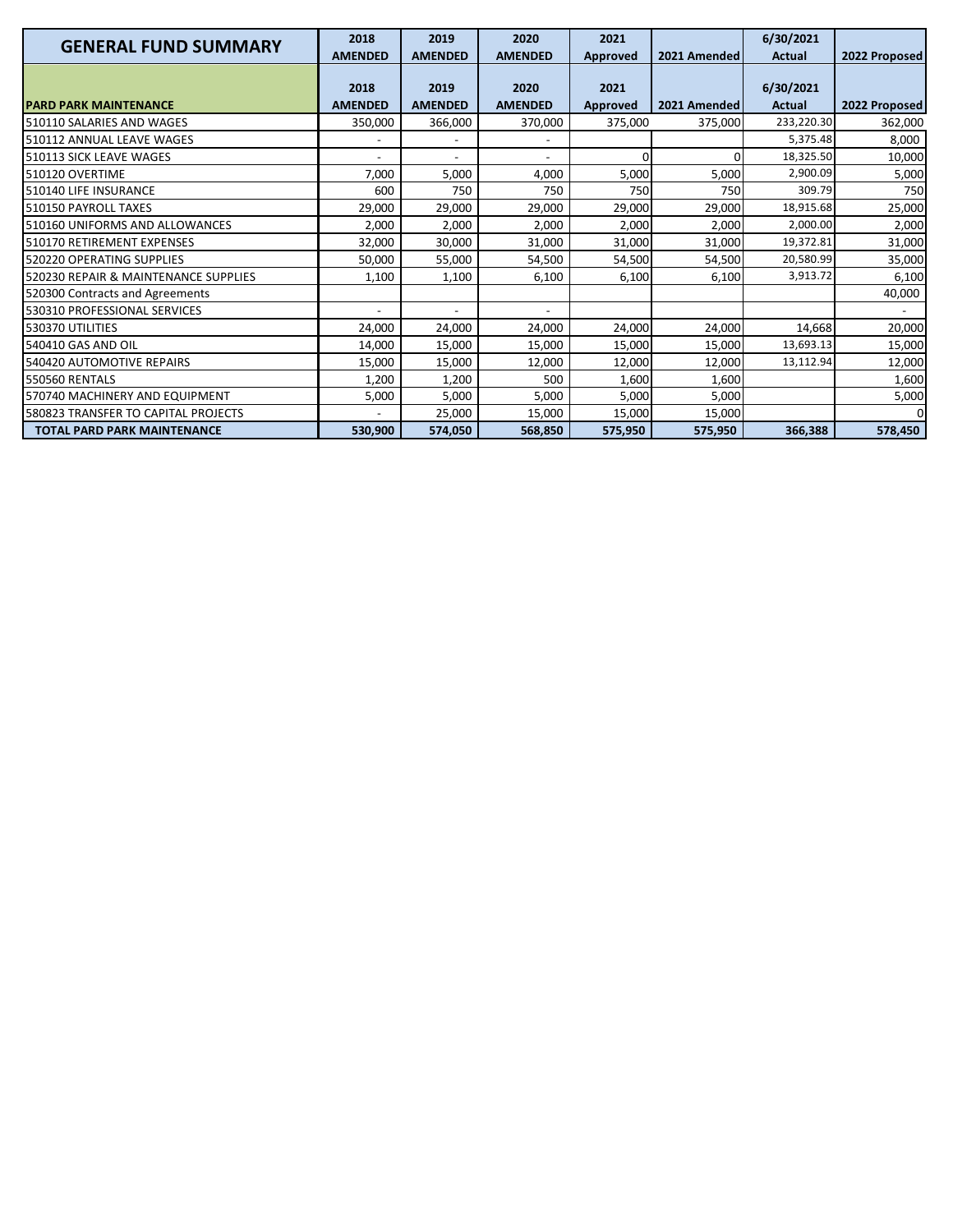| <b>GENERAL FUND SUMMARY</b>               | 2018                     | 2019                     | 2020                     | 2021            |              | 6/30/2021     |                |
|-------------------------------------------|--------------------------|--------------------------|--------------------------|-----------------|--------------|---------------|----------------|
|                                           | <b>AMENDED</b>           | <b>AMENDED</b>           | <b>AMENDED</b>           | <b>Approved</b> | 2021 Amended | <b>Actual</b> | 2022 Proposed  |
|                                           | 2018                     | 2019                     | 2020                     | 2021            |              | 6/30/2021     |                |
| <b>NON-DEPARTMENTAL</b>                   | <b>AMENDED</b>           | <b>AMENDED</b>           | <b>AMENDED</b>           | <b>Approved</b> | 2021 Amended | <b>Actual</b> | 2022 Proposed  |
| RETIREMENT EXPENSES                       |                          |                          |                          |                 |              |               |                |
| SUPPLEMENTAL PENSION FUNDING              | $\overline{a}$           | $\sim$                   | $\overline{\phantom{a}}$ |                 |              |               |                |
| UNEMPLOYMENT COMPENSATION                 | 20,000                   | 8,000                    | 8,000                    | 8,000           | 8,000        | 2,405.01      | 5,000          |
| <b>BAD DEBT EXPENSE</b>                   | 50,000                   | 25,000                   | 50,000                   | 50,000          | 50,000       | 0.00          | 25,000         |
| <b>COMPUTER SUPPLIES</b>                  |                          |                          |                          |                 |              |               |                |
| CONTRACTS AND AGREEMENTS                  | 25,000                   | 25,000                   | 25,000                   | 30,000          | 30,000       | 16,247.56     | 25,000         |
| PROFESSIONAL SERVICES                     | 250,000                  | 350,000                  | 270,000                  | 270,000         | 270,000      | 182,263.98    | 200,000        |
| <b>COMMUNICATIONS PHONE &amp; POSTAGE</b> | 20,000                   | 20,000                   | 22,000                   | 22,116          | 22,116       | 9,474.96      | 15,000         |
| <b>INSURANCE AND BONDING</b>              |                          | 415,000                  | 405,000                  | 405,000         | 405,000      | 303,750.00    | 405,000        |
| <b>WORKMANS COMP INSURANCE</b>            |                          | 506,000                  | 515,000                  | 515,000         | 515,000      | 386,250.03    | 515,000        |
| <b>EMPLOYER FUNDED HEALTH CARE</b>        |                          | 3,505,000                | 3,255,000                | 3,255,000       | 3,255,000    | 2,441,250.00  | 3,255,000      |
| HEALTH STOP LOSS PREMIUM                  | $\overline{\phantom{a}}$ |                          | $\overline{\phantom{a}}$ |                 |              |               |                |
| <b>UTILITIES</b>                          | 75,000                   | 75,000                   | 70,000                   | 70,000          | 70,000       | 43,605.04     | 60,000         |
| MISCELLANEOUS                             | 10,000                   | 380,000                  | 365,000                  | 365,000         | 365,000      | 388,905.66    | 365,000        |
| <b>MISCELLANEOUS SERVICES</b>             |                          |                          |                          |                 |              | 6,743.36      |                |
| <b>CDBG HUD PAYBACK</b>                   | $\overline{\phantom{a}}$ | $\overline{\phantom{a}}$ | $\overline{\phantom{a}}$ |                 |              | 63,285.00     |                |
| <b>ELECTION EXPENSE</b>                   | $\overline{a}$           | $\overline{\phantom{a}}$ | 30,000                   | 30,000          | 30,000       | 33,682.73     | 5,000          |
| <b>SPONSORSHIPS</b>                       |                          |                          |                          |                 |              | 118,385.85    |                |
| ADVERTISING                               | 20,000                   | 20,000                   | 20,000                   | 20,000          | 20,000       | 17,088.40     | 3,000          |
| <b>RENTALS</b>                            |                          | 138,000                  | 275,000                  | 275,000         | 275,000      | 206,250.03    | 275,000        |
| <b>DUES &amp; SUBSCRIPTIONS</b>           | 10,000                   | 10,000                   | 10,000                   | 9,100           | 9,100        | 2,285.90      | 9,100          |
| LAND                                      |                          |                          | 18,085                   | 0               | 30,000       | 30,000.00     | 325,000        |
| <b>BUILDINGS</b>                          |                          | $\overline{a}$           |                          |                 |              |               |                |
| MACHINERY AND EQUIPMENT                   | $\overline{\phantom{a}}$ | $\overline{a}$           | $\overline{a}$           |                 |              |               |                |
| <b>FINES &amp; PENALTIES</b>              | $\overline{a}$           | $\overline{\phantom{a}}$ | $\overline{\phantom{a}}$ |                 | 25,000       | 25,000.00     | 125,000        |
| RESCUE ACT                                |                          |                          |                          |                 |              |               |                |
| <b>ANNISTON EXPRESS</b>                   | 325,000                  | 325,000                  | 325,000                  | 325,000         | 325,000      | 0.00          | 325,000        |
| <b>PROJECTS</b>                           | 16,000                   | 35,000                   | 120,000                  | 224,000         | 224,000      | 94,275.52     | 15,000         |
| <b>SPECIAL EVENTS</b>                     | 210,000                  | 210,000                  | 25,000                   | 225,000         | 225,000      | 440.09        | 10,000         |
| <b>ECONOMIC INCENTIVES</b>                | 525,000                  | 550,000                  | 500,000                  | 500,000         | 500,000      | 507,780.11    | 525,000        |
| ECONOMIC DEVELOPMENT                      |                          | $\overline{\phantom{0}}$ |                          |                 |              |               |                |
| <b>DOWNTOWN MARKET</b>                    | $\frac{1}{2}$            | $\overline{\phantom{a}}$ | $\overline{\phantom{a}}$ |                 |              |               |                |
| AGT/HERITAGE FESTIVAL                     | $\overline{a}$           | $\blacksquare$           | $\overline{\phantom{a}}$ |                 |              |               |                |
| NUISANCE ABATEMENT EXPENSE                |                          | $\overline{a}$           |                          |                 |              |               |                |
| CARES                                     |                          | $\overline{a}$           | $\overline{a}$           |                 | 1,000,000    | 997,000       | $\overline{a}$ |
| <b>EDUCATION SUPPLEMENT</b>               | 340,000                  | 140,000                  | 290,000                  | 280,000         | 280,000      | 0.00          | 140,000        |
| <b>MUNIS RESERVE</b>                      | 115,000                  | 115,000                  | 130,000                  | 130,000         | 130,000      | 119,353.61    | 130,000        |
| <b>TOTAL NON-DEPARTMENTAL</b>             | 2,011,000                | 6,852,000                | 6,728,085                | 7,008,216       | 8,063,216    | 5,995,723     | 6,757,100      |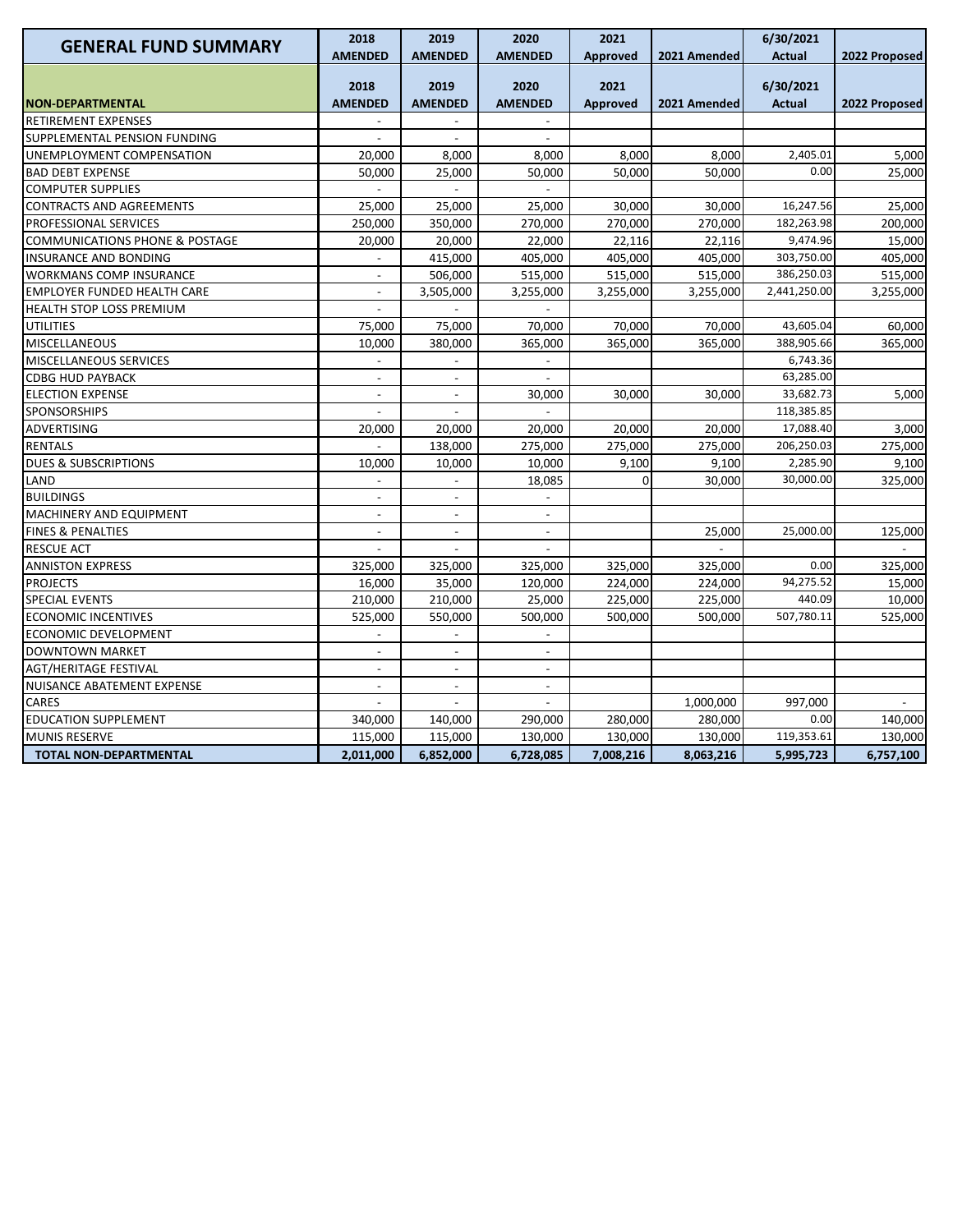| <b>GENERAL FUND SUMMARY</b>                 | 2018<br><b>AMENDED</b> | 2019<br><b>AMENDED</b> | 2020<br><b>AMENDED</b> | 2021<br><b>Approved</b>  | 2021 Amended | 6/30/2021<br>Actual | 2022 Proposed |
|---------------------------------------------|------------------------|------------------------|------------------------|--------------------------|--------------|---------------------|---------------|
| <b>TRANSFERS OUT</b>                        | 2018<br><b>AMENDED</b> | 2019<br><b>AMENDED</b> | 2020<br><b>AMENDED</b> | 2021<br>Approved         | 2021 Amended | 6/30/2021<br>Actual | 2022 Proposed |
| <b>INTERFUND TRANSFERS - OUT</b>            | 196,000                | 115,725                | 115,725                | 2,098,631                | 4,035,536    |                     | 1,898,631     |
| <b>ITRANSFER OUT TO DEBT SERV FUND</b>      | 1,362,000              | 1,961,000              | 1,961,000              | 1,961,000                | 1,961,000    | 1,538,012.45        | 1,961,000     |
| <b>ITRANS OUT TO INTERNAL SERVICE FUNDS</b> | 4,350,000              |                        |                        | $\overline{\phantom{a}}$ |              |                     |               |
| <b>ITRANS OUT TO PUB SAFETY FUNDS</b>       |                        |                        |                        |                          |              |                     |               |
| <b>ITRANS OUT TO DRUG TASK FORCE</b>        | 75,000                 | 90,000                 | 90,000                 | 90,000                   | 90,000       |                     | 90,000        |
| <b>ITRANS OUT TO MISC SPECIAL REVS</b>      |                        |                        |                        |                          |              |                     |               |
| <b>ITRANS OUT TO MUSEUM OPERATIONS</b>      | 635,500                | 639,700                | 639,700                | 774,950                  | 629,950      | 499,462.47          | 774,950       |
| <b>ITRANS OUT TO VICTORIA HOTEL</b>         |                        |                        |                        | ۰                        |              |                     |               |
| <b>RESERVES</b>                             | 325,000                | 171,940                | 171,940                | 171,940                  | 171,940      |                     | 171,940       |
| <b>TOTAL TRANSFERS OUT</b>                  | 6,943,500              | 2,978,365              | 2,978,365              | 5,096,521                | 6,888,426    | 2,037,475           | 4,896,521     |
|                                             |                        |                        |                        |                          |              |                     |               |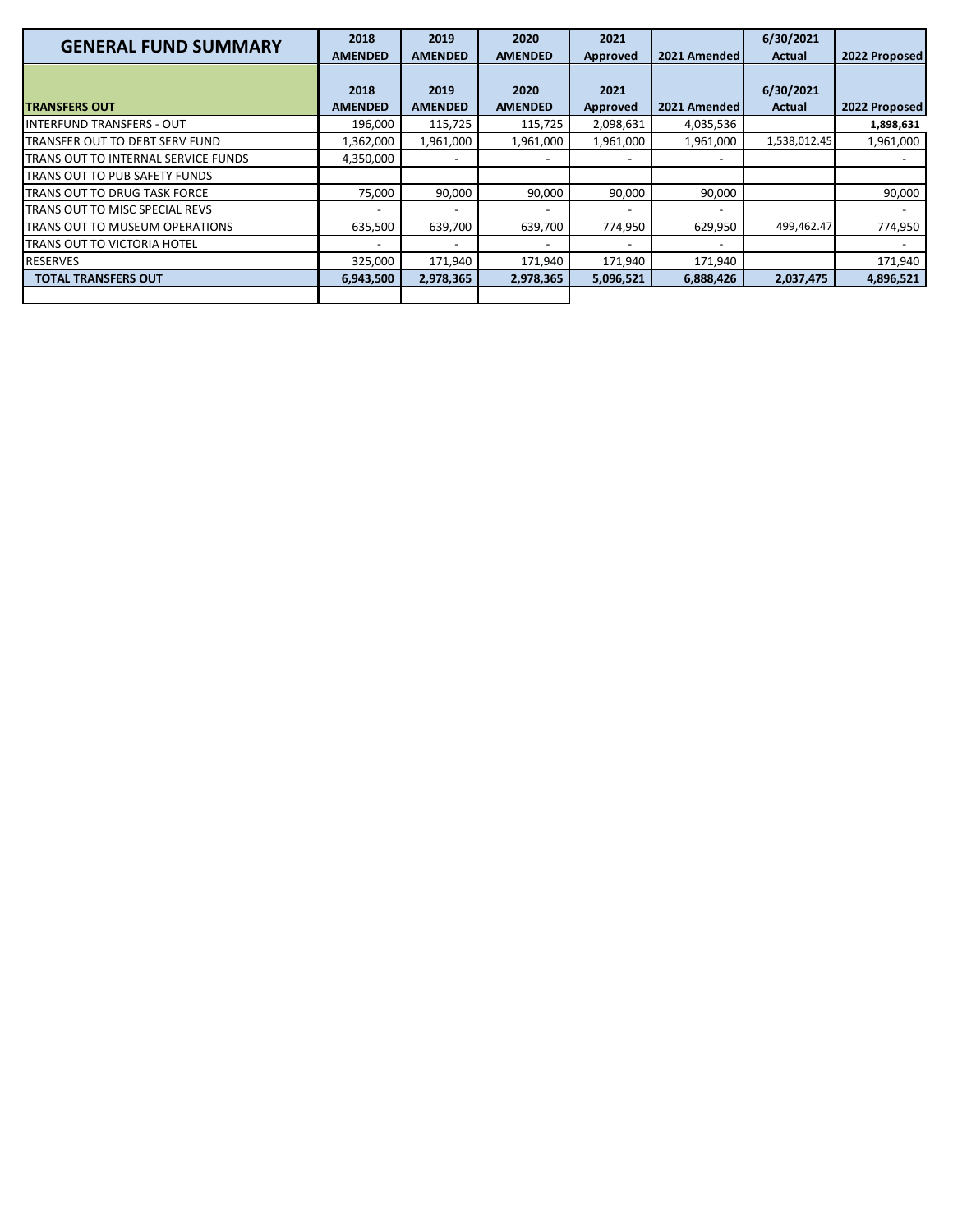| <b>GENERAL FUND SUMMARY</b>               | 2018                     | 2019                     | 2020                     | 2021            |              | 6/30/2021    |               |
|-------------------------------------------|--------------------------|--------------------------|--------------------------|-----------------|--------------|--------------|---------------|
|                                           | <b>AMENDED</b>           | <b>AMENDED</b>           | <b>AMENDED</b>           | <b>Approved</b> | 2021 Amended | Actual       | 2022 Proposed |
|                                           |                          |                          |                          |                 |              |              |               |
|                                           | 2018                     | 2019                     | 2020                     | 2021            |              | 6/30/2021    |               |
| <b>OUTSIDE AGENCIES</b>                   | <b>AMENDED</b>           | <b>AMENDED</b>           | <b>AMENDED</b>           | <b>Approved</b> | 2021 Amended | Actual       | 2022 Proposed |
| 18510040 ANNISTON CITY BOARD OF ED        | 1,415,000                | 1,465,000                | 1,540,000                | 1,590,000       | 1,590,000    | 1,192,500.00 | 1,540,000     |
| 18510041 ANNISTON-CALHOUN C LIBRARY       | 550,000                  | 550,000                  | 550,000                  | 550,000         | 550,000      | 412,500.06   | 550,000       |
| 18510042 BERMAN MUSEUM                    |                          |                          |                          |                 |              |              |               |
| 18510043 CAL/CLEBURNE MENTAL HEALTH       | 45,000                   | 45,000                   | 45,000                   | 45,000          | 45,000       | 45,000.00    | 45,000        |
| 18510044 CALHOUN CO HEALTH DEPT           | 18,000                   | 18,000                   | 18,000                   | 18,000          | 18,000       | 18,000.00    | 18,000        |
| 18510048 CIVIL SERVICE BOARD              | 40,000                   | 40,000                   | 40,450                   | 40,000          | 40,000       | 25,411       | 40,000        |
| 18510050 COOSA VALLEY JUVENILE CENTER     | 165,000                  | 165,000                  | 170,000                  | 165,000         | 165,000      | 123,750.00   | 165,000       |
| 18510051 ANNISTON MUSEUM OF NATURAL HIS   |                          |                          |                          |                 |              |              |               |
| 18510052 EAST ALA REGIONAL PLANNING COM   | 28,000                   | 28,000                   | 28,000                   | 28,000          | 28,000       | 16,409.33    | 28,000        |
| 18510058 HUMAN RESOURCES DEPT             | 1,500                    | 1,500                    | 1,500                    | 1,500           | 1,500        | 1,500        | 1,500         |
| 18510060 SPIRIT OF ANNISTON               |                          | $\overline{\phantom{a}}$ |                          |                 |              |              |               |
| 18510066 N E ALABAMA BICYCLE CLUB         | $\overline{\phantom{a}}$ | $\overline{\phantom{0}}$ | $\overline{\phantom{a}}$ |                 |              |              |               |
| 18510068 DOWNTOWN DEVELOPMENT AUTHORITY   | $\overline{\phantom{a}}$ | $\overline{\phantom{a}}$ |                          |                 |              |              |               |
| 18510069 INDUSTRIAL DEVELOPMENT AUTHORITY | $\overline{\phantom{a}}$ | $\overline{\phantom{0}}$ | $\overline{\phantom{a}}$ |                 |              |              |               |
| 18510082 COMMUNITY FOUNDATION OF NE AL    | $\overline{\phantom{a}}$ | $\overline{\phantom{0}}$ |                          | 30,000          | 70,000       | 70,000       | 25,000        |
| <b>TOTAL OUTSIDE AGENCIES</b>             | 2,262,500                | 2,312,500                | 2,392,950                | 2,467,500       | 2,507,500    | 1,905,070    | 2,412,500     |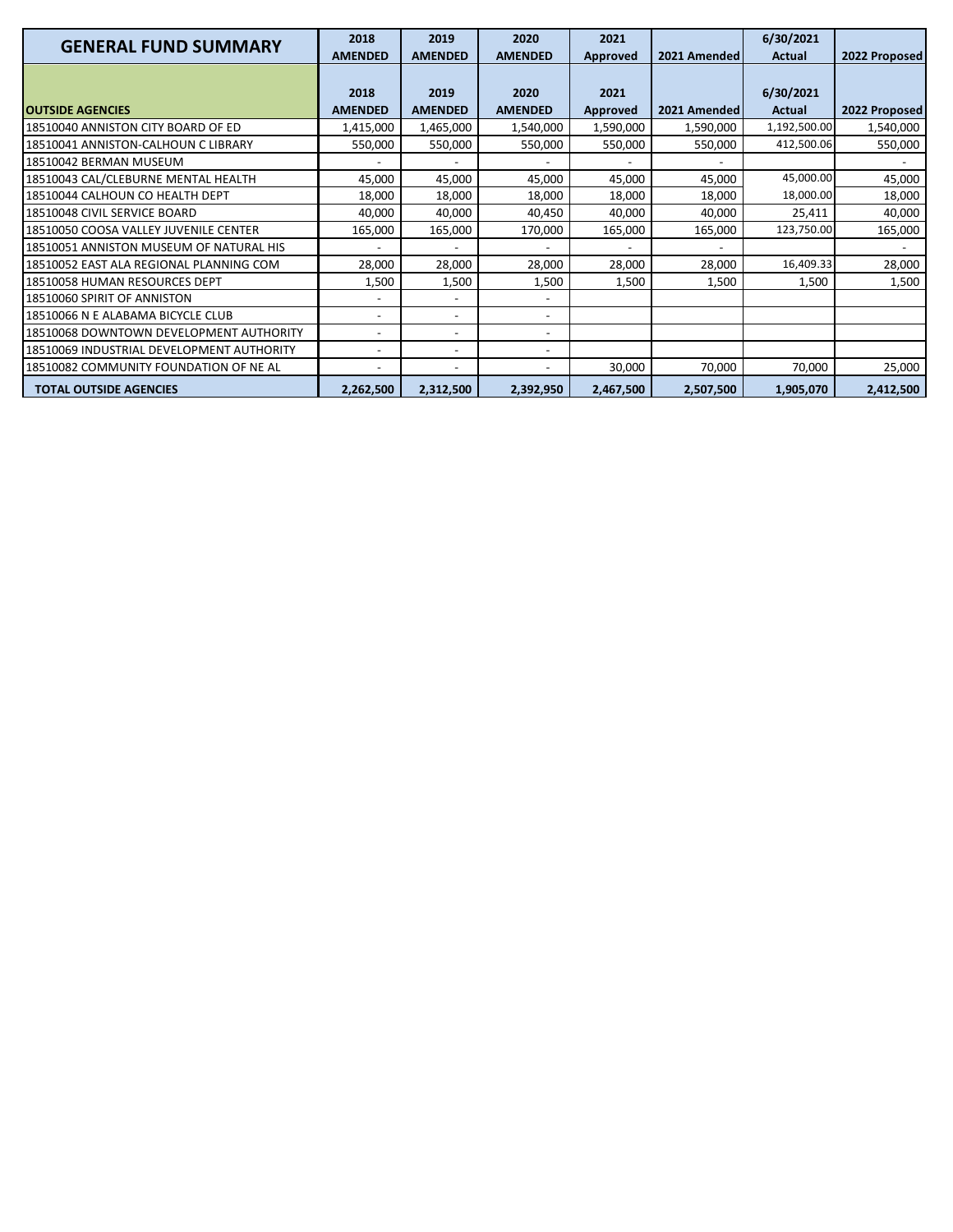#### **ANNISTON MUSEUM OF NATURAL HISTORY - FY 2022**

 $\overline{\phantom{a}}$ 

|                                       |                |                | <b>YTD ACTUAL</b> | 2020           |                |                       |               |
|---------------------------------------|----------------|----------------|-------------------|----------------|----------------|-----------------------|---------------|
| <b>REVENUES</b>                       | 2018 ACTUAL    | 2019 ACTUAL    | @ 5/31/19         | <b>AMENDED</b> | 2021 APPROVED  | <b>ACTUAL AT 6/30</b> | 2022 PROPOSED |
| 35100 RENTAL INCOME                   |                |                |                   |                |                |                       |               |
| 35300 INTEREST INCOME                 | $\overline{a}$ | 250            |                   | 250            | 250            |                       | 250           |
| 35310 COUNTY APPROPRIATION            | 32,585         | 33,000         | 32,585            | 33,000         | 33,000         | 32,585.00             | 33,000        |
| 35311 STATE APPROPRIATION             | 25,000         | 25,000         | 25,000            | 25,000         | 35,000         | 17,399.82             | 35,000        |
| 37200 MISCELLANEOUS                   |                |                |                   |                |                |                       |               |
| 37205 MEMBERSHIPS                     | 13,166         | 13,000         | 9,700             | 15,000         | 17,000         | 12,947.92             | 17,000        |
| 37210 SALARY REIMBURSEMENT - LEAGUE   |                |                |                   |                |                |                       |               |
| 37215 ADMISSIONS                      | 116,332        | 130,000        | 89,108            | 130,000        | 130,000        | 88,761.34             | 130,000       |
| 37220 MUSEUM PROGRAMS                 | 14,051         | 15,000         | 10,336            | 15,000         | 15,000         | 10,474.68             | 15,000        |
| 37225 FUNDRAISING                     | 104,136        | 100,000        | 22,500            | 50,000         | 65,000         | 67,530.03             | 65,000        |
| 37230 BUILDING RENTALS - MUSEUM       | 8,555          | 8,000          | 5,148             | 8,000          | 8,000          | 3,562.50              | 8,000         |
| 37235 ENDOWMENT REVENUE               | 130,766        | 30,000         | 30,000            | 30,000         | 30,000         | 0.00                  | 30,000        |
| 39400 GIFTS AND DONATIONS             | 131,759        | 25,000         | 111,302           | 25,000         | 25,000         | 33,609.83             | 25,000        |
| 39793 INTERGOVERNMENTAL REVENUE       |                |                |                   |                |                | 0.00                  |               |
| 39900 TRANSFER OF FUNDS IN            | 20,000         | 20,000         |                   | 5,000          | 5,000          |                       | 5,000         |
| 39920 TRANSFER IN FROM GENERAL FUND   | 357,450        | 344,500        | 172,250           | 358,000        | 351,000        | 263,250.00            | 360,400       |
| APPROPRIATED FUND BALANCE             |                |                |                   | 25,300         |                |                       |               |
| <b>TOTAL REVENUES</b>                 | 953,800        | 743,750        | 507,929           | 719,550        | 714,250        | 530,121               | 723,650       |
|                                       |                |                |                   |                |                |                       |               |
|                                       |                |                | <b>YTD ACTUAL</b> | 2020           |                |                       |               |
| <b>EXPENDITURES</b>                   | 2018 ACTUAL    | 2019 ADOPTED   | @ 5/31/19         | <b>AMENDED</b> | 2021 APPROVED  | <b>ACTUAL AT 6/30</b> | 2022 PROPOSED |
| 510110 SALARIES AND WAGES             | 425,831        | 373,000        | 284,845           | 376.000        | 376.000        | 299,689.60            | 385,400       |
| 510114 PTO PAYOUTS                    |                |                |                   |                |                |                       |               |
| 510120 OVERTIME                       | 3,689          | 3,000          | 3,333             | 3,000          | 3,000          | 2,761.34              | 3,000         |
| 510140 LIFE INSURANCE                 | 675            | 750            | 438               | 750            | 750            | 345.18                | 750           |
| 510150 PAYROLL TAXES                  | 31,024         | 29,000         | 20,813            | 30,000         | 30,000         | 21,751.41             | 30,000        |
| 510170 RETIREMENT EXPENSES            | 33,488         | 29,500         | 22,684            | 31,000         | 31,000         | 23,241.15             | 31,000        |
| 520200 BANK AND CREDIT CARD FEES      | 8,089          | 7,500          | 4,753             | 7,500          | 7,500          | 5,016.81              | 7,500         |
| 520210 OFFICE SUPPLIES                | 3,748          | 2,000          | 3,118             | 5,000          | 5,000          | 840.82                | 5,000         |
| 520220 OPERATING SUPPLIES             | 14,030         | 17,000         | 11,227            | 17,000         | 17,000         | 5,659.73              | 17,000        |
| 520226 LIVE ANIMAL SUPPLIES           | 2,726          | 3,000          | 1,040             | 3,000          | 3,000          | 2,850.27              | 3,000         |
| 520240 COMPUTER SUPPLIES              | 989            | 1,000          | 981               | 1,000          | 1,000          | 0.00                  | 1,000         |
| 520300 CONTRACTS AND AGREEMENTS       | 29,264         | 30,000         | 18,912            | 30,000         | 30,000         | 28,870.43             | 30,000        |
| 530310 PROFESSIONAL SERVICES          | 3,662          | 2,000          |                   | 2,000          | 2,000          | 0.00                  | 2,000         |
| 530320 COMMUNICATIONS-PHONE & POSTAGE | 7,730          | 10,000         | 4,725             | 10,000         | 10,000         | 5,379.58              | 10,000        |
| 530330 TRAVEL EXPENSE                 | 619            | 5,000          | 1,101             | 5,000          | 5,000          | 94.92                 | 5,000         |
| 530340 CONVENTIONS AND SEMINARS       | 425            | 5,000          | 348               |                |                |                       |               |
| 530350 PRINTING                       | 2,634          | 3,000          | 3,142             | 3,000          | 3,000          | 1,374.22              | 3,000         |
| 530370 UTILITIES                      | 78,196         | 84,000         | 39,401            | 84,000         | 84,000         | 51,715.86             | 84,000        |
| 530380 REPAIR & MAINT BLDGS & EQUIPMT | 13,671         | 15,000         | 5,660             | 15,000         | 15,000         | 2,683.46              | 15,000        |
| 530389 MISCELLANEOUS EXP              | $\overline{a}$ |                |                   |                |                |                       |               |
| 530390 MISCELLANEOUS SERVICES         |                |                |                   |                |                |                       |               |
| 540410 GAS AND OIL                    | 1,066          | 1,000          | 1,035             | 1,000          | 1,000          | 1,233.01              | 1,000         |
| 540420 AUTOMOTIVE REPAIRS             | 774            | 1,000          | 647               | 1,000          | 1,000          | 1,175.83              | 1,000         |
| 550510 ADVERTISING                    | 8,344          | 10.000         | 3,341             | 10,300         | 5,000          | 961.10                | 5,000         |
| 550560 RENTALS                        |                |                |                   |                |                | 0.00                  |               |
| 550570 TRAINING EXPENSE               | 825            | 1,000          | 241               | 5,000          | 5,000          |                       | 5,000         |
| 550575 DUES & SUBSCRIPTIONS           | 5,705          | 6,000          | 2,485             | 6,000          | 6,000          | 2,935.00              | 6,000         |
| 570740 MACHINERY AND EQUIPMENT        | 8,382          | 25,000         |                   | 25,000         | 25,000         | 479.54                | 25,000        |
| 570746 FINES AND PENALTIES            |                |                |                   |                |                |                       |               |
| 570760 PROJECTS                       | 303,225        | 15,000         | 101,244           | 15,000         | 15,000         | 738.18                | 15,000        |
| 570765 SPECIAL EVENTS                 | 60,060         | 50,000         | 8,565             | 18,000         | 18,000         | 598.24                | 18,000        |
| 570795 PROGRAMS                       | 11,517         | 15,000         | 7,587             | 15,000         | 15,000         | 3,914.76              | 15,000        |
| 570800 APPROPRIATION TO ENDOWMENT     |                |                |                   |                |                |                       |               |
| 580810 INTERFUND TRANSFERS - OUT      |                |                |                   |                |                |                       |               |
| <b>TOTAL EXPENDITURES</b>             | 1,060,388      | 743,750        | 551,666           | 719,550        | 714,250        | 464,310               | 723,650       |
|                                       |                |                |                   |                |                |                       |               |
| <b>CHANGE IN FUND BALANCE</b>         | (106, 588)     | $\blacksquare$ | (43, 737)         | $\blacksquare$ | $\blacksquare$ | 65,811                | $\sim$        |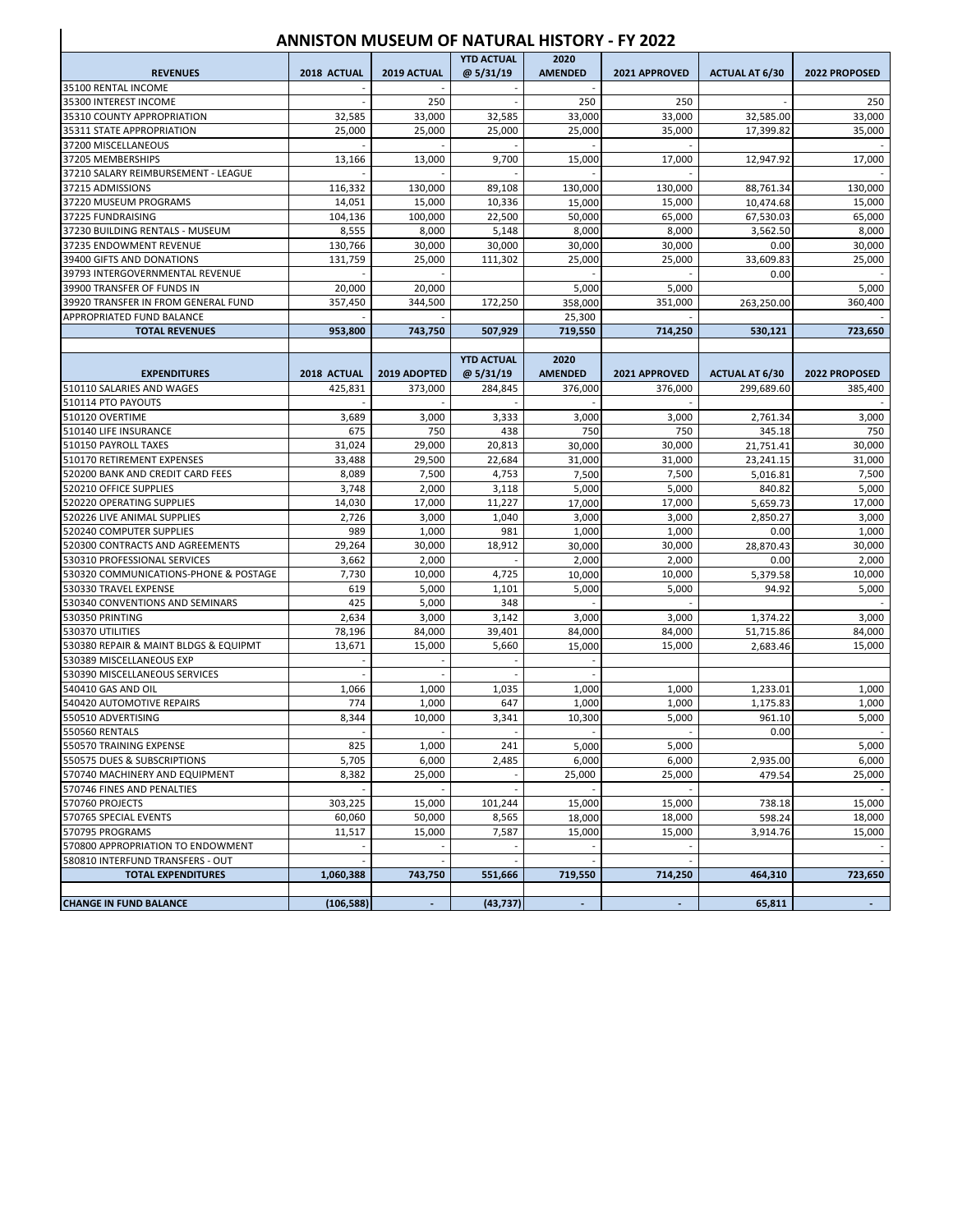| <b>BERMAN MUSEUM - FY 2022</b>        |                          |              |                   |                |                          |                       |               |  |  |  |
|---------------------------------------|--------------------------|--------------|-------------------|----------------|--------------------------|-----------------------|---------------|--|--|--|
|                                       |                          |              | <b>YTD ACTUAL</b> | 2020           |                          |                       |               |  |  |  |
| <b>REVENUES</b>                       | 2018 ACTUAL              | 2019 ADOPTED | @ 5/31/19         | <b>AMENDED</b> | 2021 APPROVED            | <b>ACTUAL AT 6/30</b> | 2022 PROPOSED |  |  |  |
| 35142 SALES - MUSEUM                  |                          |              | 52                |                |                          |                       |               |  |  |  |
| 35143 DISCOUNTS EARNED                |                          |              |                   |                |                          |                       |               |  |  |  |
| 35310 COUNTY APPROPRIATION            | 13,965                   | 14.000       | 13,965            | 14,000         | 17,500                   | 13,965.00             | 17,500        |  |  |  |
| 37205 MEMBERSHIPS                     | 13,162                   | 13,000       | 9,803             | 15,000         | 15,000                   | 12,951.77             | 15,000        |  |  |  |
| 37215 ADMISSIONS                      | 34.073                   | 36.000       | 21,502            | 36,000         | 36,000                   | 31,215.82             | 36,000        |  |  |  |
| 37220 MUSEUM PROGRAMS                 | $\overline{\phantom{a}}$ | 2.000        | 20                | 2,000          | 2,000                    | 102.33                | 2,000         |  |  |  |
| 37225 FUNDRAISING                     | 9,500                    | 20,000       | 14,278            | 20,000         | 20,000                   | 60.03                 | 20,000        |  |  |  |
| 37230 BUILDING RENTALS - MUSEUM       | 3.744                    | 3.000        | 1,706             | 3,000          | 3,000                    | 180.00                | 3,000         |  |  |  |
| 39400 GIFTS AND DONATIONS             | 1,394                    | 5.000        | 3.681             | 5.000          | 10.000                   | 6,897.67              | 10.000        |  |  |  |
| 39920 TRANSFER IN FROM GENERAL FUND   | 169,400                  | 169.000      | 84.500            | 172.250        | 160.750                  | 120,562.47            | 164.500       |  |  |  |
| <b>TOTAL REVENUES</b>                 | 245,238                  | 262,000      | 149,507           | 267,250        | 264,250                  | 185,935               | 268,000       |  |  |  |
|                                       |                          |              |                   |                |                          |                       |               |  |  |  |
|                                       |                          |              | <b>YTD ACTUAL</b> | 2020           |                          |                       |               |  |  |  |
| <b>EXPENDITURES</b>                   | 2018 ACTUAL              | 2019 ADOPTED | @5/31/19          | <b>AMENDED</b> | 2021 APPROVED            | <b>ACTUAL AT 6/30</b> | 2022 PROPOSED |  |  |  |
| 510110 SALARIES AND WAGES             | 131,403                  | 148,000      | 85,290            | 150,000        | 150,000                  | 90,324.18             | 153,750       |  |  |  |
| 510120 OVERTIME                       | 3.298                    | 3.000        | 1,303             | 3.000          | 3.000                    | 0.00                  | 3.000         |  |  |  |
| 510140 LIFE INSURANCE                 | 410                      | 500          | 249               | 500            | 500                      | 139.62                | 500           |  |  |  |
| 510150 PAYROLL TAXES                  | 9,699                    | 11,500       | 6,242             | 11.750         | 11,750                   | 6,503.64              | 11.750        |  |  |  |
| 510170 RETIREMENT EXPENSES            | 11,257                   | 12,000       | 7,608             | 13,000         | 13,000                   | 6,776.09              | 13,000        |  |  |  |
| 520210 OFFICE SUPPLIES                | 392                      | 500          |                   | 500            | 500                      | 835.64                | 500           |  |  |  |
| 520220 OPERATING SUPPLIES             | 2.128                    | 3.500        | 3.168             | 3,500          | 3.500                    | 485.26                | 3.500         |  |  |  |
| 520240 COMPUTER SUPPLIES              |                          |              |                   |                |                          |                       |               |  |  |  |
| 520300 CONTRACTS AND AGREEMENTS       | 21,735                   | 28,000       | 16,312            | 28.000         | 28,000                   | 23.020.91             | 28,000        |  |  |  |
| 530310 PROFESSIONAL SERVICES          | 3,355                    | 2.000        |                   | 2.000          | 2,000                    | 0.00                  | 2,000         |  |  |  |
| 530320 COMMUNICATIONS-PHONE & POSTAGE | 1.921                    | 3.000        | 1.083             | 3,000          | 3.000                    | 1,101.80              | 3,000         |  |  |  |
| 530330 TRAVEL EXPENSE                 | 45                       | 1,000        |                   | 1,000          | 1,000                    | 0.00                  | 1,000         |  |  |  |
| 530340 CONVENTIONS AND SEMINARS       | 35                       | 1,000        | 353               | 1,000          | 1,000                    | 0.00                  | 1,000         |  |  |  |
| 530350 PRINTING                       | 2.195                    | 2,000        | 1,953             | 2,000          | 2,000                    | 1.293.29              | 2,000         |  |  |  |
| 530370 UTILITIES                      | 26,315                   | 25,000       | 20,052            | 25,000         | 25,000                   | 14,858.16             | 25,000        |  |  |  |
| 530380 REPAIR & MAINT BLDGS & EQUIPMT | 3,822                    | 4,000        | 945               | 4,000          | 4,000                    | 1,236.42              | 4,000         |  |  |  |
| 550510 ADVERTISING                    | 3.883                    | 4.000        | 2.376             | 6.000          | 3.000                    | 861.37                | 3,000         |  |  |  |
| 550575 DUES & SUBSCRIPTIONS           | 118                      | 500          | 118               | 500            | 500                      | 118.00                | 500           |  |  |  |
| 570740 MACHINERY AND EQUIPMENT        | 1,795                    | 1.000        |                   | 1.000          | 1.000                    | 199.98                | 1.000         |  |  |  |
| 570760 PROJECTS                       | 7,583                    | 5,000        | 2,083             | 5,000          | 5,000                    | 1,081.79              | 5,000         |  |  |  |
| 570765 SPECIAL EVENTS                 | 7.390                    | 5.000        | 4.752             | 5.000          | 5.000                    | 61.44                 | 5.000         |  |  |  |
| 570795 PROGRAMS                       | 1.444                    | 1,500        | 172               | 1.500          | 1,500                    | 66.24                 | 1,500         |  |  |  |
| <b>TOTAL EXPENDITURES</b>             | 240.223                  | 262,000      | 154,059           | 267.250        | 264,250                  | 148,964               | 268,000       |  |  |  |
| <b>CHANGE IN FUND BALANCE</b>         | 5.015                    |              | (4.552)           |                | $\overline{\phantom{a}}$ | 36.971                |               |  |  |  |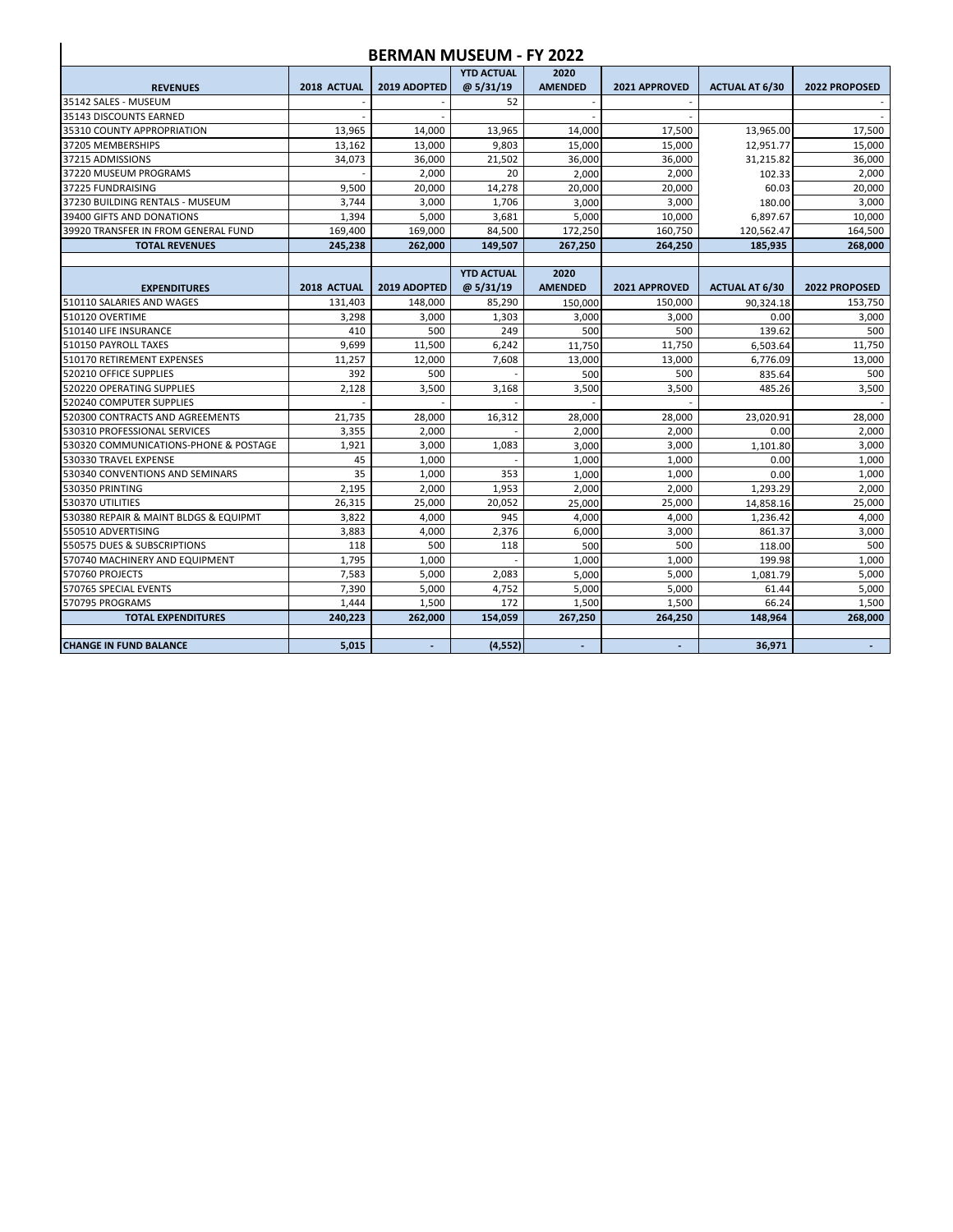#### **LONGLEAF BOTANICAL GARDENS - FY 2022**

 $\overline{\phantom{a}}$ 

|                                       |             |              | <b>YTD ACTUAL</b> | 2020           |               |                       |               |
|---------------------------------------|-------------|--------------|-------------------|----------------|---------------|-----------------------|---------------|
| <b>REVENUES</b>                       | 2018 ACTUAL | 2019 ADOPTED | @5/31/19          | <b>AMENDED</b> | 2021 APPROVED | <b>ACTUAL AT 6/30</b> | 2022 PROPOSED |
| 37205 MEMBERSHIPS                     | 13,107      | 13,000       | 9,797             | 15,000         | 15,000        | 13,005.87             | 15,000        |
| 37220 MUSEUM PROGRAMS                 | 3,292       | 5,000        | 2,560             | 5,000          | 5,000         | 278.33                | 5,000         |
| 37225 FUNDRAISING                     | 17,655      | 15,000       | 12,946            | 15,000         | 15,000        | 15,098.02             | 15.000        |
| 37230 BUILDING RENTALS                | 39,031      | 35,000       | 21,788            | 35,000         | 35,000        | 24,512.79             | 35,000        |
| 39400 GIFTS AND DONATIONS             | 6,710       | 5,000        | 1,061             | 5,000          | 5,000         | 12,312.24             | 5,000         |
| 39900 TRANSFER OF FUNDS IN            |             |              |                   |                |               |                       |               |
| 39920 TRANSFER IN FROM GENERAL FUND   | 108,650     | 126,200      | 63,100            | 149,200        | 154,200       | 115,650.00            | 157,200       |
| <b>TOTAL REVENUES</b>                 | 188,445     | 199,200      | 111,252           | 224.200        | 229,200       | 180,857               | 232,200       |
|                                       |             |              |                   |                |               |                       |               |
|                                       |             |              | <b>YTD ACTUAL</b> | 2020           |               |                       |               |
| <b>EXPENDITURES</b>                   | 2018 ACTUAL | 2019 ADOPTED | @ 5/31/19         | <b>AMENDED</b> | 2021 APPROVED | <b>ACTUAL AT 6/30</b> | 2022 PROPOSED |
| 510110 SALARIES AND WAGES             | 55.060      | 103,000      | 35,629            | 120.000        | 120,000       | 30,623.63             | 123,000       |
| 510120 OVERTIME                       | 1,199       | 2,500        | 352               | 2,500          | 2,500         | 38.08                 | 2,500         |
| 510140 LIFE INSURANCE                 | 167         | 200          | 100               | 200            | 200           | 37.59                 | 200           |
| 510150 PAYROLL TAXES                  | 4,031       | 6,500        | 2,557             | 9.500          | 9,500         | 2.252.75              | 9,500         |
| 510170 RETIREMENT EXPENSES            | 4,542       | 7,500        | 3,067             | 10,500         | 10,500        | 2,525.70              | 10,500        |
| 520220 OPERATING SUPPLIES             | 12,849      | 7,750        | 14,125            | 7,500          | 7,500         | 2.826.06              | 7,500         |
| PLANT SALE SUPPLIES                   |             |              |                   |                | 5,000         |                       | 5,000         |
| 520300 CONTRACTS AND AGREEMENTS       | 8,678       | 33,000       | 22,566            | 25.000         | 25,000        | 28.532.64             | 25,000        |
| 530310 PROFESSIONAL SERVICES          | 20,842      | 1,000        |                   | 1,000          | 1,000         | 0.00                  | 1,000         |
| 530312 EXTRA LABOR                    |             |              |                   | 750            | 750           | 0.00                  | 750           |
| 530329 COST OF GOODS SOLD             |             |              |                   | 5,000          | 5,000         | 2,117.42              | 5,000         |
| 530330 TRAVEL EXPENSE                 |             |              |                   |                |               |                       |               |
| 530340 CONVENTIONS AND SEMINARS       |             |              |                   |                |               |                       |               |
| 530350 PRINTING                       | 1,743       | 2,000        | 1,759             | 1,500          | 1,500         | 285.96                | 1,500         |
| 530370 UTILITIES                      | 30,130      | 25,000       | 16,429            | 30,000         | 30,000        | 16,980.43             | 30,000        |
| 530380 REPAIR & MAINT BLDGS & EQUIPMT | 3,542       | 2,500        | 553               | 2,500          | 2,500         | 3,813.65              | 2,500         |
| 540410 GAS AND OIL                    | 38          | 250          | 46                | 250            | 250           |                       | 250           |
| 540500 SPONSORSHIPS/DONATIONS         |             |              |                   |                |               |                       |               |
| 550510 ADVERTISING                    |             | L,           |                   | 4,000          | 4,000         | 860.38                | 4,000         |
| <b>550560 RENTALS</b>                 |             |              |                   |                |               |                       |               |
| 570740 MACHINERY AND EQUIPMENT        | 16,958      | 500          |                   | 500            | 500           | 0.00                  | 500           |
| 570760 PROJECTS                       | 7.666       | 1,000        |                   | 1,000          | 1,000         | 5.704.35              | 1.000         |
| 570765 SPECIAL EVENTS                 | 3,842       | 5,000        | 1,402             | 1,000          | 1,000         | 292.55                | 1,000         |
| 570795 PROGRAMS                       | 1,130       | 1,500        | 1,003             | 1,500          | 1,500         | 0.00                  | 1,500         |
| <b>TOTAL EXPENDITURES</b>             | 172,417     | 199,200      | 99,588            | 224,200        | 229,200       | 96,891                | 232,200       |
|                                       |             |              |                   |                |               |                       |               |
| <b>CHANGE IN FUND BALANCE</b>         | 16,028      |              | 11,664            |                |               | 83,966                |               |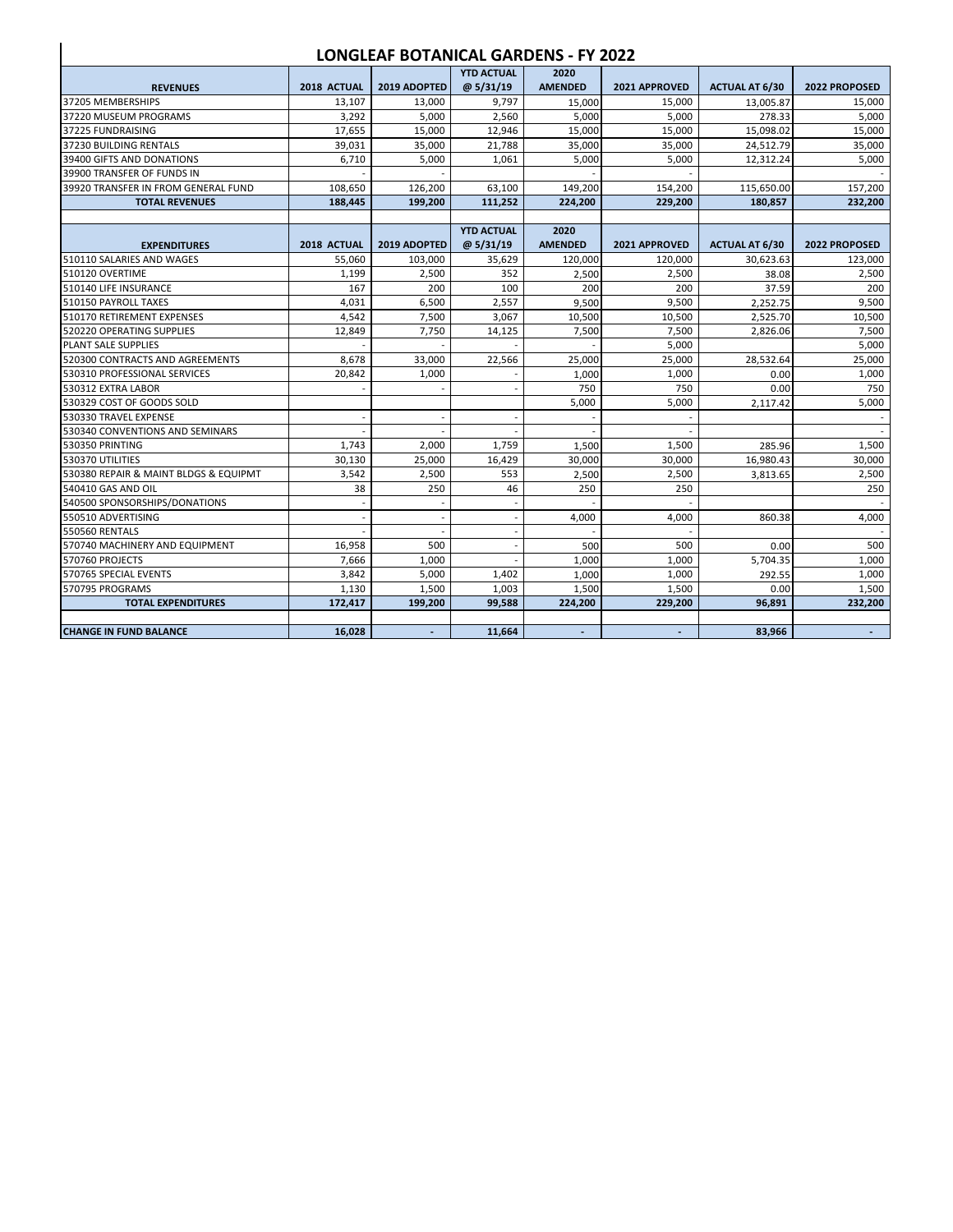| <b>MUSEUM STORE - FY 2022</b>         |             |              |                               |                        |               |                       |               |  |  |  |  |
|---------------------------------------|-------------|--------------|-------------------------------|------------------------|---------------|-----------------------|---------------|--|--|--|--|
| <b>REVENUES</b>                       | 2018 ACTUAL | 2019 ADOPTED | <b>YTD ACTUAL</b><br>@5/31/19 | 2020<br><b>AMENDED</b> | 2021 APPROVED | <b>ACTUAL AT 6/30</b> | 2022 PROPOSED |  |  |  |  |
| 35142 SALES - MUSEUM                  | 64,515      | 70.000       | 54,983                        | 85,000                 | 85,000        | 72,820.97             | 85,000        |  |  |  |  |
| 35300 INTEREST INCOME                 |             |              |                               |                        |               |                       |               |  |  |  |  |
| 37200 MISCELLANEOUS                   |             |              |                               | 100                    | 100           |                       | 100           |  |  |  |  |
| 39400 DONATIONS                       | 2,627       | 600          | 222                           | 600                    | 1,500         | 130.64                | 1,500         |  |  |  |  |
| <b>TOTAL REVENUES</b>                 | 67,142      | 70,600       | 55,205                        | 85,700                 | 86,600        | 72,952                | 86,600        |  |  |  |  |
|                                       |             |              |                               |                        |               |                       |               |  |  |  |  |
|                                       |             |              | <b>YTD ACTUAL</b>             | 2020                   |               |                       |               |  |  |  |  |
| <b>EXPENDITURES</b>                   | 2018 ACTUAL | 2019 ADOPTED | @5/31/19                      | <b>AMENDED</b>         | 2021 APPROVED | <b>ACTUAL AT 6/30</b> | 2022 PROPOSED |  |  |  |  |
| 510110 SALARIES AND WAGES             | 20,640      | 27,500       | 12,930                        | 30,000                 | 30,000        | 12,372.10             | 30,750        |  |  |  |  |
| 510120 OVERTIME                       | 1,082       | 1.000        | 710                           | 1,000                  | 1,000         | 195.40                | 1,000         |  |  |  |  |
| 510140 LIFE INSURANCE                 | 56          | 200          | 34                            | 200                    | 200           | 15.88                 | 200           |  |  |  |  |
| 510150 PAYROLL TAXES                  | 1,503       | 2,200        | 918                           | 2,400                  | 2,400         | 856.20                | 2,400         |  |  |  |  |
| 510170 RETIREMENT EXPENSES            | 1,911       | 2.500        | 1.176                         | 2.600                  | 2.600         | 988.16                | 2,600         |  |  |  |  |
| 520200 BANK AND CREDIT CARD FEES      | 1,043       | 1.000        | 396                           | 1,200                  | 1.200         | 64.72                 | 1,200         |  |  |  |  |
| 520210 OFFICE SUPPLIES                |             |              | 269                           |                        |               |                       |               |  |  |  |  |
| 520220 OPERATING SUPPLIES             |             |              |                               |                        |               |                       |               |  |  |  |  |
| 520300 CONTRACTS AND AGREEMENTS       | 2,750       | 2,400        | 1,375                         | 2,400                  | 2,400         | 0.00                  | 2,400         |  |  |  |  |
| 530310 PROFESSIONAL SERVICES          |             |              |                               |                        |               |                       |               |  |  |  |  |
| 530320 COMMUNICATIONS-PHONE & POSTAGE | 164         | 300          | 137                           | 300                    | 300           | 234.99                | 300           |  |  |  |  |
| 530329 COST OF GOODS SOLD - MUS STORE | 37,551      | 50,000       | 33,062                        | 40,000                 | 40,000        | 17,954.82             | 40,000        |  |  |  |  |
| 530330 TRAVEL EXPENSE                 |             |              |                               |                        |               |                       |               |  |  |  |  |
| 530389 MISCELLANEOUS EXPENSE          |             |              |                               |                        |               |                       |               |  |  |  |  |
| 550162 DEPRECIATION EXP - BUILDINGS   | 384         |              |                               |                        |               |                       |               |  |  |  |  |
| 550510 ADVERTISING                    |             |              |                               | 4,000                  | 1,500         |                       | 1,500         |  |  |  |  |
| 570760 PROJECTS                       |             |              |                               |                        |               |                       |               |  |  |  |  |
| 580821 TRANSFERS OUT TO MUSEUM        | 20,000      | 20,000       |                               | 5,000                  | 5,000         |                       | 4,250         |  |  |  |  |
| <b>TOTAL EXPENDITURES</b>             | 87,084      | 107,100      | 51,007                        | 89,100                 | 86,600        | 32,682                | 86,600        |  |  |  |  |
|                                       |             |              |                               |                        |               |                       |               |  |  |  |  |
| <b>CHANGE IN FUND BALANCE</b>         | (19, 942)   | (36,500)     | 4,198                         | (3,400)                |               | 40,269                |               |  |  |  |  |

|                                  |             |              | <b>YTD ACTUAL</b> | 2020           |               |                       |               |
|----------------------------------|-------------|--------------|-------------------|----------------|---------------|-----------------------|---------------|
| <b>Museum of Natural History</b> | 2018 ACTUAL | 2019 ADOPTED | @5/31/19          | <b>AMENDED</b> | 2021 APPROVED | <b>ACTUAL AT 6/30</b> | 2022 PROPOSED |
| Revenues                         | 953.800     | 743.750      | 507.929           | 719.550        | 714.250       | 530.121               | 723.650       |
| Expenditures                     | L.060.388   | 743.750      | 551,666           | 719.550        | 714.250       | 464.310               | 723.650       |
| <b>Change in Fund Balance</b>    | (106, 588)  |              | (43, 737)         |                |               | 65.811                |               |

|                               |             |              | <b>YTD ACTUAL</b> | 2020           |               |                       |               |
|-------------------------------|-------------|--------------|-------------------|----------------|---------------|-----------------------|---------------|
| <b>Berman Museum</b>          | 2018 ACTUAL | 2019 ADOPTED | $\omega$ 5/31/19  | <b>AMENDED</b> | 2021 APPROVED | <b>ACTUAL AT 6/30</b> | 2022 PROPOSED |
| Revenues                      | 245.238     | 262.000      | 149.507           | 267,250        | 264.250       | 185,935               | 268.000       |
| Expenditures                  | 240.223     | 262.000      | 154.059           | 267.250        | 264.250       | 148.964               | 268.000       |
| <b>Change in Fund Balance</b> | 5,015       |              | (4, 552)          |                |               | 36.971                |               |

|                                   |             |              | <b>YTD ACTUAL</b> | 2020           |               |                       |               |
|-----------------------------------|-------------|--------------|-------------------|----------------|---------------|-----------------------|---------------|
| <b>Longleaf Botanical Gardens</b> | 2018 ACTUAL | 2019 ADOPTED | $\omega$ 5/31/19  | <b>AMENDED</b> | 2021 APPROVED | <b>ACTUAL AT 6/30</b> | 2022 PROPOSED |
| Revenues                          | 188.445     | 199.200      | 111.252           | 224.200        | 229.200       | 180.857               | 232.200       |
| Expenditures                      | 172.417     | 199.200      | 99.588            | 224.200        | 229.200       | 96.891                | 232,200       |
| <b>Change in Fund Balance</b>     | 16,028      |              | 11.664            |                |               | 83,966                |               |

| <b>Museum Store</b>           | 2018 ACTUAL | 2019 ADOPTED | <b>YTD ACTUAL</b><br>@5/31/19 | 2020<br><b>AMENDED</b> | 2021 APPROVED | <b>ACTUAL AT 6/30</b> | 2022 PROPOSED |
|-------------------------------|-------------|--------------|-------------------------------|------------------------|---------------|-----------------------|---------------|
|                               |             |              |                               |                        |               |                       |               |
| Revenues                      | 67.142      | 70.600       | 55.205                        | 85.700                 | 86.600        | 72.952                | 86.600        |
| Expenditures                  | 87.084      | 107.100      | 51.007                        | 89.100                 | 86.600        | 32.682                | 86.600        |
| <b>Change in Fund Balance</b> | (19, 942)   | (36,500)     | 4,198                         | (3,400)                |               | 40,269                |               |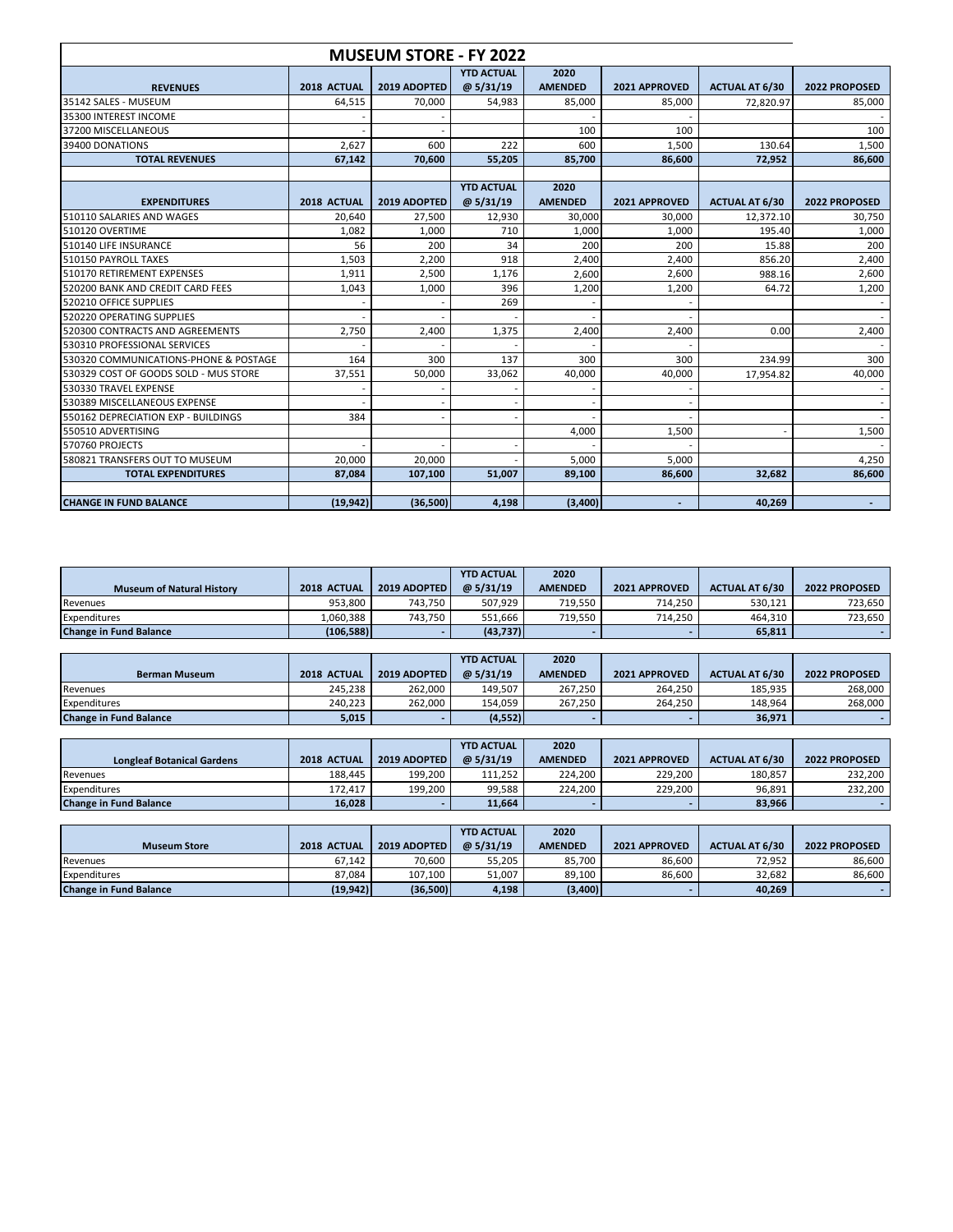|                                       | <b>MUSEUM OPERATIONS - FY 2022</b> |             |             |              |               |                       |               |
|---------------------------------------|------------------------------------|-------------|-------------|--------------|---------------|-----------------------|---------------|
| <b>REVENUES</b>                       | 2018 AMENDED                       | 2018 ACTUAL | 2019 ACTUAL | 2020 AMENDED | 2021 APPROVED | <b>ACTUAL AT 6/30</b> | 2022 PROPOSED |
| 35142 SALES-MUSEUM                    |                                    |             |             | 85,000       | 85,000        | 72,821                | 85,000        |
| 35143 Discounts Earned                |                                    |             |             |              |               |                       |               |
| 35300 INTEREST INCOME                 | 250                                |             | 250         | 250          | 250           |                       | 250           |
| 35310 COUNTY APPROPRIATION            | 46,965                             | 46,550      | 54,000      | 47,000       | 50,500        | 46,550                | 50,500        |
| 35311 STATE APPROPRIATION             | 25,000                             | 25,000      | 28,000      | 25,000       | 35,000        | 17,400                | 35,000        |
| 37200 MISCELLANEOUS                   |                                    |             |             |              |               |                       | 100           |
| 37205 MEMBERSHIPS                     | 39,000                             | 39,435      | 27,000      | 45,000       | 47,000        | 38,906                | 47,000        |
| 37215 ADMISSIONS                      | 153,000                            | 150,405     | 94,000      | 166,000      | 166,000       | 119,977               | 166,000       |
| 37220 MUSEUM PROGRAMS                 | 25,500                             | 17,343      | 26,000      | 22,000       | 22,000        | 10,855                | 22,000        |
| 37225 FUNDRAISING                     | 134,000                            | 131,291     | 37,500      | 65,000       | 80,000        | 82,628                | 100,000       |
| 37230 BUILDING RENTALS - MUSEUM       | 46,000                             | 51,330      | 32,000      | 46,000       | 46,000        | 28,255                | 46,000        |
| 37235 ENDOWMENT REVENUE               | 230,000                            | 130,766     | 30,000      | 30,000       | 30,000        |                       | 30,000        |
| 39400 GIFTS AND DONATIONS             | 36.000                             | 139,863     | 67,000      | 35,600       | 41,500        | 52,950                | 41,500        |
| 39793 INTERGOVERNMENTAL REVENUE       |                                    |             |             |              |               |                       |               |
| 39900 TRANSFER OF FUNDS IN            | 20,000                             | 20,000      | 5,000       | 5,000        | 5,000         |                       | 5,000         |
| 39920 TRANSFER IN FROM GENERAL FUND   | 635,500                            | 635,500     | 499,462     | 679,450      | 665,950       | 499,462               | 774,950       |
| APPROPRIATED FUND BALANCE             | 209,800                            |             |             |              |               | 25,300                |               |
| <b>TOTAL REVENUES</b>                 | 1,601,015                          | 1,387,483   | 900,212     | 1,251,300    | 1,274,200     | 995,105               | 1,403,300     |
|                                       |                                    |             |             |              |               |                       |               |
|                                       |                                    |             |             |              |               |                       |               |
| <b>EXPENDITURES</b>                   | 2018 AMENDED                       | 2018 ACTUAL | 2019 ACTUAL | 2020 AMENDED | 2021 APPROVED | <b>ACTUAL AT 6/30</b> | 2022 PROPOSED |
| 510110 SALARIES AND WAGES             | 610,000                            | 612,294     | 646,000     | 676,000      | 676,000       | 433,010               | 692,900       |
| 510114 PTO PAYOUTS                    |                                    |             |             |              |               |                       |               |
| 510120 OVERTIME                       | 8,500                              | 8,186       | 6,500       | 9,500        | 9,500         | 2,995                 | 9,500         |
| 510140 LIFE INSURANCE                 | 1,000                              | 1,252       | 1,450       | 1,650        | 1,650         | 538                   | 1,650         |
| 510150 PAYROLL TAXES                  | 46,500                             | 44,754      | 51,250      | 53,650       | 53,650        | 31,364                | 53,650        |
| 510170 RETIREMENT EXPENSES            | 49,800                             | 49,287      | 54,500      | 57,100       | 57,100        | 33,531                | 57,100        |
| 520200 BANK AND CREDIT CARD FEES      | 7,500                              | 8,089       | 5,000       | 8,700        | 8,700         | 5,082                 | 8,700         |
| 520210 OFFICE SUPPLIES                | 2,500                              | 4,140       | 4,500       | 5,500        | 5,500         | 1,676                 | 5,500         |
| 520220 OPERATING SUPPLIES             | 39,500                             | 29,007      | 24,000      | 28,000       | 28,000        | 8,971                 | 28,000        |
| PLANT SALE SUPPLIES                   |                                    |             | 5,000       |              | 5,000         |                       | 5,000         |
| 520226 LIVE ANIMAL SUPPLIES           | 3,000                              | 2,726       | 4,500       | 3,000        | 3,000         | 2,850                 | 3,000         |
| 520240 COMPUTER SUPPLIES              | 1,000                              | 989         | 1,000       | 1,000        | 1,000         |                       | 1,000         |
| 520300 CONTRACTS AND AGREEMENTS       | 67,000                             | 59,677      | 85,000      | 85,400       | 85,400        | 80,424                | 85,400        |
| 530310 PROFESSIONAL SERVICES          | 29,000                             | 27,859      | 3,000       | 5,000        | 5,000         |                       | 5,000         |
| 530312 EXTRA LABOR                    |                                    |             | 750         | 750          | 750           |                       | 750           |
| 530320 COMMUNICATIONS-PHONE & POSTAGE | 13,000                             | 9,651       | 11,000      | 13,300       | 13,300        | 6,716                 | 13,300        |
| 530330 TRAVEL EXPENSE                 | 3,000                              | 664         | 3,000       | 6,000        | 6,000         | 95                    | 6,000         |
| 530340 CONVENTIONS AND SEMINARS       | 2,000                              | 460         | 1,000       | 1,000        | 1,000         |                       | 1,000         |
| 530350 PRINTING                       | 6,000                              | 6,572       | 2,500       | 6,500        | 6,500         | 2,953                 | 6,500         |
| 530370 UTILITIES                      | 134,000                            | 134,641     | 135,000     | 139,000      | 139,000       | 83,554                | 139,000       |
| 530380 REPAIR & MAINT BLDGS & EQUIPMT | 28,000                             | 21,035      | 23,500      | 21,500       | 21,500        | 7,734                 | 21,500        |
| 530389 MISCELLANEOUS EXP              |                                    |             |             |              |               |                       |               |
| 540410 GAS AND OIL                    | 1,250                              | 1,104       | 1,250       | 1,250        | 1,250         | 1,233                 | 1,250         |
| 540420 AUTOMOTIVE REPAIRS             | 1,500                              | 774         | 2,000       | 1,000        | 1,000         | 1,176                 | 1,000         |
| 540500 SPONSORSHIPS AND DONATIONS     |                                    |             |             |              |               |                       |               |
| 550510 ADVERTISING                    | 14,000                             | 12,227      | 14,000      | 24,300       | 13,500        | 2,683                 | 13,500        |
| <b>550560 RENTALS</b>                 |                                    |             |             |              |               |                       |               |
| 550570 TRAINING EXPENSE               | 1,000                              | 825         | 2,000       | 5,000        | 5,000         |                       | 5,000         |
| 550575 DUES & SUBSCRIPTIONS           | 6,500                              | 5,823       | 6,500       | 6,500        | 6,500         | 3,053                 | 6,500         |
| 570740 MACHINERY AND EQUIPMENT        | 21,300                             | 27,135      | 26,500      | 26,500       | 26,500        | 680                   | 26,500        |
| 570746 FINES AND PENALTIES            |                                    |             |             |              |               |                       |               |
| 570760 PROJECTS                       | 415,000                            | 318,474     | 22,500      | 21,000       | 21,000        | 7,524                 | 35,000        |
| 570765 SPECIAL EVENTS                 | 72,165                             | 71.292      | 14,500      | 24,000       | 24,000        | 952                   | 24,000        |
| 570795 PROGRAMS                       | 17,000                             | 14,091      | 13,000      | 18,000       | 18,000        | 3,981                 | 18,000        |
| <b>TOTAL EXPENDITURES</b>             | 1,601,015                          | 1,473,028   | 1,170,700   | 1,250,100    | 1,244,300     | 722,775               | 1,275,200     |
| <b>CHANGE IN FUND BALANCE</b>         |                                    | (85, 545)   | (270, 488)  | 1,200        | 29,900        | 272,330               | 128,100       |
|                                       |                                    |             |             |              |               |                       |               |

| <b>Museum Operations</b>      | 2018 AMENDED | 2018 ACTUAL | 2019 ACTUAL | 2020 AMENDED | 2021 PROPOSED | <b>ACTUAL AT 6/30</b> | 2021 PROPOSED |
|-------------------------------|--------------|-------------|-------------|--------------|---------------|-----------------------|---------------|
|                               |              |             |             |              |               |                       |               |
| Revenues                      | .601.015     | L.387.483   | 900.212     | 1,293,300    | 1.316.200     | 1.000.038             | 1.445.300     |
| Expenditures                  | .601.015     | 1.473.028   | 1.170.700   | 1.250.100    | 1.244.300     | 722.775               | 1.275.200     |
| <b>Change in Fund Balance</b> |              | (85, 545)   | (270, 488)  | 43.200       | 71.900        | 277,263               | 170.100       |

 $\overline{\phantom{a}}$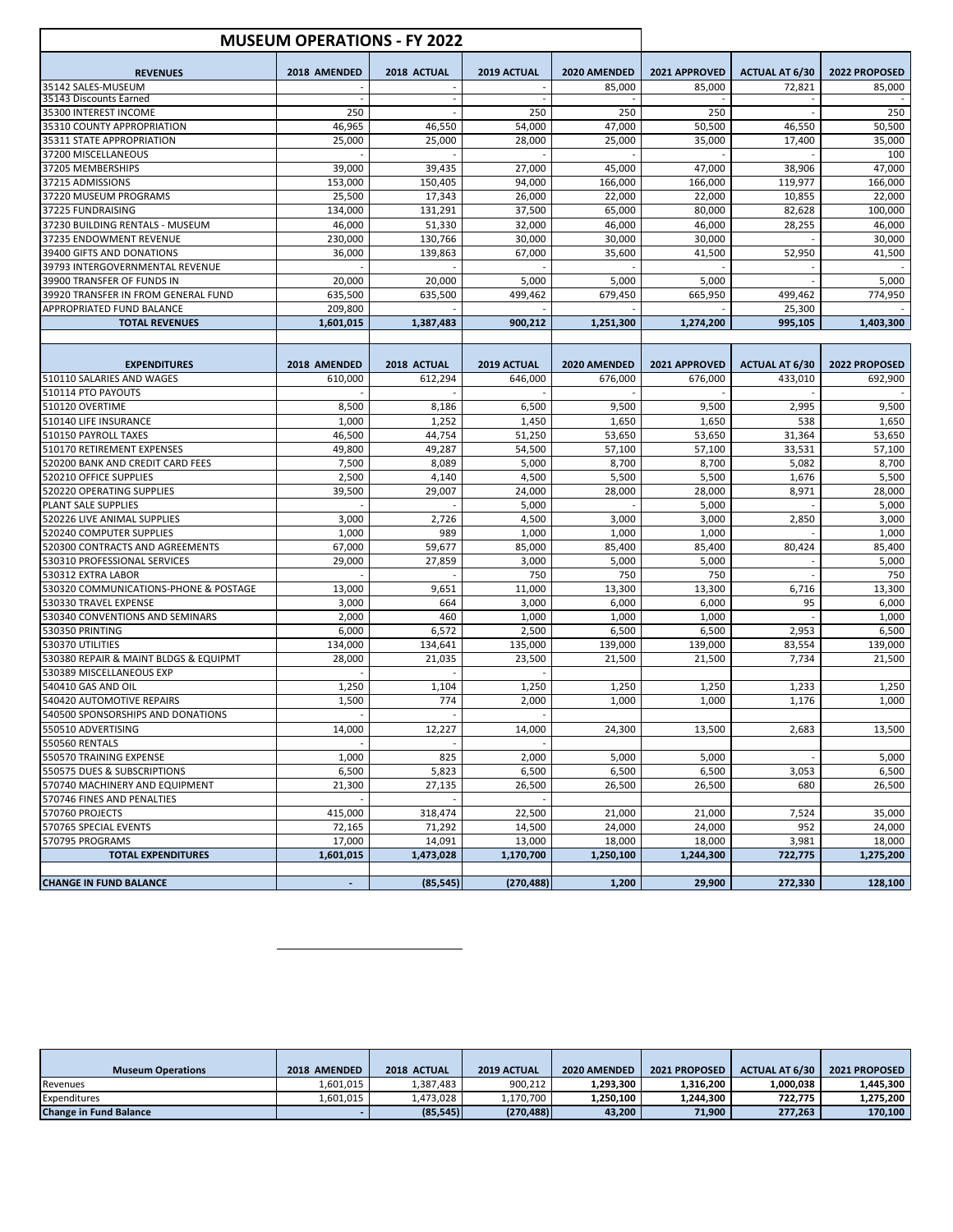| <b>FY2022 Museum Operations Budget Amendment</b> |                                         |         |                                          |         |    |                         |  |  |  |  |
|--------------------------------------------------|-----------------------------------------|---------|------------------------------------------|---------|----|-------------------------|--|--|--|--|
|                                                  | 2121<br><b>Adopted</b><br><b>Budget</b> |         | 2022<br><b>Proposed</b><br><b>Budget</b> |         |    | Increase/<br>(Decrease) |  |  |  |  |
| <b>Anniston Museum of Natural History</b>        |                                         |         |                                          |         |    |                         |  |  |  |  |
| <b>Revenues</b>                                  | \$.                                     | 358,250 | \$.                                      | 358,250 | \$ |                         |  |  |  |  |
| <b>Transfers In - Museum Store Fund</b>          |                                         | 5,000   |                                          | 5,000   |    |                         |  |  |  |  |
| <b>Transfers In - General Fund</b>               |                                         | 351,000 |                                          | 360,400 |    | 9,400                   |  |  |  |  |
| <b>Appropriated Fund Balance</b>                 |                                         |         |                                          |         |    |                         |  |  |  |  |
| <b>Total Revenues</b>                            | \$                                      | 714,250 | \$                                       | 723,650 | \$ | 9,400                   |  |  |  |  |
| <b>Expenditures</b>                              | \$                                      | 714,250 | \$                                       | 723,650 | \$ | 9,400                   |  |  |  |  |
| <b>Appropriation to Endowment</b>                |                                         |         |                                          |         |    |                         |  |  |  |  |
| <b>Total Expenditures</b>                        | \$                                      | 714,250 | \$                                       | 723,650 | \$ | 9,400                   |  |  |  |  |
| <b>Change in Fund Balance</b>                    |                                         |         |                                          |         |    |                         |  |  |  |  |
|                                                  |                                         |         |                                          |         |    |                         |  |  |  |  |
|                                                  |                                         |         |                                          |         |    |                         |  |  |  |  |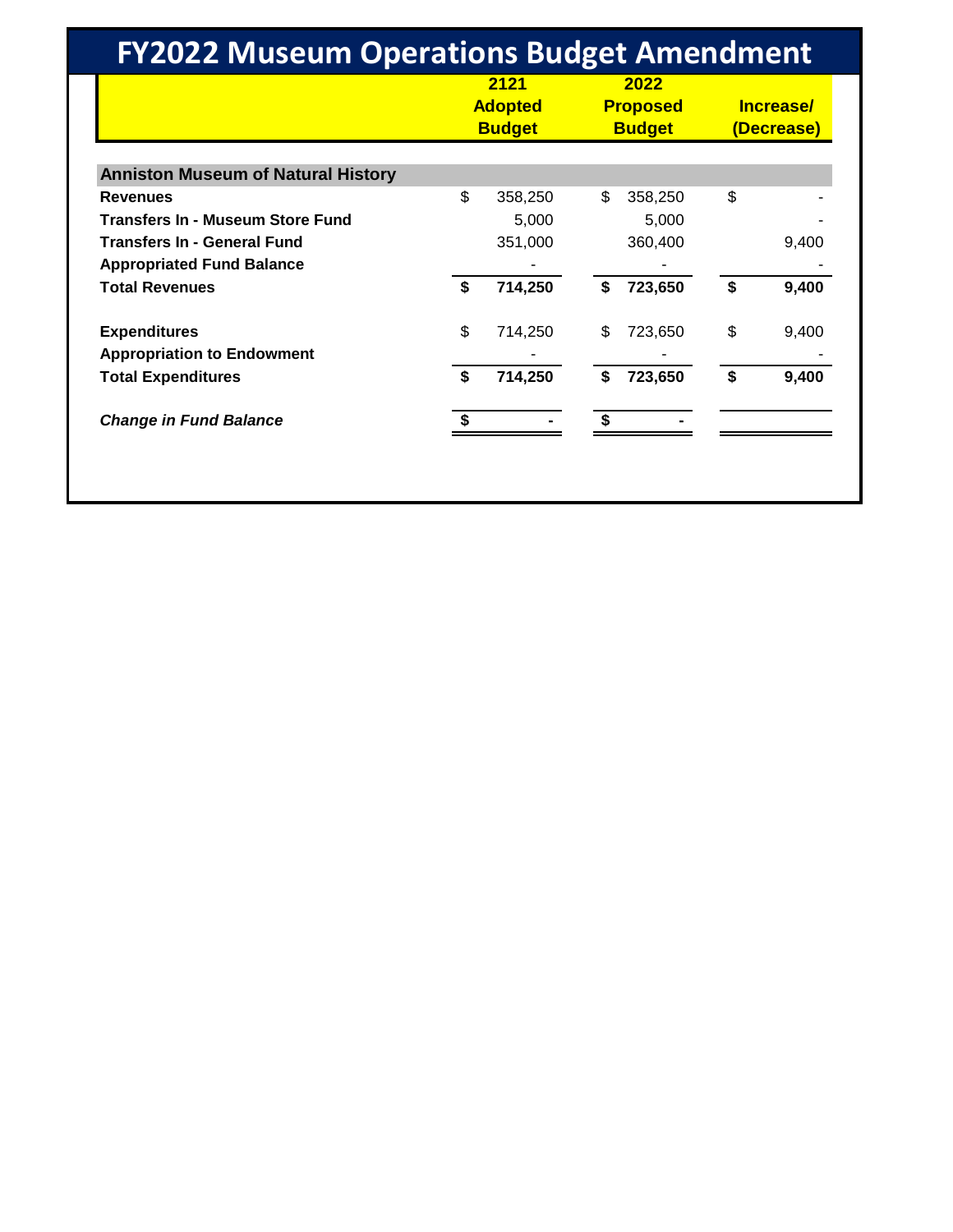|                                     | <b>LIABILITY INSURANCE FUND - FY 2022</b> |             |                        |                         |                           |               |
|-------------------------------------|-------------------------------------------|-------------|------------------------|-------------------------|---------------------------|---------------|
|                                     |                                           |             | 2020                   | 2021                    | <b>CURRENT</b>            |               |
| <b>REVENUES</b>                     | 2018 ACTUAL                               | 2019 ACTUAL | <b>AMENDED</b>         | <b>APPROVED</b>         | 6/30/21                   | 2022 PROPOSED |
| 33170 CHARGES FOR SERVICES          |                                           | 465,000     | 405,000                | 405,000                 | 303,750.00                | 405,000       |
| 38400 INSURANCE CLAIMS AND REFUNDS  | 4,980                                     | 109,797     | 10,000                 | 10,000                  | 53,638.82                 | 10,000        |
| 39911 TRANSFER IN FROM GENERAL FUND | 361,915                                   |             |                        |                         |                           | 126,000       |
| <b>TOTAL REVENUES</b>               | 366,895                                   | 574,797     | 415,000                | 415,000                 | 357,389                   | 541,000       |
|                                     |                                           |             |                        |                         |                           |               |
| <b>EXPENSES</b>                     | 2018 ACTUAL                               | 2019 ACTUAL | 2020<br><b>AMENDED</b> | 2021<br><b>APPROVED</b> | <b>CURRENT</b><br>6/30/21 | 2022 PROPOSED |
| 510110 SALARIES AND WAGES           |                                           |             |                        |                         |                           |               |
| 510140 LIFE INSURANCE               |                                           |             |                        |                         |                           |               |
| 510150 PAYROLL TAXES                |                                           |             |                        |                         |                           |               |
| 510170 RETIREMENT EXPENSES          |                                           |             |                        |                         |                           |               |
| <b>520200 BANK FEES</b>             | 699                                       | 238         | 1,000                  | 1,000                   | 0                         | 1,000         |
| 520210 OFFICE SUPPLIES              |                                           |             |                        |                         |                           |               |
| 530310 PROFESSIONAL SERVICES        | 55,000                                    | 64,375      | 65,000                 | 65,000                  | 10,000.00                 | 65,000        |
| 530330 TRAVEL EXPENSE               |                                           |             |                        |                         |                           |               |
| 530360 INSURANCE AND BONDING        | 219,004                                   | 290,353     | 124,000                | 124,000                 | 434,134.17                | 250,000       |
| 530368 INSURANCE PREMIUMS           | 185,002                                   | 215,814     | 225,000                | 225,000                 | 130,317.98                | 225,000       |
| 550570 TRAINING EXPENSE             |                                           |             |                        |                         |                           |               |
| 550575 DUES & SUBSCRIPTIONS         |                                           |             |                        |                         |                           |               |
| <b>TOTAL EXPENSES</b>               | 459,705                                   | 570,780     | 415,000                | 415,000                 | 574,452                   | 541,000       |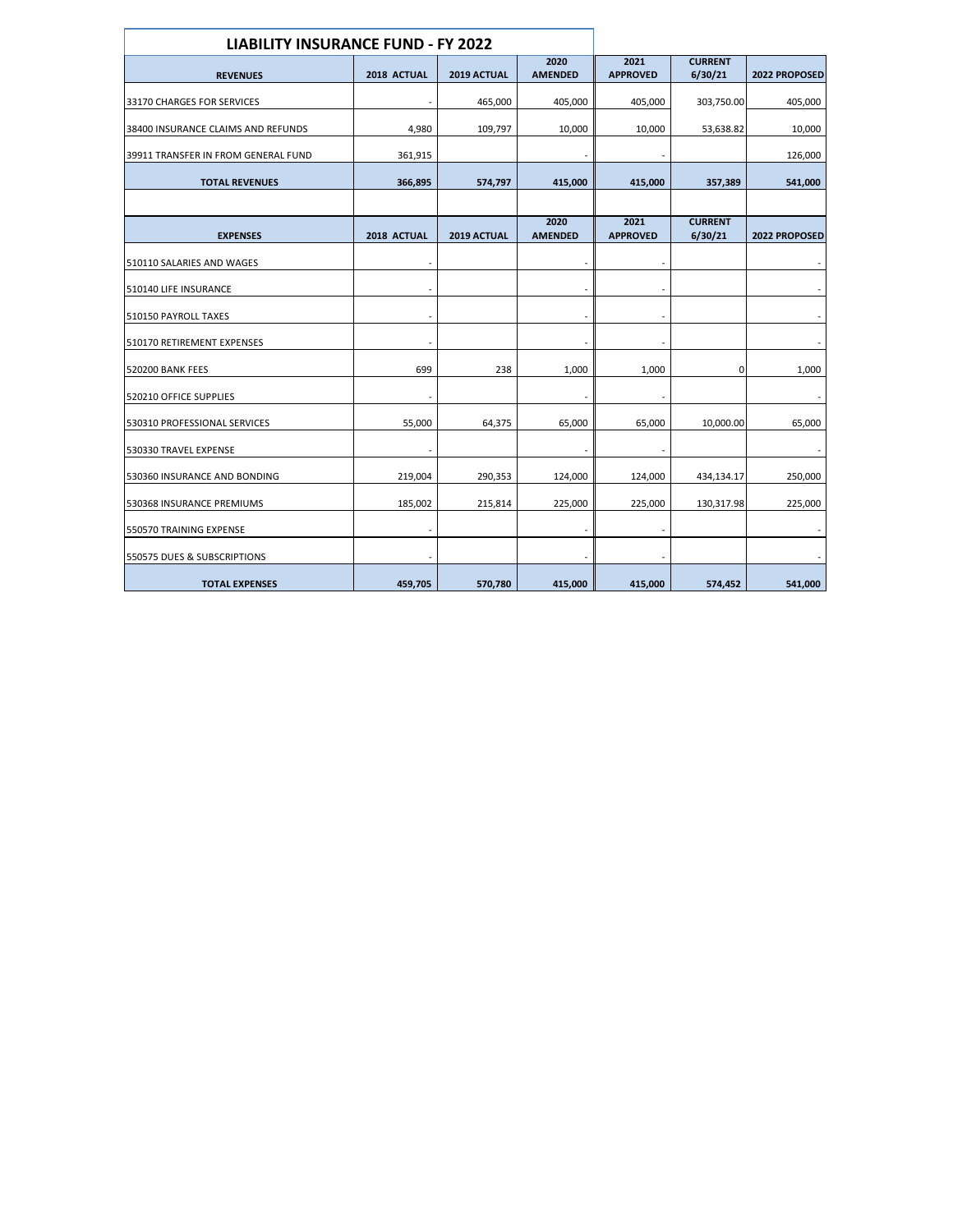| <b>HEALTH INSURANCE FUND - FY 2022</b> |             |             |                        |                         |                           |               |
|----------------------------------------|-------------|-------------|------------------------|-------------------------|---------------------------|---------------|
| <b>REVENUES</b>                        | 2018 ACTUAL | 2019 ACTUAL | 2020<br><b>AMENDED</b> | 2021<br><b>APPROVED</b> | <b>CURRENT</b><br>6/30/21 | 2022 PROPOSED |
| 33170 CHARGES FOR SERVICES             |             | 3,300,000   | 3,255,000              | 3,255,000               | 2,441,250.00              | 3,255,000     |
| 38400 STOP LOSS REFUNDS                | 98,662      |             |                        |                         |                           |               |
| 39911 TRANSFER IN FROM GENERAL FUND    | 3,613,085   |             |                        |                         |                           |               |
| <b>TOTAL REVENUES</b>                  | 3,711,747   | 3,300,000   | 3,255,000              | 3,255,000               | 2,441,250                 | 3,255,000     |
|                                        |             |             |                        |                         |                           |               |
| <b>EXPENSES</b>                        | 2018 ACTUAL | 2019 ACTUAL | 2020<br><b>AMENDED</b> | 2021<br><b>APPROVED</b> | <b>CURRENT</b><br>6/30/21 | 2022 PROPOSED |
| 530310 PROFESSIONAL SERVICES           | 83,541      | 63,433      | 85,000                 | 85,000                  | 61,702.52                 | 85,000        |
| 530365 EMPLOYER FUNDED HEALTHCARE      | 2,842,252   | 2,622,809   | 2,900,000              | 2,900,000               | 1,766,354.37              | 2,900,000     |
| 530366 HEALTH CARE STOP LOSS PREMIUM   | 269,448     | 264,462     | 270,000                | 270,000                 | 226,707.84                | 270,000       |
| <b>TOTAL EXPENSES</b>                  | 3,195,241   | 2,950,704   | 3,255,000              | 3,255,000               | 2,054,765                 | 3,255,000     |

|                                     | <b>WORKER'S COMPENSATION FUND - FY 2022</b> |             |                        |                         |                           |               |
|-------------------------------------|---------------------------------------------|-------------|------------------------|-------------------------|---------------------------|---------------|
| <b>REVENUES</b>                     | 2018 ACTUAL                                 | 2019 ACTUAL | 2020<br><b>AMENDED</b> | 2021<br><b>APPROVED</b> | <b>CURRENT</b><br>6/30/21 | 2022 PROPOSED |
| 33170 CHARGES FOR SERVICES          |                                             | 456,000     | 515,000                | 515,000                 | 386,250.03                | 515,000       |
| 39911 TRANSFER IN FROM GENERAL FUND | 625,000                                     |             |                        |                         |                           |               |
| <b>TOTAL REVENUES</b>               | 625,000                                     | 456,000     | 515,000                | 515,000                 | 386,250                   | 515,000       |
|                                     |                                             |             |                        |                         |                           |               |
| <b>EXPENSES</b>                     | 2018 ACTUAL                                 | 2019 ACTUAL | 2020<br><b>AMENDED</b> | 2021<br><b>APPROVED</b> | <b>CURRENT</b><br>6/30/21 | 2022 PROPOSED |
| 510110 SALARIES AND WAGES           |                                             |             |                        |                         |                           |               |
| 510140 LIFE INSURANCE               |                                             |             |                        |                         |                           |               |
| 510150 PAYROLL TAXES                |                                             |             |                        |                         |                           |               |
| 510170 RETIREMENT EXPENSES          |                                             |             |                        |                         |                           |               |
| 520210 OFFICE SUPPLIES              |                                             |             |                        |                         |                           |               |
| 530310 PROFESSIONAL SERVICES        | 55,000                                      | 45,625      | 60,000                 | 60,000                  | 10,000.00                 | 60,000        |
| 530330 TRAVEL EXPENSE               |                                             |             |                        |                         |                           |               |
| 530361 WORKMANS COMP INSURANCE      | 144,444                                     | 114,281     | 205,000                | 205,000                 | 411,074.28                | 205,000       |
| 530368 INSURANCE PREMIUMS           | 239,055                                     | 245,305     | 250,000                | 250,000                 | 0.00                      | 250,000       |
| 550570 TRAINING EXPENSE             |                                             |             |                        |                         |                           |               |
| 550575 DUES & SUBSCRIPTIONS         |                                             |             |                        |                         |                           |               |
| <b>TOTAL EXPENSES</b>               | 438,499                                     | 405,211     | 515,000                | 515,000                 | 421,074                   | 515,000       |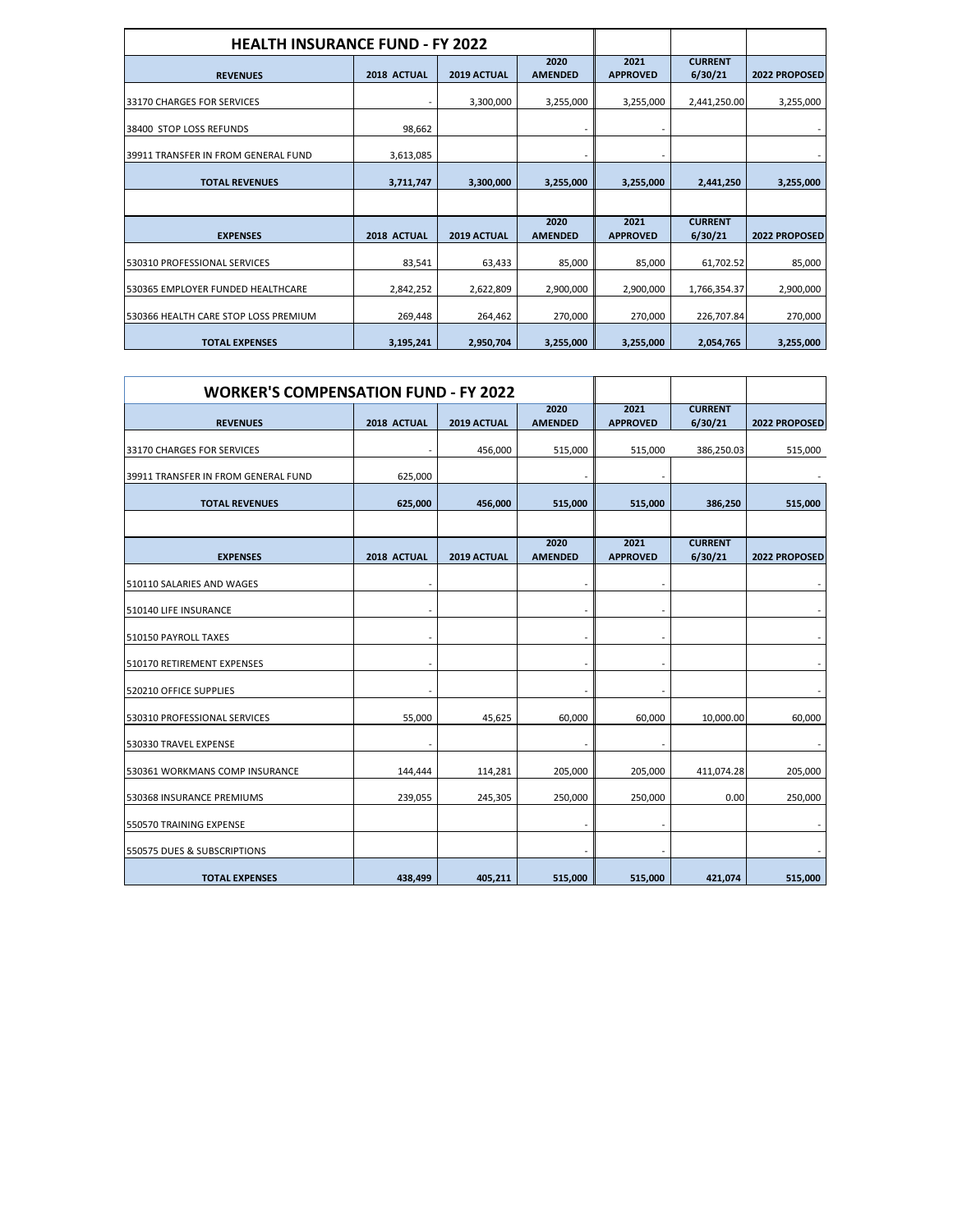|                                        |             |             | 2020            | 2021            | <b>CURRENT</b> |               |
|----------------------------------------|-------------|-------------|-----------------|-----------------|----------------|---------------|
| <b>Liability Insurance</b>             | 2018 ACTUAL | 2019 ACTUAL | <b>AMENDED</b>  | <b>APPROVED</b> | 6/30/21        | 2022 PROPOSED |
| Revenues                               | 366,895     | 574,797     | 415,000         | 415,000         | 357,389        | 541,000       |
|                                        |             |             |                 |                 |                |               |
| Expenses                               | 459,705     | 570,780     | 415,000         | 415,000         | 574,452        | 541,000       |
| <b>Change in Fund Balance</b>          | (92, 810)   | 4,017       |                 | ٠               | (217,063)      | ٠             |
|                                        |             |             |                 |                 |                |               |
|                                        |             |             | 2020            | 2021            | <b>CURRENT</b> |               |
| <b>Health Insurance</b>                | 2018 ACTUAL | 2019 ACTUAL | <b>PROPOSED</b> | <b>APPROVED</b> | 6/30/21        | 2022 PROPOSED |
| Revenues                               | 3,711,747   | 3,300,000   | 3,255,000       | 3,255,000       | 2,441,250      | 3,255,000     |
|                                        |             |             |                 |                 |                |               |
| Expenses                               | 3,195,241   | 2,950,704   | 3,255,000       | 3,255,000       | 2,054,765      | 3,255,000     |
| <b>Change in Fund Balance</b>          | 516,506     | 349,296     |                 |                 | 386,485        |               |
|                                        |             |             |                 |                 |                |               |
|                                        |             |             | 2020            | 2021            | <b>CURRENT</b> |               |
| <b>Workers' Compensation Insurance</b> | 2018 ACTUAL | 2019 ACTUAL | <b>PROPOSED</b> | <b>APPROVED</b> | 6/30/21        | 2022 PROPOSED |
|                                        |             |             |                 |                 |                |               |
| Revenues                               | 625,000     | 456,000     | 515,000         | 515,000         | 386,250        | 515,000       |
| Expenses                               | 438,499     | 405,211     | 515,000         | 515,000         | 421,074        | 515,000       |
| <b>Change in Fund Balance</b>          | 186,501     | 50,789      |                 |                 | (34, 824)      | ٠             |

4,311,000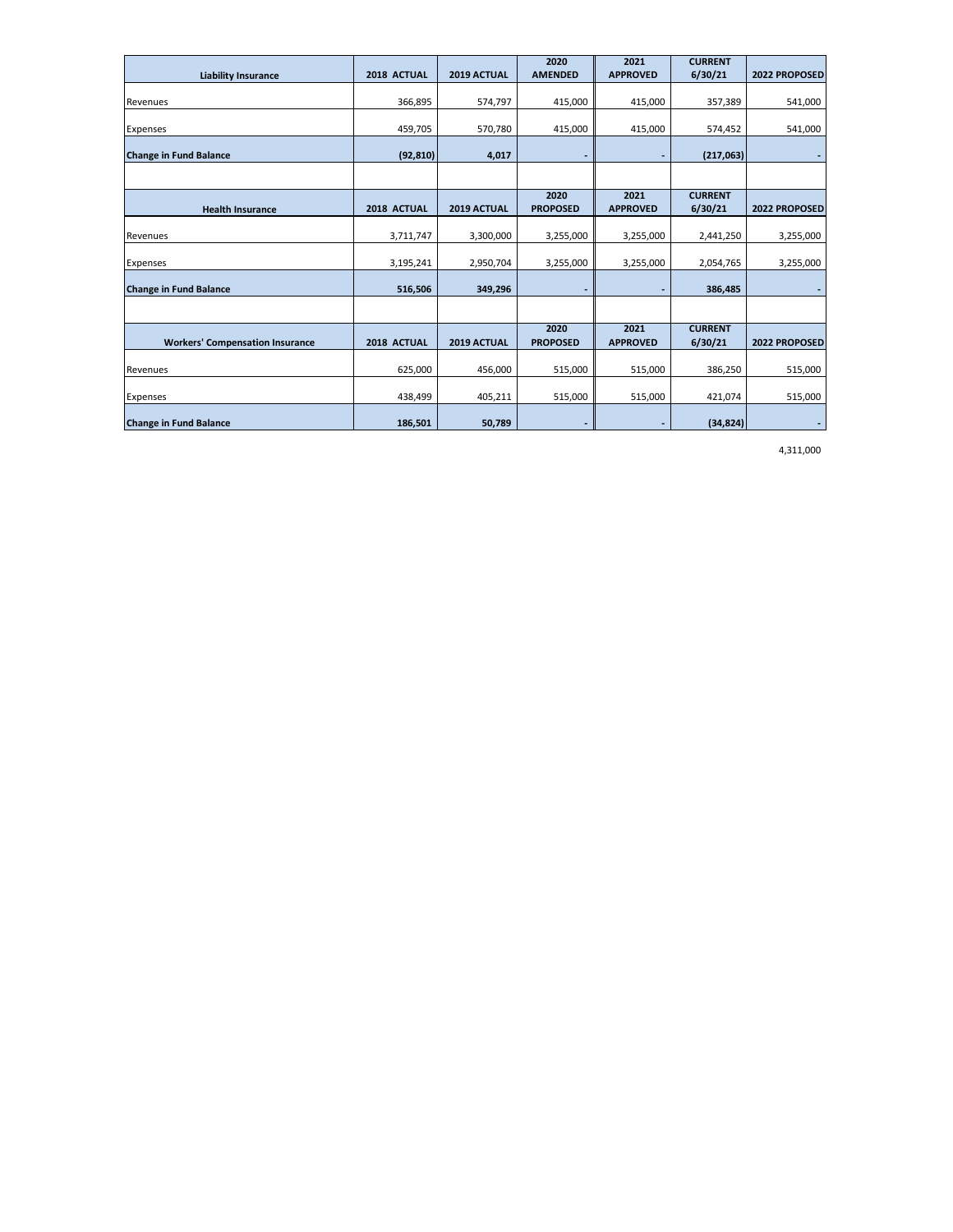| STORMWATER - FY 2022         |                       |                       |                        |                         |                           |                         |  |  |  |
|------------------------------|-----------------------|-----------------------|------------------------|-------------------------|---------------------------|-------------------------|--|--|--|
| <b>REVENUES</b>              | 2018<br><b>ACTUAL</b> | 2019<br><b>ACTUAL</b> | 2020<br><b>AMENDED</b> | 2021<br><b>APPROVED</b> | <b>CURRENT</b><br>6/30/21 | 2022<br><b>PROPOSED</b> |  |  |  |
| 33160 STORMWATER USER FEES   | 420,023               | 408,403               | 425000                 | 415000                  | 417,654.57                | 415000                  |  |  |  |
| 38500 SALE OF EQUIPMENT      |                       | 26,019                |                        |                         |                           |                         |  |  |  |
| 39790 FEDERAL FUNDS          |                       |                       |                        |                         |                           |                         |  |  |  |
| 39793 INTERGOVERNMENTAL REVE |                       |                       |                        |                         |                           |                         |  |  |  |
| <b>TOTAL REVENUES</b>        | 420.023               | 434,422               | 425,000                | 415,000                 | 417,655                   | 415,000                 |  |  |  |

|                                | 2018          | 2019          | 2020           | 2021           | <b>CURRENT</b> | 2022           |
|--------------------------------|---------------|---------------|----------------|----------------|----------------|----------------|
| <b>EXPENSES</b>                | <b>ACTUAL</b> | <b>ACTUAL</b> | <b>AMENDED</b> | <b>PROPOSD</b> | 6/30/21        | <b>PROPOSD</b> |
| 510110 SALARIES AND WAGES      | 160,000       | 160,000       | 160,000        | 160,000        | 0.00           | 160,000        |
| 510150 PAYROLL TAXES           | 15,000        | 15,000        | 15,000         | 15,000         | 0.00           | 15,000         |
| 510170 RETIREMENT EXPENSES     | 15,000        | 15,000        | 15,000         | 15,000         | 0.00           | 15,000         |
| 520200 BANK AND CREDIT CARD FE | 789           | 272           | 800            | 800            | 64.72          | 800            |
| 520220 OPERATING SUPPLIES      |               | 1,345         | 1,500          | 1,000          | 0.00           | 1,000          |
| 530310 PROFESSIONAL SERVICES   | 17,510        | 31,260        | 35,000         | 30,000         | 18,193.75      | 30,000         |
| 550166 DEPRECIATION EXP - MACH | 82,161        | 64,588        | 83,000         | 83,000         | 0.00           | 83,000         |
| 550509 ADMINISTRATIVE EXPENSE! | 22,467        | 20,514        | 23,000         | 23,000         | 0.00           | 23,000         |
| 550575 DUES & SUBSCRIPTIONS    | 1,385         |               | 400            | 1,000          | 0.00           | 1,000          |
| 570760 PROJECTS                | 36,511        | 36,822        | 76,300         | 81,200         | 13,730.18      | 81,200         |
| 590920 INTEREST                | 4,865         | 4,865         | 15,000         | 5,000          | 12.000.36      | 5,000          |
| <b>TOTAL EXPENSES</b>          | 355,688       | 349,666       | 425,000        | 415,000        | 43,989         | 415,000        |
|                                |               |               |                |                |                |                |
| <b>CHANGE IN FUND BALANCE</b>  | 64,335        | 84,756        |                |                | 373,666        |                |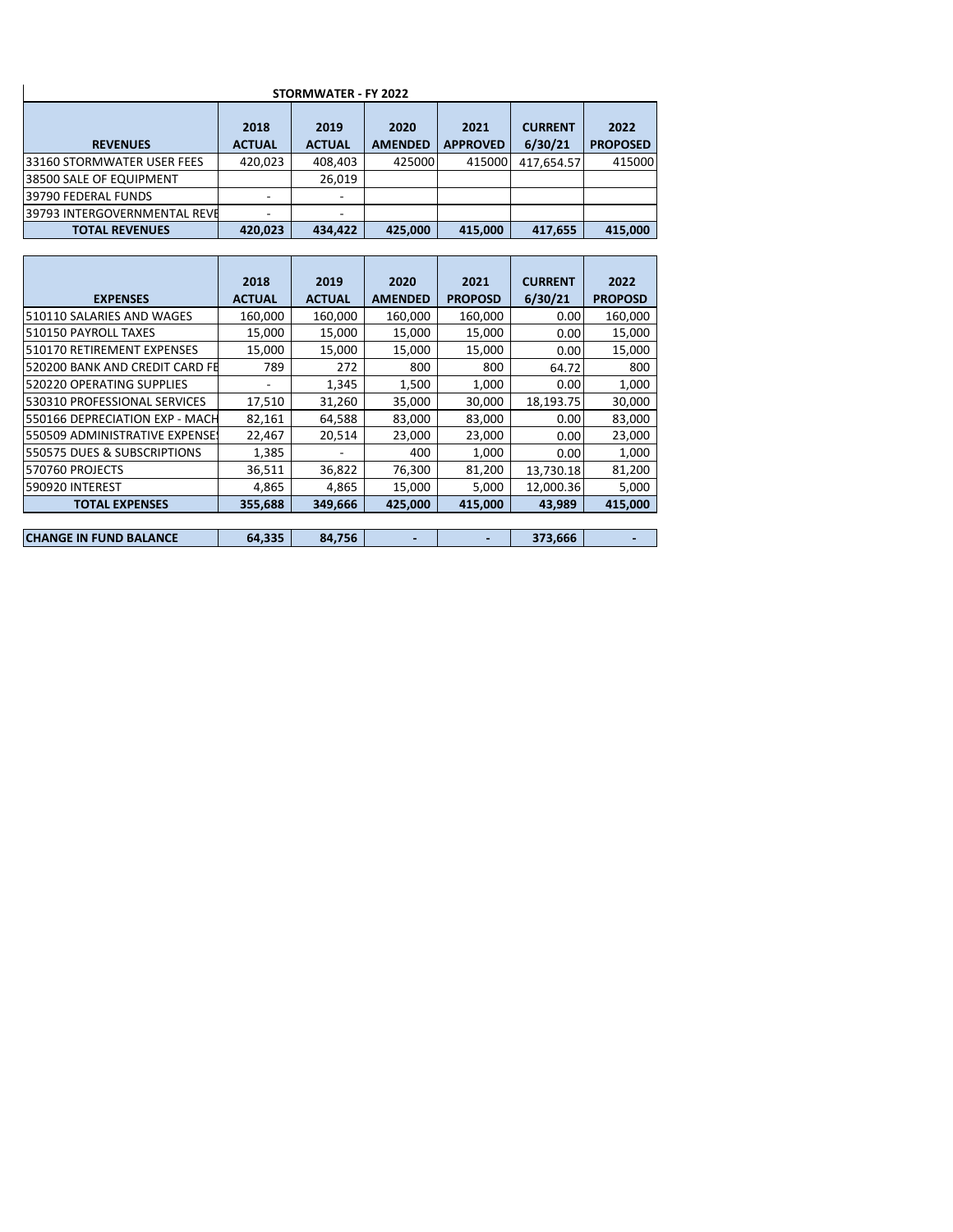| <b>FIRE TAX - FY 2022</b>             |                |                |                |                 |                |                          |  |  |  |
|---------------------------------------|----------------|----------------|----------------|-----------------|----------------|--------------------------|--|--|--|
|                                       | 2018           | 2019           | 2020           | 2021            | <b>CURRENT</b> | 2022                     |  |  |  |
| <b>REVENUES</b>                       | <b>ACTUAL</b>  | <b>ACTUAL</b>  | <b>AMENDED</b> | <b>APPROVED</b> | 6/30/21        | <b>PROPOSED</b>          |  |  |  |
| 31180 FIRE DISTRICT TAX               | 897,045        | 977,046        | 942,000        | 950,000         | 959,424.65     | 962,000                  |  |  |  |
| 33170 CHARGES FOR SERVICES            | 3.097          |                |                |                 |                |                          |  |  |  |
| 35300 INTEREST INCOME                 | 1.421          | 1.994          |                |                 |                |                          |  |  |  |
| 37200 MISCELLANEOUS                   | 70             |                |                |                 | 14,973.51      |                          |  |  |  |
| 38500 SALE OF EQUIPMENT               | 25,000         |                |                |                 |                |                          |  |  |  |
| <b>TOTAL REVENUES</b>                 | 926,633        | 979,040        | 942,000        | 950,000         | 974,398        | 962,000                  |  |  |  |
|                                       |                |                |                |                 |                |                          |  |  |  |
|                                       | 2018           | 2019           | 2020           | 2021            |                | 2021                     |  |  |  |
| <b>EXPENDITURES</b>                   | <b>ACTUAL</b>  | <b>ACTUAL</b>  | <b>AMENDED</b> | <b>PROPOSED</b> | 6/16/22        | <b>PROPOSED</b>          |  |  |  |
| <b>520200 BANK FEES</b>               |                |                |                |                 | 177.66         |                          |  |  |  |
| 520210 OFFICE SUPPLIES                | 453            | ÷.             | ÷.             |                 |                |                          |  |  |  |
| 520220 OPERATING SUPPLIES             | 36,417         | 38,036         | 11,500         | 15,000          | 13,099.36      | 15,000                   |  |  |  |
| <b>EMS SUPPLIES</b>                   | $\overline{a}$ | ÷.             | 50,000         | 32,000          | 16,283.12      | 32,000                   |  |  |  |
| 520240 COMPUTER SUPPLIES              | $\overline{a}$ | $\overline{a}$ | ÷.             |                 |                |                          |  |  |  |
| 520300 CONTRACTS AND AGREEMENT        | 17,282         | 18,547         | 20,000         | 22,000          | 13,092.91      | 30,000                   |  |  |  |
| 530310 PROFESSIONAL SERVICES          | 30,450         | 37.880         | 45,000         | 40.000          | 24,645.00      | $\sim$                   |  |  |  |
| 530320 COMMUNICATIONS-PHONE & POSTAGE | 113.701        | 117,738        | 115,000        | 132,000         | 74,369.86      | 0.00                     |  |  |  |
| 530370 UTILITIES                      | 98.654         | 98.421         | 100,000        | 110,000         | 74,369.86      | $\overline{\phantom{a}}$ |  |  |  |
| 530380 REPAIR & MAINT BLDGS & EQUIPMT | 106,341        | 103,836        | 145,000        | 112,000         | 33,027.69      | 112.000                  |  |  |  |
| 530390 MISCELLANEOUS SERVICES         |                | $\overline{a}$ |                |                 |                |                          |  |  |  |
| 540410 GAS AND OIL                    | 49.373         | 54,466         | 55,000         | 55.000          | 40,186.93      | 55,000                   |  |  |  |
| 540420 AUTOMOTIVE REPAIRS             | 106.870        | 99.370         | 100,000        | 100.000         | 72,695.52      | 100,000                  |  |  |  |
| 550540 FIRE PREVENTION EXPENSE        | 5,578          | 7,382          | 10,000         | 10,000          | 654.90         | 10,000                   |  |  |  |
| 550560 RENTALS                        | 63.390         | 8.007          | 5.000          |                 |                |                          |  |  |  |
| 550570 TRAINING EXPENSE               | 50.457         | 80.635         | 65,000         | 70.000          | 50,611.56      | 70.000                   |  |  |  |
| 550575 DUES & SUBSCRIPTIONS           | 1,940          | 1,419          | 3,000          | 3,000           | 655.00         | 1,500                    |  |  |  |
| 570739 VEHICLES                       |                |                | 120,000        | 130,000         | 80,547.31      | 96,000                   |  |  |  |
| 570740 MACHINERY AND EQUIPMENT        | 23,099         | 119,718        | 135,000        | 110,500         | 39,892.47      | 235,795                  |  |  |  |
| 570760 PROJECTS                       |                |                |                |                 |                | 200,000                  |  |  |  |
| 570780 COMPUTER EQUIPMENT             | 1,535          | 313            | 15,000         | 8,500           | 1,893.66       | 4,705                    |  |  |  |
| 580810 INTERFUND TRANSFER             |                |                |                |                 |                |                          |  |  |  |
| 571501 FIRE CAP IMP - TRAINING FACILI | 97,400         |                |                |                 |                |                          |  |  |  |
| <b>TOTAL EXPENDITURES</b>             | 802,940        | 785,768        | 994,500        | 950,000         | 536,203        | 962,000                  |  |  |  |
|                                       |                |                |                |                 |                |                          |  |  |  |
| <b>CHANGE IN FUND BALANCE</b>         | 123.693        | 193.272        | (52,500)       |                 | 438,195        |                          |  |  |  |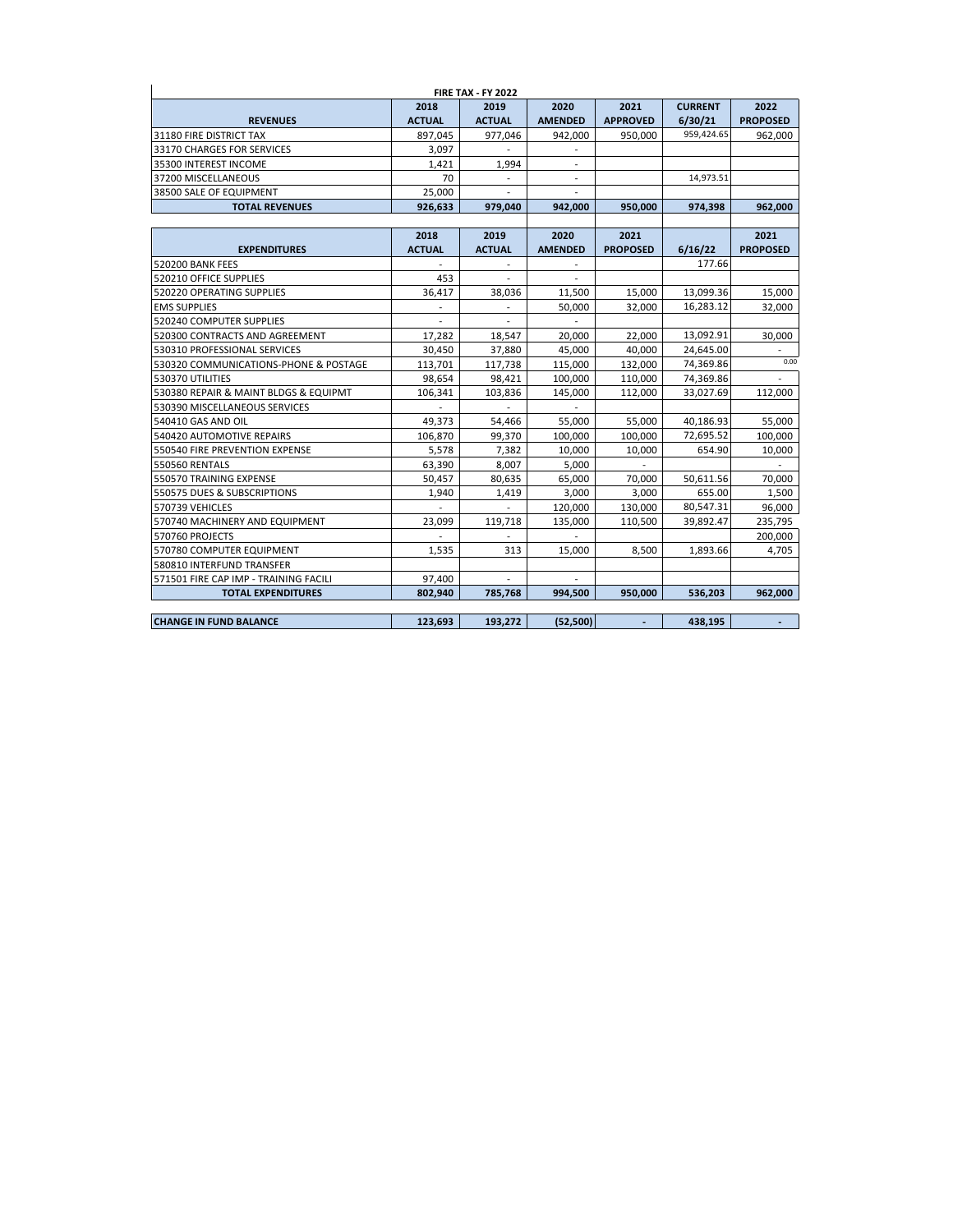| <b>FIRE TRAINING - FY 2022</b> |                 |                          |                 |                      |                 |  |  |  |
|--------------------------------|-----------------|--------------------------|-----------------|----------------------|-----------------|--|--|--|
|                                | 2019            | 2020                     | 2021            |                      | 2022            |  |  |  |
| 2018 ACTUAL                    | <b>APPROVED</b> | <b>AMENDED</b>           | <b>APPROVED</b> | <b>2021 CURRENTI</b> | <b>PROPOSED</b> |  |  |  |
| 85.190                         | 85.000          | 70.000                   | 70,000          | 65,820               | 70,000          |  |  |  |
|                                | 4.000           | $\overline{\phantom{a}}$ |                 |                      |                 |  |  |  |
| 85.190                         | 89.000          | 70.000                   | 70,000          | 65,820               | 70,000          |  |  |  |
|                                |                 |                          |                 |                      |                 |  |  |  |

|                                     |             | 2019            | 2020                     | 2021                     |              | 2022            |
|-------------------------------------|-------------|-----------------|--------------------------|--------------------------|--------------|-----------------|
| <b>EXPENDITURES</b>                 | 2018 ACTUAL | <b>APPROVED</b> | <b>AMENDED</b>           | <b>APPROVED</b>          | 2021 CURRENT | <b>PROPOSED</b> |
| 520220 OPERATING SUPPLIES           | 2.249       | 20.000          | 10,000                   | 10.000                   | 6,005        | 10.000          |
| 530310 PROFESSIONAL SERVICES        | 31.047      | 30.000          | 30.000                   | 30,000                   | 34,815       | 30,000          |
| 530330 TRAVEL EXPENSE               | 242         | 250             | 300                      | 300                      |              | 300             |
| <b>Training Expense</b>             |             |                 |                          | $\overline{\phantom{0}}$ | ۰            |                 |
| 550575 DUES & SUBSCRIPTIONS         | 1.378       | 2.500           | 2.500                    | 2.500                    | 708          | 2,500           |
| 570740 MACHINERY AND EQUIPMENT      |             | -               | 10,000                   | 10.000                   | 1,627        | 10,000          |
| 570760 PROJECTS                     |             | -               | $\overline{\phantom{0}}$ |                          |              |                 |
| 570780 COMPUTER EQUIPMENT           |             | -               | $\overline{\phantom{0}}$ |                          |              |                 |
| 580811 TRANSFER OUT TO GENERAL FUND | 40,000      | 30,000          | 17,200                   | 17,200                   |              | 17,200          |
| <b>TOTAL EXPENDITURES</b>           | 74.916      | 82,750          | 70.000                   | 70.000                   | 43,155       | 70,000          |
|                                     |             |                 |                          |                          |              |                 |
| <b>CHANGE IN FUND BALANCE</b>       | 10.274      | 6.250           |                          |                          | 22.665       |                 |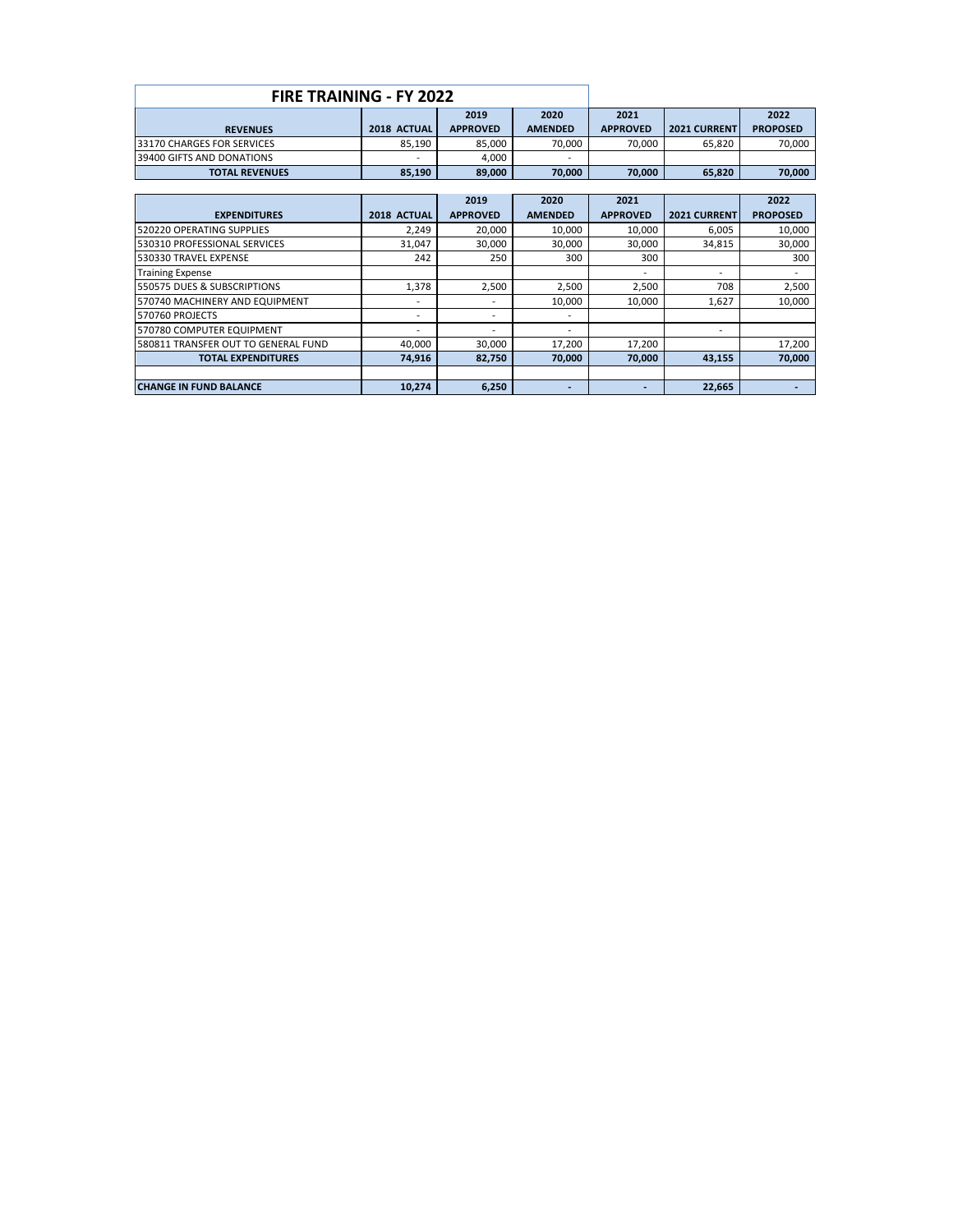| GAS TAX (.04 & .05) - FY 2021                                                                                                                       |                          |                          |                          |                 |           |                 |  |  |  |  |  |
|-----------------------------------------------------------------------------------------------------------------------------------------------------|--------------------------|--------------------------|--------------------------|-----------------|-----------|-----------------|--|--|--|--|--|
| 2021<br>2020<br><b>ACTUAL</b><br>2018<br>2019<br>6/30/21<br><b>APPROVED</b><br><b>ADOPTED</b><br><b>ACTUAL</b><br><b>AMENDED</b><br><b>REVENUES</b> |                          |                          |                          |                 |           |                 |  |  |  |  |  |
|                                                                                                                                                     |                          |                          |                          |                 |           | <b>PROPOSED</b> |  |  |  |  |  |
| 36340 GAS TAX RESTRICTED (.04)                                                                                                                      | 44,000                   | 44,000                   | 44,000                   | 44,000          | 33,486.21 | 44,000          |  |  |  |  |  |
| 36350 GAS TAX RESTRICTED (.05)                                                                                                                      | 20,000                   | 20.000                   | 20,000                   | 20,000          | 15.304.49 | 20,000          |  |  |  |  |  |
| 39900 TRANSFER OF FUNDS IN                                                                                                                          | ٠                        |                          |                          |                 |           |                 |  |  |  |  |  |
| <b>TOTAL REVENUES</b>                                                                                                                               | 64,000                   | 64,000                   | 64,000                   | 64,000          | 48,791    | 64,000          |  |  |  |  |  |
|                                                                                                                                                     |                          |                          |                          |                 |           |                 |  |  |  |  |  |
| <b>EXPENDITURES</b>                                                                                                                                 | <b>ADOPTED</b>           | <b>ADOPTED</b>           | <b>AMENDED</b>           | <b>APPROVED</b> | 6/30/21   | <b>PROPOSED</b> |  |  |  |  |  |
| <b>520200 BANK FEES</b>                                                                                                                             | $\overline{\phantom{a}}$ | $\overline{\phantom{0}}$ | $\overline{\phantom{a}}$ |                 |           |                 |  |  |  |  |  |
| 570760 PROJECTS                                                                                                                                     | ٠                        |                          |                          |                 |           |                 |  |  |  |  |  |
| 580811 TRANSFER OUT TO GENERAL FUND                                                                                                                 | 64,000                   | 64,000                   |                          | 64,000          |           | 64,000          |  |  |  |  |  |
| <b>TOTAL EXPENDITURES</b>                                                                                                                           | 64.000                   | 64.000                   |                          | 64.000          |           | 64.000          |  |  |  |  |  |
|                                                                                                                                                     |                          |                          |                          |                 |           |                 |  |  |  |  |  |
| <b>CHANGE IN FUND BALANCE</b>                                                                                                                       |                          |                          | 64,000                   |                 | 48.791    |                 |  |  |  |  |  |

| <b>REBUILD ALABAMA</b>                                                      |                          |                        |                        |                         |                          |                         |  |  |  |  |  |  |
|-----------------------------------------------------------------------------|--------------------------|------------------------|------------------------|-------------------------|--------------------------|-------------------------|--|--|--|--|--|--|
| <b>REVENUES</b>                                                             | 2018<br><b>ADOPTED</b>   | 2019<br><b>ACTUAL</b>  | 2020<br><b>AMENDED</b> | 2021<br><b>APPROVED</b> | <b>ACTUAL</b><br>6/30/21 | 2022<br><b>PROPOSED</b> |  |  |  |  |  |  |
| 36390 REBUILD ALABAMA                                                       |                          |                        |                        |                         | 93,406.00                | 118,000                 |  |  |  |  |  |  |
| <b>TOTAL REVENUES</b>                                                       | $\overline{\phantom{0}}$ |                        | $\blacksquare$         |                         | 93,406                   | 118,000                 |  |  |  |  |  |  |
|                                                                             |                          |                        |                        |                         |                          |                         |  |  |  |  |  |  |
| <b>EXPENDITURES</b>                                                         | 2018<br><b>ADOPTED</b>   | 2019<br><b>ADOPTED</b> | 2020<br><b>AMENDED</b> | 2021<br><b>APPROVED</b> | <b>ACTUAL</b><br>6/30/21 | 2022<br><b>PROPOSED</b> |  |  |  |  |  |  |
| 580811 TRANSFER OUT TO GENERAL FUND                                         |                          |                        |                        |                         |                          | 118,000                 |  |  |  |  |  |  |
| <b>TOTAL EXPENDITURES</b>                                                   | $\blacksquare$           |                        |                        | $\blacksquare$          | $\overline{a}$           | 118,000                 |  |  |  |  |  |  |
| GAS TAX (.07) - FY 2021                                                     |                          |                        |                        |                         |                          |                         |  |  |  |  |  |  |
|                                                                             | 2018                     | 2019                   | 2020                   | 2021                    | <b>ACTUAL</b>            | 2022                    |  |  |  |  |  |  |
| <b>REVENUES</b>                                                             | <b>ADOPTED</b>           | <b>ADOPTED</b>         | <b>AMENDED</b>         | <b>APPROVED</b>         | 6/30/21                  | <b>PROPOSED</b>         |  |  |  |  |  |  |
| 36370 GAS TAX RESTRICTED (.07)                                              | 70,000                   | 70,000                 | 70,000                 | 70,000                  | 53,565.87                | 70,000                  |  |  |  |  |  |  |
| 36430 PETROLEUM INSPECTION FEES                                             | 11,500                   | 11,500                 | 11,500                 | 11,500                  | 8,592.69                 | 11,500                  |  |  |  |  |  |  |
| <b>TOTAL REVENUES</b>                                                       | 81,500                   | 81,500                 | 81,500                 | 81,500                  | 62,159                   | 81,500                  |  |  |  |  |  |  |
| <b>EXPENDITURES</b>                                                         | 2018<br><b>ADOPTED</b>   | 2019<br><b>ADOPTED</b> | 2020<br><b>AMENDED</b> | 2021<br><b>APPROVED</b> | <b>ACTUAL</b><br>6/30/21 | 2022<br><b>PROPOSED</b> |  |  |  |  |  |  |
| 570760 PROJECTS                                                             | $\overline{\phantom{a}}$ |                        |                        |                         |                          |                         |  |  |  |  |  |  |
| 580810 INTERFUND TRANSFERS - OUT                                            |                          |                        |                        |                         |                          |                         |  |  |  |  |  |  |
| 81,500<br>580811 TRANSFER OUT TO GENERAL FUND<br>81,500<br>81,500<br>81,500 |                          |                        |                        |                         |                          |                         |  |  |  |  |  |  |
|                                                                             |                          |                        |                        |                         |                          | 81,500                  |  |  |  |  |  |  |
| <b>TOTAL EXPENDITURES</b>                                                   | 81,500                   | 81.500                 | 81,500                 | 81.500                  |                          | 81,500                  |  |  |  |  |  |  |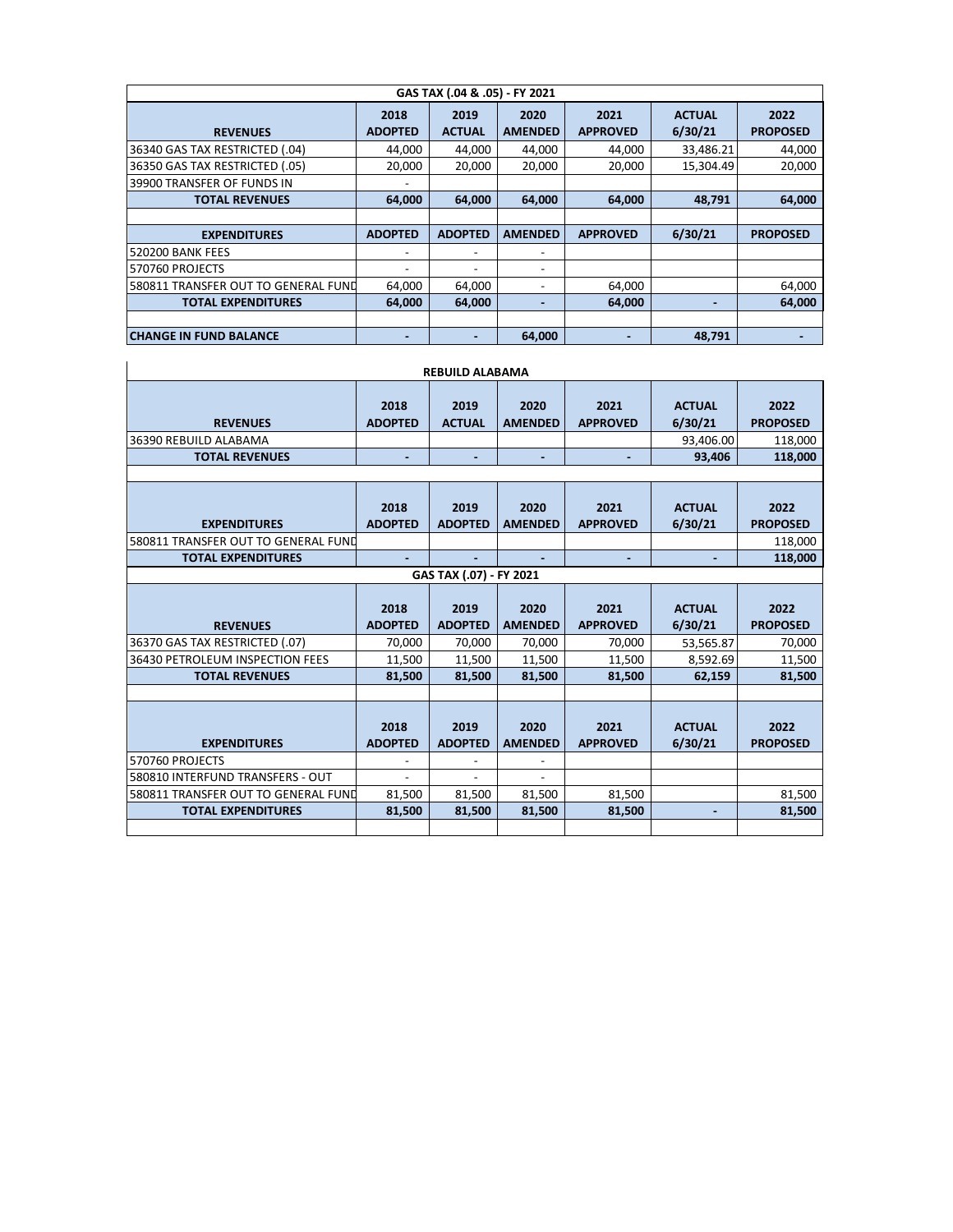| <b>ALABAMA TRUST FUND - FY 2022</b> |                              |                |                |                 |               |                 |  |  |  |  |
|-------------------------------------|------------------------------|----------------|----------------|-----------------|---------------|-----------------|--|--|--|--|
|                                     | 2021                         |                |                |                 |               |                 |  |  |  |  |
|                                     | 2018<br>2020<br>2021<br>2019 |                |                |                 |               |                 |  |  |  |  |
| <b>REVENUES</b>                     | <b>ACTUAL</b>                | <b>ADOPTED</b> | <b>AMENDED</b> | <b>APPROVED</b> | <b>ACTUAL</b> | <b>PROPOSED</b> |  |  |  |  |
| 36500 ALABAMA TRUST FUND REV        | 198,215                      | 200,000        | 209,333        | 200,000         | 236,429       | 200,000         |  |  |  |  |
| APPROPRIATED FUND BALANCE           | $\overline{\phantom{a}}$     | 60,000         |                | 60,000          |               | 60,000          |  |  |  |  |
| <b>TOTAL REVENUES</b>               | 198,215                      | 260,000        | 209,333        | 260,000         | 236,429       | 260,000         |  |  |  |  |

|                              | 2018                     | 2019           | 2020           | 2021            | 2021          | 2021            |
|------------------------------|--------------------------|----------------|----------------|-----------------|---------------|-----------------|
| <b>EXPENDITURES</b>          | <b>ACTUAL</b>            | <b>ADOPTED</b> | <b>AMENDED</b> | <b>PROPOSED</b> | <b>ACTUAL</b> | <b>PROPOSED</b> |
| 510110 SALARIES AND WAGES    | $\hbox{--}$              |                |                | 50,000          |               | 50,000          |
| <b>520200 BANK FEES</b>      | ٠                        |                |                |                 |               |                 |
| 570700 PROGRAM EXPENSE       | 10,000                   | 10,000         |                | 10,000          |               | 10,000          |
| 570710 LAND                  | $\overline{\phantom{0}}$ |                |                |                 |               |                 |
| 570760 PROJECTS              | ٠                        | 50,000         |                | 50,000          |               | 50,000          |
| 580810 TRANSFER OUT          | 50,000                   |                |                |                 |               |                 |
| 580811 TRANSFER OUT TO GENER | $\overline{\phantom{0}}$ | 200,000        | 200,000        | 150,000         |               | 150,000         |
| <b>TOTAL EXPENDITURES</b>    | 60,000                   | 260,000        | 200,000        | 260,000         |               | 260,000         |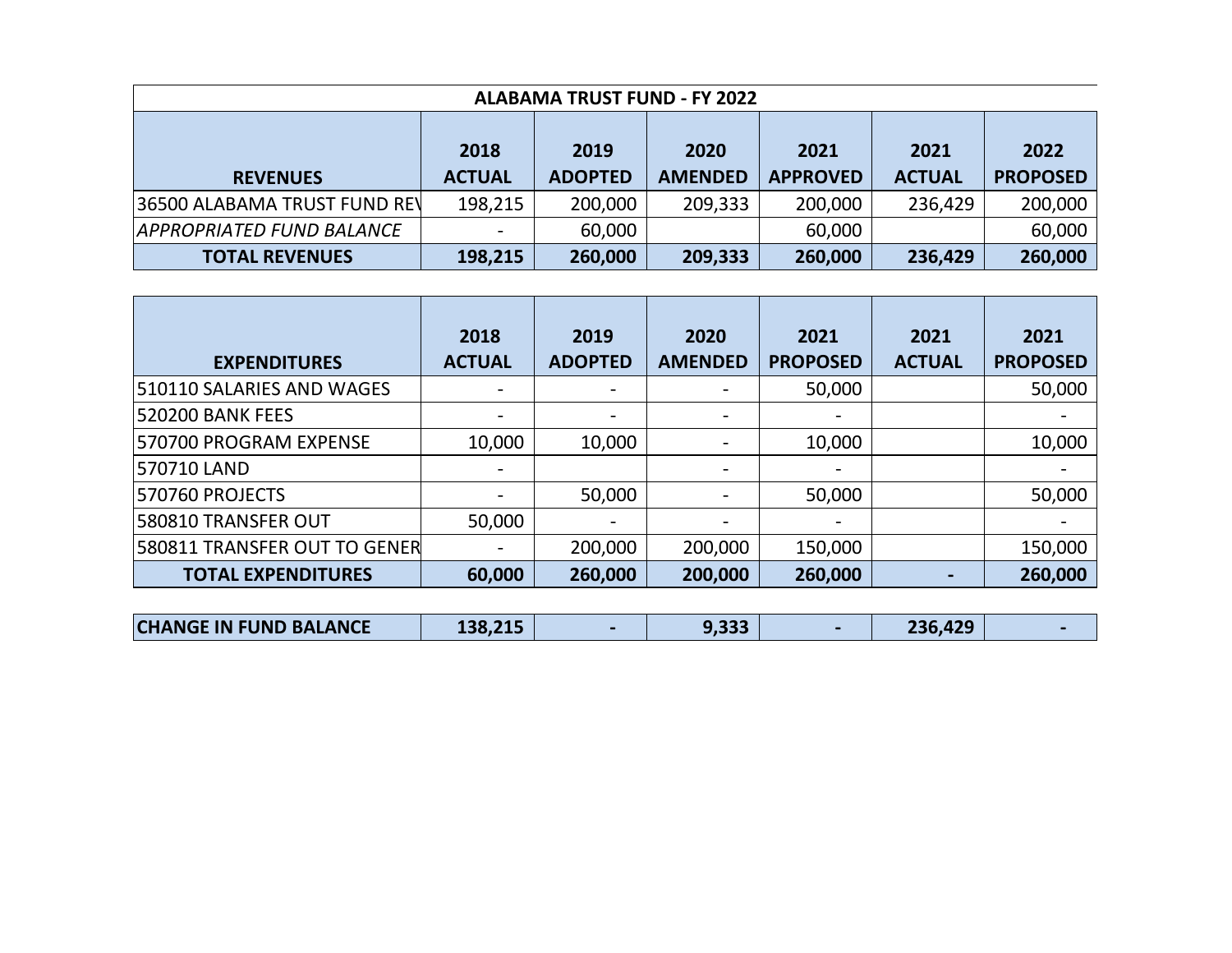|                                             |                     |                                                           | <b>FY2022 Capital Outlay/CIP</b>   |     |                          |                              |    |         |         |         |                 |               |                |
|---------------------------------------------|---------------------|-----------------------------------------------------------|------------------------------------|-----|--------------------------|------------------------------|----|---------|---------|---------|-----------------|---------------|----------------|
| <b>Requesting Department</b>                | <b>Project Type</b> | <b>Description</b>                                        | <b>Fundina Source</b>              |     | FY 2022                  | FY 2023                      |    | FY 2024 | FY 2025 |         | <b>FY 2026</b>  |               | <b>Total</b>   |
|                                             |                     |                                                           |                                    |     |                          |                              |    |         |         |         |                 |               |                |
| <b>ADMINISTRATION</b>                       |                     |                                                           |                                    |     |                          |                              |    |         |         |         |                 |               |                |
| Administration                              | MACHINERY/EQUIPMENT | Citywide Computer Replacement                             | General                            |     | 20,000                   | 20,000                       |    | 20,000  |         | 20,000  | 20,000<br>ς.    |               | 100,000        |
| <b>ADMINISTRATION</b>                       | Project             | Satcher Health Institute                                  | General                            |     | 275,000                  |                              |    |         |         |         |                 |               |                |
|                                             |                     |                                                           | <b>Total Administration</b>        |     | 295,000                  | 20,000                       |    | 20,000  | l S     | 20,000  | 20,000          |               | 100,000        |
| <b>MAIN STREET</b>                          |                     |                                                           |                                    |     |                          |                              |    |         |         |         |                 |               |                |
|                                             | PROJECT             | Architectural landscaping, arches, signage,               | General                            |     | 386,720                  |                              |    |         |         |         |                 |               |                |
|                                             | Project             | cameras                                                   | General                            |     | 40,000                   |                              |    |         |         |         |                 |               |                |
|                                             | Project             | Signage                                                   | General                            |     | 54,150                   |                              |    |         |         |         |                 |               |                |
|                                             | Project             | mural                                                     | General                            |     | 11,040                   |                              |    |         |         |         |                 |               |                |
|                                             | Project             | arches                                                    | General                            |     | 150,000                  |                              |    |         |         |         |                 |               |                |
|                                             |                     |                                                           | <b>Total Mainstreet</b>            |     | 641,910                  |                              |    |         |         |         |                 |               |                |
| <b>AIRPORT</b>                              |                     |                                                           |                                    |     |                          |                              |    |         |         |         |                 |               |                |
| <b>AIRPORT</b>                              | MACHINERY/EQUIPMENT | lawnmower 60 in diesel                                    | General                            |     | 10,000                   |                              |    |         |         |         |                 |               |                |
| Airport                                     | PROJECT             | Runway and Parallel TW Maintenance & Marking              | 5% Local, 95% Airport Grant        | \$. | $\overline{\phantom{a}}$ | $\sim$                       |    |         |         |         |                 | \$            | $\sim$ $-$     |
| Airport                                     | PROJECT             | Runway Lighting                                           | 5% Local, 95% Airport Grant        | Ś.  | $\sim$                   | $\sim$                       |    |         |         |         |                 | Ŝ.            | $\sim$         |
| Airport                                     | <b>PROJECT</b>      | <b>Taxiway Lighting</b>                                   | 5% Local, 95% Airport Grant        | ¢   | $\sim$                   |                              |    |         |         |         |                 | <sup>\$</sup> |                |
| Airport                                     | PROJECT             | Runway Overlay (2")                                       | 5% Local, 5% STATE, 90% FED Airpor |     | 4,000,000                |                              |    |         |         |         |                 | <sup>\$</sup> | 4,000,000      |
| Airport                                     | PROJECT             | <b>Terminal Access</b>                                    | 5% Local, 95% Airport Grant        | Ś.  |                          |                              |    |         |         |         |                 | <sup>\$</sup> |                |
|                                             |                     |                                                           | <b>Total Airport</b>               |     | 4,010,000                | $\blacksquare$               |    | $\sim$  | -Ś      |         |                 |               | 4,000,000      |
|                                             |                     |                                                           |                                    |     |                          |                              |    |         |         |         |                 |               |                |
|                                             |                     |                                                           |                                    |     |                          |                              |    |         |         |         |                 |               |                |
|                                             |                     |                                                           |                                    |     |                          |                              |    |         |         |         |                 |               |                |
| <b>FIRE</b>                                 |                     |                                                           |                                    |     |                          |                              |    |         |         |         |                 |               |                |
| Fire                                        | MACHINERY/EQUIPMENT | Replace Pumper Truck                                      | Fire Tax/Financing                 |     | 125,000                  | 125,000<br>- Ś               |    | 125,000 |         | 125,000 |                 | $\zeta$       | 500,000        |
| Fire                                        | <b>VEHICLE</b>      | Replace Chief Vehicle                                     | Fire Tax                           |     |                          |                              |    |         |         |         |                 |               |                |
| Fire                                        | <b>VEHICLE</b>      | Replace Shift Commander Vehicle                           | Fire Tax                           | Ś.  | $\sim$                   | Ŝ.<br>$\sim$                 |    | $\sim$  |         |         |                 | Ŝ.            | $\sim$         |
| Fire                                        | <b>VEHICLE</b>      | Replace Fire Marshal Vehicle                              | <b>Fire Tax</b>                    | \$. | $\sim$                   | 40,000<br>$\zeta$            |    | $\sim$  |         |         |                 | <sup>\$</sup> | 40,000         |
| Fire                                        | MACHINERY/EQUIPMENT | Refurb front line pumper - extend life 10yrs              | Fire Tax                           | \$. | $\sim$                   | $\mathsf{\hat{S}}$<br>$\sim$ |    | $\sim$  |         |         |                 | $\zeta$       | $\sim 10^{-1}$ |
| Fire                                        | MACHINERY/EQUIPMENT | Replace Personal Protective Equipment (PPE) (Bunker Gear) | <b>Fire Tax</b>                    |     | 30,000                   | Ŝ.<br>30,000                 |    | 30,000  | l s     | 30,000  | 30,000 \$<br>Ŝ. |               | 90,000         |
| Fire                                        | MACHINERY/EQUIPMENT | Purchase PPE Extractor and Dryer for Stations             | Fire Tax                           |     | 7,000                    | 7,000<br>Ŝ.                  |    | 7,000   |         | 7,000   | 7,000<br>Ś      | l \$          | 21,000         |
| Fire                                        | MACHINERY/EQUIPMENT | Upgrade existing outdated SCBA                            | Fire Tax                           |     | 29.000                   | Ŝ.<br>29,000                 |    | 29,000  | ۱ś      | 29,000  | 29,000 \$<br>\$ |               | 87,000         |
| Fire                                        | MACHINERY/EQUIPMENT | SCPA masks for each employee                              | Fire Tax                           |     |                          |                              |    |         |         |         |                 |               |                |
| Fire                                        | <b>PROJECTS</b>     | Roof Replacement station 5                                | Fire Tax                           |     | $40,000$ \$              | $\sim$                       | Ś, | 45,000  | ١Ś      | 45,000  |                 | -\$           | 130,000        |
| Fire                                        | <b>PROJECTS</b>     | Upgrade Station 5 to Improve Energy Efficiency            | Fire Tax                           |     | 30,000                   | \$                           |    |         |         |         |                 | $\zeta$       | 30,000         |
|                                             |                     |                                                           | <b>Total Fire</b>                  |     | 261,000                  | 231,000                      |    | 236,000 |         | 236,000 | 66,000          |               | 898,000        |
| <b>BUILDING SAFETY AND CODE ENFORCEMENT</b> |                     |                                                           |                                    |     |                          |                              |    |         |         |         |                 | Ŝ.            | $\sim$         |
| Building Safety and Code Enf                | <b>VECHICLE</b>     | Ford F150 Crew Cab                                        | General                            | \$. | $\overline{\phantom{a}}$ |                              |    |         |         |         |                 | Ŝ.            | $\sim$         |
| <b>Building Safety and Code Enf</b>         | <b>VEHICLE</b>      | Ford F150 Crew Cab                                        | General                            |     |                          | $\zeta$<br>$\sim$            |    |         |         |         |                 | Ŝ.            | $\sim$         |
| <b>Building Safety and Code Enf</b>         | <b>VEHICLE</b>      | Ford F150 Crew Cab                                        | Fire Tax                           |     |                          |                              |    |         |         |         |                 | Ŝ.            | $\sim$         |
|                                             |                     |                                                           |                                    |     |                          |                              |    |         |         |         |                 |               |                |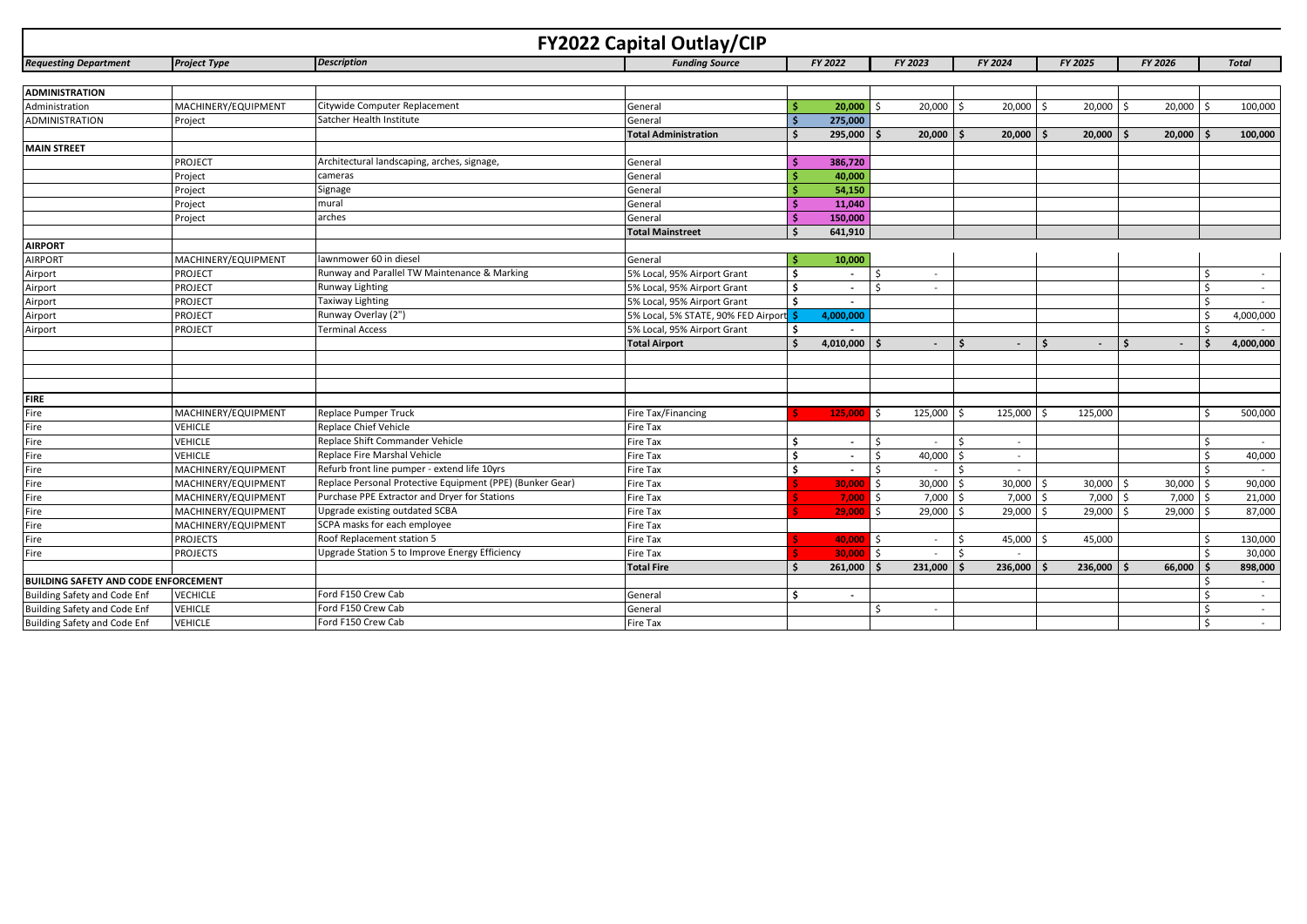| <b>Requesting Department</b> | <b>Project Type</b> | <b>Description</b>                                 | <b>Funding Source</b>           | FY 2022 |                          | FY 2023 |                          | FY 2024 |         | FY 2025        | FY 2026 |                       | <b>Total</b> |
|------------------------------|---------------------|----------------------------------------------------|---------------------------------|---------|--------------------------|---------|--------------------------|---------|---------|----------------|---------|-----------------------|--------------|
|                              |                     |                                                    | <b>Total Building Safety</b>    | \$.     | $\overline{\phantom{a}}$ |         | $\overline{\phantom{a}}$ | $\zeta$ | $\sim$  | l \$<br>$\sim$ | Ŝ.      | $\ddot{\mathbf{s}}$   |              |
| <b>POLICE</b>                |                     |                                                    |                                 |         |                          |         |                          |         |         |                |         |                       |              |
| Police                       | <b>VECHICLE</b>     | Replace ten Patrol Vehicles with Equipment         | <b>General/Financing</b>        |         | 450,000                  |         | $\sim$                   | S,      | 500,000 | $\sim$         | $\zeta$ | \$                    | 950,000      |
| Police                       | MACHINERY/EQUIPMENT | Replace Desktop Computers                          | General                         |         | 15,000                   |         | 15,000                   |         | $\sim$  | 15,000         |         | \$.                   | 45,000       |
| Police                       | MACHINERY/EQUIPMENT | Replace Handheld Radars                            | JAG                             | Ŝ.      | $\overline{\phantom{a}}$ |         | 20,000                   |         |         | 20,000         |         | \$                    | 40,000       |
| Police                       | MACHINERY/EQUIPMENT | Replace Handheld Police Radios                     | General                         |         | 35,000                   |         | 35,000                   |         | 35,000  | 35,000         |         | Ŝ.                    | 140,000      |
| Police                       | MACHINERY/EQUIPMENT | Replace Body Cameras                               | General                         |         | 14,000                   |         | 14,000                   |         | 14,000  | 14,000         |         | $\mathsf{\hat{S}}$    | 56,000       |
| Police                       | MACHINERY/EQUIPMENT | Replace Tasers                                     | General                         |         | 14,600                   |         | 14,600                   |         | 14,600  | 14,600         |         | Ś.                    | 58,400       |
| Police                       | MACHINERY/EQUIPMENT | <b>Replace Ballistic Vests</b>                     | General/Vest Grant              |         | 15,000                   |         | 15,000                   |         | 15,000  | 15,000         |         | Ŝ.                    | 60,000       |
| <b>POLICE</b>                | MACHINERY/EQUIPMENT | Mobile Camera System                               | Project Safe Neighborhood Grant | Ś       | $\overline{\phantom{a}}$ |         | $\sim$                   |         |         |                |         | \$                    | $\sim$       |
| Police                       | MACHINERY/EQUIPMENT | <b>Stationery Cameras</b>                          | JAG                             | \$.     | $\overline{\phantom{a}}$ |         | $\sim$                   |         |         |                |         | \$                    | $\sim$       |
| <b>POLICE</b>                | MACHINERY/EQUIPMENT | <b>Electronic Directional Signs</b>                | General                         |         | 32,000                   |         |                          |         |         |                |         |                       |              |
| Police                       | MACHINERY/EQUIPMENT | Mobile Speed Reader Trailer x3                     | General                         |         | 30,000                   |         |                          |         |         |                |         | \$                    | 30,000       |
|                              |                     |                                                    | <b>Total Police</b>             |         | 605,600                  |         | 113,600                  |         | 578,600 | 113,600        |         |                       | 1,379,400    |
|                              |                     |                                                    |                                 |         |                          |         |                          |         |         |                |         |                       |              |
| <b>PUBLIC WORKS</b>          |                     |                                                    |                                 |         |                          |         |                          |         |         |                |         |                       |              |
| <b>Public Works</b>          | <b>VEHICLE</b>      | Replace F-250 pick-up truck                        | General                         |         | $\sim$                   |         | 60,000                   |         | 60,000  | 60,000         |         | Ś                     | 120,000      |
| <b>Public Works</b>          | VEHICLE             | Replace F-150 Crew Cab Truck                       | General                         |         | $\sim$                   |         | 60,000                   |         | 60,000  | 60,000         |         | Ś                     | 120,000      |
| Public Works                 | <b>VEHICLE</b>      | Replace F-150 Truck                                | General                         | \$      | $\sim$                   |         | $\sim$                   |         | 23,000  |                |         | Ś                     | 23,000       |
| <b>Public Works</b>          | MACHINERY/EQUIPMENT | Replace Bucket Truck                               | General                         | \$      | $\sim$                   | Ŝ.      | 170,000                  |         | $\sim$  |                |         | \$                    | 170,000      |
| Public Works                 | MACHINERY/EQUIPMENT | Replace Brush Truck                                | General                         | \$      | $\sim$                   | Ŝ.      | $\sim$                   |         | 80,000  |                |         | Ŝ.                    | 80,000       |
| <b>Public Works</b>          | MACHINERY/EQUIPMENT | Replace Mechanics Service/Crane Truck              | General                         | \$.     | $\sim$                   | Ŝ.      | $\sim$                   | Ś       | $\sim$  | 140,000        |         | \$                    | $\sim$       |
| Public Works                 | MACHINERY/EQUIPMENT | Purchase 1 Ton Bucket Truck                        | General                         | Ś       | $\overline{\phantom{a}}$ | Ŝ.      | $\sim$                   |         | $\sim$  |                |         | \$                    | $\sim$       |
| <b>Public Works</b>          | MACHINERY/EQUIPMENT | Replace Leaf Machine                               | General                         | Ś       | $\sim$                   | Ŝ.      | 70,000                   |         | $\sim$  |                |         | \$                    | 70,000       |
| Public Works                 | MACHINERY/EQUIPMENT | Replace Excavator                                  | General/Financing               | Ŝ.      | $\sim$                   | Ŝ.      | 160,000                  |         | $\sim$  |                |         | Ŝ.                    | 160,000      |
| <b>Public Works</b>          | MACHINERY/EQUIPMENT | <b>Replace Tractors</b>                            | General                         | \$      | $\sim$                   | Ŝ.      | 80,000                   |         | $\sim$  |                |         | \$                    | 80,000       |
| <b>Public Works</b>          | MACHINERY/EQUIPMENT | Replace Z Turn Mowers                              | General                         |         | 18.000                   | Ŝ.      | 14,000                   |         | 14,000  | 14.000         |         | \$                    | 60,000       |
| <b>Public Works</b>          | MACHINERY/EQUIPMENT | Replace Ramer Loader                               | General/Financing               | Ś       | $\sim$                   | $\zeta$ | $\sim$                   |         | $\sim$  |                |         | Ś                     | $\sim$       |
| Public Works                 | MACHINERY/EQUIPMENT | Replace Backhoe                                    | General                         | Ś       | $\sim$                   | $\zeta$ | 100,000                  |         | $\sim$  | 100.000<br>S,  |         | Ś.                    | 200,000      |
| <b>Public Works</b>          | MACHINERY/EQUIPMENT | Replace Skid Steer                                 | General                         | \$      | $\sim$                   | $\zeta$ | $\sim$                   |         | $\sim$  | 7,000          |         | \$                    | 7,000        |
| Public Works                 | MACHINERY/EQUIPMENT | Replace Slope Mower                                | General                         |         | 50,000                   |         | 120,000                  |         | $\sim$  |                |         | Ś                     | 170,000      |
| <b>Public Works</b>          | <b>PROJECTS</b>     | drainage improvements GOLDEN SPRINGS               | General                         | Š.      | $\overline{a}$           | S.      | $\sim$                   |         | $\sim$  |                |         | \$.                   |              |
| <b>Public Works</b>          | <b>PROJECTS</b>     | <b>Resurface Various Streets</b>                   | General                         |         | 200,000                  |         | 200,000                  |         | 200,000 | 200,000<br>∫ < |         | $\mathsf{\mathsf{S}}$ | 600,000      |
| <b>Public Works</b>          | <b>PROJECTS</b>     | Various Sidewalk Improvements                      | General                         |         | 50,000                   |         | 50,000                   |         | 50,000  | 50,000         |         | Ś.                    | 150,000      |
| PUBLIC WORKS                 | <b>PROJECTS</b>     | repair and replace traffic controllers             | <b>GENERAL</b>                  |         |                          |         |                          |         |         |                |         | Ŝ.                    |              |
| <b>Public Works</b>          | <b>PROJECTS</b>     | Replace street lights                              | General                         |         |                          |         |                          |         |         |                |         | Ŝ.                    |              |
| <b>PUBLIC WORKS</b>          | MACHINERY/EQUIPMENT | D3 Dozer                                           | general                         |         | 100,000                  |         |                          |         |         |                |         | Ŝ.                    | 100,000      |
| Public Works                 | MACHINERY/EQUIPMENT | Replace Street Sweeper                             | Stormwater/Lease Purchase       | Ś       |                          |         | 200,000                  |         |         |                |         | Ś                     | 200,000      |
| <b>PUBLIC WORKS</b>          | <b>PROJECTS</b>     | Paving W. 15th st                                  | General                         |         |                          |         |                          |         |         |                |         |                       |              |
| <b>PUBLIC WORKS</b>          | <b>PROJECTS</b>     | building pad and utilities 1419 Glenn Addie        | General                         |         |                          |         |                          |         |         |                |         |                       |              |
| PUBLIC WORKS                 | <b>PROJECTS</b>     | Building pad and utilities S. Leighton Development | General                         |         |                          |         |                          |         |         |                |         |                       |              |
| <b>PUBLIC WORKS</b>          | <b>PROJECTS</b>     | Sidewalk on 10th (Lockwood to 10th st School)      | General                         |         |                          |         |                          |         |         |                |         |                       |              |
| <b>PUBLIC WORKS</b>          | <b>PROJECTS</b>     | extra Demo/landscaping                             | General                         |         |                          |         |                          |         |         |                |         |                       |              |
| PUBLIC WORKS                 | <b>PROJECTS</b>     | Alley paving and repair                            | General                         |         |                          |         |                          |         |         |                |         |                       |              |
| <b>PUBLIC WORKS</b>          | <b>PROJECTS</b>     | <b>OTHER PROJECTS TBD COUNCIL</b>                  | General                         |         | 472,881                  |         |                          |         |         |                |         |                       |              |
| Public Works                 | <b>PROJECTS</b>     | Various Drainage Improvements                      | Stormwater                      |         | 50,000                   |         | 50,000                   |         | 50,000  | 50,000<br>l ś  |         | Ś                     | 150,000      |
|                              |                     |                                                    | <b>Total Public Works</b>       |         | 940,881                  |         | 1,334,000                |         | 537,000 | 681,000<br>۱Ś  |         |                       | 2,460,000    |
|                              |                     |                                                    |                                 |         |                          |         |                          |         |         |                |         |                       |              |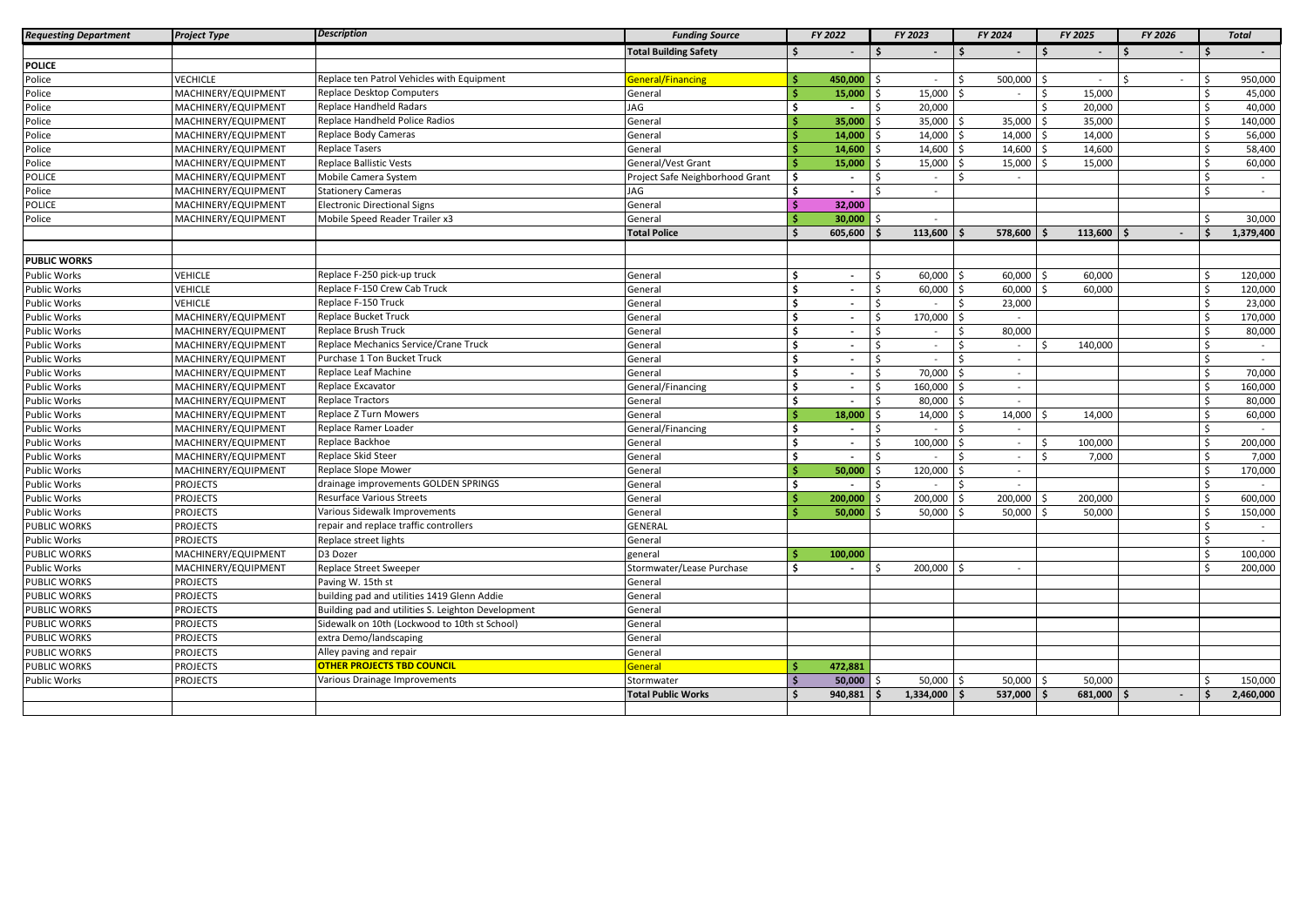| <b>Requesting Department</b>      | <b>Project Type</b> | <b>Description</b>                                                                                        | <b>Funding Source</b>          |                     | FY 2022                  |         | FY 2023        | FY 2024                      | FY 2025            |           | FY 2026              |                    | <b>Total</b>  |
|-----------------------------------|---------------------|-----------------------------------------------------------------------------------------------------------|--------------------------------|---------------------|--------------------------|---------|----------------|------------------------------|--------------------|-----------|----------------------|--------------------|---------------|
| PARD                              |                     |                                                                                                           |                                |                     |                          |         |                |                              |                    |           |                      |                    |               |
| PARD                              | VEHICLE             | (2) 15-passenger Vans for Senior Citizen/Therapeutic Program                                              | General                        | Ś                   | $\sim$                   | ς.      | $\sim$         | $\zeta$<br>42,000            | S,                 | 42,000    |                      | \$                 | 84,000        |
| PARD                              | <b>VEHICLE</b>      | Replace current pick-up F-150 trucks                                                                      | General                        | Ś.                  | 60,000                   | \$      | $\sim$         | 28,200<br>\$                 | Ś                  | 28,200    |                      | S.                 | 116,400       |
| PARD                              | MACHINERY/EQUIPMENT | Tables & Chairs for Centers                                                                               | General                        | \$                  | $\sim$                   | \$      | 20,000         | $\sim$<br>Ŝ.                 |                    | 20,000    |                      | \$                 | 40,000        |
| PARD                              | <b>PROJECTS</b>     | Construct two (2) tennis courts adjacent to Aquatic & Fitness Center                                      | General                        | \$                  | $\sim$                   |         | $\sim$         | $\sim$                       |                    |           |                      | Ś                  | $\sim$        |
|                                   |                     | Reseal and Stripe parking lots at Aquatic and Senior                                                      |                                |                     |                          |         |                |                              |                    |           |                      |                    |               |
| PARD                              | <b>PROJECTS</b>     | Citizen/Therapeutic Centers                                                                               | General                        | \$                  | $\overline{a}$           | Ś       |                | $\mathsf{\hat{S}}$<br>$\sim$ | Ś                  | 15,000    |                      | Ś                  | $\sim$        |
| PARD                              | <b>PROJECTS</b>     | Repair gymnasium and common areas at Wiggins Center                                                       | General                        | \$                  | $\sim$                   | ς.      | $\sim$         | Ŝ.<br>$\sim$                 |                    |           |                      | \$                 | $\sim$        |
| PARD                              | <b>PROJECTS</b>     | Resurface all greens at Cane Creek 18-hole Golf Course                                                    | General                        | \$                  | $\sim$                   | \$.     | $\sim$         | $\mathsf{\hat{S}}$<br>$\sim$ | $\mathsf{\hat{S}}$ | 50,000    |                      | $\mathsf{\hat{S}}$ | $\sim$        |
| PARD                              | <b>PROJECTS</b>     | <b>Farmers Market</b>                                                                                     | General                        |                     | 150,000                  |         |                |                              |                    |           |                      |                    |               |
| PARD                              | <b>PROJECTS</b>     | Upgrades to The Hill golf course                                                                          | General                        |                     |                          |         |                |                              |                    |           |                      |                    |               |
| PARD                              | <b>PROJECTS</b>     | Upgrades to Cane Creek Golf Course                                                                        | General                        |                     |                          |         |                |                              |                    |           |                      |                    |               |
|                                   | <b>PROJECTS</b>     | Playground upgrades                                                                                       | General                        | Ś                   | 150,000                  |         |                |                              |                    |           |                      |                    |               |
|                                   | <b>PROJECTS</b>     | Tennis courts                                                                                             | General                        | Ŝ.                  | $\overline{a}$           |         |                |                              |                    |           |                      |                    |               |
|                                   | <b>PROJECTS</b>     | Pickle ball court                                                                                         | General                        | Ŝ                   | 10,000                   |         |                |                              |                    |           |                      |                    |               |
| PARD                              | <b>PROJECTS</b>     | track resurfacing                                                                                         | General                        | Ś.                  | 75,000                   |         |                |                              |                    |           |                      |                    |               |
|                                   |                     | Renovate bunkers, to include replacing all drainage and sand (Cane                                        |                                |                     |                          |         |                |                              |                    |           |                      |                    |               |
| PARD                              | <b>PROJECTS</b>     | Creek)                                                                                                    | General                        | \$                  |                          | Ś       |                | Ś.                           | Ŝ.                 | 25,000    |                      |                    |               |
|                                   |                     |                                                                                                           | <b>Total PARD</b>              | Ś.                  | 445,000                  |         | 20,000         | 70,200                       |                    | 180,200   |                      | \$                 | 240,400       |
|                                   |                     |                                                                                                           |                                |                     |                          |         |                |                              |                    |           |                      |                    |               |
| <b>MUSEUMS</b>                    |                     |                                                                                                           |                                |                     |                          |         |                |                              |                    |           |                      |                    |               |
| Museum Complex                    | <b>VEHICLE</b>      | Replace cargo van                                                                                         | General                        | \$                  |                          | Ŝ.      | $\sim$         | Ŝ.<br>$\sim$                 | \$                 | 25,000    |                      | Ś.                 | $\sim$        |
| Museum Complex                    | <b>VEHICLE</b>      | Replace 15 Passenger Van                                                                                  | General                        | \$                  | $\sim$<br>$\sim$         | Ś       | $\sim$         | $\sim$                       |                    |           |                      | Ś                  | $\sim$        |
|                                   |                     | Paving the Bird of Prey (BOP) trail and constructing bridges to bring                                     |                                |                     |                          |         |                |                              |                    |           |                      |                    |               |
|                                   |                     |                                                                                                           |                                |                     |                          | Ś       |                |                              |                    |           |                      |                    |               |
| Museum of Natural History         | <b>PROJECTS</b>     | this 1/2 mile trail up to ADA standards.                                                                  | Capital/Grant                  | \$                  |                          |         | $\sim$         | $\sim$                       |                    |           |                      | Ś.                 |               |
| Museum of Natural History         | <b>PROJECTS</b>     | <b>Construct Exterior Restrooms</b><br>Configure Parking Lot Layout that will Accommodate School and Tour | Capital/Sponsorship            | Ś.                  | 100,000                  |         | $\sim$         | $\sim$                       |                    |           |                      | \$                 | 100,000       |
|                                   |                     |                                                                                                           | Capital                        |                     |                          |         |                |                              |                    |           |                      |                    |               |
| Museum of Natural History         | <b>PROJECTS</b>     | <b>Buses</b>                                                                                              |                                |                     | 25,000                   |         | $\sim$         | $\zeta$                      |                    |           |                      |                    | 25,000        |
| Museum of Natural History         | <b>PROJECTS</b>     | Renovate Restrooms at Anniston Museum of Natural History                                                  | Capital                        | \$                  | $\sim$                   |         | $\sim$         | $\sim$                       |                    |           |                      | $\mathsf{\$}$      | $\sim$        |
| Museum of Natural History         | <b>PROJECTS</b>     | Renovate and Upgrade Nature Space                                                                         | Capital/Sponsorship            | \$                  | $\blacksquare$           | \$      | $\sim$         | $\mathsf{\hat{S}}$<br>$\sim$ |                    |           |                      | \$                 | $\sim$        |
| Museum of Natural History         | <b>PROJECTS</b>     | Roof Replacement                                                                                          |                                | \$                  | $\blacksquare$           | \$      | $\sim$         | $\zeta$<br>$\sim$            |                    |           |                      | \$                 | $\sim$        |
|                                   |                     |                                                                                                           |                                |                     |                          |         |                |                              |                    |           |                      |                    |               |
|                                   |                     | Expand Live Animal Building (LAB) to accommodate our 60+ collection                                       | Capital/Sponsorship            |                     |                          |         |                |                              |                    |           |                      |                    |               |
| Museum of Natural History         | <b>PROJECTS</b>     | of live animals and Add Space for Research, Housing, and Treatment.                                       |                                | \$                  | $\overline{\phantom{a}}$ | Ś       | $\sim$         | $\zeta$<br>$\sim$            |                    |           |                      | Ś                  | $\sim$        |
|                                   |                     | Dig Well and Install Irrigation Lines and Timers to Water Plants at the                                   | Capital                        |                     |                          |         |                |                              |                    |           |                      |                    |               |
| <b>Longleaf Botanical Gardens</b> | <b>PROJECTS</b>     | Longleaf Botanical Gardens                                                                                |                                | Ś.                  | $\blacksquare$           | ς       | $\sim$         |                              |                    |           |                      |                    | $\sim$        |
| Longleaf Botanical Gardens        | <b>PROJECTS</b>     | Add Longleaf Botanical Gardens to Roadside Signage                                                        | Capital/Sponsorship            | \$                  | $\sim$                   | $\zeta$ | $\sim$         | $\zeta$<br>$\sim$            |                    |           |                      | \$.                | $\sim$        |
|                                   |                     |                                                                                                           |                                |                     |                          |         |                |                              |                    |           |                      |                    |               |
|                                   |                     |                                                                                                           | <b>Total Museum Operations</b> | \$                  | 125,000                  |         | $\sim$         | Ŝ.<br>$\sim$                 |                    | 25,000    | Ś.<br>$\blacksquare$ | Ś                  | 125,000       |
|                                   |                     |                                                                                                           |                                |                     |                          |         |                |                              |                    |           |                      |                    |               |
| <b>Total</b>                      |                     |                                                                                                           |                                | $\ddot{\mathbf{s}}$ | $7,797,272$ \$           |         | $1,718,600$ \$ | 1,441,800                    |                    | 1,255,800 | 86,000               |                    | 9,202,800     |
|                                   |                     |                                                                                                           | <b>Funding Source</b>          |                     | FY2021                   |         | FY2022         | FY2023                       |                    |           |                      |                    | <b>Totals</b> |
| <b>Public Works</b>               |                     | Local Matches for MPO Projects                                                                            | <b>State Grant</b>             | \$                  | 200,000 \$               |         | $\sim$         | -\$<br>$\sim$                |                    |           |                      | \$                 |               |
|                                   |                     |                                                                                                           | <b>GF Operating</b>            |                     | 1,898,631                |         |                |                              |                    |           |                      |                    |               |
|                                   |                     |                                                                                                           | Fire Tax                       |                     | 261.000                  |         |                |                              |                    |           |                      |                    |               |
|                                   |                     |                                                                                                           | Musuem capital                 |                     | 125,000                  |         |                |                              |                    |           |                      |                    |               |
|                                   |                     |                                                                                                           | Bond refi                      |                     | 350,000                  |         |                |                              |                    |           |                      |                    |               |
|                                   |                     |                                                                                                           | Local Airport Match            |                     | 200,000                  |         |                |                              |                    |           |                      |                    |               |
|                                   |                     |                                                                                                           | <b>Airport Grant</b>           |                     | 3,800,000                |         |                |                              |                    |           |                      |                    |               |
|                                   |                     |                                                                                                           | SW Operating                   |                     | 50,000                   |         |                |                              |                    |           |                      |                    |               |
|                                   |                     |                                                                                                           | Rescue Act                     |                     | 579,760                  |         |                |                              |                    |           |                      |                    |               |
|                                   |                     |                                                                                                           |                                |                     |                          |         |                |                              |                    |           |                      |                    |               |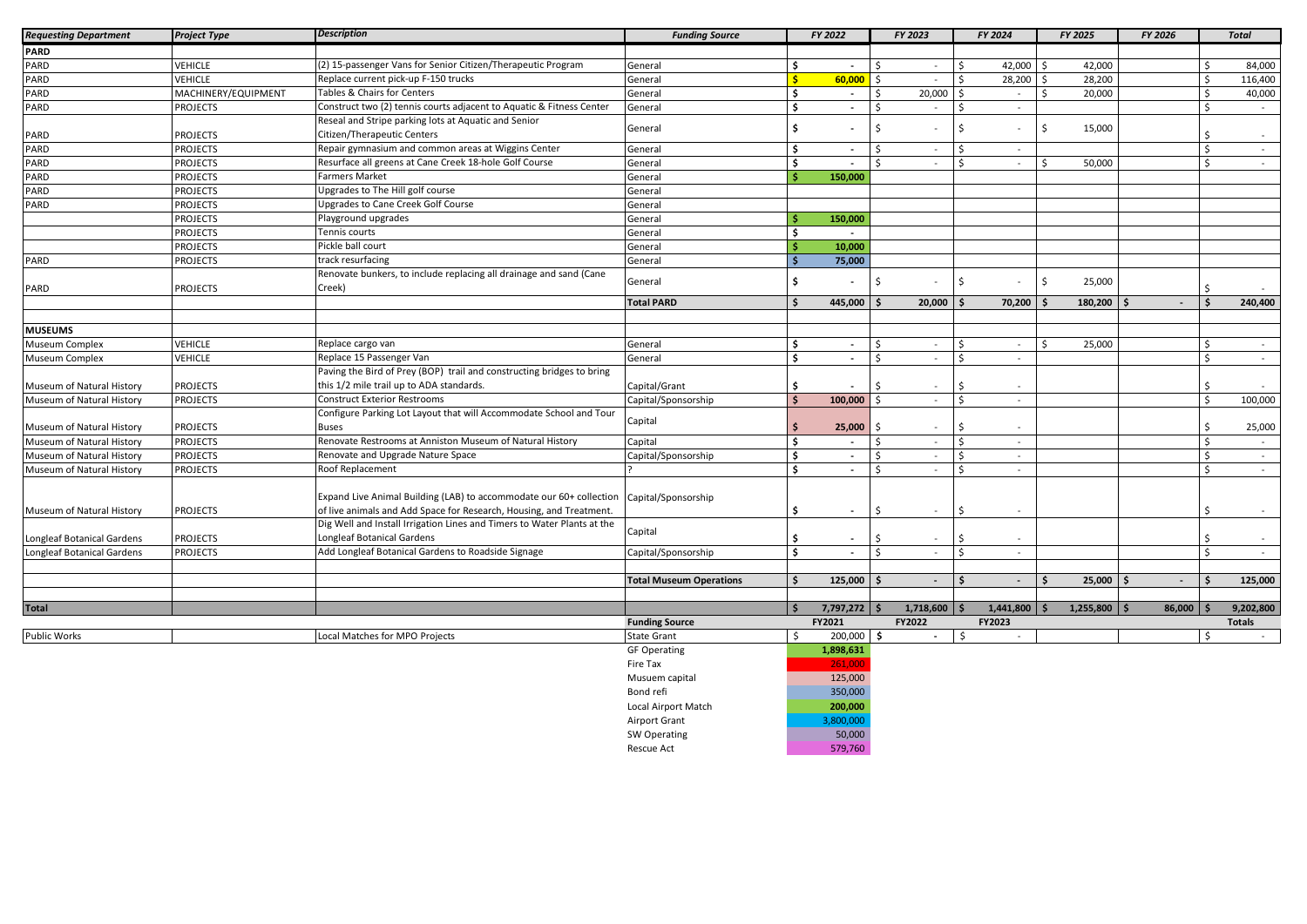| <b>OTHER NOTABLE FUNDS</b>              |             |                     |  |  |  |  |  |  |  |  |
|-----------------------------------------|-------------|---------------------|--|--|--|--|--|--|--|--|
|                                         | 2022 Budget | 2022 Budget         |  |  |  |  |  |  |  |  |
| <b>Fund</b>                             | Revenue     | <b>Expenditures</b> |  |  |  |  |  |  |  |  |
| <b>Corrections Fund</b>                 |             |                     |  |  |  |  |  |  |  |  |
| <b>City Court Fund</b>                  | 50,000      | 50,000              |  |  |  |  |  |  |  |  |
| <b>Industrial Development Authority</b> |             |                     |  |  |  |  |  |  |  |  |
| <b>Rescue Act Infrastructure</b>        | 7           |                     |  |  |  |  |  |  |  |  |
| <b>RESCUE ACT</b>                       | 6,645,934   | 579,760             |  |  |  |  |  |  |  |  |
| CDBG-CV3                                | 134,132     | 134,132             |  |  |  |  |  |  |  |  |
| <b>CDBG</b>                             | 563,039     | 563,039             |  |  |  |  |  |  |  |  |
| <b>HOME</b>                             | 401,706     | 401.706             |  |  |  |  |  |  |  |  |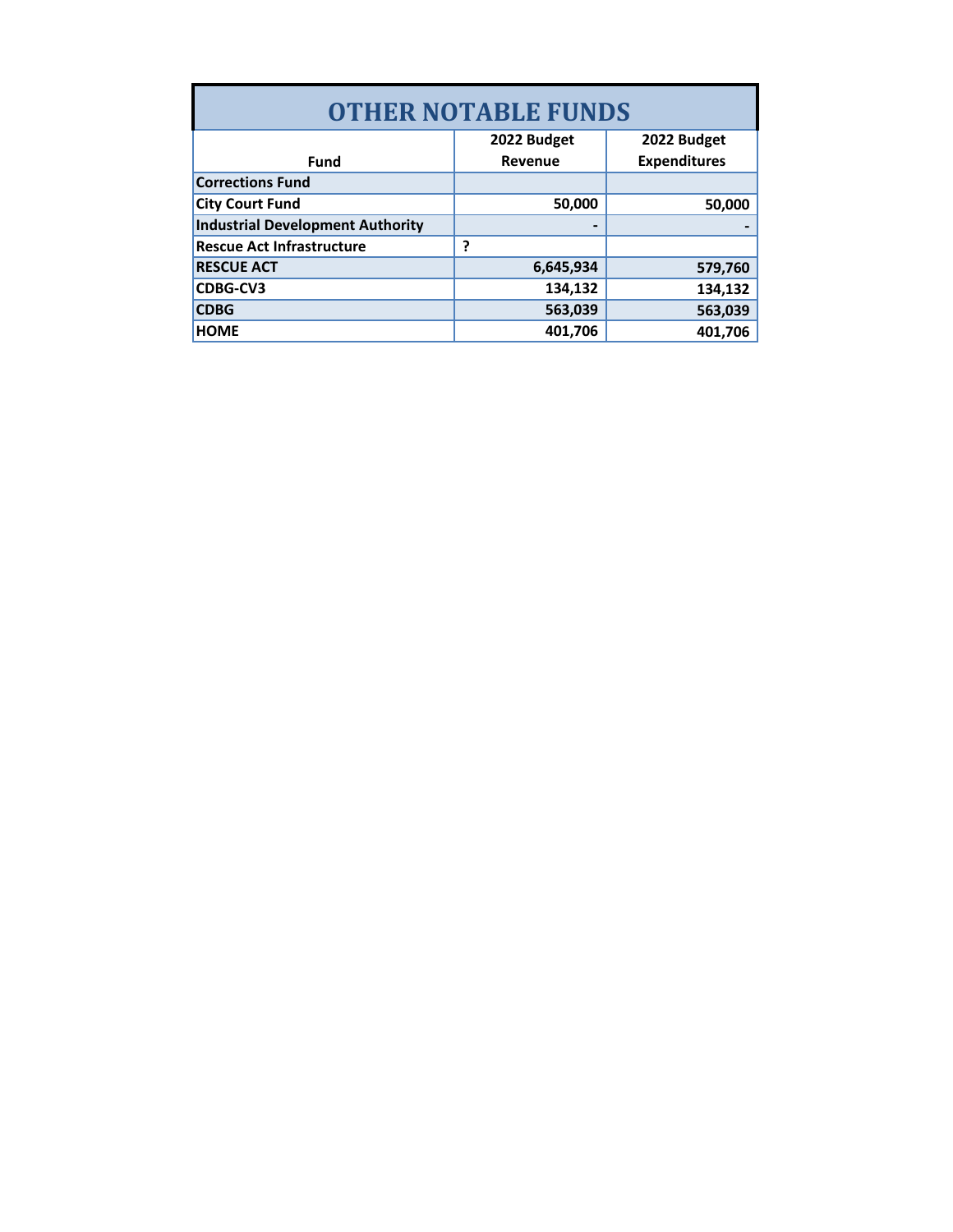|              | <b>City of Anniston</b>                      |          |           |  |
|--------------|----------------------------------------------|----------|-----------|--|
|              |                                              |          |           |  |
|              | Caterpillar (Backhoe) (PARD)                 |          |           |  |
|              | Principal                                    | Interest | Total     |  |
| FY 21        | 12,928.19                                    | 190.41   | 13,118.60 |  |
|              | <b>Delage (Lawnmower)</b>                    |          |           |  |
|              | Principal                                    | Interest | Total     |  |
| FY 21        | 2,128.03                                     | 22.17    | 2,150.20  |  |
|              |                                              |          |           |  |
|              | <b>New Equipment Leasing (ExMark Mowers)</b> |          |           |  |
|              | Principal                                    | Interest | Total     |  |
| <b>FY 21</b> | 448.33                                       | 121.95   | 570.28    |  |
|              |                                              |          |           |  |
|              | <b>Musco (Soccer Field Lighting)</b>         |          |           |  |
|              | Principal Interest                           |          | Total     |  |
| FY 21        | 33,147.08 5,663.59 38,810.67                 |          |           |  |
| FY 22        | 34,480.36 4,330.31 38,810.67                 |          |           |  |
| FY 23        | 35,867.26 2,943.41 38,810.67                 |          |           |  |
| <b>FY 24</b> | 37,309.94 1,500.73 38,810.67                 |          |           |  |
|              |                                              |          |           |  |
|              | <b>TCF National Bank (LifeFitness)</b>       |          |           |  |
|              | Principal                                    | Interest | Total     |  |
| <b>FY 21</b> | 15,438.98 4,610.28 20,049.26                 |          |           |  |
| <b>FY 22</b> | 27,971.96 6,398.20 34,370.16                 |          |           |  |
| FY 23        | 29,991.06 4,379.10 34,370.16                 |          |           |  |
| <b>FY 24</b> | 32,155.92 2,214.24                           |          | 34,370.16 |  |
| FY 25        | 14,073.90                                    | 247.00   | 14,320.90 |  |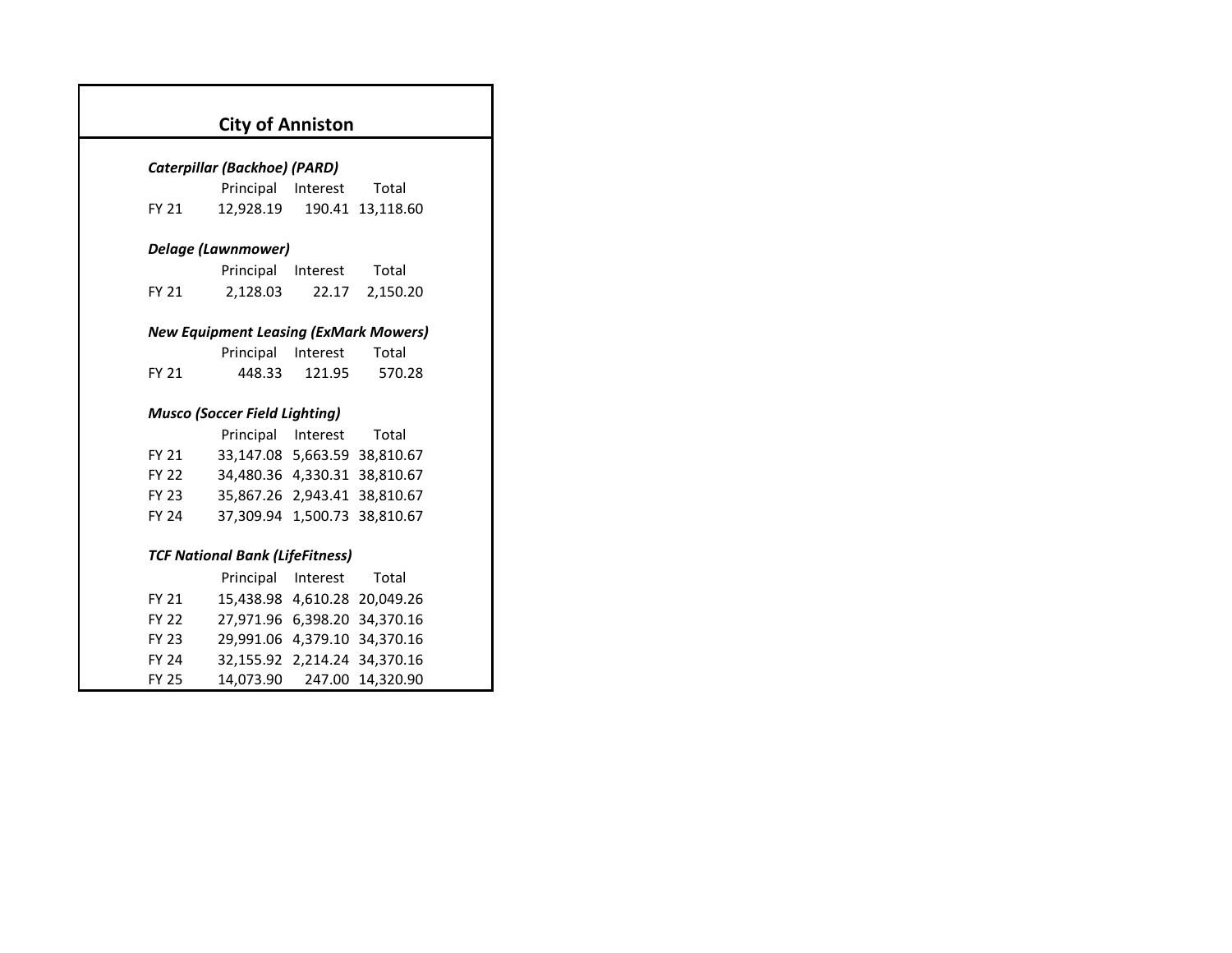|                                    | <b>FY 2020</b><br><b>Adopted</b><br><b>Budget</b> |           | <b>FY 2021</b><br><b>Proposed</b><br><b>Amended</b> |           | Increase/<br>(Decrease) |             |
|------------------------------------|---------------------------------------------------|-----------|-----------------------------------------------------|-----------|-------------------------|-------------|
| <b>Liability Insurance Fund</b>    |                                                   |           |                                                     |           |                         |             |
| <b>Revenues</b>                    | \$                                                |           | \$                                                  | 418,200   | \$                      | 418,200     |
| <b>Transfers In - General Fund</b> |                                                   | 415,000   |                                                     |           |                         | (415,000)   |
| <b>Appropriated Fund Balance</b>   |                                                   |           |                                                     |           |                         |             |
| <b>Total Revenues</b>              | \$                                                | 415,000   | \$                                                  | 418,200   | \$                      | 3,200       |
| <b>Expenses</b>                    | \$                                                | 415,000   | \$                                                  | 415,700   | \$                      | 700         |
| <b>Change in Fund Balance</b>      | \$                                                |           | \$                                                  | 2,500     |                         |             |
| <b>Health Insurance Fund</b>       |                                                   |           |                                                     |           |                         |             |
| <b>Revenues</b>                    | \$                                                |           | \$                                                  | 3,505,000 | \$                      | 3,505,000   |
| <b>Transfers In - General Fund</b> |                                                   | 3,465,000 |                                                     |           |                         | (3,465,000) |
| <b>Appropriated Fund Balance</b>   |                                                   |           |                                                     |           |                         |             |
| <b>Total Revenues</b>              | \$                                                | 3,465,000 | \$                                                  | 3,505,000 | \$                      | 40,000      |
| <b>Expenses</b>                    | \$                                                | 3,465,000 | \$                                                  | 3,505,000 | \$                      | 40,000      |
| <b>Change in Fund Balance</b>      | \$                                                |           | \$                                                  |           |                         |             |
| <b>Workers' Compensation Fund</b>  |                                                   |           |                                                     |           |                         |             |
| <b>Revenues</b>                    | \$                                                |           | \$                                                  | 506,000   | \$                      | 506,000     |
| <b>Transfers In - General Fund</b> |                                                   | 555,000   |                                                     |           |                         | (555,000)   |
| <b>Appropriated Fund Balance</b>   |                                                   |           |                                                     |           |                         |             |
| <b>Total Revenues</b>              | \$                                                | 555,000   | \$                                                  | 506,000   | \$                      | (49,000)    |
| <b>Expenses</b>                    | \$                                                | 475,000   | \$                                                  | 506,000   | \$                      | 31,000      |
| <b>Change in Fund Balance</b>      | \$                                                | 80,000    | \$                                                  |           |                         |             |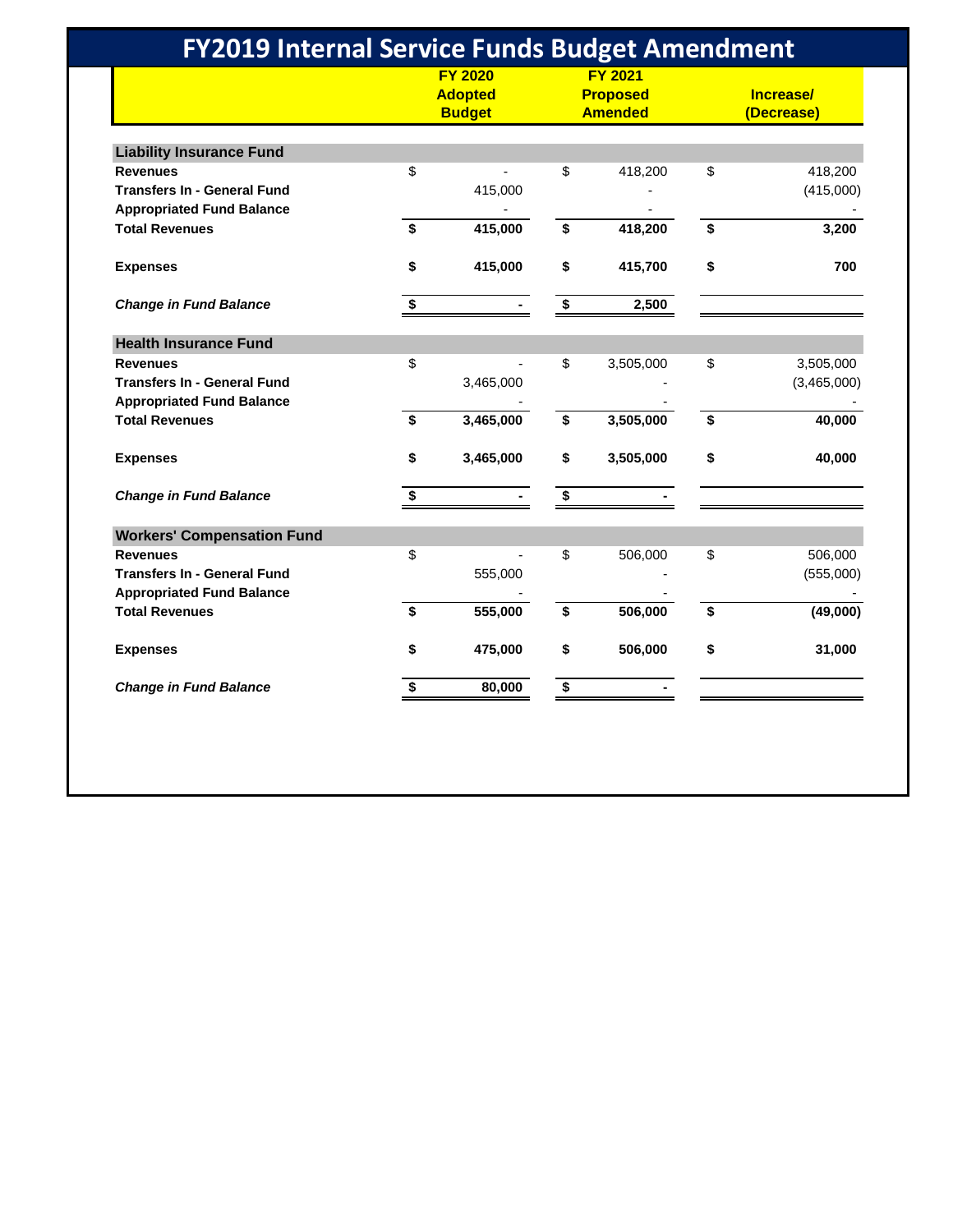|                  |         | <b>GENERAL I WORKERS HEALTH INSURANCE</b> | <b>CITY CONT</b> |
|------------------|---------|-------------------------------------------|------------------|
| FY2011           | 428,987 | 424,581 2,232,112                         | 3,085,680        |
| FY2012           | 443,081 | 377,487 2,361,782                         | 3,182,350        |
| FY2013           | 479,615 | 436,061 2,872,410                         | 3,788,086        |
| FY2014           | 505,655 | 519,968 2,442,441                         | 3,468,064        |
| FY2015           | 464,078 | 423,458 3,128,169                         | 3,739,878        |
| FY2016           | 392,921 | 285,885 3,018,101                         | 3,752,100        |
| FY2017           | 410,242 | 651,799 3,620,901                         | 4,310,871        |
| FY2018           | 459,705 | 438,499 3,195,241                         | 4,454,000        |
| FY2019           | 415,700 | 506,000 3,505,000                         | 4,426,000        |
| FY2020           | 418,200 | 506,000 3,505,000                         | 4,175,000        |
| <b>FY2021 PR</b> | 418,200 | 506,000 3,255,000                         | 4,435,000        |
|                  |         |                                           |                  |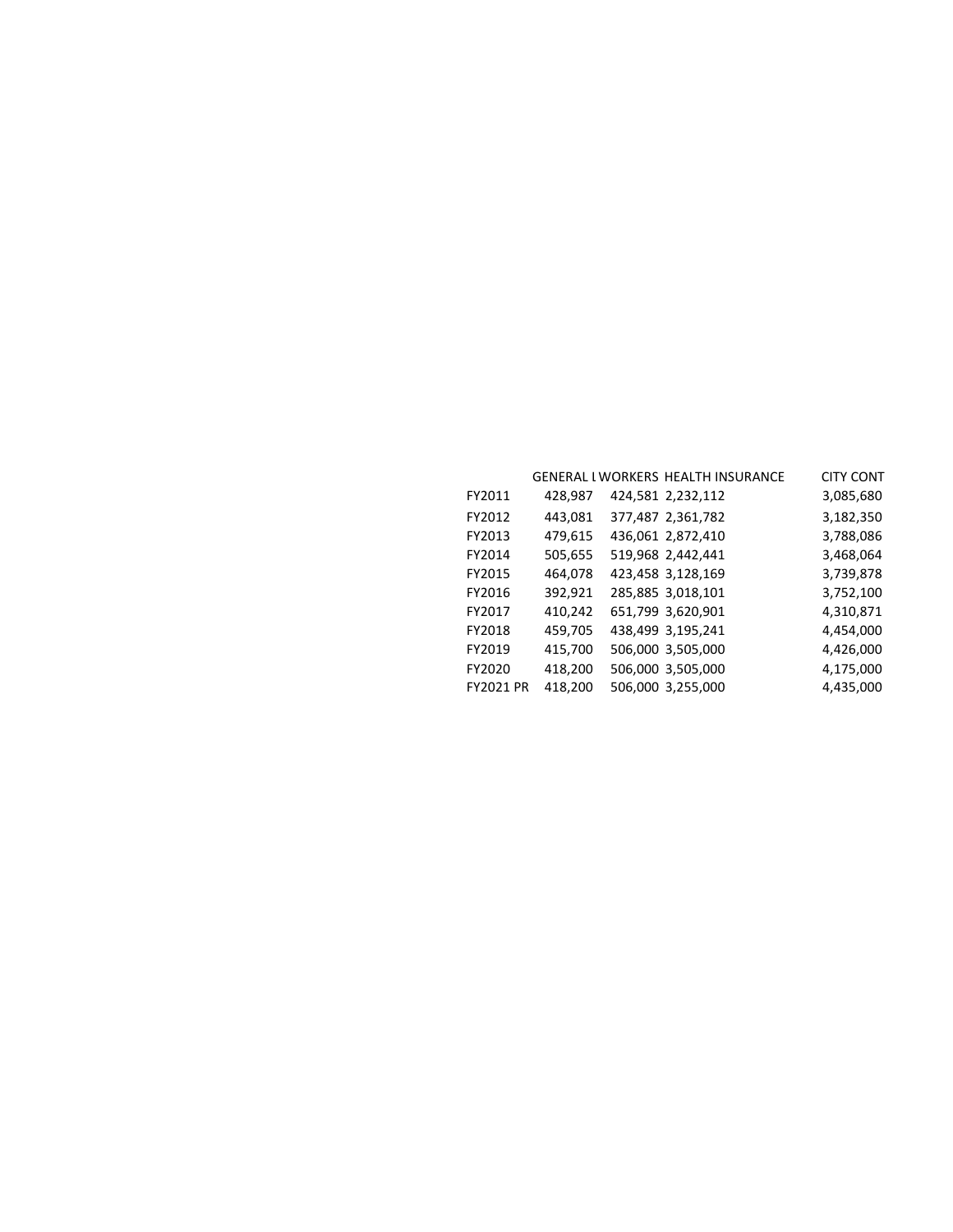

RIBUTIONS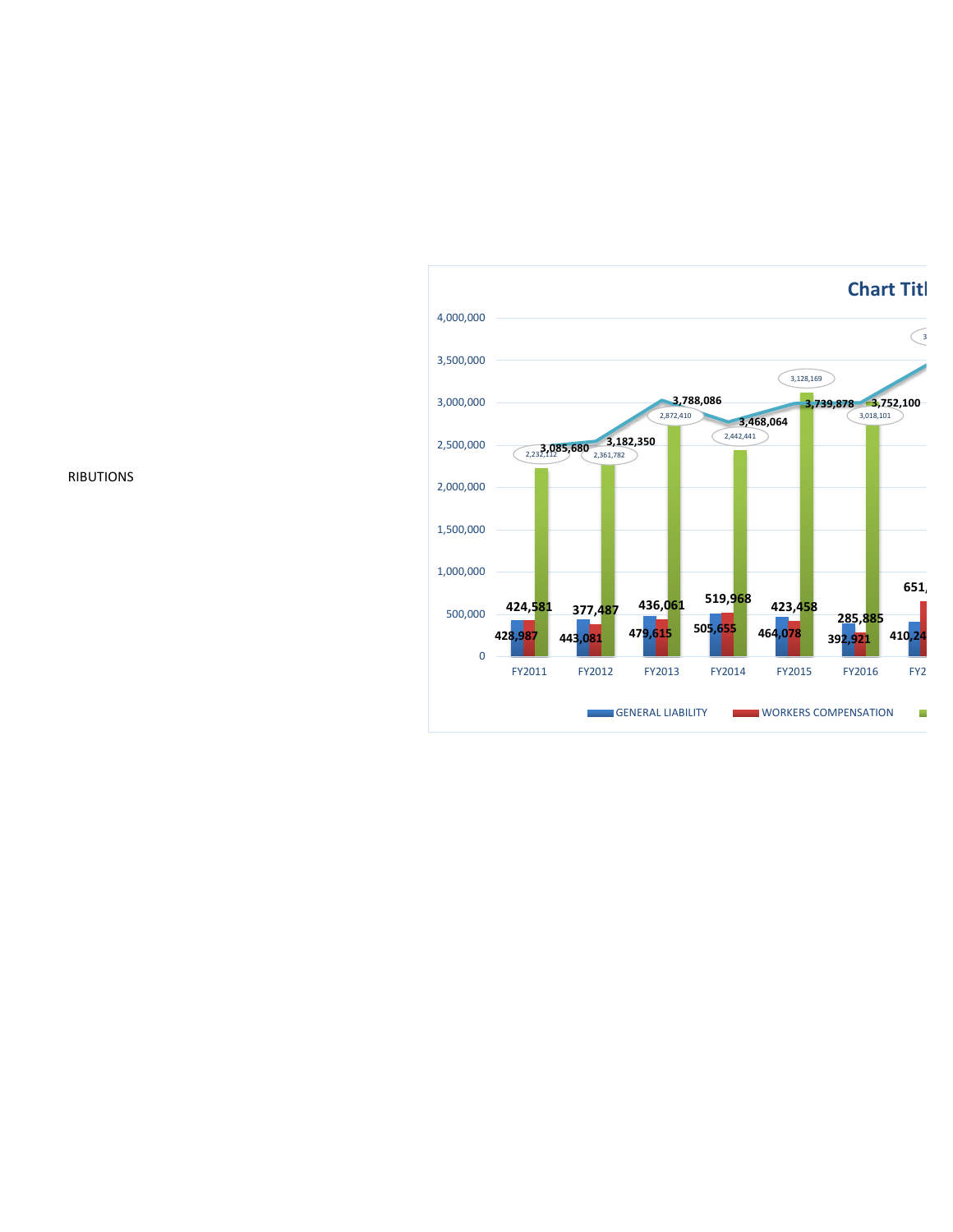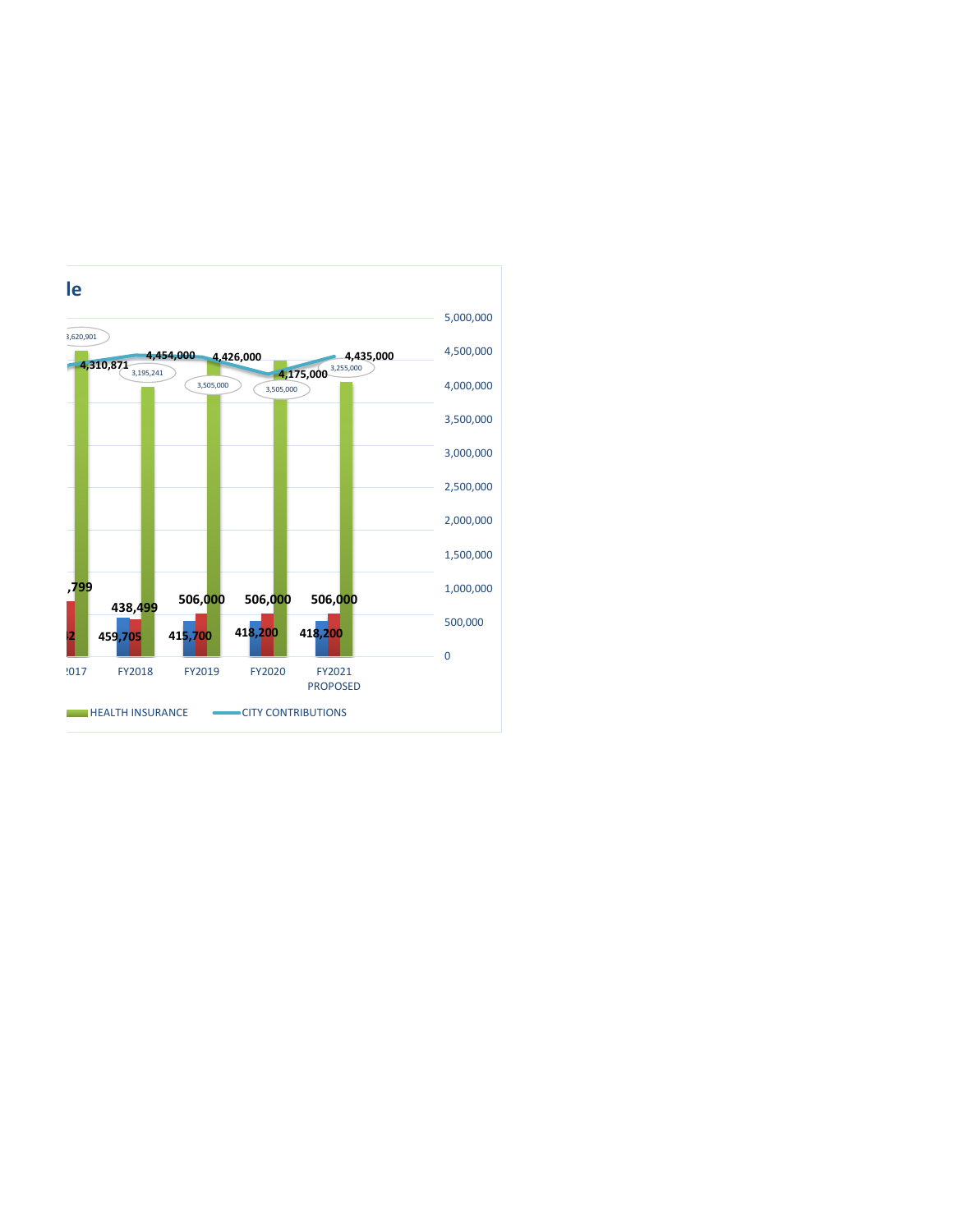| <b>FY2019 Other Governmental Funds Budget Amendment</b> |                  |                                                   |        |                                                     |    |                         |  |
|---------------------------------------------------------|------------------|---------------------------------------------------|--------|-----------------------------------------------------|----|-------------------------|--|
|                                                         |                  | <b>FY 2019</b><br><b>Adopted</b><br><b>Budget</b> |        | <b>FY 2019</b><br><b>Proposed</b><br><b>Amended</b> |    | Increase/<br>(Decrease) |  |
| <b>Airport Fund</b>                                     |                  |                                                   |        |                                                     |    |                         |  |
| <b>Revenues</b>                                         |                  | #REF!                                             |        | #REF!                                               |    | #REF!                   |  |
| <b>Transfers In - General Fund</b>                      | 48,725<br>32,725 |                                                   | 16,000 |                                                     |    |                         |  |
| <b>Total Revenues</b>                                   |                  | #REF!                                             |        | #REF!                                               |    | #REF!                   |  |
| <b>Expenditures</b>                                     | \$               | 116,725                                           |        | \$<br>124,725                                       | \$ | 8,000                   |  |
| <b>Transfers Out</b>                                    |                  |                                                   |        |                                                     |    |                         |  |
| <b>Total Expenditures</b>                               | \$               | 116,725                                           | #      | \$<br>124,725                                       | \$ | 8,000                   |  |
| <b>Change in Fund Balance</b>                           |                  | #REF!                                             |        | #REF!                                               |    |                         |  |
|                                                         |                  |                                                   |        |                                                     |    |                         |  |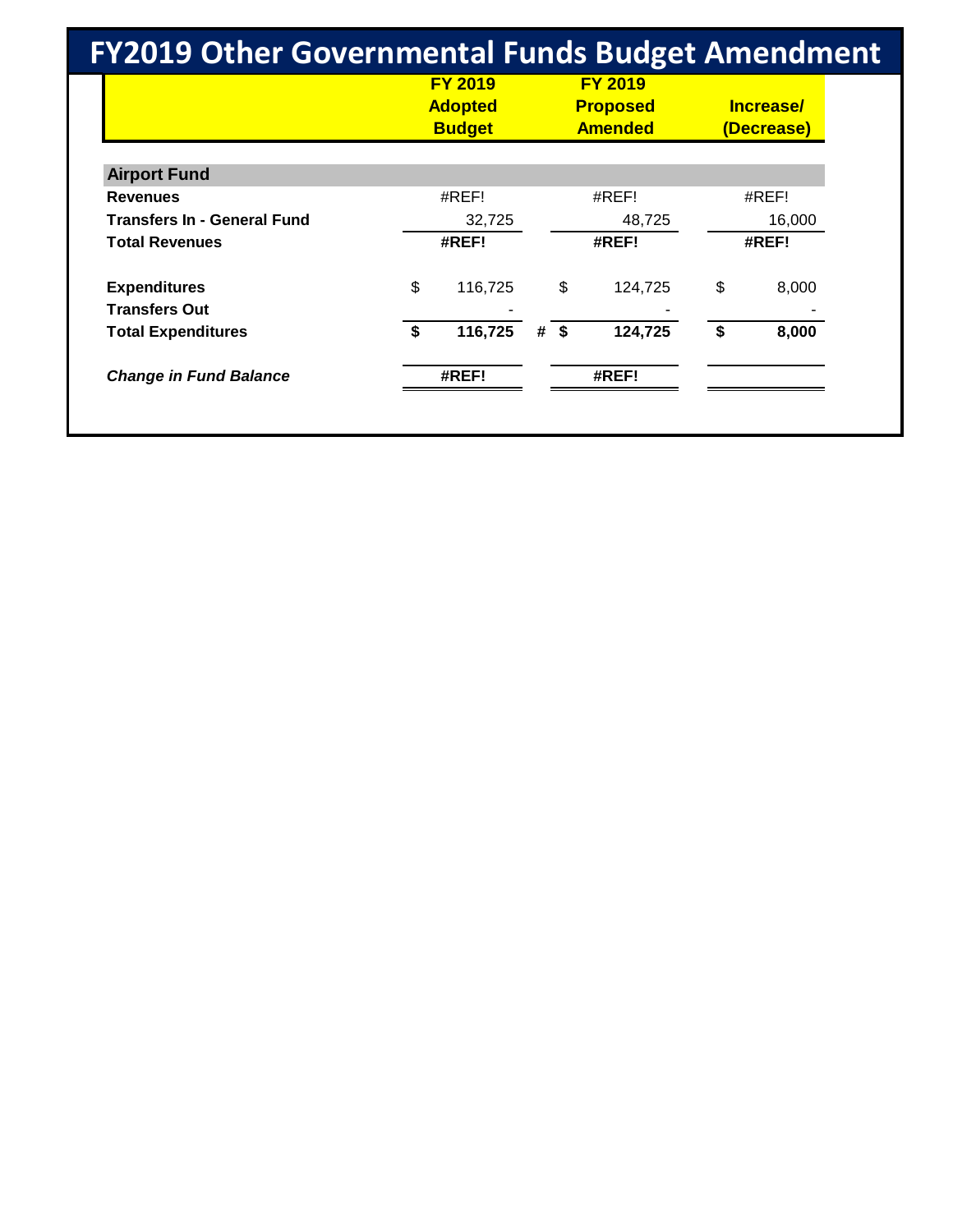## **FY 2022 PROPOSED BUDGET EMPLOYEE CENSUS**

| <b>Office of City Manager</b>            |                |                |                |              |                |
|------------------------------------------|----------------|----------------|----------------|--------------|----------------|
|                                          | FY 2018        | FY 2019        | FY 2020        | FY2021       | FY2022         |
| <b>FULL-TIME POSITIONS</b>               | 5              | 5              | 6              | 6            | 4              |
| PART-TIME POSITIONS                      | $\mathbf{1}$   | $\overline{2}$ | $\mathbf{1}$   | $\mathbf{1}$ | $\mathbf{1}$   |
|                                          |                |                |                |              |                |
| <b>Main Street</b>                       |                |                |                |              |                |
|                                          | FY 2018        | FY 2019        | FY 2020        | FY2021       | FY2022         |
| <b>FULL-TIME POSITIONS</b>               | 0              | 0              | 0              | 0            | $\overline{2}$ |
|                                          |                |                |                |              |                |
| <b>Planning and Economic Development</b> |                |                |                |              |                |
|                                          | FY 2018        | FY 2019        | FY 2020        | FY2021       | FY2022         |
| <b>FULL-TIME POSITIONS</b>               | 3              | 3              | 3              | 2            | $\mathbf{1}$   |
|                                          |                |                |                |              |                |
| Finance                                  |                |                |                |              |                |
|                                          | FY 2018        | FY 2019        | FY 2020        | FY2021       | FY2022         |
| <b>FULL-TIME POSITIONS</b>               | 8              | 8              | 7              | 7            | 8              |
| PART-TIME POSITIONS                      | 0              | 0              | 0              | 0            | 0              |
| TEMPORARY SALARIES                       | \$0            | \$5,000        | \$5,000        | \$5,000      | \$5,000        |
|                                          |                |                |                |              |                |
| <b>Food Service and Special Events</b>   |                |                |                |              |                |
|                                          | FY 2018        | FY 2019        | FY 2020        | FY2021       | FY2022         |
| <b>FULL-TIME POSITIONS</b>               | 5              | 5              | 4              | 4            | 4              |
| PART-TIME PERMANENT                      | $\overline{2}$ | $\overline{2}$ | $\overline{3}$ | 3            | 3              |
| TEMPORARY SALARIES                       | \$70,000       | \$50,000       | \$50,000       | \$50,000     | \$50,000       |
|                                          |                |                |                |              |                |
| <b>Police</b>                            |                |                |                |              |                |
|                                          | FY 2018        | FY 2019        | FY 2020        | FY2021       | FY2022         |
| <b>FULL-TIME POSITIONS</b>               | 98             | 99             | 99             | 99           | 99             |
| PART-TIME POSITIONS                      | $\mathbf 0$    | $\mathbf{1}$   | $\mathbf 0$    | 0            | $\mathbf 0$    |
|                                          |                |                |                |              |                |
| <b>Detention</b>                         |                |                |                |              |                |
|                                          | FY 2018        | FY 2019        | FY 2020        | FY2021       | FY2022         |
| <b>FULL-TIME POSITIONS</b>               | 11             | 0              | 0              | 0            | 0              |
|                                          |                |                |                |              |                |
| <b>Municipal Court</b>                   |                |                |                |              |                |
|                                          | FY 2018        | FY 2019        | FY 2020        | FY2021       | FY2022         |
| <b>FULL-TIME POSITIONS</b>               | 4              | 6              | 6              | 5            | 5              |
| PART-TIME PERMANENT                      | 0              | 0              | 0              | 0            | 0              |
|                                          |                |                |                |              |                |
| Fire                                     |                |                |                |              |                |
|                                          | FY 2018        | FY 2019        | FY 2020        | FY2021       | FY2022         |
| <b>FULL-TIME POSITIONS</b>               | 81             | 81             | 81             | 81           | 81             |
|                                          |                |                |                |              |                |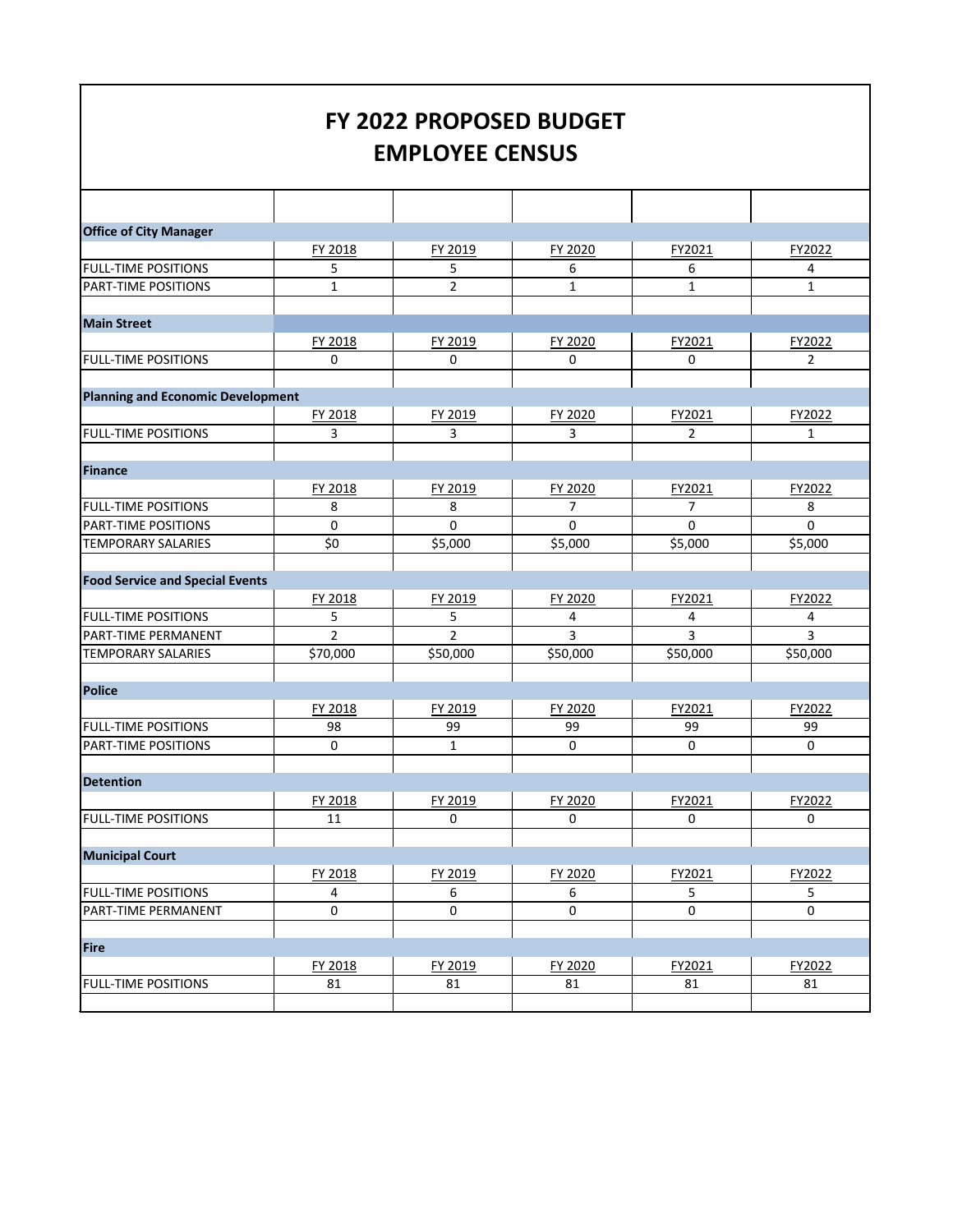| <b>PW-Administration</b>                   |              |              |              |                |                |
|--------------------------------------------|--------------|--------------|--------------|----------------|----------------|
|                                            | FY 2018      | FY 2019      | FY 2020      | FY2021         | FY2022         |
| <b>FULL-TIME POSITIONS</b>                 | 3            | 3            | 3            | 3              | 3              |
|                                            |              |              |              |                |                |
| <b>PW-Cemetery</b>                         |              |              |              |                |                |
|                                            | FY 2018      | FY 2019      | FY 2020      | FY2021         | FY2022         |
| <b>FULL-TIME POSITIONS</b>                 | $\mathbf{1}$ | $\mathbf{1}$ | $\mathbf{1}$ | $\mathbf{1}$   | $\mathbf{1}$   |
|                                            |              |              |              |                |                |
| <b>PW-Engineering</b>                      |              |              |              |                |                |
|                                            | FY 2018      | FY 2019      | FY 2020      | FY2021         | FY2022         |
| <b>FULL-TIME POSITIONS</b>                 | $\Omega$     | $\Omega$     | $\Omega$     | $\mathbf{1}$   | $\overline{2}$ |
|                                            |              |              |              |                |                |
| <b>PW-Garage</b>                           |              |              |              |                |                |
|                                            | FY 2018      | FY 2019      | FY 2020      | FY2021         | FY2022         |
| <b>FULL-TIME POSITIONS</b>                 | 3            | 3            | 3            | 3              | 3              |
|                                            |              |              |              |                |                |
| <b>PW-Street</b>                           |              |              |              |                |                |
|                                            | FY 2018      | FY 2019      | FY 2020      | FY2021         | FY2022         |
| <b>FULL-TIME POSITIONS</b>                 | 48           | 48           | 48           | 47             | 47             |
| <b>TEMPORARY SALARIES</b>                  | \$70,000     | \$70,000     | \$70,000     | \$70,000       | \$70,000       |
|                                            |              |              |              |                |                |
| <b>PW-Airport</b>                          |              |              |              |                |                |
|                                            | FY 2018      | FY 2019      | FY 2020      | FY2021         | FY2022         |
| <b>FULL-TIME POSITIONS</b>                 | $\mathbf{1}$ | $\mathbf{1}$ | $\mathbf{1}$ | $\overline{2}$ | $\overline{2}$ |
|                                            |              |              |              |                |                |
| <b>PW-Building Maintenance</b>             |              |              |              |                |                |
|                                            | FY 2018      | FY 2019      | FY 2020      | FY2021         | FY2022         |
| <b>FULL-TIME POSITIONS</b>                 | 8            | 8            | 8            | 8              | 8              |
|                                            |              |              |              |                |                |
| <b>PW-Code Enforcement and Inspections</b> |              |              |              |                |                |
|                                            | FY 2018      | FY 2019      | FY 2020      | FY2021         | FY2022         |
| <b>FULL-TIME POSITIONS</b>                 | 4            | 4            | 4            | 5              | 6              |
|                                            |              |              |              |                |                |
|                                            |              |              |              |                |                |